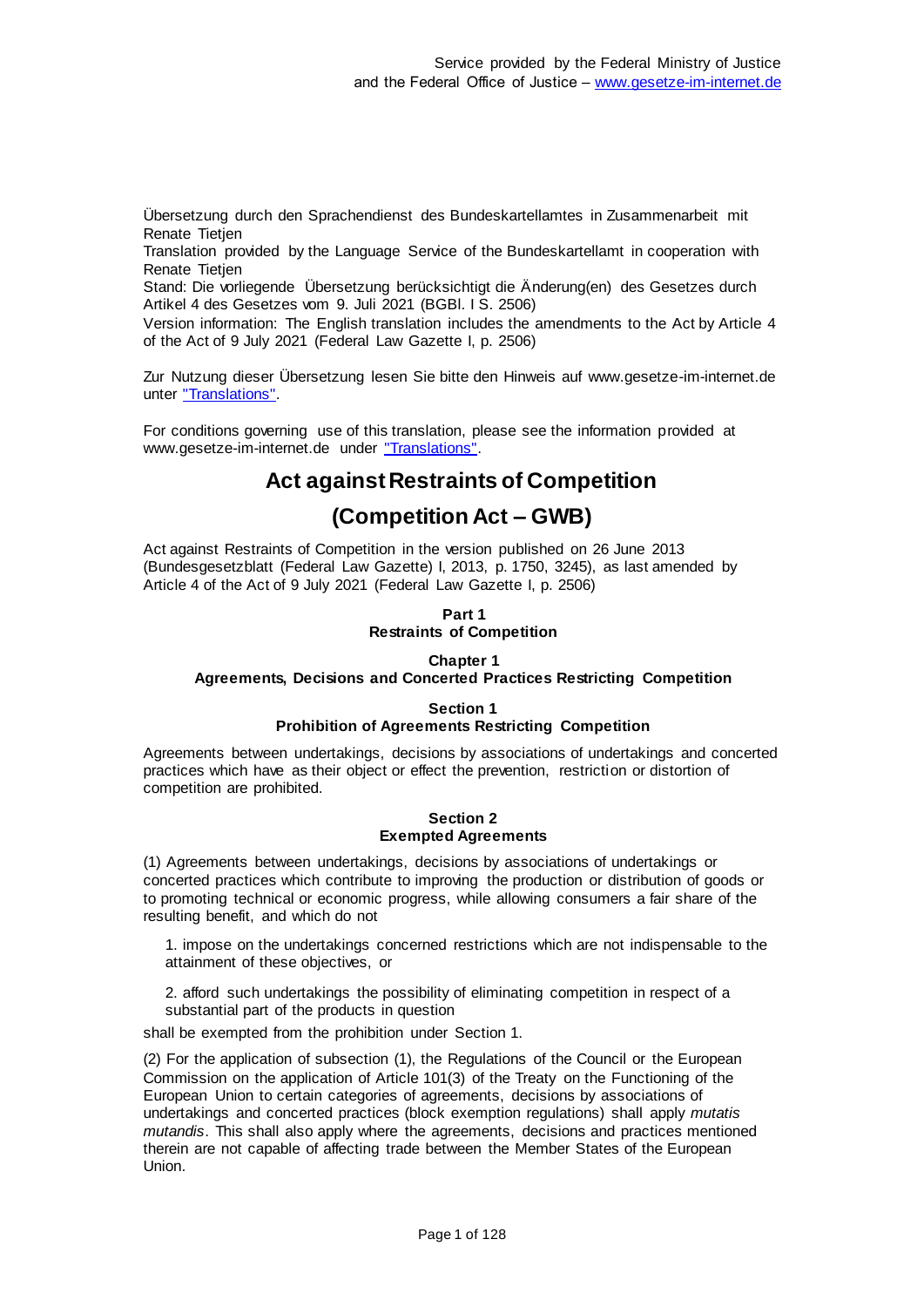#### **Section 3 Cartels of Small or Medium-Sized Enterprises**

Agreements between competing undertakings and decisions by associations of undertakings the subject matter of which is the rationalisation of economic activities through inter-firm cooperation fulfil the conditions of Section 2(1) if

1. the agreement or the decision does not significantly affect competition on the market, and

2. the agreement or the decision serves to improve the competitiveness of small or medium-sized enterprises.

## **Sections 4 – 17 (repealed)**

## **Chapter 2 Market Dominance, Other Restrictive Practices**

## **Section 18 Market Dominance**

(1) An undertaking is dominant where, as a supplier or purchaser of a certain type of goods or commercial services on the relevant product and geographic market, it

- 1. has no competitors,
- 2. is not exposed to any substantial competition, or
- 3. has a paramount market position in relation to its competitors.
- (2) The relevant geographic market may be broader than the area of application of this Act.

(2a) The assumption of a market shall not be invalidated by the fact that a good or service is provided free of charge.

(3) In assessing the market position of an undertaking in relation to its competitors, account shall be taken in particular of the following:

- 1. its market share,
- 2. its financial strength,
- 3. its access to data relevant for competition,
- 4. its access to supply or sales markets,
- 5. links with other undertakings,
- 6. legal or factual barriers to the market entry of other undertakings,

7. actual or potential competition from undertakings domiciled within or outside the area of application of this Act,

- 8. its ability to shift its supply or demand to other goods or commercial services, and
- 9. the possibility for the opposite market side to switch to other undertakings.

(3a) In particular in the case of multi-sided markets and networks, in assessing the market position of an undertaking account shall also be taken of:

- 1. direct and indirect network effects,
- 2. the parallel use of several services and the switching costs for users,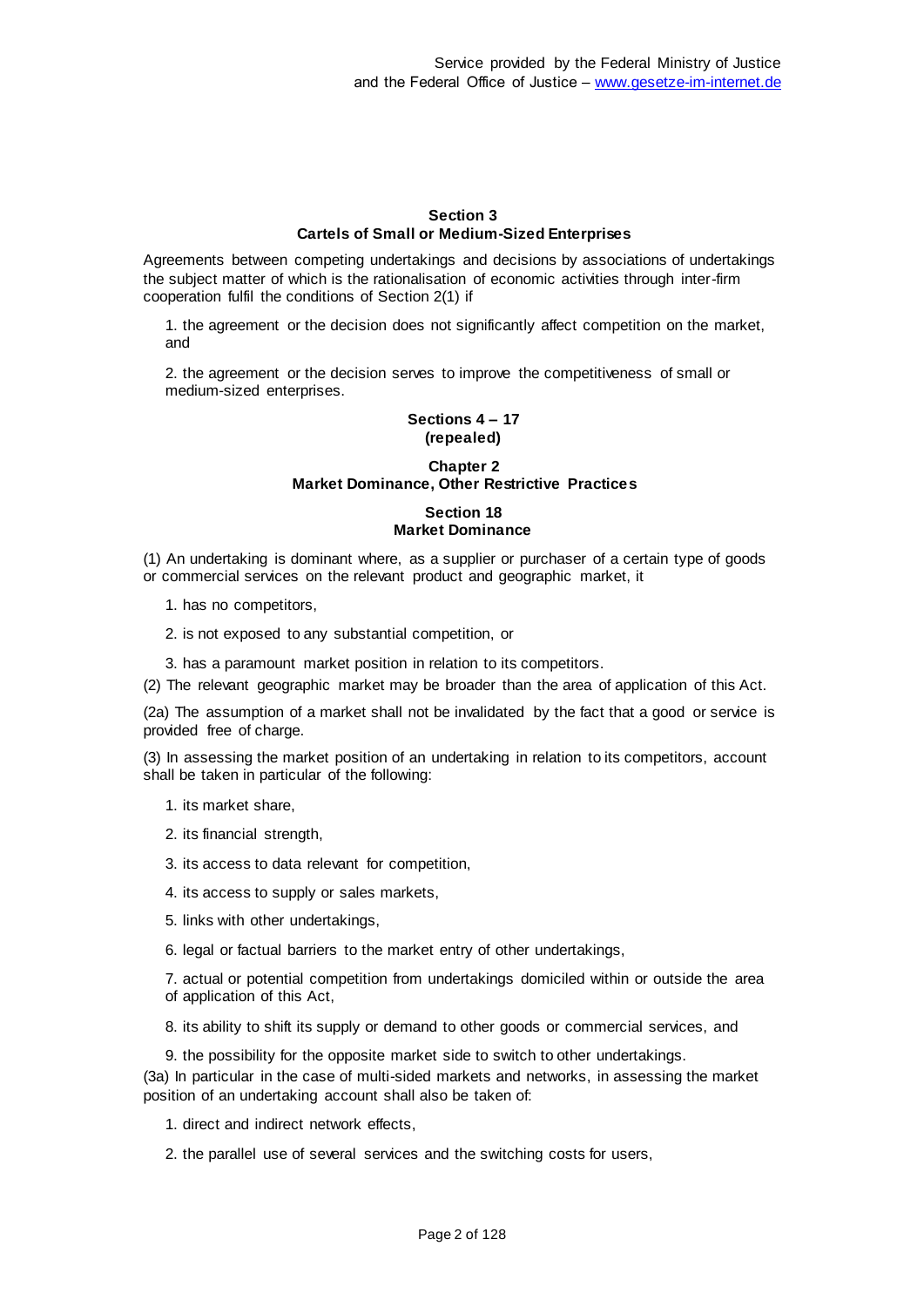3. the undertaking's economies of scale arising in connection with network effects,

4. the undertaking's access to data relevant for competition,

5. competitive pressure driven by innovation.

(3b) In assessing the market position of an undertaking acting as an intermediary on multisided markets, account shall be taken in particular of the importance of the intermediary services provided by the undertaking for accessing supply and sales markets.

(4) An undertaking is considered to be dominant if it has a market share of at least 40 per cent.

(5) Two or more undertakings are dominant to the extent that

1. no substantial competition exists between them with respect to a certain type of goods or commercial services and

2. they fulfil in their entirety the requirements of subsection (1).

(6) A body of undertakings is presumed to be dominant if it

1. consists of three or fewer undertakings reaching a combined market share of 50 per cent, or

2. consists of five or fewer undertakings reaching a combined market share of two thirds. (7) The presumption under subsection (6) can be refuted if the undertakings demonstrate that

1. the conditions of competition are such that substantial competition between them can be expected, or

2. the body of undertakings has no paramount market position in relation to the remaining competitors.

(8) The Federal Ministry for Economic Affairs and Energy shall report to the legislative bodies on its experience with subsections (2a) and (3a) three years after the entry into force of the provisions.

## **Section 19 Prohibited Conduct of Dominant Undertakings**

(1) Any abuse of a dominant position by one or several undertakings is prohibited.

(2) An abuse exists in particular if a dominant undertaking as a supplier or purchaser of a certain type of goods or commercial services

1. directly or indirectly impedes another undertaking in an unfair manner or directly or indirectly treats another undertaking differently from similar undertakings without any objective justification;

2. demands payment or other business terms which differ from those which would very likely arise if effective competition existed; in this context, particularly the conduct of undertakings in comparable markets where effective competition exists shall be taken into account;

3. demands less favourable payment or other business terms than the dominant undertaking demands from similar purchasers in comparable markets, unless there is an objective justification for such differentiation;

4. refuses to supply another undertaking with such a good or commercial service for adequate consideration, in particular to grant it access to data, networks or other infrastructure facilities, and if the supply or the granting of access is objectively necessary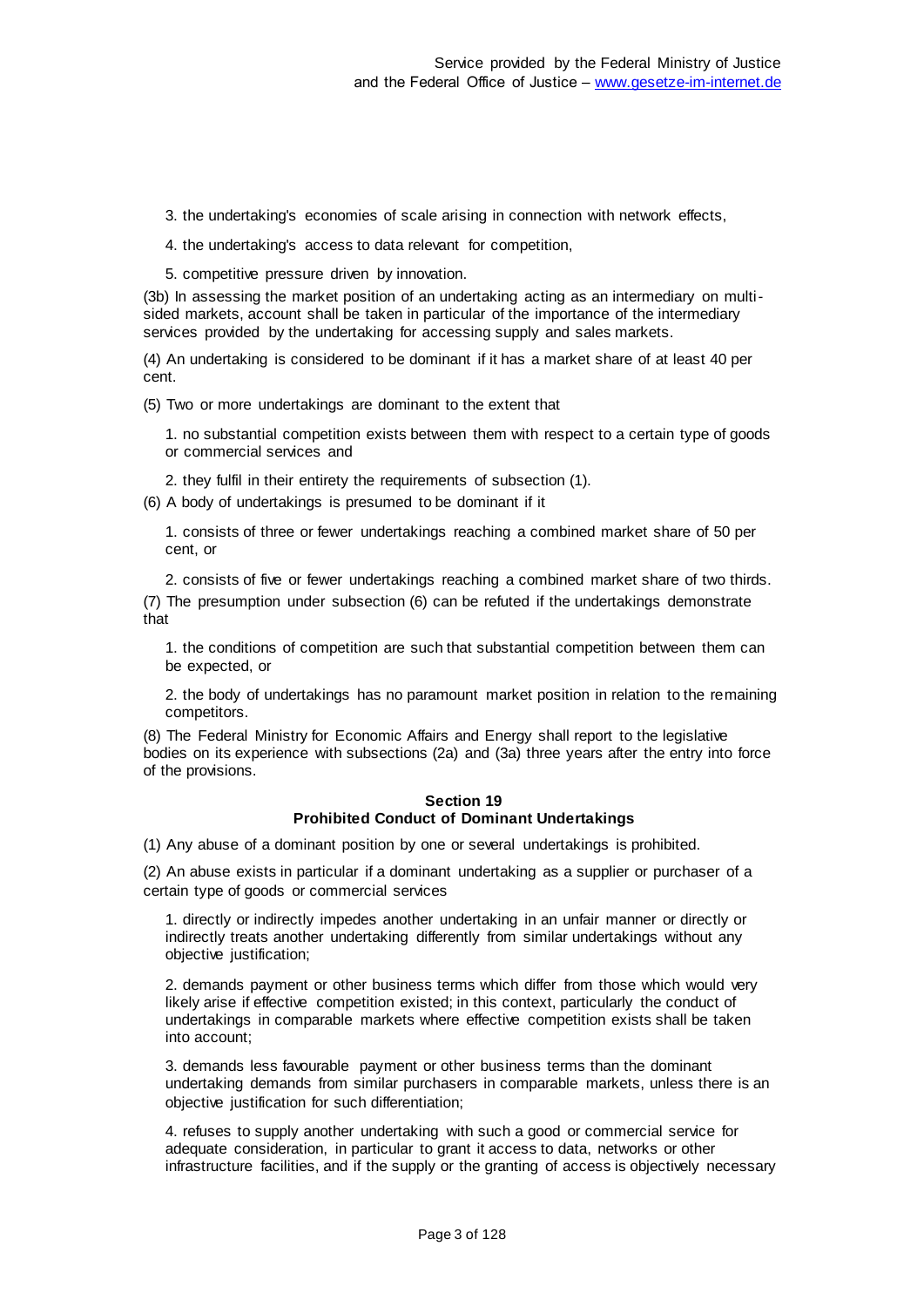in order to operate on an upstream or downstream market and the refusal threatens to eliminate effective competition on that market, unless there is an objective justification for the refusal;

5. requests other undertakings to grant it advantages without objective justification; in this regard, account shall be taken in particular of whether the other undertaking has been given plausible reasons for the request and whether the advantage requested is proportionate to the grounds for the request.

(3) Subsection (1) in conjunction with subsection (2) nos 1 and 5 shall also apply to associations of competing undertakings within the meaning of Sections 2, 3, and 28(1), Section 30(2a) and (2b) and Section 31(1) nos 1, 2 and 4. Subsection (1) in conjunction with subsection (2) no 1 shall also apply to undertakings which engage in resale price maintenance pursuant to Section 28(2) or Section 30(1) sentence 1 or Section 31(1) no 3.

#### **Section 19a**

## **Abusive Conduct of Undertakings of Paramount Significance for Competition Across Markets**

(1) The Bundeskartellamt may issue a decision declaring that an undertaking which is active to a significant extent on markets within the meaning of Section 18(3a) is of paramount significance for competition across markets. In determining the paramount significance of an undertaking for competition across markets, account shall be taken in particular of:

1. its dominant position on one or several market(s),

2. its financial strength or its access to other resources,

3. its vertical integration and its activities on otherwise related markets,

4. its access to data relevant for competition,

5. the relevance of its activities for third party access to supply and sales markets and its related influence on the business activities of third parties.

The validity of the decision issued pursuant to sentence 1 must be limited to five years from the date on which it becomes final.

(2) In the case of a declaratory decision issued pursuant to subsection (1), the Bundeskartellamt may prohibit such undertaking from

1. favouring its own offers over the offers of its competitors when mediating access to supply and sales markets, in particular

a) presenting its own offers in a more favourable manner;

b) exclusively pre-installing its own offers on devices or integrating them in any other way in offers provided by the undertaking;

2. taking measures that impede other undertakings in carrying out their business activities on supply or sales markets where the undertaking's activities are of relevance for accessing such markets, in particular

a) taking measures that result in the exclusive pre-installation or integration of offers provided by the undertaking;

b) preventing other undertakings from advertising their own offers or reaching their purchasers through other channels in addition to those provided or mediated by the undertaking, or making it more difficult for other undertakings to do so;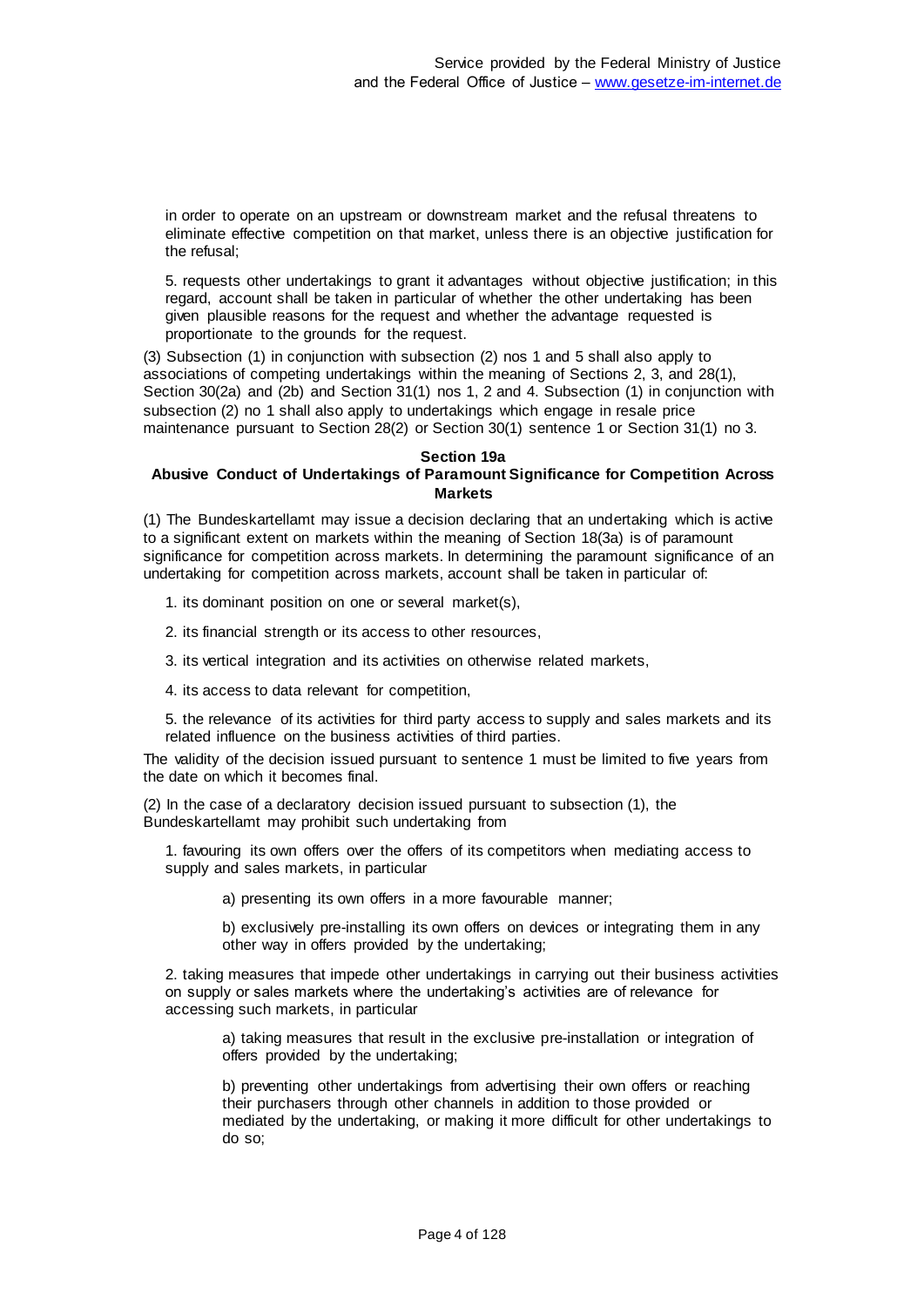3. directly or indirectly impeding competitors on a market on which the undertaking can rapidly expand its position even without being dominant, in particular

a) linking the use of an offer provided by the undertaking to the automatic use of another offer provided by the undertaking which is not necessary for the use of the former offer, without giving the user of the offer sufficient choice as to whether and how the other offer is to be used;

b) making the use of an offer provided by the undertaking conditional on the use of another offer provided by the undertaking;

4. creating or appreciably raising barriers to market entry or otherwise impeding other undertakings by processing data relevant for competition that have been collected by the undertaking, or demanding terms and conditions that permit such processing, in particular

a) making the use of services conditional on the user agreeing to the processing of data from other services of the undertaking or a third-party provider without giving the user sufficient choice as to whether, how and for what purpose such data are processed;

b) processing data relevant for competition received from other undertakings for purposes other than those necessary for the provision of its own services to these undertakings without giving these undertakings sufficient choice as to whether, how and for what purpose such data are processed:

5. refusing the interoperability of products or services or data portability, or making it more difficult, and in this way impeding competition;

6. providing other undertakings with insufficient information about the scope, quality or success of the service rendered or commissioned, or otherwise making it more difficult for such undertakings to assess the value of this service;

7. demanding benefits for handling the offers of another undertaking which are disproportionate to the reasons for the demand, in particular

> a) demanding the transfer of data or rights that are not absolutely necessary for the purpose of presenting these offers,

b) making the quality in which these offers are presented conditional on the transfer of data or rights which are not reasonably required for this purpose.

This shall not apply to the extent that the respective conduct is objectively justified. In this respect, the burden of demonstration and proof shall lie with the undertaking. Section 32(2) and (3), Section 32a and Section 32b shall apply *mutatis mutandis*. The order under subsection (2) may be combined with the declaration under subsection (1).

(3) Sections 19 and 20 shall remain unaffected.

(4) The Federal Ministry for Economic Affairs and Energy shall report to the legislative bodies on its experience with this rule after a period of four years following the entry into force of the provisions under subsections (1) and (2).

#### **Section 20 Prohibited Conduct of Undertakings with Relative or Superior Market Power**

(1) Section 19(1) in conjunction with subsection (2) no 1 shall also apply to undertakings and associations of undertakings to the extent that other undertakings as suppliers or purchasers of a certain type of goods or commercial services are dependent on them in such a way that sufficient and reasonable possibilities for switching to third parties do not exist and there is a significant imbalance between the power of such undertakings or associations of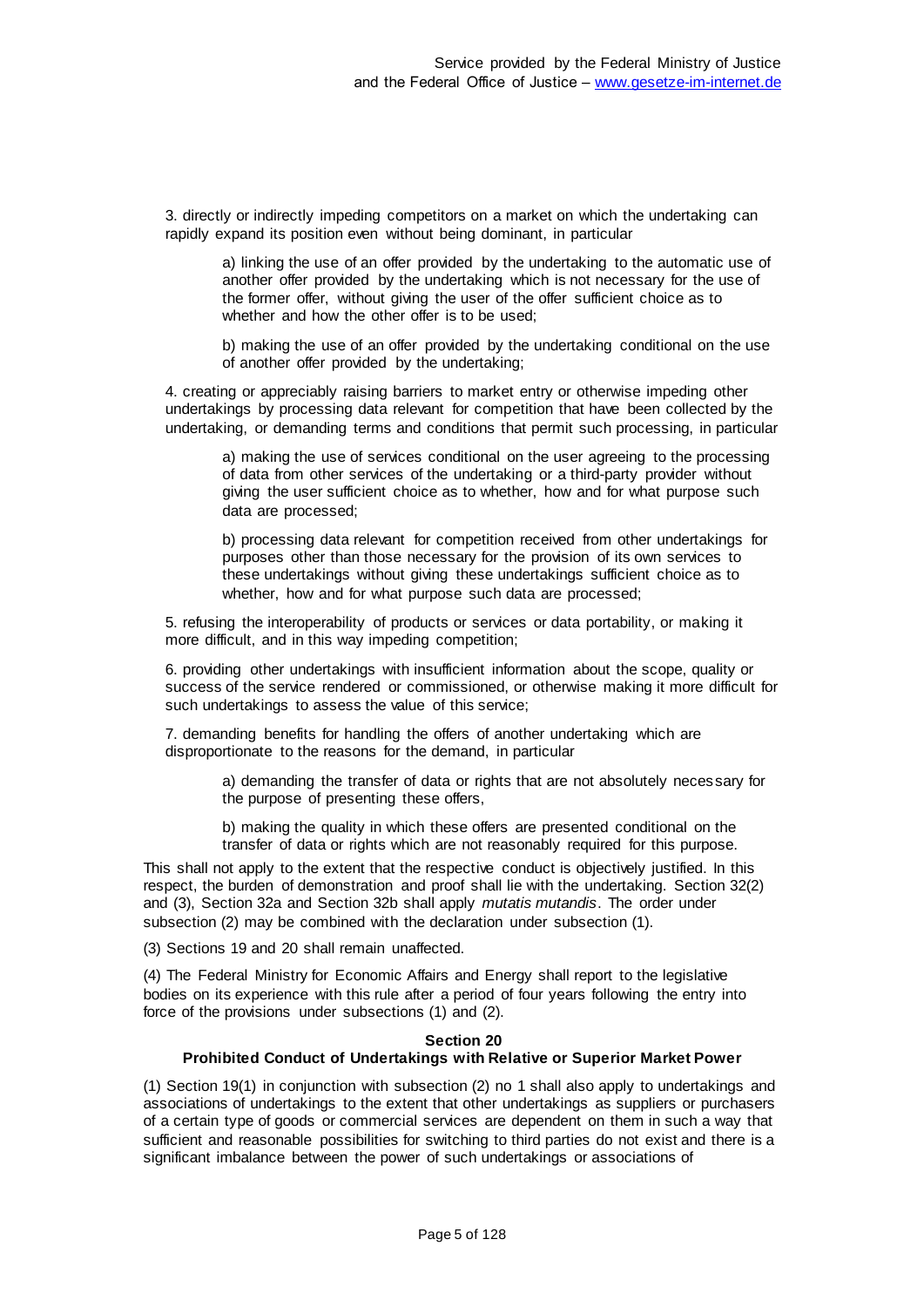undertakings and the countervailing power of other undertakings (relative market power). Section 19(1) in conjunction with subsection (2) no 1 shall also apply to undertakings acting as intermediaries on multi-sided markets to the extent that other undertakings are dependent on their intermediary services for accessing supply and sales markets in such a way that sufficient and reasonable alternatives do not exist. A supplier of a certain type of goods or commercial services is presumed to depend on a purchaser within the meaning of sentence 1 if this supplier regularly grants to this purchaser, in addition to discounts customary in the trade or other compensation, special benefits which are not granted to similar purchasers.

(1a) Dependence within the meaning of subsection (1) may also arise from the fact that an undertaking is dependent on accessing data controlled by another undertaking in order to carry out its own activities. Refusing to grant access to such data in return for adequate compensation may constitute an unfair impediment pursuant to subsection (1) in conjunction with Section 19(1), Section 19(2) no 1. This shall also apply even if such data have not yet been commercially traded.

(2) Section 19(1) in conjunction with subsection (2) no 5 shall also apply to undertakings and associations of undertakings in relation to the undertakings which depend on them.

(3) Undertakings with superior market power in relation to small and medium-sized competitors may not abuse their market power to impede such competitors directly or indirectly in an unfair manner. An unfair impediment within the meaning of sentence 1 exists in particular if an undertaking

1. offers food within the meaning of Section 2(2) of the German Food and Feed Code [*Lebensmittel- und Futtermittelgesetzbuch*] below cost price, or

2. offers other goods or commercial services not just occasionally below cost price, or

3. demands from small or medium-sized undertakings with which it competes on the downstream market in the distribution of goods or commercial services a price for the delivery of such goods or services which is higher than the price it itself offers on such market,

unless there is, in each case, an objective justification. Cost price within the meaning of sentence 2 shall be the price agreed between the undertaking with superior market power and its supplier for the provision of the good or service and from which general discounts that can be expected with reasonable certainty at the time the offer is made are proportionally deducted unless otherwise expressly agreed with regard to the specific goods or services. Offering food below cost price is objectively justified if this is suitable to prevent the deterioration or the imminent unsaleability of the goods at the dealer's premises through a timely sale, or in equally severe cases. Donating food to charity organisations for use within the scope of their responsibilities shall not constitute an unfair impediment.

(3a) An unfair impediment within the meaning of subsection (3) sentence 1 shall also be deemed to exist where an undertaking with superior market power on a market within the meaning of Section 18(3a) impedes the independent attainment of network effects by competitors and in this way creates a serious risk of significantly restricting competition on the merits.

(4) If, on the basis of specific facts and in the light of general experience, it appears that an undertaking has abused its market power within the meaning of subsection (3), the undertaking shall be obliged to disprove this appearance and to clarify such circumstances in its field of business which give rise to claims and which cannot be clarified by the competitor concerned or by an association within the meaning of Section 33(4), but which can be easily clarified, and may reasonably be expected to be clarified, by the undertaking against which claims are made.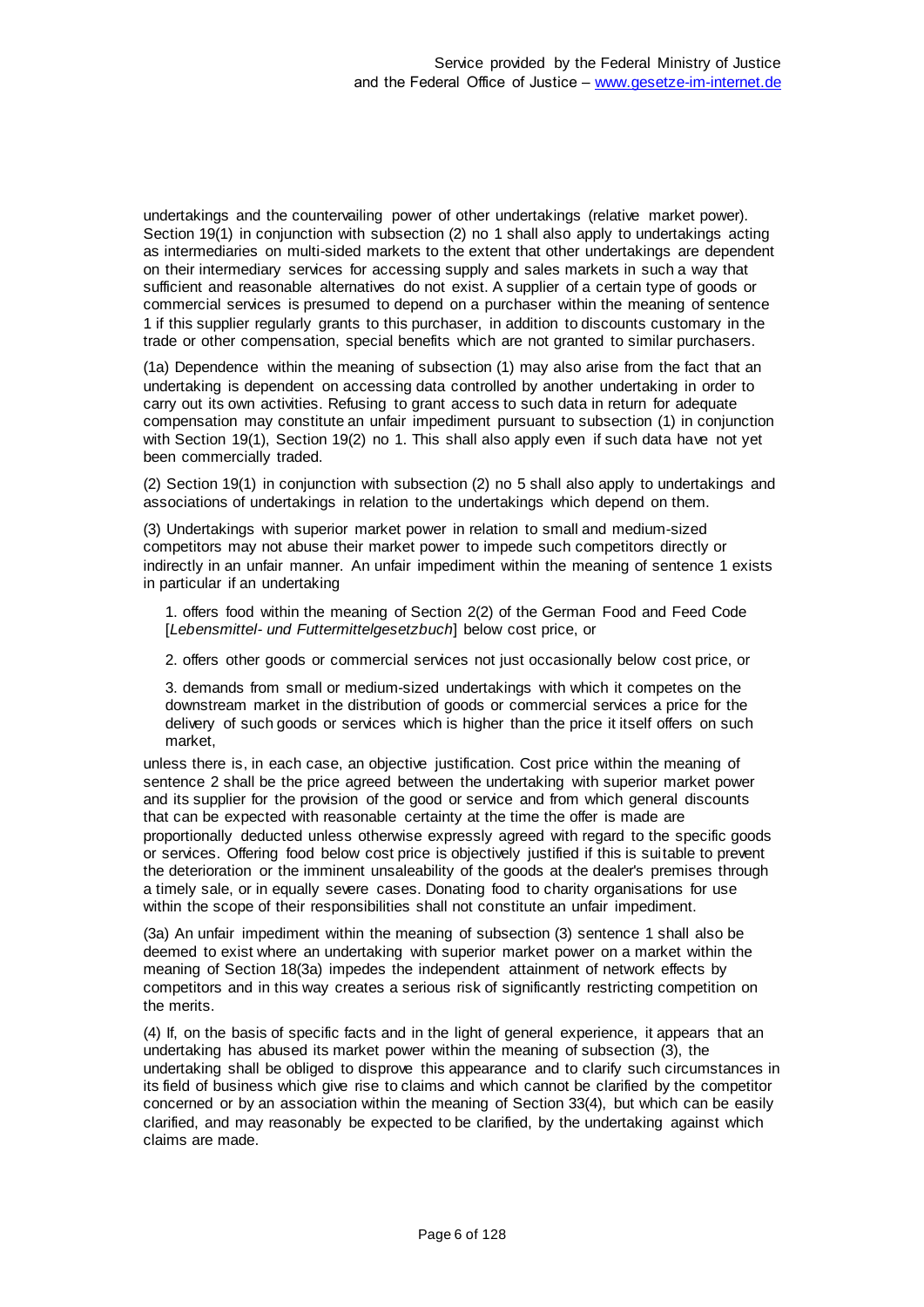(5) Business and trade associations or professional organisations as well as quality mark associations may not refuse to admit an undertaking if such refusal would constitute an objectively unjustified unequal treatment and place the undertaking at an unfair competitive disadvantage.

## **Section 21 Prohibition of Boycott and Other Restrictive Practices**

(1) Undertakings and associations of undertakings may not request that another undertaking or other associations of undertakings refuse to supply to or purchase from certain undertakings, with the intention of unfairly impeding these undertakings.

(2) Undertakings and associations of undertakings may not threaten or cause disadvantages, or promise or grant advantages, to other undertakings in order to induce them to engage in conduct which, under the following rules and regulations, may not be made the subject matter of a contractual commitment:

- 1. under this Act,
- 2. under Articles 101 or 102 of the Treaty on the Functioning of the European Union, or

3. under a decision issued by the European Commission or the competition authority pursuant to this Act or pursuant to Articles 101 or 102 of the Treaty on the Functioning of the European Union.

(3) Undertakings and associations of undertakings may not compel other undertakings

1. to accede to an agreement or a decision within the meaning of Sections 2, 3, 28(1) or Section 30(2a) or (2b), or

2. to merge with other undertakings within the meaning of Section 37, or

3. to act uniformly in the market with the intention of restricting competition.

(4) It is prohibited to cause economic harm to another person because such person has requested or suggested that action be taken by the competition authority.

## **Chapter 3 Application of European Competition Law**

#### **Section 22 Relationship Between this Act and Articles 101 and 102 of the Trea ty on the Functioning of the European Union**

(1) The provisions of this Act may also be applied to agreements between undertakings, decisions by associations of undertakings or concerted practices within the meaning of Article 101(1) of the Treaty on the Functioning of the European Union which may affect trade between the Member States of the European Union within the meaning of that provision. In that case, Article 101 of the Treaty on the Functioning of the European Union shall apply besides the provisions of this Act pursuant to Article 3(1) sentence 1 of Council Regulation (EC) No 1/2003 of 16 December 2002 on the implementation of the rules on competition laid down in Articles 81 and 82 of the Treaty (OJ EC 2003 No L 1, p.1).

(2) Pursuant to Article 3(2) sentence 1 of Regulation (EC) No 1/2003, the application of the provisions of this Act may not lead to the prohibition of agreements between undertakings, decisions by associations of undertakings or concerted practices which may affect trade between Member States of the European Union but

1. which do not restrict competition within the meaning of Article 101(1) of the Treaty on the Functioning of the European Union, or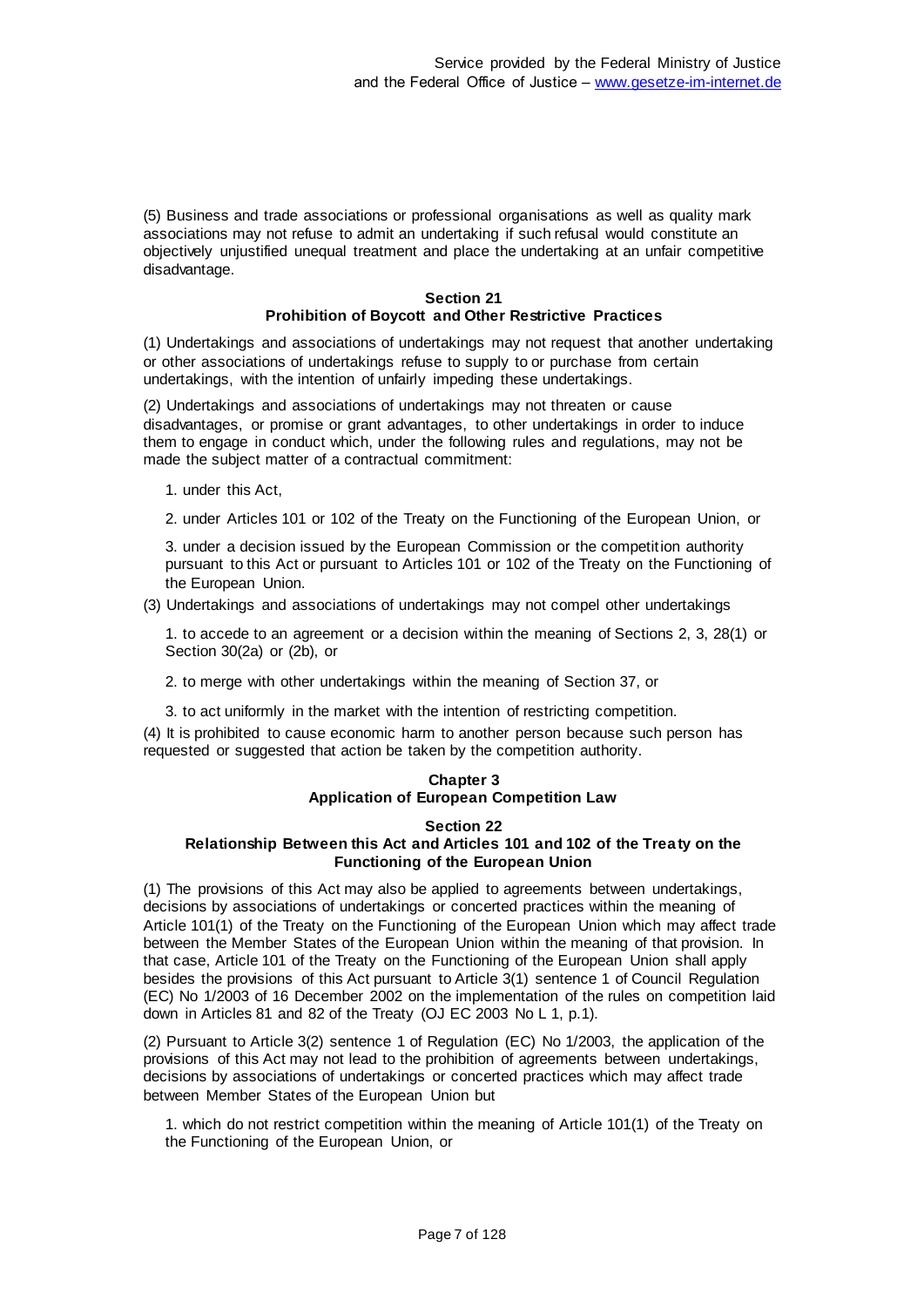2. which fulfil the conditions of Article 101(3) of the Treaty on the Functioning of the European Union, or

3. which are covered by a regulation regarding the application of Article 101(3) of the Treaty on the Functioning of the European Union.

The provisions under Chapter 2 shall remain unaffected. In other cases, the primacy of Article 101 of the Treaty on the Functioning of the European Union shall be determined by the relevant provisions under European Union law.

(3) The provisions of this Act may also be applied to practices which constitute an abuse prohibited under Article 102 of the Treaty on the Functioning of the European Union. In that case, Article 102 of the Treaty on the Functioning of the European Union shall apply besides the provisions of this Act pursuant to Article 3(1) sentence 2 of Regulation (EC) No 1/2003. The application of stricter provisions of this Act shall remain unaffected.

(4) Without prejudice to European Union law, subsections (1) to (3) do not apply to the extent that provisions concerning the control of concentrations are applied. Provisions that predominantly pursue an objective different from that pursued by Articles 101 and 102 of the Treaty on the Functioning of the European Union shall not be affected by the provisions of this Chapter.

## **Section 23 (repealed)**

## **Chapter 4 Competition Rules**

# **Section 24 Definition, Application for Recognition**

(1) Business and trade associations and professional organisations may establish competition rules within their area of business.

(2) Competition rules are provisions which regulate the conduct of undertakings in competition for the purpose of counteracting conduct in competition which is contrary to the principles of fair competition or effective competition on the merits, and for the purpose of encouraging conduct in competition which is in line with these principles.

(3) Business and trade associations and professional organisations may submit to the competition authority an application for recognition of competition rules.

(4) Applications for recognition of competition rules shall contain:

1. the name, legal form and address of the business and trade association or professional organisation;

2. the name and address of the person representing it;

3. a description of the subject matter and the territorial scope of the competition rules;

4. the wording of the competition rules.

The application shall be accompanied by:

1. the by-laws of the business and trade association or professional organisation;

2. proof that the competition rules were established in conformity with the by-laws;

3. a list of unrelated business and trade associations or professional organisations and undertakings operating at the same level in the economic process as well as the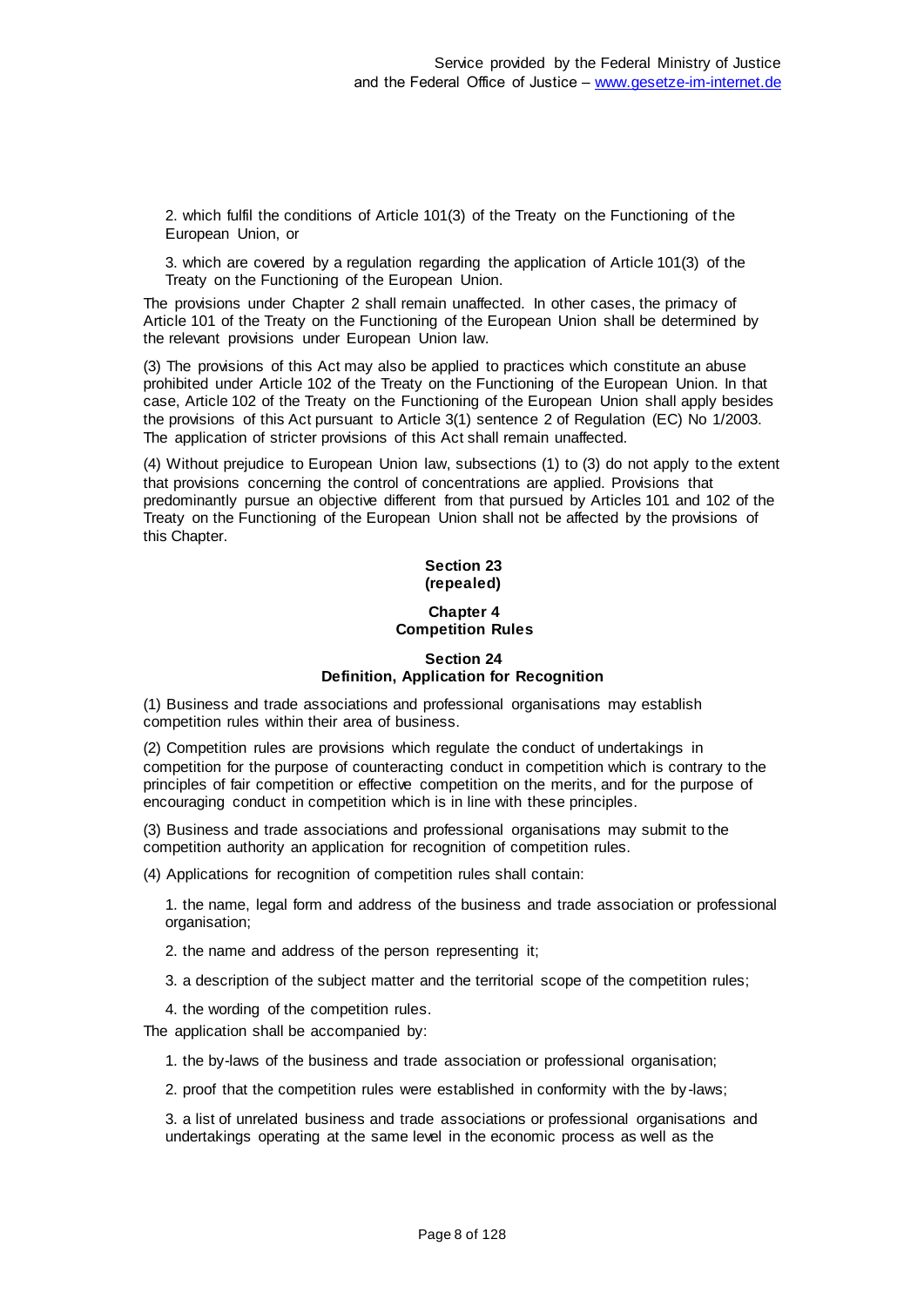suppliers' and purchasers' associations and the federal organisations for the relevant levels of the economic sector concerned.

The application may not contain or use incorrect or incomplete information in order to surreptitiously obtain recognition of a competition rule for the applicant or for a third party.

(5) The competition authority shall be informed of any changes and amendments to competition rules that have been recognised.

#### **Section 25 Third Party Comments**

The competition authority shall give third-party undertakings operating at the same level in the economic process, business and trade associations and professional organisations of the suppliers and purchasers affected by the competition rules, as well as the federal organisations of the levels of the economic process concerned, the opportunity to comment. This shall also apply to consumer advice centres and other consumer associations supported by public funds if consumer interests are substantially affected. The competition authority may hold a public hearing on the application for recognition where anyone shall be free to raise objections.

## **Section 26 Recognition**

(1) Recognitions are issued by decision of the competition authority. The decision shall state that the competition authority will not exercise the powers conferred to it under Chapter 6.

(2) As far as a competition rule violates the prohibition under Section 1 and is not exempted pursuant to Sections 2 or 3, or violates other provisions of this Act, of the German Act Against Unfair Competition [*Gesetz gegen den unlauteren Wettbewerb*], or any other legal provision, the competition authority shall reject the application for recognition.

(3) Business and trade associations and professional organisations shall inform the competition authority about the repeal of recognised competition rules which have been established by them.

(4) The competition authority shall withdraw or revoke the recognition if it subsequently finds that the conditions for refusal of recognition pursuant to subsection (2) are satisfied.

#### **Section 27 Information on Competition Rules, Publications**

(1) Recognised competition rules shall be published in the Federal Gazette [*Bundesanzeiger*].

(2) The following shall be published in the Federal Gazette:

- 1. applications submitted pursuant to Section 24(3);
- 2. the setting of hearing dates pursuant to Section 25 sentence 3;

3. the recognition of competition rules as well as any changes and amendments to such rules;

4. the refusal of recognition pursuant to Section 26(2), the withdrawal or revocation of the recognition of competition rules pursuant to Section 26(4).

(3) The publication of applications pursuant to subsection (2) no 1 shall include a note to the effect that the competition rules for which recognition has been requested are open to public inspection at the competition authority.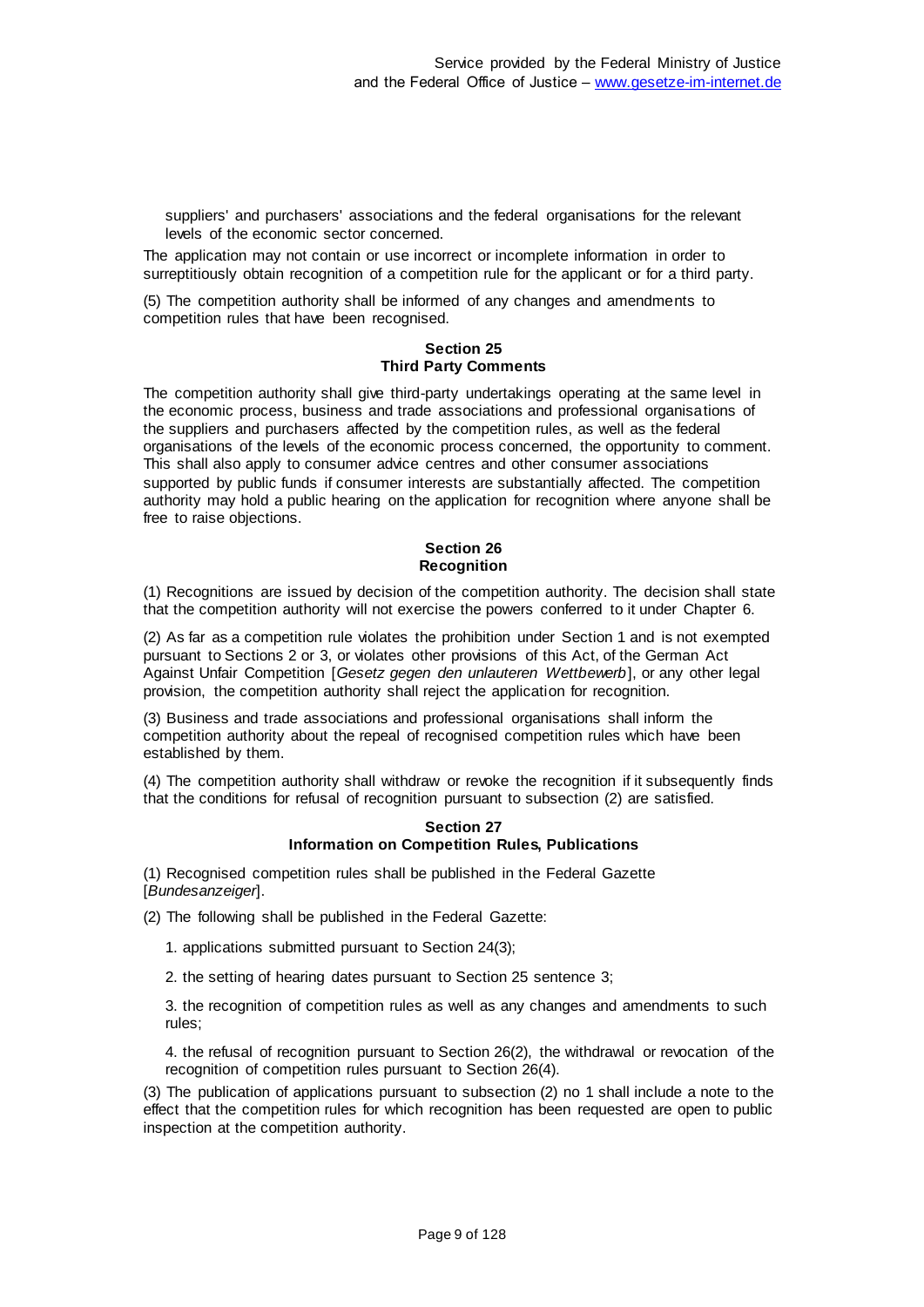(4) Where applications pursuant to subsection (2) no 1 result in recognition, reference to the publication of the applications shall suffice for the purpose of publishing the recognition.

(5) With respect to recognised competition rules which have not been published pursuant to subsection (1), the competition authority shall, upon request, provide information on the details provided pursuant to Section 24(4) sentence 1.

#### **Chapter 5 Special Provisions for Certain Sectors of the Economy**

## **Section 28 Agriculture**

(1) Section 1 shall not apply to agreements between agricultural producers or to agreements and decisions of associations of agricultural producers and federations of such associations which concern

1. the production or sale of agricultural products, or

2. the use of joint facilities for storing, treating or processing agricultural products,

provided that they do not maintain resale prices and do not exclude competition. Plant breeding and animal breeding undertakings as well as undertakings operating at the same level of business shall also be deemed to be agricultural producers.

(2) Section 1 shall not apply to vertical resale price maintenance concerning the sorting, labelling or packaging of agricultural products.

(3) Agricultural products shall be the products listed in Annex I to the Treaty on the Functioning of the European Union as well as the goods resulting from the treatment or processing of such products, insofar as they are commonly treated or processed by agricultural producers or their associations.

## **Section 29 Energy Sector**

An undertaking which is a supplier of electricity or pipeline gas (public utility company) on a market in which it, either alone or together with other public utility companies, has a dominant position is prohibited from abusing such position by

1. demanding fees or other business terms which are less favourable than those of other public utility companies or undertakings in comparable markets, unless the public utility company provides evidence that such deviation is objectively justified, with the reversal of the burden of demonstration and proof only applying in proceedings before the competition authorities, or

2. demanding fees which unreasonably exceed the costs.

Costs that would not arise to the same extent if competition existed must not be taken into consideration in determining whether an abuse within the meaning of sentence 1 exists. Sections 19 and 20 shall remain unaffected.

#### **Section 30 Press**

(1) Section 1 shall not apply to vertical resale price maintenance by which an undertaking producing newspapers or magazines requires the purchasers of these products by legal or economic means to demand certain resale prices from or to impose the same commitment upon their own customers, down to the resale to the final consumer. Newspapers and magazines shall include products which reproduce or substitute newspapers or magazines and, upon assessment of all circumstances, must be considered as predominantly fulfilling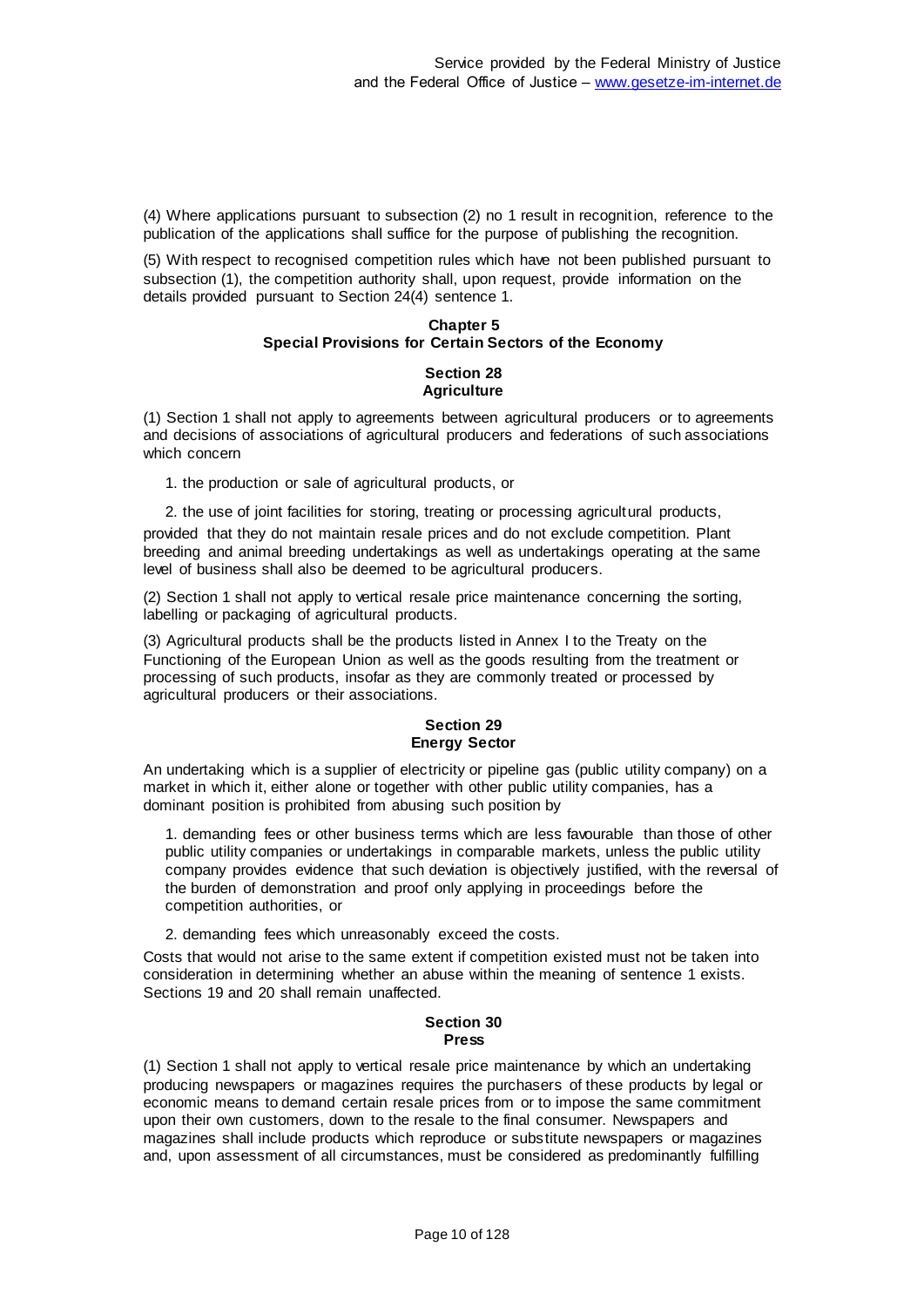the characteristics of a publishing product, as well as combined products the main feature of which is a newspaper or magazine.

(2) Agreements of the kind described in subsection (1) shall be made in writing as far as they concern prices and price components. It shall suffice for the parties to sign documents referring to a price list or to price information. Section 126(2) of the German Civil Code [Bürgerliches Gesetzbuch] shall not be applicable.

(2a) Section 1 shall not apply to industry agreements concluded between associations of undertakings that maintain resale prices for newspapers or magazines (publishers) pursuant to subsection (1), on the one hand, and associations of their purchasers, which purchase newspapers and magazines subject to resale price maintenance and with a right of return in order to sell them to retailers, also with a right of return (newspaper and magazine wholesalers), on the other hand, for the undertakings represented by such associations, to the extent that these industry agreements provide for a wide-ranging and non-discriminatory distribution of newspaper and magazine lines by newspaper and magazine wholesalers, in particular the prerequisites and compensation for such distribution and the services covered by such compensation. To this extent, the associations mentioned in sentence 1 and the publishers and newspaper and magazine wholesalers represented by them are entrusted with the operation of services of general economic interest within the meaning of Article 106(2) of the Treaty on the Functioning of the European Union in order to ensure a wideranging and non-discriminatory distribution of newspapers and magazines in stationary retail. Sections 19 and 20 shall remain unaffected.

(2b) Section 1 shall not apply to cooperations relating to publishing activities between newspaper or magazine publishers to the extent that such agreements enable the parties to strengthen their economic base for intermedia competition. Sentence 1 shall not apply to cooperations relating to editorial activities. Upon application, the undertakings shall be entitled to a decision issued by the competition authority pursuant to Section 32c, provided that

1. based on information available to the competition authority, the agreement under sentence 1 does not satisfy the conditions for a prohibition pursuant to Article 101(1) of the Treaty on the Functioning of the European Union and

2. the applicants have a significant legal and economic interest in such a decision. Sections 19 and 20 shall remain unaffected.

(3) The Bundeskartellamt may, acting *ex officio* or upon the request of a purchaser bound to resale prices, declare the maintenance of resale prices invalid and prohibit the implementation of a new and equivalent price maintenance scheme if

1. resale price maintenance is applied in an abusive manner, or

2. resale price maintenance or its combination with other restraints of competition is capable of increasing the price of the goods subject to resale price maintenance, or of preventing their prices from decreasing, or of restricting their production or sales.

If an industry agreement pursuant to subsection (2a) or an agreement pursuant to subsection (2b) constitutes an abuse of the exemption, the Bundeskartellamt may declare such agreement invalid in whole or in part.

(4) The Federal Ministry for Economic Affairs and Energy shall report to the legislative bodies on its experience with subsections (2b) and (3) sentence 2 after a period of five years following the entry into force of the provisions.

#### **Section 31 Water Management Contracts**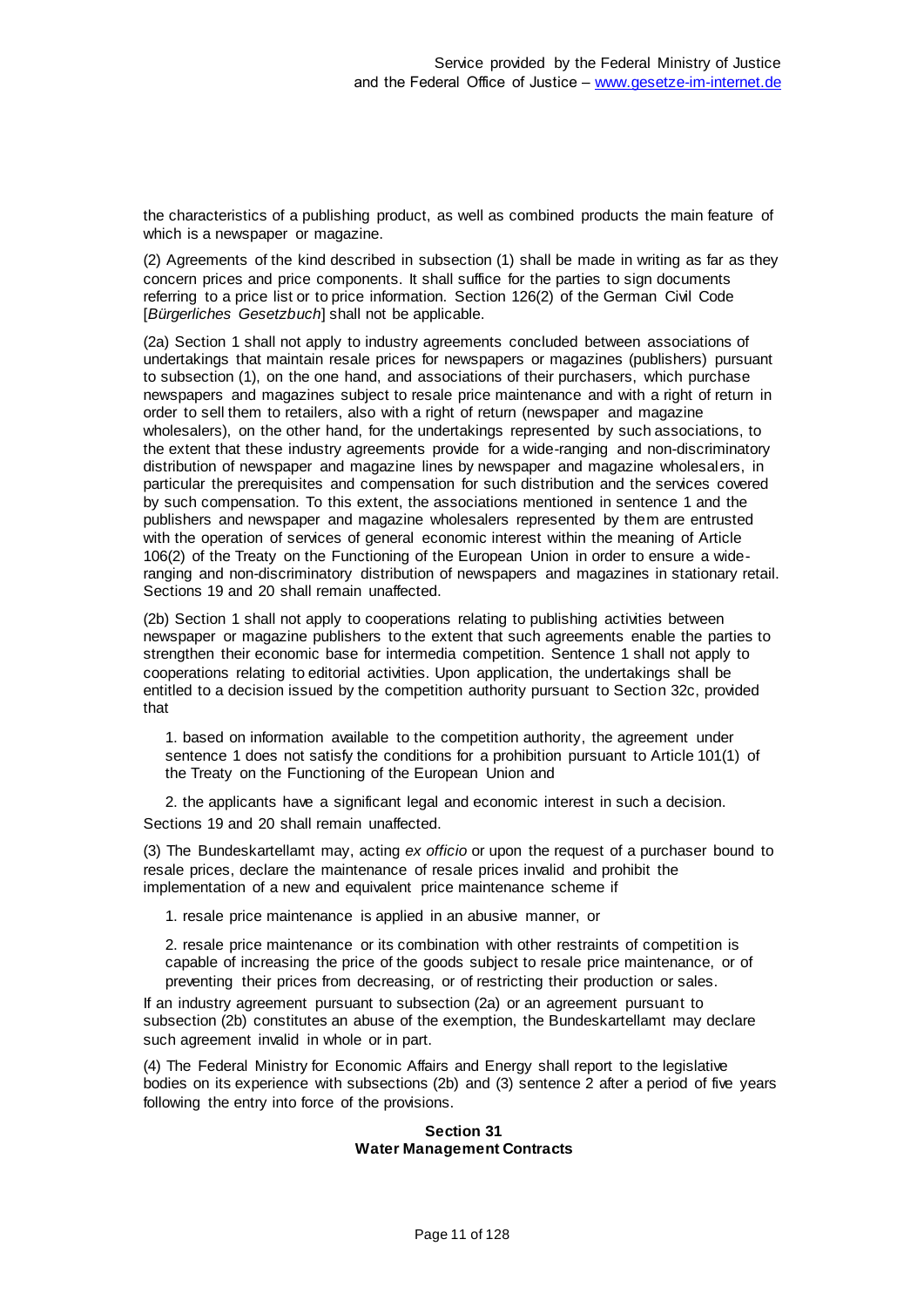(1) The prohibition of agreements restricting competition pursuant to Section 1 does not apply to contracts entered into between companies ensuring public water supply (public water suppliers) and

1. other water suppliers or regional and local authorities, to the extent that in this agreement one of the contracting parties undertakes to refrain from operating as a public water supplier within a certain area using fixed pipelines;

2. regional or local authorities, to the extent that in this agreement a regional or local authority undertakes to permit a single supplier the exclusive installation and operation of pipelines on or under public routes for the purpose of an existing or intended direct water supply to end users in the regional or local authority's territory;

3. water suppliers at distribution level, to the extent that in this agreement a water supplier at distribution level undertakes to supply its customers with water using fixed pipelines at prices or terms and conditions that are not less favourable than the prices or terms and conditions granted by the supplying water supplier to its comparable customers;

4. other water suppliers, to the extent that they are entered into for the purpose of providing certain supply services using fixed pipelines to one or several suppliers with the exclusive purpose of ensuring public water supply.

(2) Agreements under subsection (1), including any changes and amendments, shall be made in writing.

(3) Agreements under subsection (1) or the way in which they are implemented must not constitute an abuse of the market position gained from the exemption from the provisions of this Act.

(4) An abuse shall be deemed to exist in particular if

1. a public water supplier's market conduct is in violation of the principles governing the market conduct of undertakings where effective competition exists; or

2. a public water supplier demands less favourable prices or business terms from its customers than comparable water suppliers, unless the water supplier provides evidence that such deviation is due to differing circumstances not attributable to it; or

3. a public water supplier demands fees that unreasonably exceed the costs; in this context, only costs incurred in the course of efficient business management shall be taken into account.

(5) An abuse does not exist if a public water supplier refuses, in particular for technical or hygienic reasons, to enter into agreements with another undertaking regarding the feeding-in of water to its pipe network and to permit a connected extraction of water (transmission).

## **Section 31a Water Management, Notification Requirement**

(1) Agreements under Section 31(1) nos 1, 2 and 4, including any changes and amendments, shall be fully notified to the competition authority in order to be valid. The notification shall contain the following details with respect to every undertaking concerned:

- 1. name or other designation;
- 2. place of business or registered seat;
- 3. legal form and address; and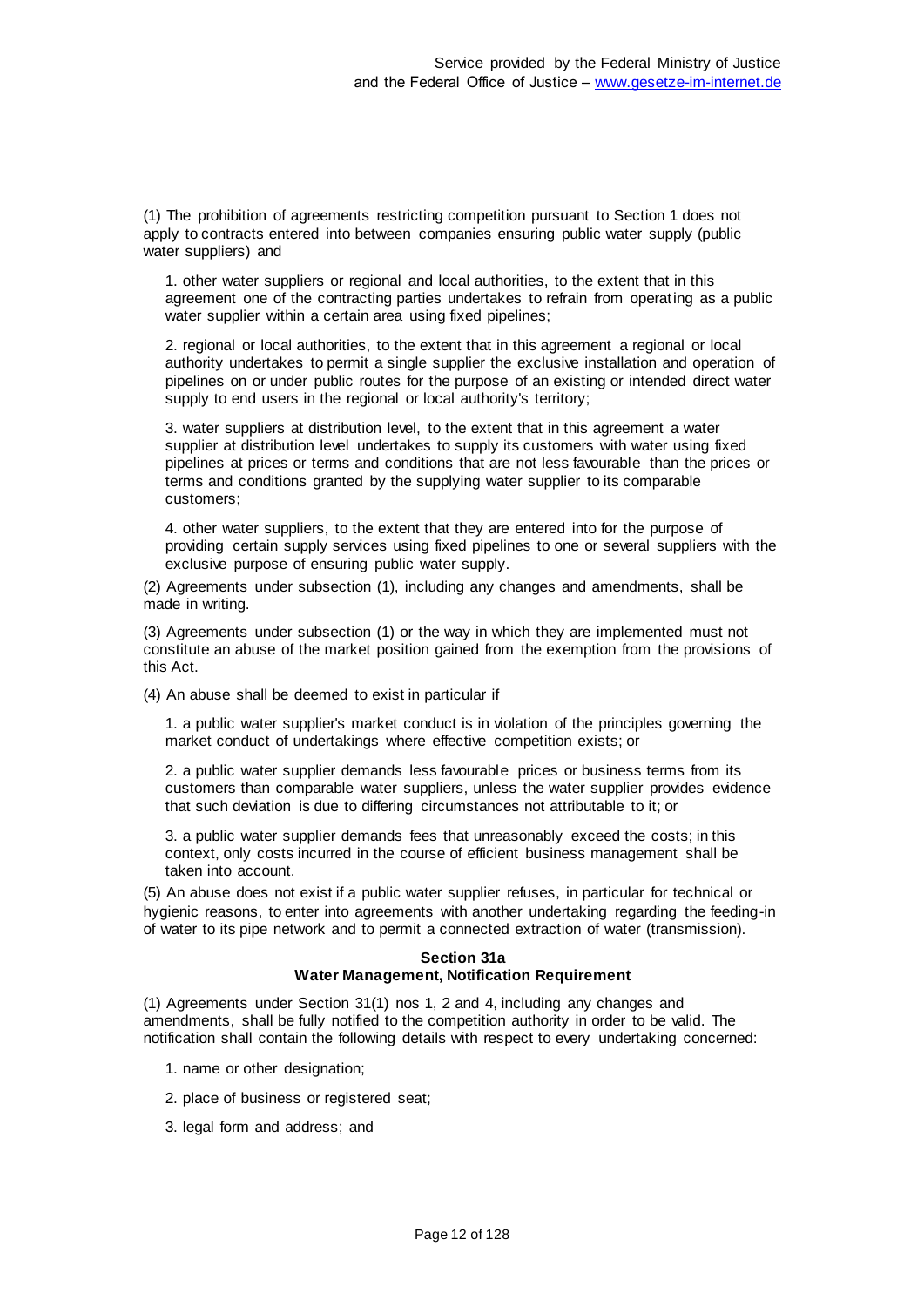4. name and address of the appointed representative or other authorised agent; in the case of legal persons, name and address of the legal representative.

(2) The competition authority shall be informed of the termination or cancellation of the agreements mentioned in Section 31(1) nos 1, 2 and 4.

#### **Section 31b**

## **Water Management, Duties and Powers of the Competition Authority, Sanctions**

(1) Upon request, the competition authority shall furnish the following information on the agreements exempted pursuant to Section 31(1) nos 1, 2 and 4:

1. information pursuant to Section 31a and

2. the material content of the agreements and decisions, in particular information on the purpose, the intended measures and the term, termination, rescission and withdrawal.

(2) The competition authority shall issue any orders under this Act that relate to the public supply of water using fixed pipelines in consultation with the relevant industry supervisory authority.

(3) In cases of abuse pursuant to Section 31(4), the competition authority may

- 1. oblige the undertakings concerned to end the abuse;
- 2. oblige the undertakings concerned to modify the agreements or decisions; or
- 3. declare the agreements and decisions invalid.

(4) In deciding on a measure pursuant to subsection (3), the competition authority shall take into account the intent and purpose of the exemption and, in particular, the aim of ensuring that supply is as reliable and reasonably priced as possible.

(5) Subsection (3) shall apply *mutatis mutandis* to the extent that a public water supplier holds a dominant position.

(6) Section 19 shall remain unaffected.

# **Chapter 6 Powers of the Competition Authorities, Damages and Disgorgement of Benefits**

## **Division 1 Powers of the Competition Authorities**

#### **Section 32**

## **Termination and Subsequent Declaration of Infringements**

(1) The competition authority may oblige undertakings or associations of undertakings to terminate an infringement of a provision of this Part or of Articles 101 or 102 of the Treaty on the Functioning of the European Union.

(2) For this purpose, it may require them to take all necessary behavioural or structural remedies that are proportionate to the infringement identified and necessary to bring the infringement effectively to an end. Structural remedies may be imposed only if there is no behavioural remedy which would be equally effective, or if the behavioural remedy would entail a greater burden for the undertakings concerned than the structural remedies.

(2a) In its order to terminate the infringement, the competition authority may order reimbursement of the benefits generated through the infringement. The amount of interest that is included in these benefits may be estimated. After expiry of the time limit for reimbursement of the benefits set in the order to terminate the infringement, the benefits generated up to such date shall bear interest in accordance with Section 288(1) sentence 2 and Section 289 sentence 1 of the German Civil Code.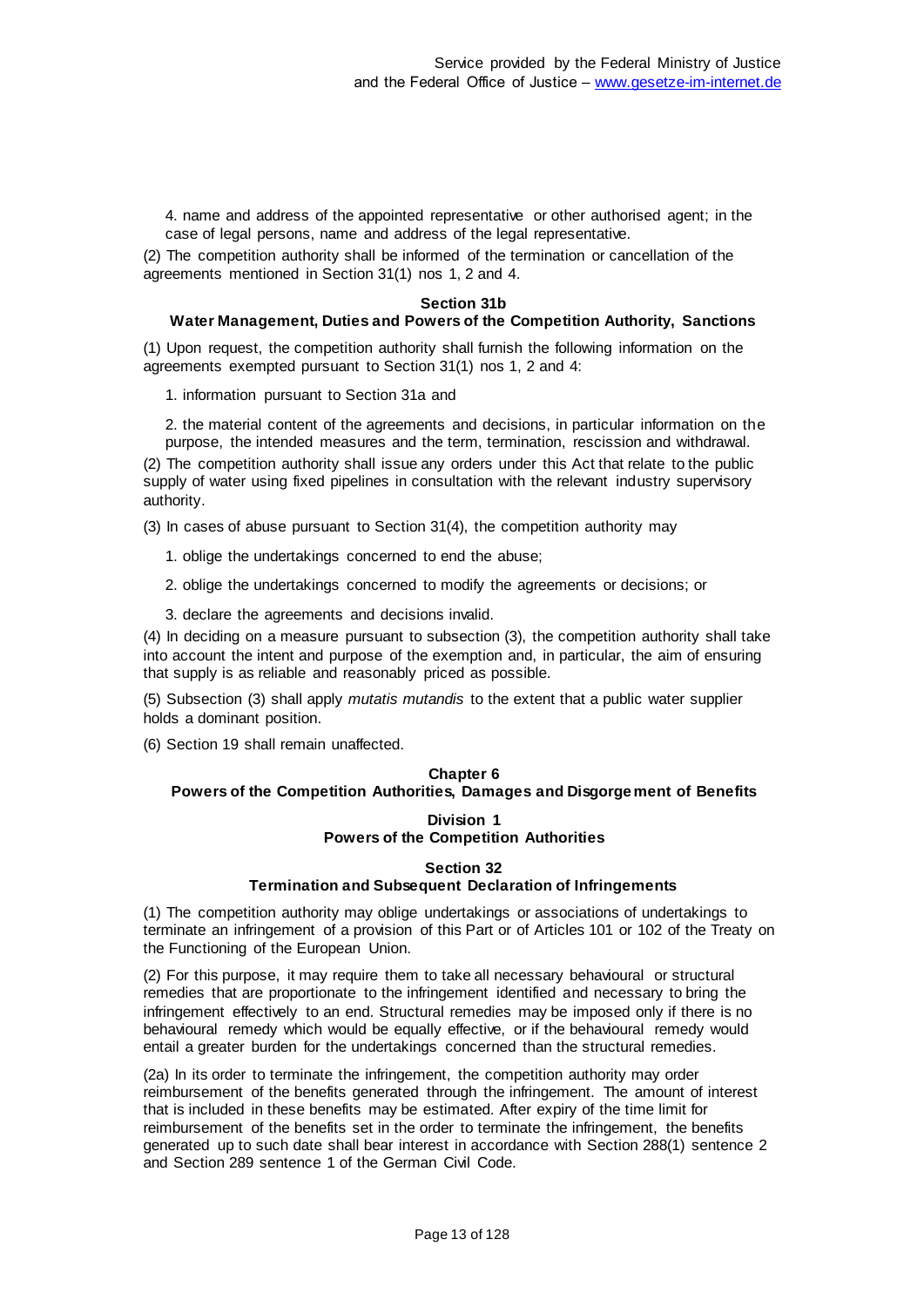(3) To the extent that a legitimate interest exists, the competition authority may also declare that an infringement has been committed after the infringement has been terminated.

## **Section 32a Interim Measures**

(1) The competition authority may impose interim measures *ex officio* if an infringement within the meaning of Section 32(1) is more likely than not to exist and the interim measure is necessary in order to protect competition or due to an imminent threat of serious harm to another undertaking. This shall not apply to the extent that the undertaking concerned credibly demonstrates that the order would result in unfair hardship not justified by overriding public interests.

(2) Orders pursuant to subsection (1) shall be limited in time. The time limit may be extended. It shall not exceed one year in total.

## **Section 32b Commitments**

(1) Where, in the course of proceedings under Section 30(3), Section 31b(3) or Section 32, undertakings offer to enter into commitments which are capable of dispelling the concerns communicated to them by the competition authority upon preliminary assessment, the competition authority may by way of a decision declare those commitments to be binding on the undertakings. The decision shall state that, subject to the provisions under subsection (2), the competition authority will not exercise its powers under Section 30(3), Section 31b(3), Section 32 and Section 32a. The decision may be limited in time.

(2) The competition authority may rescind the decision pursuant to subsection (1) and reopen the proceedings where

1. the factual circumstances have subsequently changed in an aspect that is material for the decision;

2. the undertakings concerned fail to meet their commitments; or

3. the decision was based on incomplete, incorrect or misleading information provided by the parties.

## **Section 32c No Grounds for Action**

(1) The competition authority may decide that there are no grounds for it to take any action if, based on the information available to it, the conditions for a prohibition pursuant to Sections 1, 19 to 21 and 29, Article 101(1) or Article 102 of the Treaty on the Functioning of the European Union are not satisfied. The decision shall state that, subject to new findings, the competition authority will not exercise its powers under Sections 32 and 32a. The decision does not include an exemption from a prohibition within the meaning of sentence 1.

(2) Irrespective of the conditions set out in subsection (1), the competition authority may also declare that it refrains from initiating proceedings in accordance with its discretionary powers.

(3) The Bundeskartellamt may determine general administrative guidelines concerning the exercise of its discretionary powers pursuant to subsections (1) and (2).

(4) Undertakings or associations of undertakings shall, upon application, be entitled to a decision issued by the Bundeskartellamt pursuant to subsection (1) if they have a substantial legal and economic interest in obtaining such a decision with regard to a cooperation with competitors. The Bundeskartellamt shall decide on an application pursuant to sentence 1 within six months.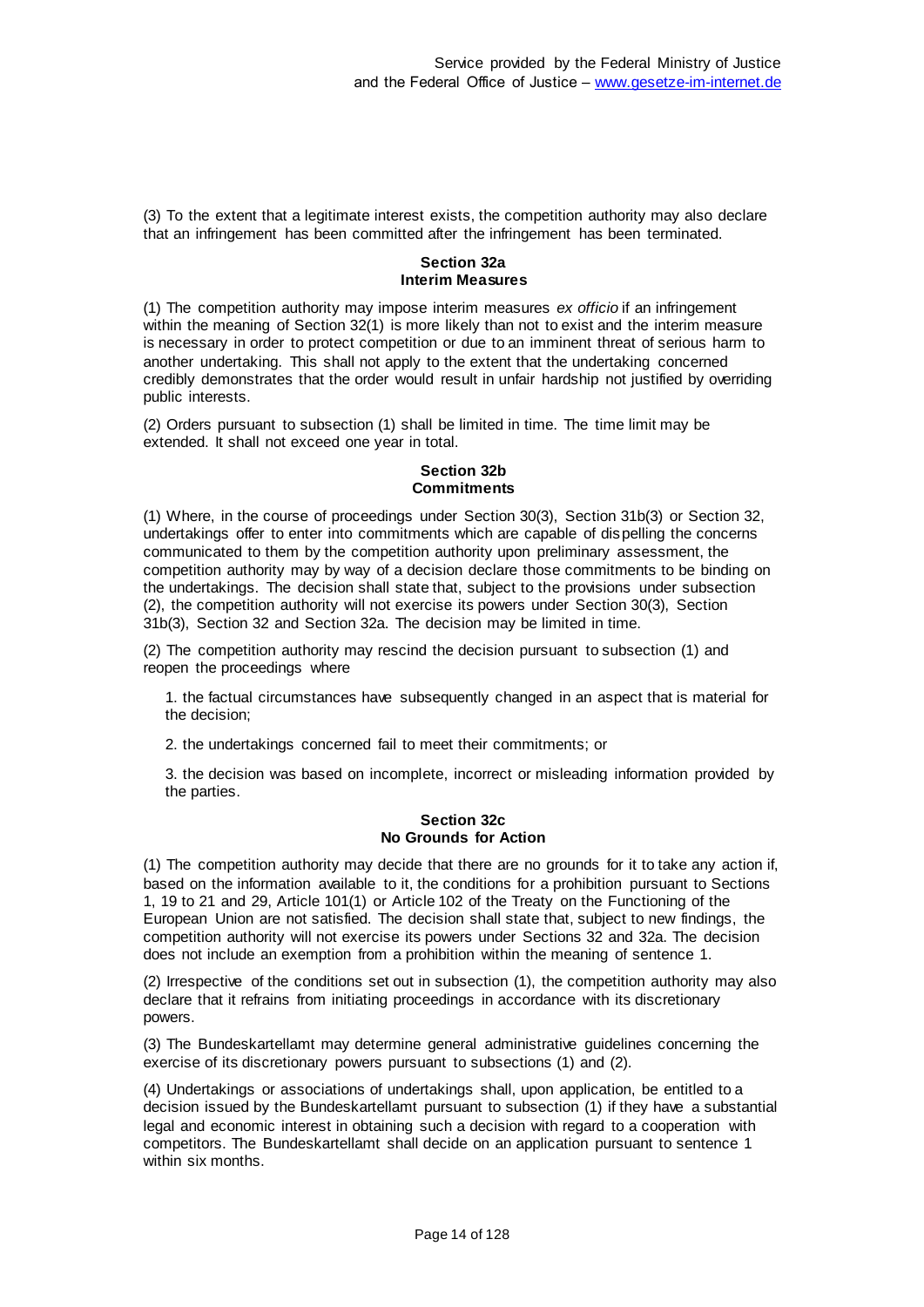## **Section 32d Withdrawal of Exemption**

If agreements, decisions by associations of undertakings or concerted practices falling under a block exemption regulation have effects in a particular case which are incompatible with Section 2(1) or with Article 101(3) of the Treaty on the Functioning of the European Union and which arise in a domestic territory bearing all the characteristics of a distinct geographic market, the competition authority may withdraw the legal benefit of the block exemption for that territory.

#### **Section 32e Investigations into Sectors of the Economy and Types of Agreements**

(1) If the rigidity of prices or other circumstances suggest that domestic competition may be restricted or distorted, the Bundeskartellamt and the supreme *Land* authorities may conduct an investigation into a specific sector of the economy (sector inquiry) or – across sectors – into a particular type of agreements or practices.

(2) In the course of this investigation, the Bundeskartellamt and the supreme *Land* authorities may conduct the enquiries necessary for the application of the provisions of this Part or of Articles 101 or 102 of the Treaty on the Functioning of the European Union. In this context, they may request information from the undertakings and associations concerned, in particular information on all agreements, decisions and concerted practices.

(3) The Bundeskartellamt and the supreme *Land* authorities may publish a report on the results of the investigation pursuant to subsection (1) and invite third parties to comment.

(4) Section 49(1) as well as Sections 57, 59, 59a, 59b and 61 shall apply *mutatis mutandis*.

(5) Subsections (1) to (3) shall apply *mutatis mutandis* to cases where the Bundeskartellamt has reasonable grounds to suspect substantial, permanent or repeated infringements of provisions under consumer protection law which, due to their nature or scale, harm the interests of a large number of consumers. This shall not apply if the enforcement of the provisions under sentence 1 falls within the competence of other federal authorities. Subsection (4) shall apply with the proviso that the provisions on entering the premises of parties concerned for the purpose of inspecting and examining business documents in accordance with Section 59a and the provisions on searches under Section 59b do not apply.

(6) Reimbursement of expenses incurred in the assertion of a claim to cease and desist pursuant to Section 13(3) of the German Act against Unfair Competition shall be precluded for the period of four months from the date of publication of a final report on a sector inquiry pursuant to subsection (5).

# **Division 2 Damages and Disgorgement of Benefits**

## **Section 33 Claim for Injunction and Rectification**

(1) Whoever violates a provision of this Part or Article 101 or Article 102 of the Treaty on the Functioning of the European Union (infringer) or whoever violates a decision issued by the competition authority shall be obliged to the person affected to rectify the harm caused by the infringement and, where there is a risk of recurrence, to desist from further infringements.

(2) A right to apply for injunction already exists if an infringement is impending.

(3) Affected persons are competitors or other market participants impaired by the infringement.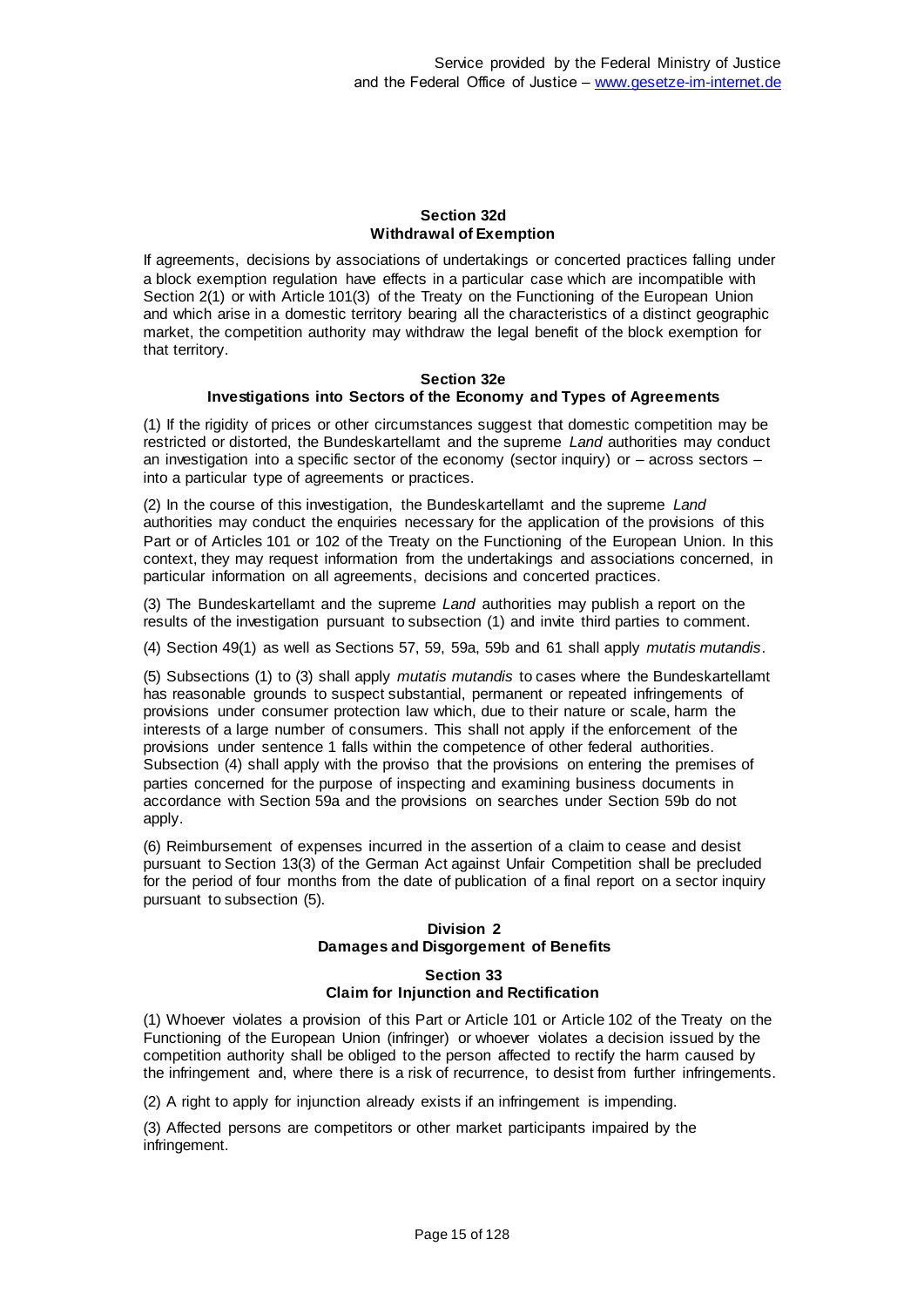(4) Claims pursuant to subsection (1) may also be asserted by

1. associations with legal capacity for the promotion of commercial or independent professional interests, provided

> a) they have a significant number of member undertakings that are affected persons within the meaning of subsection (3) and

b) are able, in particular with regard to their human, material and financial resources, to actually exercise their functions of pursuing commercial or independent professional interests as laid down in the statutes of the association;

2. entities proving that they have been entered in

a) the list of qualified entities under Section 4 of the German Act on Injunctive Relief [*Unterlassungsklagengesetz*] or

b) the European Commission's list of qualified entities pursuant to Article 4(3) of Directive 2009/22/EC of the European Parliament and of the Council of 23 April 2009 on injunctions for the protection of consumers' interests (OJ L 110 of 1 May 2009, p. 30), as amended from time to time.

#### **Section 33a Liability for Damages**

(1) Whoever intentionally or negligently commits an infringement pursuant to Section 33(1) shall be liable to pay damages for any harm arising from the infringement.

(2) There is a rebuttable presumption that a cartel results in harm. A cartel within the meaning of this Section is an agreement or concerted practice between two or more competitors aimed at coordinating their competitive behaviour on the market or influencing the relevant parameters of competition. Such agreements or concerted practices include

1. the fixing or coordination of purchase or selling prices or other trading conditions,

2. the allocation of production or sales quotas,

3. the allocation of markets and customers, including bid-rigging, restrictions on imports or exports or

4. anti-competitive actions against other competitors.

There is a rebuttable presumption that legal transactions with undertakings participating in a cartel regarding goods or services that fall within the scope of a cartel in terms of product type, time period and geographic area were covered by that cartel.

(3) Section 287 of the German Code of Civil Procedure [*Zivilprozessordnung*] shall apply to quantifying the harm caused by the infringement. In quantifying the harm, account may, in particular, be taken of the proportion of the profit which the infringer has derived from the infringement of subsection (1).

(4) The debtor shall pay interest on its pecuniary debts pursuant to subsection (1) from the time the harm occurred. Sections 288 and 289 sentence 1 of the German Civil Code shall apply *mutatis mutandis*.

#### **Section 33b Binding Effect of Decisions Issued by a Competition Authority**

Where damages are claimed for an infringement of a provision of this Part or of Article 101 or Article 102 of the Treaty on the Functioning of the European Union, the court shall be bound by a finding that an infringement has occurred, as made in a final decision by the competition authority, the European Commission, or the competition authority - or a court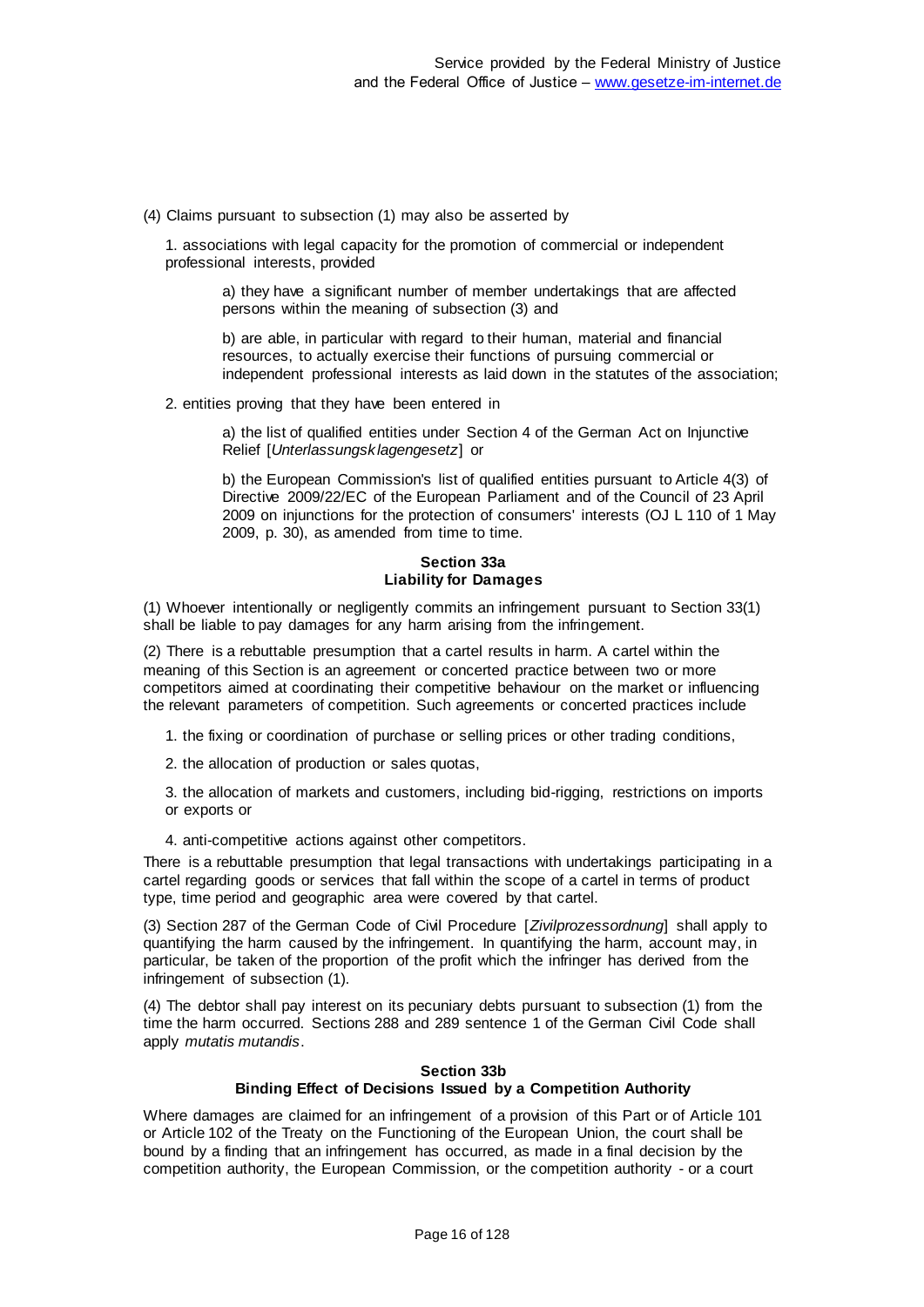acting as such - in another Member State of the European Union. The same shall apply to such findings in final court judgements on appeals against decisions pursuant to sentence 1. This obligation shall apply without prejudice to the rights and obligations under Article 267 of the Treaty on the Functioning of the European Union.

## **Section 33c Passing-on of Overcharges**

(1) Where a good or service is purchased at an excessive price (overcharge), the fact that this good or service was resold shall not rule out the occurrence of harm. The harm incurred by the purchaser shall be deemed to be remedied to the extent that the purchaser has passed on the overcharge resulting from an infringement of Section 33(1) to its customers (indirect purchasers). The injured party's right to claim compensation for lost profits under Section 252 of the German Civil Code shall remain unaffected to the extent that such loss of profit is the result of the passing-on of the overcharge.

(2) It shall be presumed in the indirect purchaser's favour that the overcharge has been passed on to it if

1. the infringer has violated Section 1 or Section 19 of this Act or Article 101 or Article 102 of the Treaty on the Functioning of the European Union,

2. the infringement has resulted in an overcharge for the direct purchaser of the infringer, and

3. the indirect purchaser has purchased goods or services that

a) were the object of the infringement,

b) were derived from goods or services that were the object of the infringement, or

c) contained goods or services that were the object of the infringement.

(3) The presumption under subsection (2) shall not apply where it is credibly demonstrated that the overcharge was not, or not entirely, passed on to the indirect purchaser. With regard to indirect purchasers, Section 33a (2) sentence 4 shall apply *mutatis mutandis* to the goods or services specified under subsection (2) sentence 1 no 3.

(4) Subsections (1) to (3) shall apply *mutatis mutandis* to cases where the infringement of Section 1 or Section 19 of this Act or Article 101 or Article 102 of the Treaty on the Functioning of the European Union concerns supplies to the infringer.

(5) In quantifying the extent to which the overcharge has been passed on, Section 287 of the German Code of Civil Procedure shall apply *mutatis mutandis*.

#### **Section 33d Joint and Several Liability**

(1) Where several infringers jointly commit an infringement pursuant to Section 33a(1), they shall be jointly and severally liable for the harm caused by the infringement. In all other respects, Sections 830 and 840(1) of the German Civil Code shall apply.

(2) The proportion to which the joint and several debtors shall be liable, in relation to one another, to pay damages and the amount that has to be paid in damages shall depend on the circumstances of the case, in particular, on the extent to which they have caused the harm. In all other respects, Sections 421 to 425 as well as Section 426(1) sentence 2 and 426(2) of the German Civil Code shall apply.

(3) Where several undertakings violate Section 1 or Section 19 of this Act or Article 101 or Article 102 of the Treaty on the Functioning of the European Union, the liability pursuant to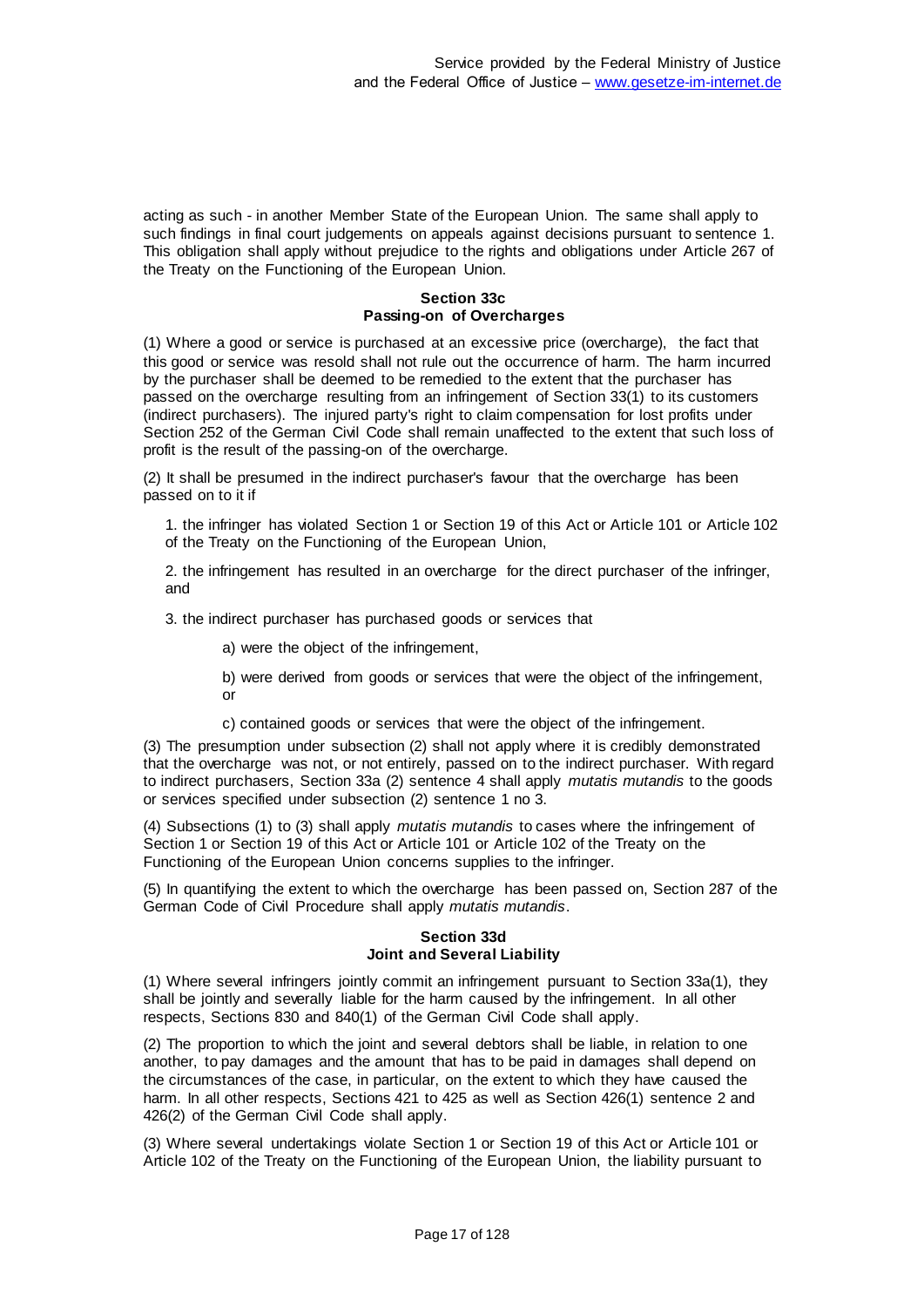Section 33a(1) of a small or medium-sized enterprise within the meaning of Commission Recommendation 2003/361/EC of 6 May 2003 concerning the definition of micro, small and medium-sized enterprises (OJ 2003 L 124 of 20 May 2003, p. 36) shall be limited to the harm suffered by its direct and indirect purchasers or providers as a result of the infringement, provided that

1. its market share in the relevant market was below 5 per cent at any time during the period in which the infringement was committed and

2. the application of the liability provisions under subsection (1) would irretrievably jeopardise its economic viability and cause its assets to lose all their value.

The small or medium-sized enterprise shall be liable only for the harm suffered by other injured parties as a result of an infringement under Section 33a(1) where these are unable to obtain full compensation from the other infringers with the exception of the immunity recipient. Section 33e(2) shall apply *mutatis mutandis*.

(4) The other infringers may recover compensation under subsection (2) from the small or medium-sized enterprise within the meaning of subsection (3) sentence 1 only up to the amount of harm the enterprise caused to its own direct or indirect purchasers or providers. Sentence 1 shall not apply to compensation of harm caused to parties other than the direct or indirect purchasers or providers of the other infringers.

(5) Liability pursuant to subsections (3) and (4) shall not be limited if

1. the small or medium-sized enterprise has led the infringement or

2. the small or medium-sized enterprise has coerced the other infringers to participate in the infringement, or

3. the small or medium-sized enterprise has previously been found by an authority or court to have violated Section 1 or Section 19 of this Act or Article 101 or Article 102 of the Treaty on the Functioning of the European Union or competition law pursuant to Section 89e(2) of this Act.

#### **Section 33e Immunity Recipient**

(1) In derogation of Section 33a(1), undertakings or natural persons participating in a cartel that have received immunity from fines under a leniency programme (immunity recipient) shall be liable only for the harm caused to their own direct or indirect purchasers or providers. The immunity recipient shall be liable only for the harm suffered by other injured parties as a result of an infringement under Section 33a(1) where these are unable to obtain full compensation from the other infringers.

(2) In cases under subsection (1) sentence 2, the immunity recipient shall not be liable for the harm caused where the limitation period for damages claims against the other infringers has already expired.

(3) The other infringers may recover compensation under Section 33d(2) from the immunity recipient only up to the amount of harm the immunity recipient caused to its own direct or indirect purchasers or providers. This limitation shall not apply to compensation of harm caused to parties other than the direct or indirect purchasers or providers of the undertakings participating in the cartel.

#### **Section 33f Effect of Consensual Settlements**

(1) In the case of a consensual settlement of a damages claim under Section 33a(1), the claim of the settling injured party against the settling co-infringer shall be reduced by the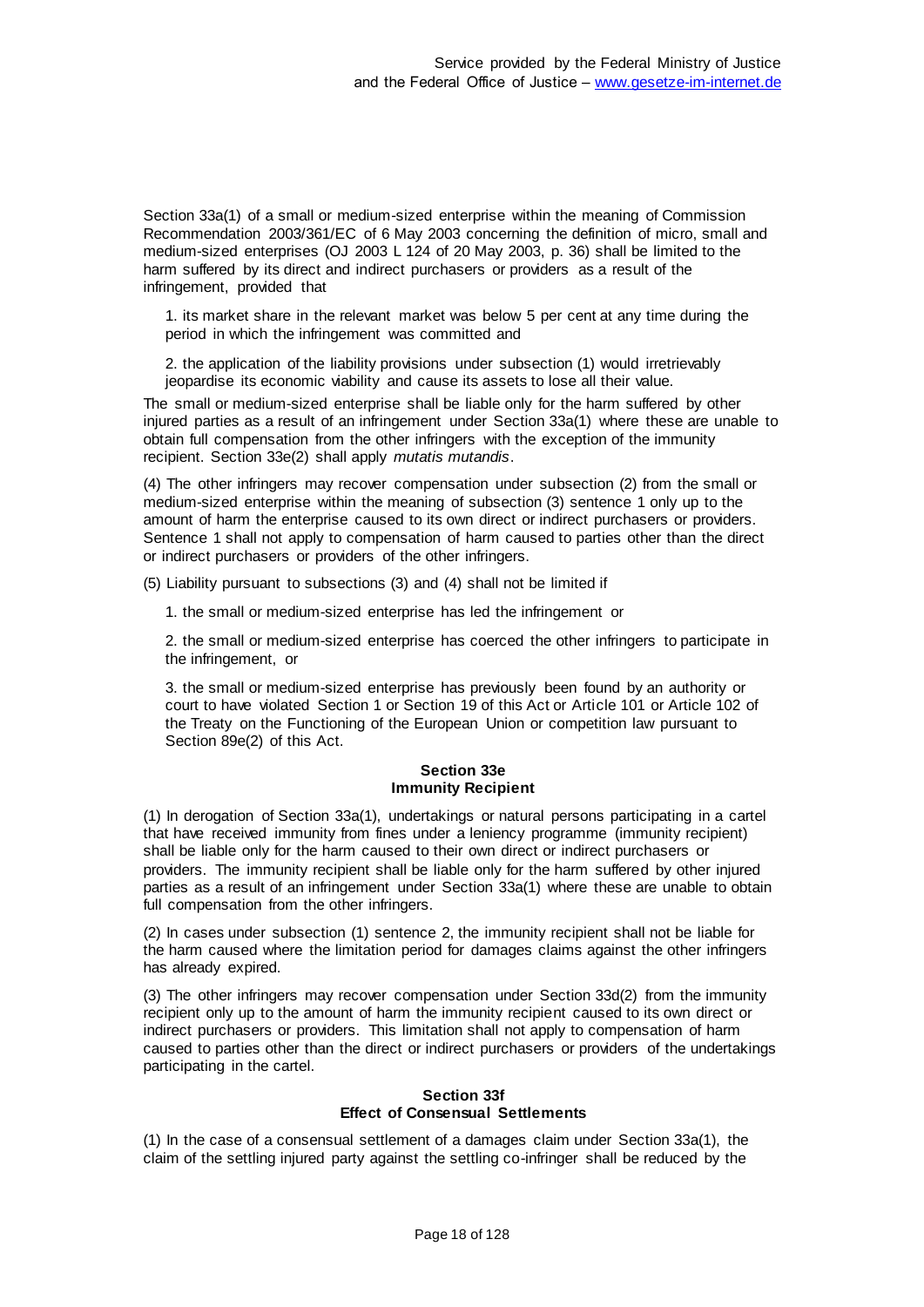latter's share of the harm that the infringement inflicted upon the settling injured party, unless agreed otherwise. The non-settling co-infringers shall be liable to pay damages only for the harm that remains after the deduction of the settling co-infringer's share. The settling injured party may claim the remaining damages from the settling co-infringers only where the nonsettling co-infringers are unable to pay the remaining damages in full. Sentence 3 shall not apply if the settling parties have excluded its application under the terms of the consensual settlement.

(2) Co-infringers that have not entered into the consensual settlement under subsection (1) shall not be permitted to demand compensation under Section 33d(2) from the settling coinfringer for the remaining amount of damages payed to the settling injured party after the deduction of the settling co-infringer's share.

## **Section 33g Right to Have Evidence Surrendered and Information Provided**

(1) Whoever is in possession of evidence necessary for the assertion of a claim for damages under Section 33a(1) shall be obliged to surrender such evidence to a party that credibly demonstrates that it has such a claim if said party specifies the evidence as precisely as possible on the basis of reasonably available facts.

(2) Whoever is in possession of evidence necessary for the defence against a claim for damages under Section 33a(1) shall be obliged to surrender such evidence to the party against which a case for a claim under subsection (1) or a claim for damages under Section 33a(1) is pending if said party specifies the evidence as precisely as possible on the basis of reasonably available facts. The right under sentence 1 shall also exist where a party has applied for a declaratory decision that another party has no claim against it under Section 33a(1) and the former does not contest the infringement within the meaning of Section 33a(1) on which the claim for damages is based.

(3) The surrender of evidence under subsections (1) and (2) shall be excluded where, considering the legitimate interests of all parties concerned, this is disproportionate. In this consideration, particular account shall be taken of:

1. the extent to which the claim is based on information and evidence that is available;

2. the scope of evidence and the costs of surrendering the evidence, in particular where such evidence is requested from a third party;

3. the exclusion of a discovery of facts that are not relevant for the enforcement of the claim pursuant to Section 33a(1) or for the defence against such claim;

4. the binding effect of decisions pursuant to Section 33b;

5. the effectiveness of public competition law enforcement; and

6. the protection of trade and business secrets as well as any other confidential information and the protective measures taken for this purpose.

No account shall be taken of the interest of the party subject to a claim under Section 33a(1) in preventing the enforcement of that claim.

(4) The surrender of a document or record, also on the content of a hearing conducted during a competition authority's proceeding, shall be excluded where and to the extent that it includes a voluntary statement made by, or on behalf of, an undertaking or a natural person to a competition authority,

1. describing that undertaking's or natural person's knowledge of or role in a cartel, and to the extent that such statement was drawn up specifically for submission to the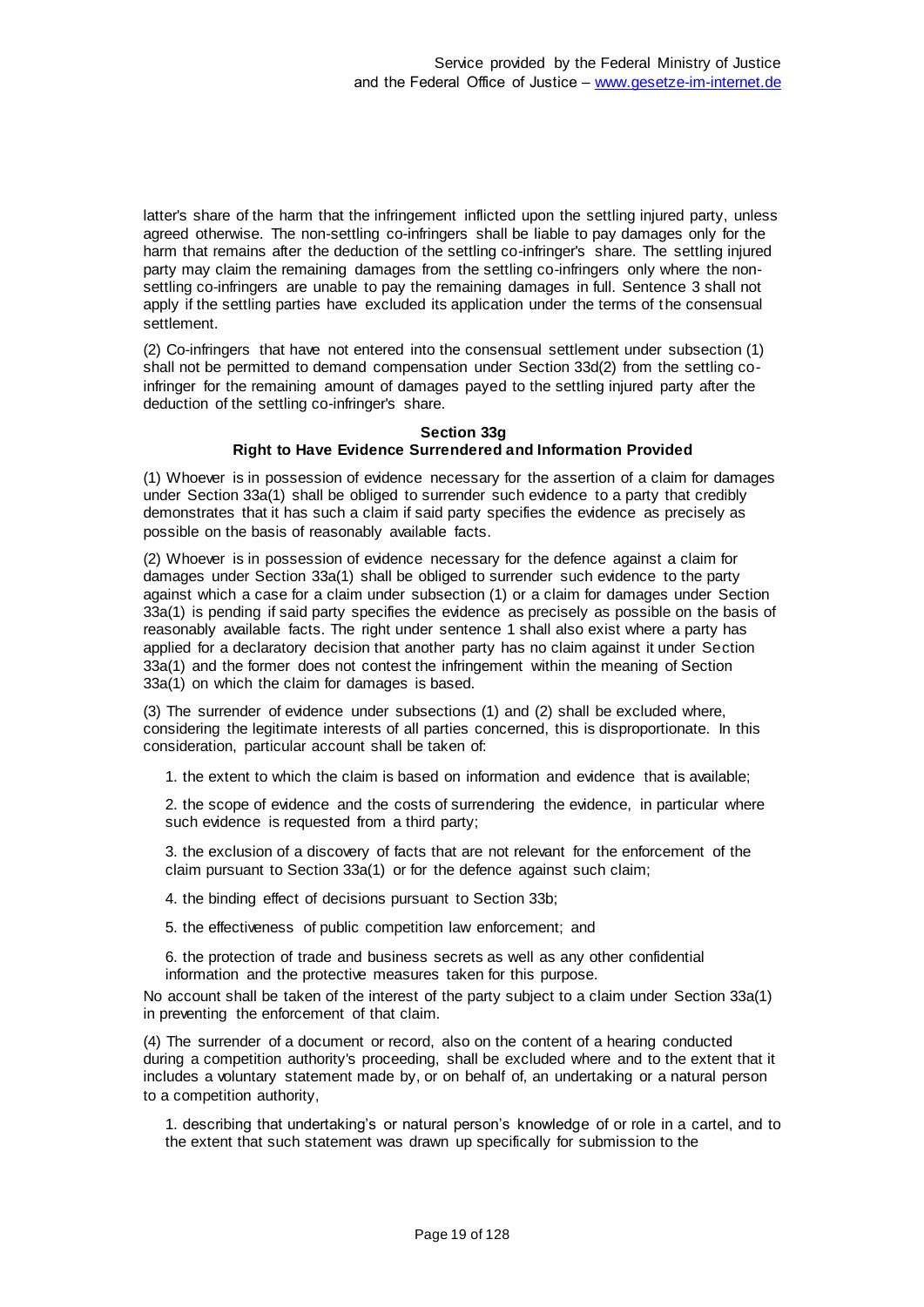competition authority with a view to obtaining immunity or a reduction of fines under a leniency programme (leniency statement); or

2. describing the undertaking's or natural person's acknowledgement of, or renunciation to dispute, the participation in an infringement of competition law and responsibility for that infringement of competition law, and to the extent that such statement was drawn up specifically to enable the competition authority to apply a simplified or expedited procedure (settlement submission).

Evidence that has not been specifically produced for a competition authority's proceeding shall not be considered part of the leniency statement irrespective of whether or not the information is also contained in the files of a competition authority. Where a party obliged to surrender evidence claims that a piece of evidence or parts thereof are excluded from the obligation to surrender evidence in accordance with sentence 1, the claimant may, in accordance with Section 89b(8), demand surrender to the competent court for the sole purpose of examining the validity of this claim.

(5) Until the final conclusion of the competition authority's proceedings against all parties involved, the surrender of evidence shall be excluded if and to the extent that it contains the following:

1. information that has been produced by a natural or legal person or association of persons specifically for the competition authority's proceedings;

2. communications from the competition authority to the parties to the proceedings; or

3. settlement submissions that have been withdrawn.

(6) The surrender of evidence under subsections (1) and (2) may be refused if and to the extent that the party in possession of the evidence would, in a legal dispute over a claim under Section 33a(1) of this Act, be entitled to refuse to testify in accordance with Section 383(1) nos 4 to 6 or Section 384 no 3 of the German Code of Civil Procedure. In this case, the claimant may request that the evidence be surrendered to the competent court for a decision pursuant to Section 89b(6). Sentence 2 shall not apply to

1. persons within the meaning of Section 383(1) nos 4 and 5 of the German Code of Civil Procedure, to the extent that they would be entitled to refuse to testify under this provision; and

2. persons within the meaning of Section 203(1) nos 1 to 5, subsections (2) and (3) of the German Criminal Code [*Strafgesetzbuch*], to the extent that they would be entitled to refuse to testify under Section 383(1) no 6 of the German Code of Civil Procedure.

Assistants of clerics and persons working for a cleric as part of their training for the exercise of the clerical profession shall be treated as clerics.

(7) Where the party obliged to surrender evidence in accordance with subsections (1) or (2) incurs costs which the party may reasonably consider necessary, that party shall be entitled to claim from the other party the reimbursement of these costs.

(8) Where the party obliged to surrender evidence in accordance with subsection (1) or (2) intentionally or with gross negligence provides incorrect or incomplete information, or fails to provide information, or intentionally or with gross negligence surrenders incorrect or incomplete evidence, or fails to surrender evidence, the party shall be liable for any resulting damage incurred by the claimant.

(9) The information provided or evidence surrendered by a party obliged to do so under subsections (1) and (2) may only be used in a criminal proceeding or administrative offence proceeding against that party or against that party's relatives as listed in Section 52(1) of the German Code of Criminal Procedure [*Strafprozessordnung*] on account of an offence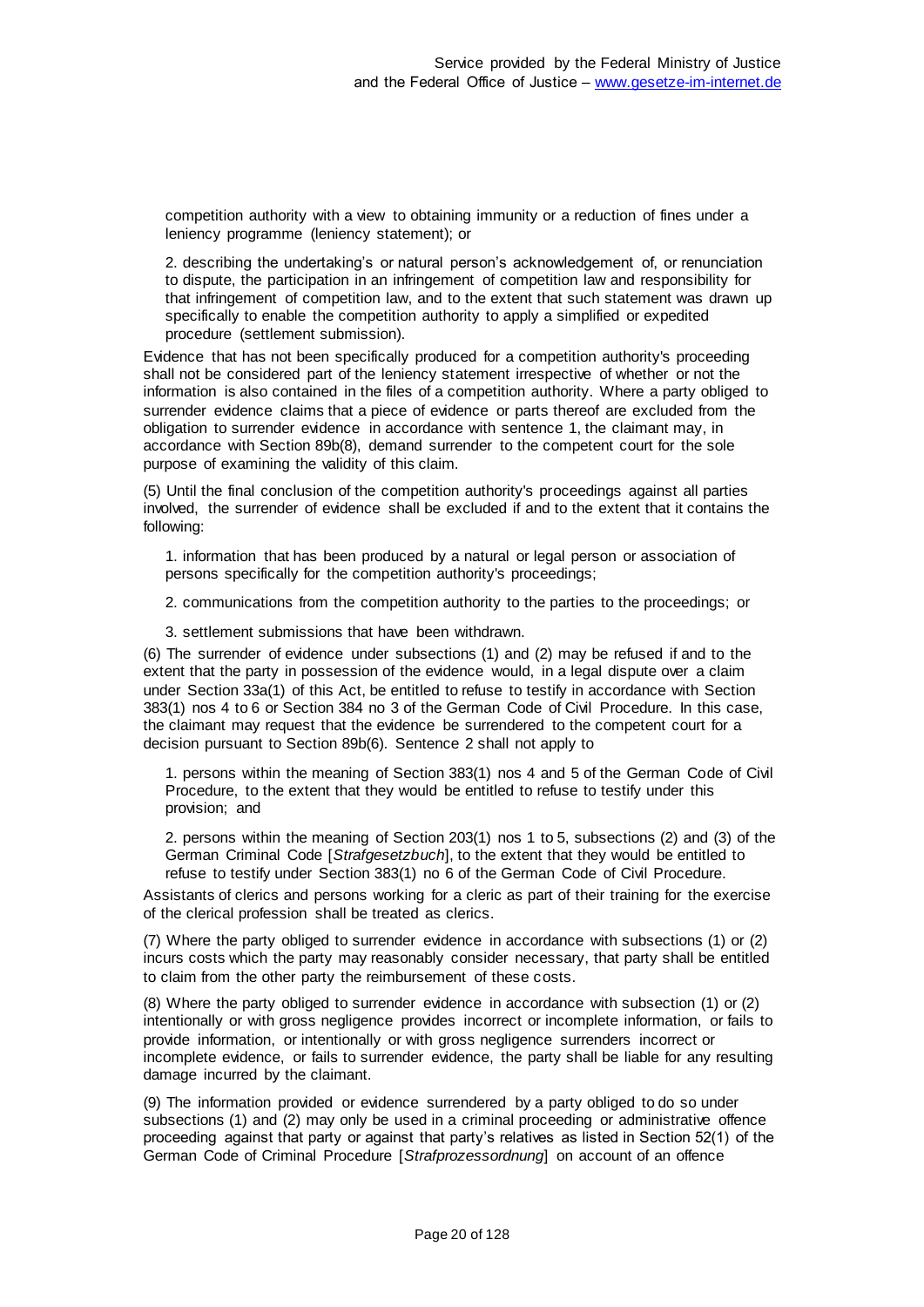committed prior to the provision of the information or the surrender of the evidence only if the party obliged agrees to such use. This shall also apply where the information is provided or repeated during an examination of a witness or party. Sentences 1 and 2 shall not apply in proceedings against undertakings.

(10) Subsections (1) to (9) and Sections 89b to 89d on the surrender of evidence shall apply *mutatis mutandis* to the provision of information.

## **Section 33h Limitation Periods**

(1) Claims pursuant to Section 33(1) and Section 33a(1) shall become statute-barred after five years.

(2) The limitation period shall begin to run with the end of the calendar year in which

1. the claim arose;

2. the claimant obtained knowledge, or should have obtained knowledge without gross negligence,

a) of the circumstances giving rise to the claim and of the fact that these constitute an infringement under Section 33(1), as well as

b) of the identity of the infringer; and

3. the infringement pursuant to Section 33(1) giving rise to the claim has ceased.

(3) Irrespective of any knowledge or grossly negligent ignorance of the circumstances under subsection (2) no 2, claims under Section 33(1) and Section 33a(1) shall become statutebarred ten years following the date on which

1. the claim arose and

2. the infringement pursuant to Section 33(1) ceased.

(4) In all other respects, claims shall become statute-barred 30 years following the date on which the infringement pursuant to Section 33(1) that caused the damage occurred.

(5) Statutory limitation shall take effect when one of the periods under subsections (1), (3) or (4) has expired.

(6) Limitation periods for a claim under Section 33(1) or Section 33a(1) shall be suspended if

1. a competition authority takes action for the purpose of conducting an investigation or proceedings with regard to an infringement within the meaning of Section 33(1);

2. the European Commission or the competition authority of another Member State of the European Union – or a court acting as such – takes action for the purpose of conducting an investigation or proceedings with regard to an infringement of Article 101 or Article 102 of the Treaty on the Functioning of the European Union or an infringement of a provision of the national competition law of another Member State of the European Union within the meaning of Section 89e(2); or

3. the claimant has brought an action against the infringer for the provision of information or surrender of evidence under Section 33g.

The suspension shall end one year after the infringement decision has become final or after the proceedings are otherwise terminated. Section 204(2) sentences 3 and 4 of the German Civil Code shall apply *mutatis mutandis*.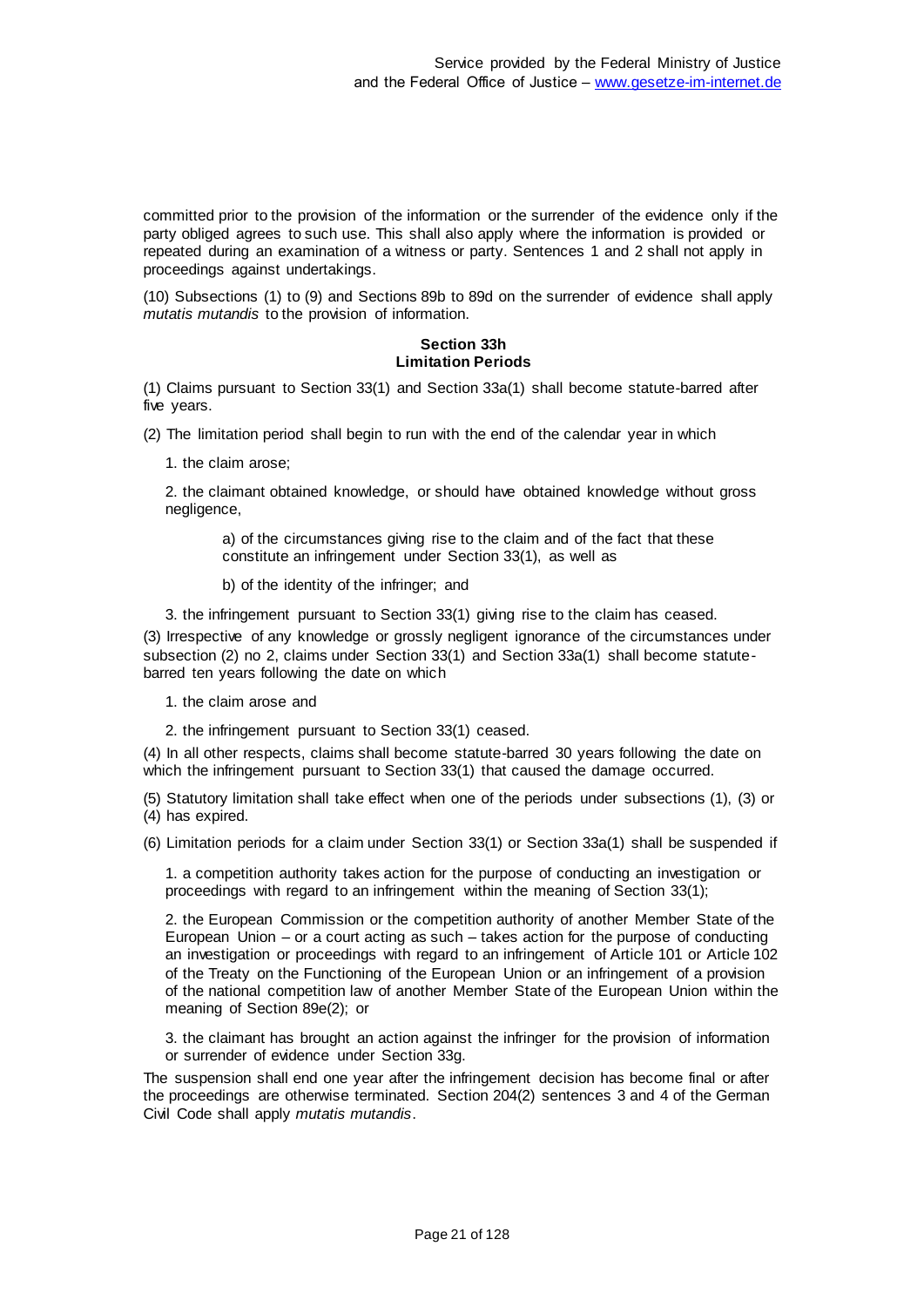(7) Limitation periods for a claim to recover compensation under Section 33d(2) for the settlement of a claim for damages under Section 33a(1) shall begin with the settlement of this claim for damages.

(8) In derogation of subsection (2), the limitation period for claims for damages pursuant to Section 33a(1) held by injured parties

1. that are not direct or indirect purchasers or providers of the immunity recipient against the immunity recipient shall begin with the end of the year in which the injured party was unable to obtain full compensation from the other infringers for the harm suffered as a result of the infringement;

2. that are not direct or indirect purchasers or providers of a small or medium-sized enterprise within the meaning of Section 33d(3) sentence 1 against the enterprise shall begin with the end of the year in which the injured party pursuant to Section 33d(3) sentence 2 was unable to obtain full compensation from the other infringers with the exception of the immunity recipient for the harm suffered as a result of the infringement.

Subsection (3) shall not apply to claims for damages for which the limitation period begins to run subject to this paragraph.

#### **Section 34 Disgorgement of Benefits by the Competition Authority**

(1) If an undertaking has intentionally or negligently violated a provision of this Part, Article 101 or Article 102 of the Treaty on the Functioning of the European Union or a decision of the competition authority and in this way gained an economic benefit, the competition authority may order the disgorgement of the economic benefit and require the undertaking to pay a corresponding amount of money.

(2) Subsection (1) shall not apply if the economic benefit has been disgorged by

- 1. the payment of damages,
- 2. the imposition of a fine,
- 3. virtue of an order to confiscate the proceeds or
- 4. reimbursement.

To the extent that payments pursuant to sentence 1 are made by the undertaking after the disgorgement of benefits, the undertaking shall be reimbursed for the amount of such payment.

(3) If the disgorgement of benefits would result in undue hardship, the order shall be limited to a reasonable amount of money or not be issued at all. It shall also not be issued if the economic benefit is insignificant.

(4) The amount of the economic benefit may be estimated. The amount of money to be paid shall be specified in numbers.

(5) The disgorgement of benefits may be ordered only within a time limit of up to seven years from termination of the infringement, and only for a time period not exceeding five years. Section 33h(6) shall apply *mutatis mutandis*. In the case of a final decision within the meaning of Section 33b sentence 1 or a final court judgement within the meaning of Section 33b sentence 2, the limitation period under sentence 1 shall begin to run anew.

#### **Section 34a Disgorgement of Benefits by Associations**

(1) Whoever intentionally commits an infringement within the meaning of Section 34(1) and in this way gains an economic benefit at the expense of multiple purchasers or suppliers may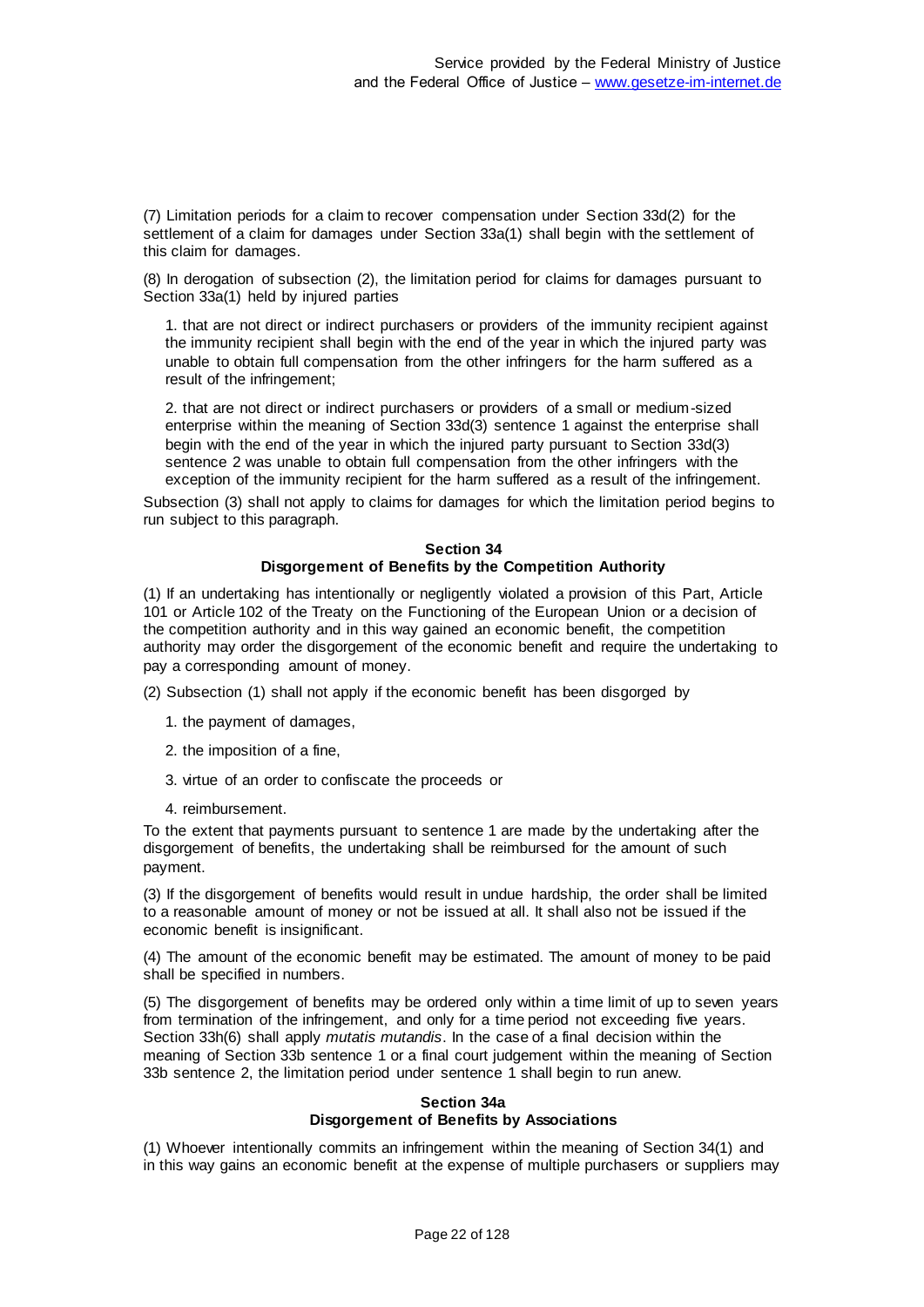be required by those entitled to an injunction under Section 33(4) to surrender the economic benefit to the federal budget unless the competition authority orders the disgorgement of the economic benefit by the imposition of a fine, by confiscation of proceeds, by reimbursement or pursuant to Section 34(1).

(2) Payments made by the undertaking because of the infringement shall be deducted from the claim. Section 34(2) sentence 2 shall apply *mutatis mutandis*.

(3) If several creditors claim the disgorgement of benefits, Sections 428 to 430 of the German Civil Code shall apply *mutatis mutandis*.

(4) The creditors shall provide the Bundeskartellamt with information about the assertion of claims pursuant to subsection (1). They may demand reimbursement from the Bundeskartellamt for the expenses necessary for asserting the claim if they are unable to receive reimbursement from the debtor. The claim for reimbursement is limited to the amount of the economic benefit paid to the federal budget.

(5) Claims pursuant to subsection (1) shall become statute-barred after five years. Sections 33b and 33h(6) shall apply *mutatis mutandis*.

#### **Chapter 7 Control of Concentrations**

# **Section 35 Scope of Application of the Control of Concentrations**

(1) The provisions on the control of concentrations shall apply if in the last business year preceding the concentration

1. the combined aggregate worldwide turnover of all the undertakings concerned was more than EUR 500 million, and

2. the domestic turnover of at least one undertaking concerned was more than EUR 50 million and that of another undertaking concerned was more than EUR 17.5 million.

(1a) The provisions on the control of concentrations shall also apply if

1. the requirements under subsection (1) no 1 are fulfilled,

2. in the last business year preceding the concentration

a) the domestic turnover of one undertaking concerned was more than EUR 50 million and

b) neither the target undertaking nor any other undertaking concerned achieved a domestic turnover of more than EUR 17.5 million,

3. the consideration for the acquisition exceeds EUR 400 million and

4. the target undertaking pursuant to no 2 has substantial operations in Germany.

(2) Subsection (1) shall not apply to concentrations of public entities and enterprises arising from the territorial reform of municipalities. Subsections (1) and (1a) shall not apply where all undertakings participating in the concentration

1. are members of a banking association [*kreditwirtschaftliche Verbundgruppe*] within the meaning of Section 8b(4) sentence 8 of the German Corporation Tax Act [*Körperschaftsteuergesetz*],

2. mainly provide services for the other members of that banking group, and

3. in their activities set out in no 2, do not themselves maintain any contractual relations with end consumers.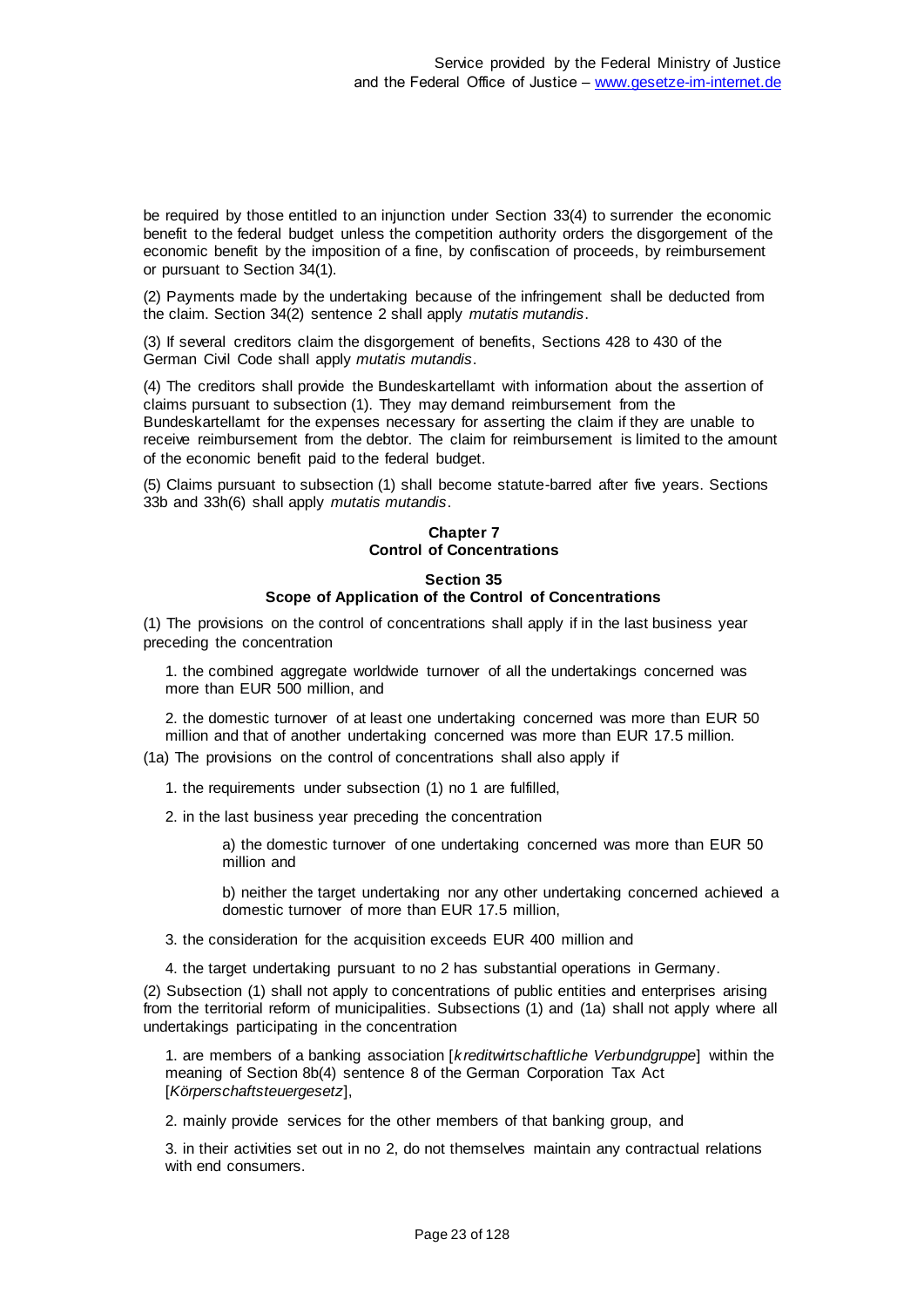Sentence 2 shall not apply to concentrations of cooperative central banks and regional institutions of savings banks within the meaning of Section 21(2) no 2 of the German Banking Act [*Kreditwesengesetz*].

(3) The provisions of this Act shall not apply where the European Commission has exclusive jurisdiction pursuant to Council Regulation (EC) No 139/2004 of 20 January 2004 on the control of concentrations between undertakings, as amended from time to time.

#### **Section 36 Principles for the Appraisal of Concentrations**

(1) A concentration which would significantly impede effective competition, in particular a concentration which is expected to create or strengthen a dominant position, shall be prohibited by the Bundeskartellamt. This shall not apply if

1. the undertakings concerned prove that the concentration will also lead to improvements of the conditions of competition and that these improvements will outweigh the impediment to competition; or

2. the requirements for a prohibition are fulfilled exclusively on markets on which goods or commercial services have been offered for at least five years and which had a total domestic sales volume of less than EUR 20 million in the last calendar year, unless the markets are markets within the meaning of Section 18(2a), or Section 35(1a) applies; or

3. the dominant position of a newspaper or magazine publisher acquiring a small or medium-sized newspaper or magazine publisher is strengthened provided it is proven that the publisher that is acquired recorded a significant net annual deficit in the profit and loss account under Section 275 of the German Commercial Code [*Handelsgesetzbuch*] in each of the three preceding years and its existence would be jeopardised without the concentration. Furthermore, it must be proven that no other acquirer was found before the concentration that could have ensured a solution that would have been less harmful to competition.

(2) If an undertaking concerned is a dependent or dominant undertaking within the meaning of Section 17 of the German Stock Corporation Act [*Aktiengesetz*] or a group company within the meaning of Section 18 of the German Stock Corporation Act, then the undertakings so affiliated shall be regarded as a single undertaking. If several undertakings act together in such a way that they can jointly exercise a controlling influence on another undertaking, each of them shall be regarded as controlling.

(3) If a person or association of persons which is not an undertaking holds a majority interest in an undertaking, such person or association of persons shall be regarded as an undertaking.

## **Section 37 Concentration**

(1) A concentration shall be deemed to exist in the following cases:

1. acquisition of all or of a substantial part of the assets of another undertaking; this shall also apply where assets are acquired from an undertaking operating in Germany that has not yet achieved any turnover;

2. acquisition of direct or indirect control by one or several undertakings of the whole or parts of one or several other undertakings. Control shall be constituted by rights, contracts or any other means which, either separately or in combination and in consideration of all factual and legal circumstances, confer the possibility of exercising decisive influence on the activity of an undertaking, in particular through:

a) ownership or the right to use all or part of the assets of the undertaking;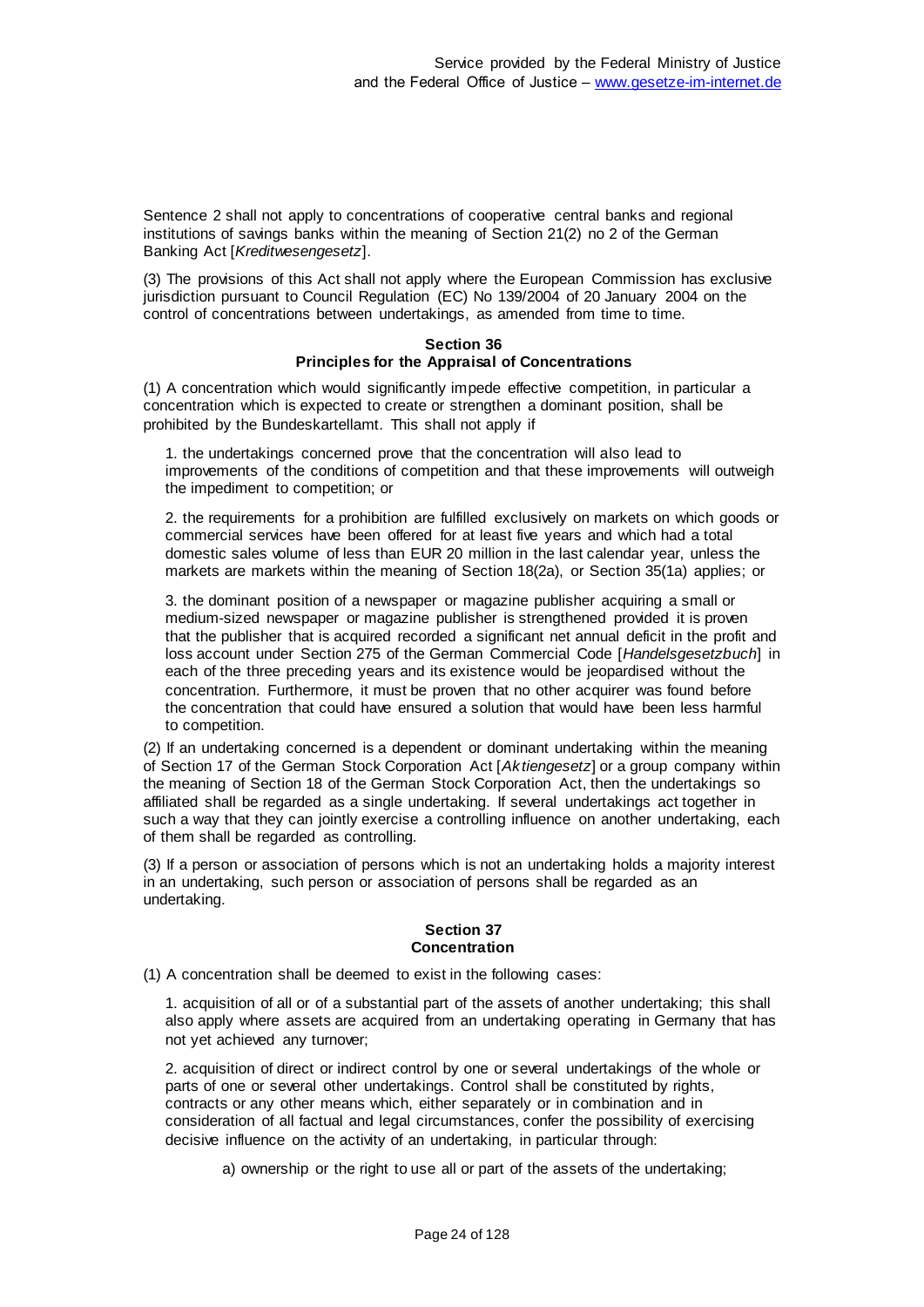b) rights or contracts which confer decisive influence on the composition, deliberations or decisions of the corporate bodies of the undertaking;

this shall also apply where an undertaking operating in Germany has not yet achieved any turnover;

3. acquisition of shares in another undertaking if the shares, either separately or in combination with other shares already held by the undertaking, reach

a) 50 per cent or

b) 25 per cent

of the capital or the voting rights of the other undertaking. The shares held by the undertaking shall also include the shares held by another for the account of this undertaking and, if the owner of the undertaking is a sole proprietor, also any other shares held by him. If several undertakings simultaneously or successively acquire shares in another undertaking to the extent mentioned above, this shall also be deemed a concentration between the undertakings concerned with respect to those markets on which the other undertaking operates;

4. any other combination of undertakings enabling one or several undertakings to directly or indirectly exercise a material competitive influence on another undertaking.

(2) A concentration shall also be deemed to exist if the undertakings concerned had already merged previously, unless the concentration does not result in a substantial strengthening of the existing affiliation between the undertakings.

(3) If credit institutions, financial institutions or insurance undertakings acquire shares in another undertaking for the purpose of resale, this shall not be deemed a concentration as long as they do not exercise the voting rights attached to the shares and provided the resale occurs within one year. This time limit may, upon application, be extended by the Bundeskartellamt if it is credibly demonstrated that the resale was not reasonably possible within this period.

#### **Section 38**

## **Calculation of Turnover, Market Shares and Value of Consideration**

(1) Section 277(1) of the German Commercial Code shall apply to the calculation of turnover. If an undertaking exclusively uses a different internationally recognised accounting standard for its regular corporate accounting, this standard shall be decisive for calculating the turnover. Turnover from the supply of goods and services between affiliated undertakings (intra-group turnover) as well as excise taxes shall not be taken into account.

(2) For trade in goods, only three quarters of the turnover achieved shall be taken into account.

(3) For the publication, production and distribution of newspapers, magazines and parts thereof, four times the amount of the turnover achieved and for the production, distribution and broadcasting of radio and television programmes, and the sale of radio and television advertising time, eight times the amount of the turnover achieved shall be taken into account.

(4) In the case of credit institutions, financial institutions, building and loan associations and external investment management companies within the meaning of Section 17(2) no 1 of the German Investment Act [*Kapitalanlagegesetzbuch*], turnover shall be replaced by the total amount of the income referred to in Section 34(2) sentence 1 no 1 a) to e) of the Regulation on the Rendering of Accounts of Credit Institutions [*Verordnung über die Rechnungslegung der Kreditinstitute*], as amended from time to time, minus value added tax and other taxes directly levied on such income. In the case of insurance undertakings, the premium income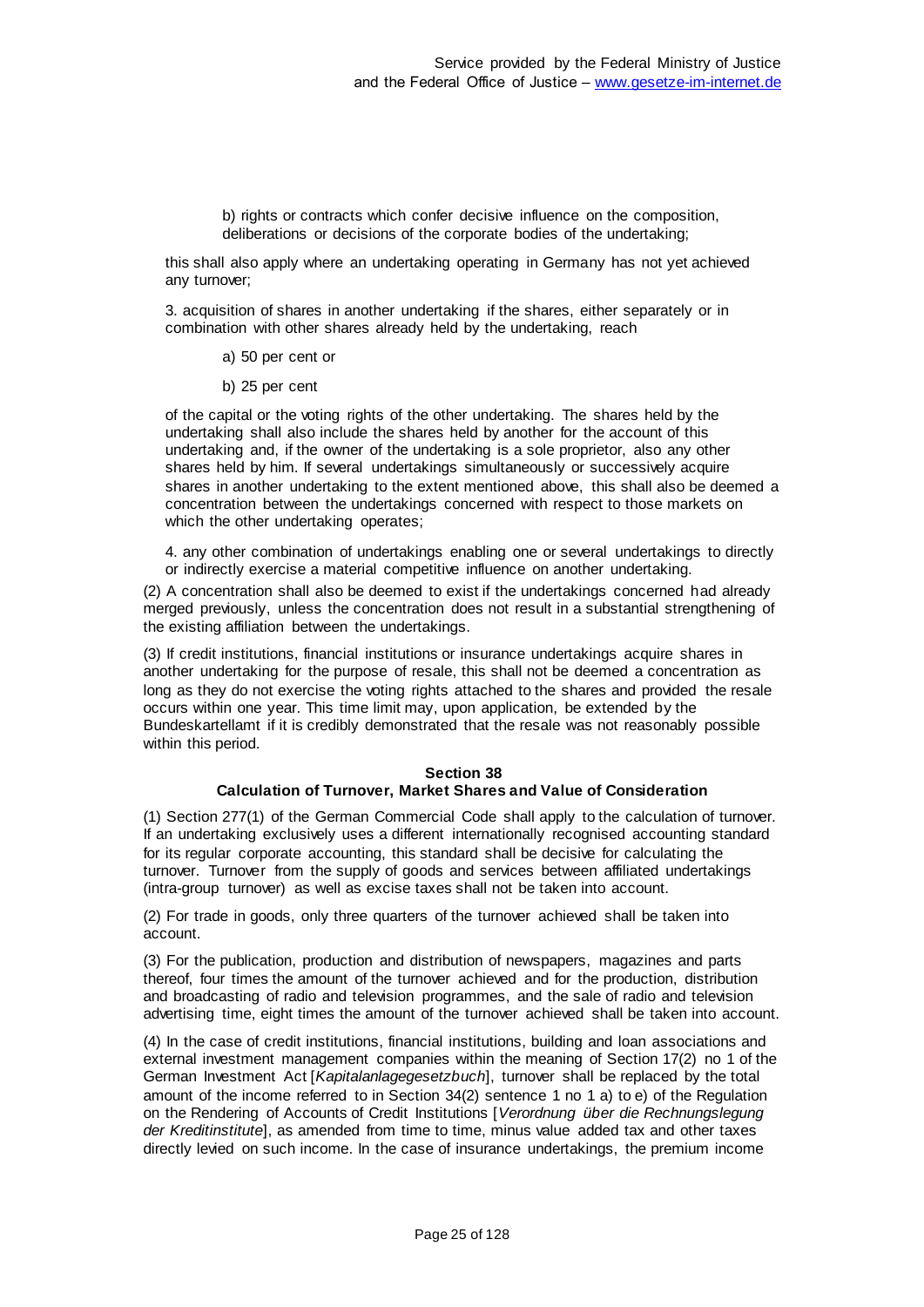generated in the last completed business year shall be relevant. Premium income shall be income from insurance and reinsurance business including reinsurance cessions.

(4a) Consideration within the meaning of Section 35(1a) shall include

1. all assets and other consideration in kind which the seller receives from the acquirer in connection with the concentration pursuant to Section 37(1) (purchase price) and

2. the value of any liabilities assumed by the acquirer.

(5) If a concentration arises from the acquisition of parts of one or several undertakings , only that turnover or market share attributable to the divested parts shall be taken into account on the part of the seller, irrespective of whether or not these parts have a separate legal personality. This shall not apply if the seller maintains control within the meaning of Section 37(1) no 2 or continues to hold 25 per cent or more of the shares. Two or more acquisition transactions within the meaning of sentence 1 that are effected between the same persons or undertakings within a period of two years shall be treated as a single concentration if, as a result, the turnover thresholds under Section 35(1) are reached or the conditions under Section 35(1a) are fulfilled; the date of the concentration shall be the date of the last acquisition transaction.

#### **Section 39 Notification and Information Obligation**

(1) Concentrations shall be notified to the Bundeskartellamt pursuant to subsections (2) and (3) prior to being implemented. Electronic notifications may be submitted via:

1. the central De-Mail address set up by the Bundeskartellamt within the meaning of the German De-Mail Act [*De-Mail-Gesetz*],

2. the central e-mail address set up by the Bundeskartellamt for documents with a qualified electronic signature,

3. the special electronic mailbox for German public authorities [*beBPO*], as well as

4. an online platform set up for this purpose.

(2) The obligation to notify shall be:

1. upon the undertakings participating in the concentration;

2. in the cases under Section 37(1) nos 1 and 3, also upon the seller.

(3) The notification shall indicate the form of the concentration. Furthermore, the notification shall contain the following information with respect to every undertaking concerned:

1. name or other designation and place of business or registered seat;

2. the type of business;

3. turnover in Germany, in the European Union and worldwide; instead of turnover, the total amount of income within the meaning of Section 38(4) shall be indicated in the case of credit institutions, financial institutions, building and loan associations and external investment management companies within the meaning of Section 17(2) no 1 of the German Investment Act [*Kapitalanlagegesetzbuch*], and the premium income in the case of insurance undertakings; in the case of Section 35(1a), the value of the consideration as determined in accordance with Section 38(4a), including the basis for its calculation, shall also be indicated;

3a. in the case set out in Section 35(1a), information on the nature and scale of the operations in Germany;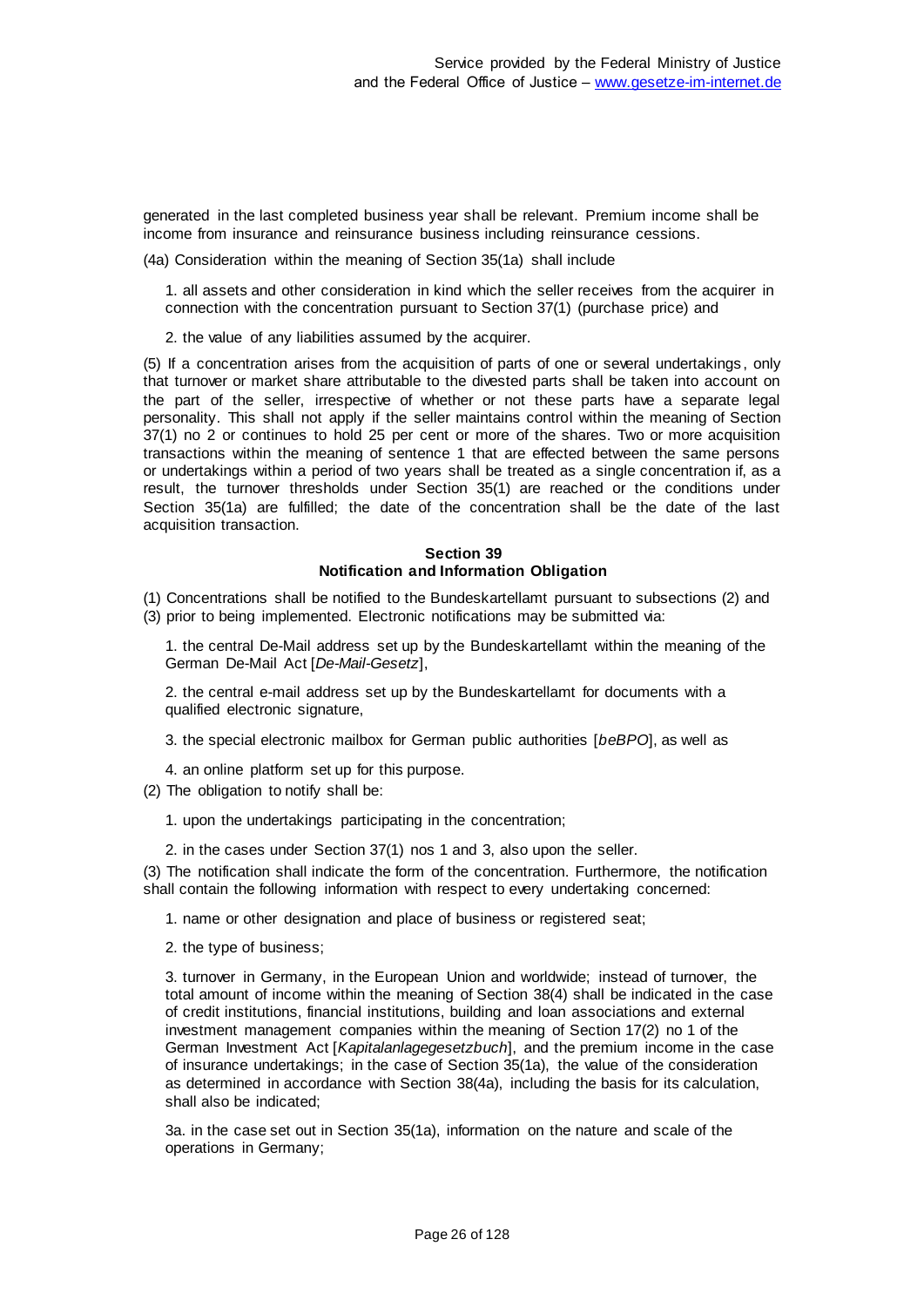4. the market shares, including the basis for their calculation or estimate, if the combined shares of all undertakings concerned amount to at least 20 per cent in the area of application of this Act or in a substantial part thereof;

5. in the case of an acquisition of shares in another undertaking, the size of the interest acquired and of the total interest held;

6. a person authorised to accept service in Germany, if the registered seat of the undertaking is not located in the area of application of this Act.

In the cases under Section 37(1) nos 1 or 3, the information pursuant to sentence 2 nos 1 and 6 shall also be provided with respect to the seller. If an undertaking concerned is an affiliated undertaking, the information required under sentence 2 nos 1 and 2 shall also be provided with respect to its affiliated undertakings, and the information required under sentence 2 nos 3 and 4 with respect to each undertaking participating in the concentration and with respect to the entirety of all undertakings affiliated with it; intra-group relationships as well as control relationships among and interests held by the affiliated undertakings shall also be indicated. The notification shall not contain or use any incorrect or incomplete information for the purpose of prompting the competition authority to refrain from issuing a prohibition pursuant to Section 36(1) or from issuing an information notice pursuant to Section 40(1).

(4) A notification shall not be required if the European Commission has referred a concentration to the Bundeskartellamt and if the information required under subsection (3) has been provided to the Bundeskartellamt in German. The Bundeskartellamt shall inform the undertakings concerned without delay of the time of receipt of the referral and shall at the same time inform them of the extent to which the necessary information pursuant to subsection (3) is available in German.

(5) The Bundeskartellamt may request from each undertaking concerned information on market shares, including the basis for their calculation or estimate, and on the turnover achieved by the undertaking in the last business year preceding the concentration with a certain type of goods or commercial services, as well as information on the operations of an undertaking in Germany, including information on the number and locations of its customers as well as the locations in which its services are offered and properly used.

(6) If, contrary to subsection (1) sentence 1, concentrations that are subject to notification were not notified prior to their implementation, the participating undertakings shall notify the Bundeskartellamt without delay. Section 41 shall remain unaffected.

## **Section 39a Request for Notification of Future Concentrations**

(1) The Bundeskartellamt may order by formal decision that an undertaking is to notify every concentration with other undertakings in one or several specific sectors of the economy if

1. the worldwide turnover of the undertaking concerned was more than EUR 500 million in the last business year,

2. there are objectively verifiable indications that future concentrations could substantially impede effective competition in Germany in the sectors of the economy specified, and

3. in Germany, the undertaking supplies or procures at least 15 per cent of the goods or services in the sectors of the economy specified.

(2) The obligation to notify the Bundeskartellamt pursuant to subsection (1) shall apply only to concentrations where the undertaking to be acquired

1. achieved a turnover of more than EUR 2 million in the last business year and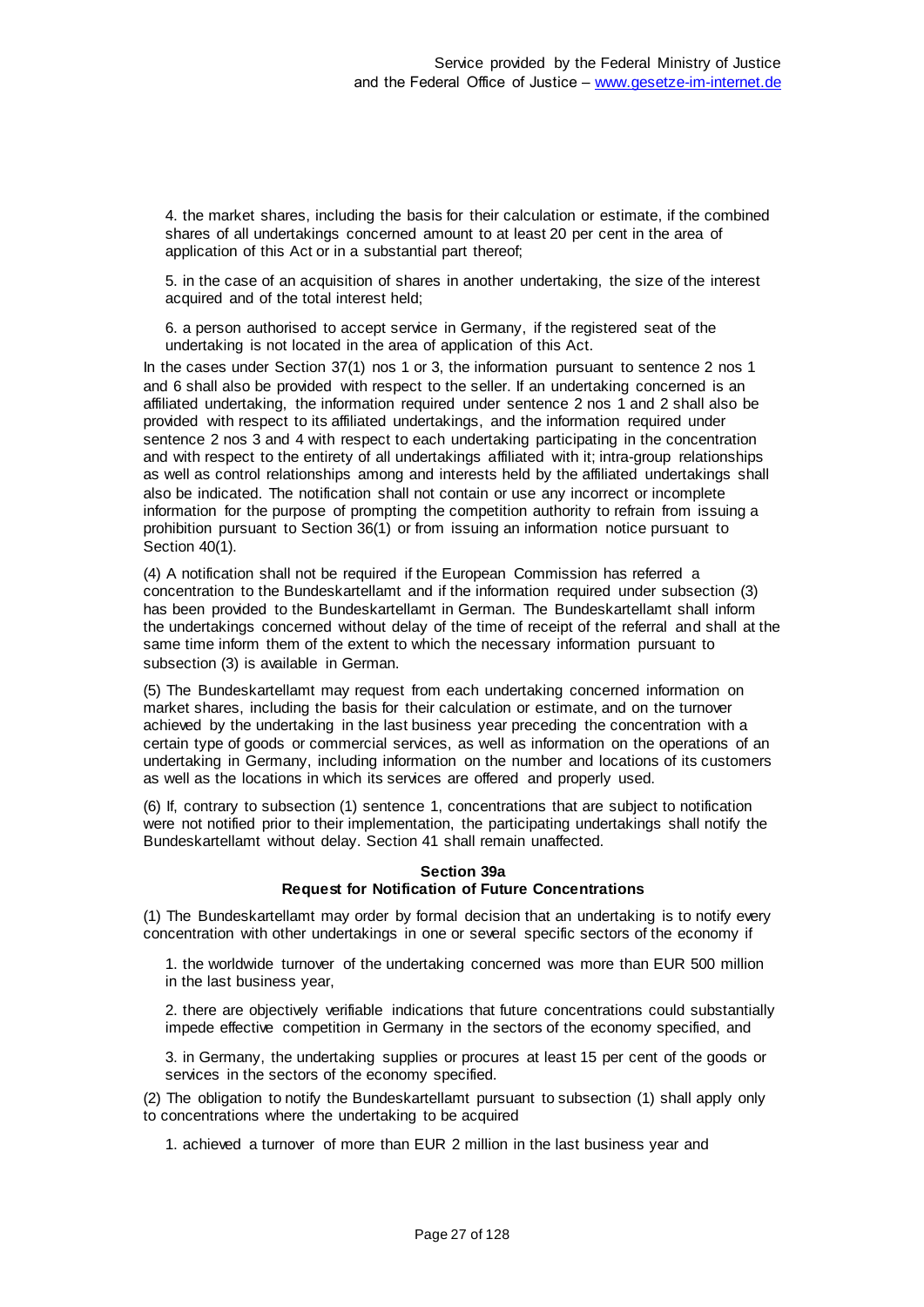2. achieved more than two thirds of its turnover in Germany.

(3) The issuance of an order pursuant to subsection (1) is conditional on the Bundeskartellamt having conducted an investigation pursuant to Section 32e into one of the sectors of the economy concerned.

(4) The obligation to notify the Bundeskartellamt pursuant to subsection (1) shall apply for a period of three years from the date on which the formal decision is served. The relevant sectors of the economy shall be specified in the decision.

## **Section 40 Procedure of the Control of Concentrations**

(1) The Bundeskartellamt may prohibit a concentration notified to it only if it informs the notifying undertakings within a period of one month from receipt of the complete notification that it has initiated the examination of the concentration (second phase proceedings). Second phase proceedings are to be initiated if a further examination of the concentration is necessary.

(2) In the second phase proceedings, the Bundeskartellamt shall decide by way of a formal decision whether the concentration is prohibited or cleared. If the decision is not served upon the notifying undertakings within a period of five months from receipt of the complete notification, the concentration shall be deemed to have been cleared. The parties involved in the proceedings have to be informed without delay of the date on which the decision was served. This shall not apply if

1. the notifying undertakings have consented to an extension of the time limit;

2. the Bundeskartellamt has refrained from issuing the notice pursuant to subsection (1) or from prohibiting the concentration due to incorrect information or due to information pursuant to Section 39(5) or Section 59 not having been provided in time;

3. contrary to Section 39(3) sentence 2 no 6, a person authorised to accept service in Germany is no longer appointed.

The time limit under sentence 2 shall be suspended if the Bundeskartellamt has to again request information pursuant to Section 59 from an undertaking involved in the concentration because the undertaking has failed, for reasons for which the undertaking is responsible, to comply with a prior request for information pursuant to Section 59 in full or in a timely manner. The suspension shall end as soon as the undertaking has submitted all the information requested to the Bundeskartellamt. The time limit shall be extended by one month if, for the first time during the proceedings, a notifying undertaking proposes to the Bundeskartellamt conditions and obligations pursuant to subsection (3).

(3) Clearance may be granted subject to conditions and obligations in order to ensure that the undertakings concerned comply with the commitments they entered into with the Bundeskartellamt to prevent the concentration from being prohibited. These conditions and obligations must not aim at subjecting the conduct of the undertakings concerned to continued control.

(3a) Clearance may be revoked or modified if it is based on incorrect information, has been obtained by means of deceit or if the undertakings concerned do not comply with an obligation attached to the clearance. In the case of non-compliance with an obligation, Section 41(4) shall apply *mutatis mutandis*.

(4) Prior to a prohibition, the supreme *Land* authorities in whose territory the undertakings concerned have their registered seat shall be given the opportunity to submit an opinion. In proceedings conducted in accordance with Section 172a of the German Social Code, Book V *[Fünftes Buch Sozialgesetzbuch*], the competent supervisory authorities pursuant to Section 90 of the German Social Code, Book IV, must be consulted prior to a prohibition. In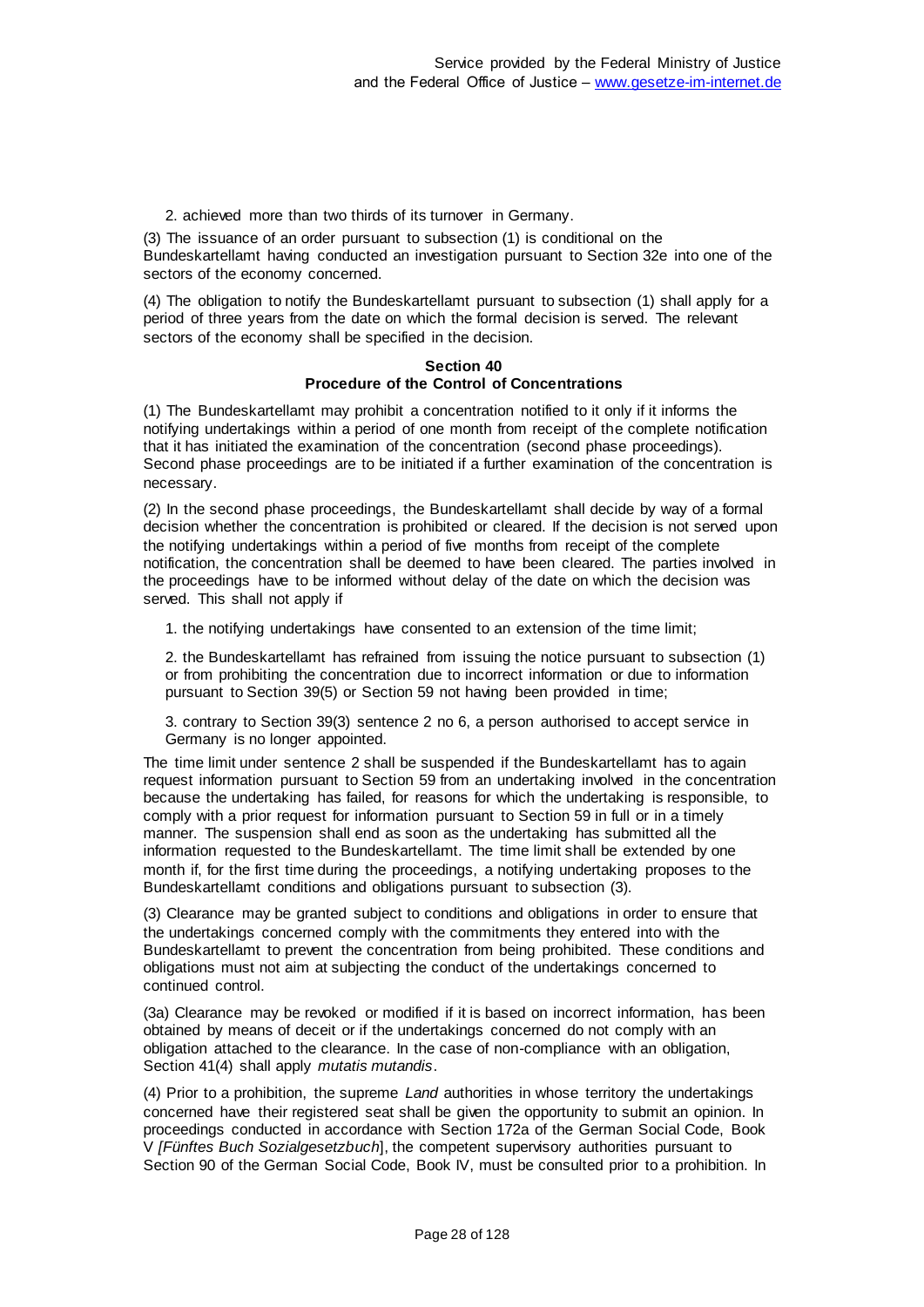proceedings relating to the nationwide distribution of television programmes by private broadcasters, the Commission on Concentration in the Media Sector must be consulted prior to a prohibition in order to establish concentration levels in the media sector.

(5) In the cases under Section 39(4) sentence 1, the time limits referred to in subsections (1) and (2) sentence 2 shall begin to run when the referral decision is received by and the necessary information pursuant to Section 39(3) is available in German to the Bundeskartellamt.

(6) If clearance by the Bundeskartellamt is repealed in whole or in part by a final court ruling, the time limit referred to in subsection (2) sentence 2 shall begin to run anew at the time at which the ruling becomes final.

#### **Section 41 Prohibition to Implement a Concentration, Dissolution**

(1) The undertakings may not implement a concentration not cleared by the Bundeskartellamt, nor participate in implementing such a concentration, before the expiry of the time limits referred to in Section 40(1) sentence 1 and Section 40(2) sentence 2. Legal transactions violating this prohibition shall be void. This shall not apply to

1. real estate agreements once they have become legally valid by entry into the land register;

2. agreements on the transformation, integration or formation of an undertaking and intercompany agreements within the meaning of Sections 291 and 292 of the German Stock Corporation Act, once they have become legally valid by entry into the appropriate register; and

3. other legal transactions if the non-notified concentration was notified after the concentration was implemented and the dissolution proceedings under subsection (3) were ended because the conditions for a prohibition were not met, or if the restraint of competition was removed based on a dissolution order pursuant to subsection (3) sentence 2 in conjunction with sentence 3, or if ministerial authorisation pursuant to Section 42 was granted.

(1a) Subsection (1) does not preclude the realisation of acquisition transactions where control, shares or a material competitive influence within the meaning of Section 37(1) or (2) is/are acquired from several sellers either by way of a public takeover bid or by way of a number of legal transactions in securities on a stock exchange, including securities that can be converted into other securities admitted to trading on an exchange or similar market, provided that the concentration is notified to the Bundeskartellamt pursuant to Section 39 without undue delay and that the acquirer does not exercise the voting rights attached to the shares or only exercises them to preserve the full value of its investment based on an exemption granted by the Bundeskartellamt pursuant to subsection (2).

(2) The Bundeskartellamt may, upon application, grant exemptions from the prohibition to implement a concentration if the undertakings concerned put forward important reasons for this, in particular to prevent serious damage to an undertaking concerned or to a third party. The exemption may be granted at any time, even prior to notification, and may be made subject to conditions and obligations. Section 40(3a) shall apply *mutatis mutandis*.

(3) A concentration which has been implemented and which fulfils the conditions for prohibition pursuant to Section 36(1) shall be dissolved unless the Federal Minister for Economic Affairs and Energy authorises the concentration pursuant to Section 42. The Bundeskartellamt shall order the measures necessary to dissolve the concentration. The restraint of competition may also be removed in other ways than by restoring the *status quo ante*.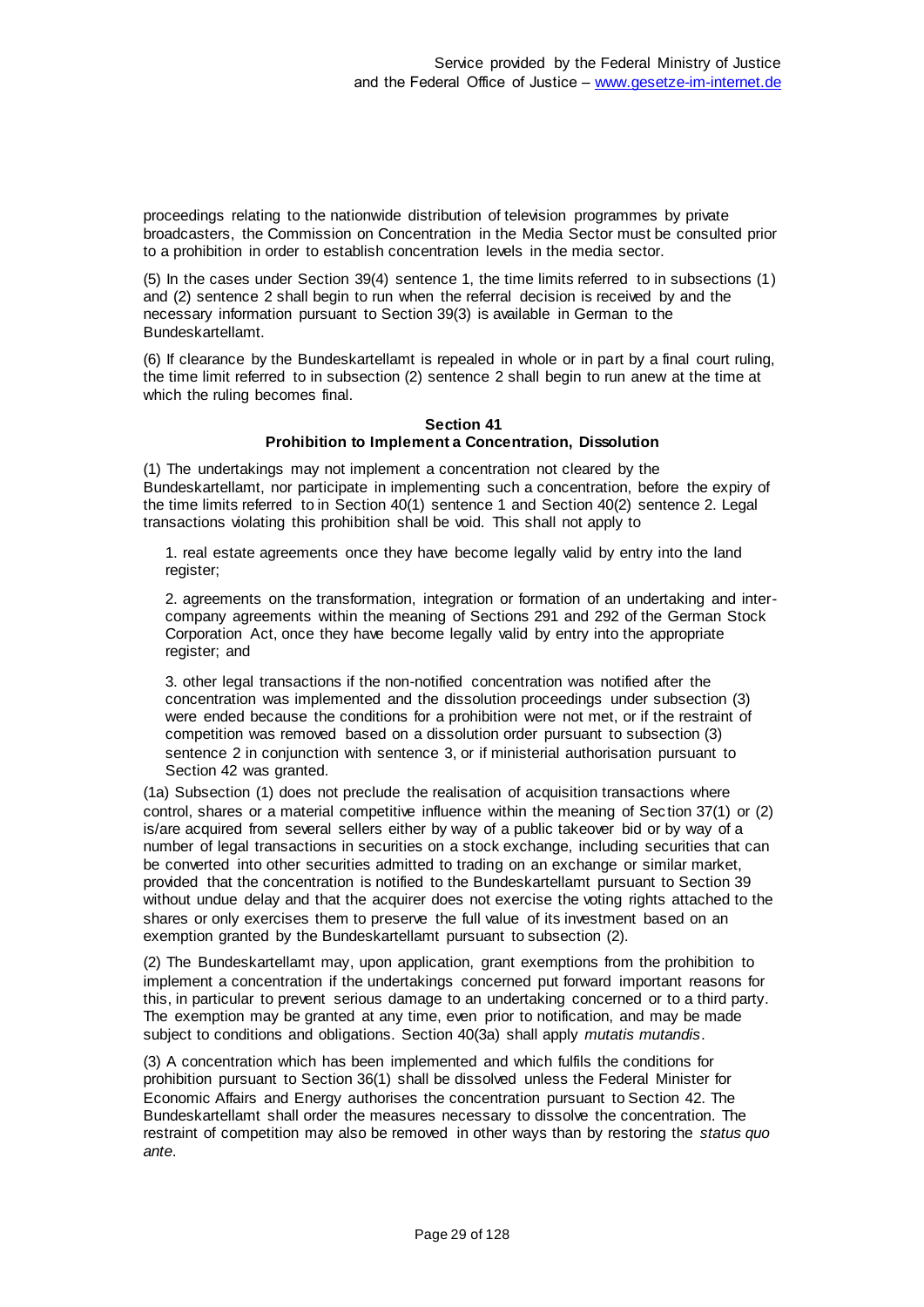(4) To enforce its order, the Bundeskartellamt may in particular

1.(repealed)

2. prohibit or limit the exercise of voting rights attached to shares in an undertaking concerned which are owned by another undertaking concerned or are attributable to it;

3. appoint a trustee who shall effect the dissolution of the concentration.

## **Section 42 Ministerial Authorisation**

(1) The Federal Minister for Economic Affairs and Energy will, upon application, authorise a concentration prohibited by the Bundeskartellamt if, in the individual case, the restraint of competition is outweighed by advantages to the economy as a whole resulting from the concentration, or if the concentration is justified by an overriding public interest. In this context, the competitiveness of the undertakings concerned in markets outside the area of application of this Act shall also be taken into account. Authorisation may be granted only if the scope of the restraint of competition does not jeopardize the market economy system. Where the ministerial decision deviates from the Monopolies Commission's opinion provided in accordance with subsection (5) sentence 1, the reason for the deviation shall be stated in the authorisation decision.

(2) Authorisation may be granted subject to conditions and obligations. Section 40(3) sentence 2 and (3a) shall apply *mutatis mutandis*.

(3) The application for ministerial authorisation shall be submitted in writing to the Federal Ministry for Economic Affairs and Energy within one month from service of the prohibition or, in the absence of prior prohibition, from service of a dissolution order pursuant to Section 41(3) sentence 1. If the prohibition is appealed, the period for submitting an application shall begin to run from the date on which the prohibition becomes non-appealable. If the dissolution order pursuant to Section 41(3) sentence 1 is appealed, the period for submitting an application shall begin to run from the date on which the dissolution order becomes nonappealable.

(4) The Federal Minister for Economic Affairs and Energy shall decide on the application within four months. If the decision is not made within this period, the Federal Ministry for Economic Affairs and Energy shall immediately inform the Bundestag in writing of the reasons for this delay. If the decision is not served upon the undertakings applying for ministerial authorisation within a period of six months from receipt of the complete application, the application shall be deemed rejected. Upon application by the undertakings applying for ministerial authorisation, the Federal Ministry for Economic Affairs and Energy may extend the time limit under sentence 3 by up to two months. In this case, sentence 3 shall not apply and the decision shall be served upon the undertakings applying for ministerial authorisation within the time limit set out in sentence 4.

(5) Prior to the decision pursuant to subsection (4) sentence 1, an opinion of the Monopolies Commission shall be obtained, and the supreme *Land* authorities in whose territory the participating undertakings have their registered seat shall be given an opportunity to comment. In the case of an application to authorise a prohibited concentration in the nationwide distribution of television programmes by private broadcasters, an opinion by the Commission on Concentration in the Media Sector must additionally be obtained. The Monopolies Commission shall submit its opinion within two months upon request by the Federal Ministry for Economic Affairs and Energy.

(6) The Federal Ministry for Economic Affairs and Energy shall issue guidelines on the conduct of the procedure.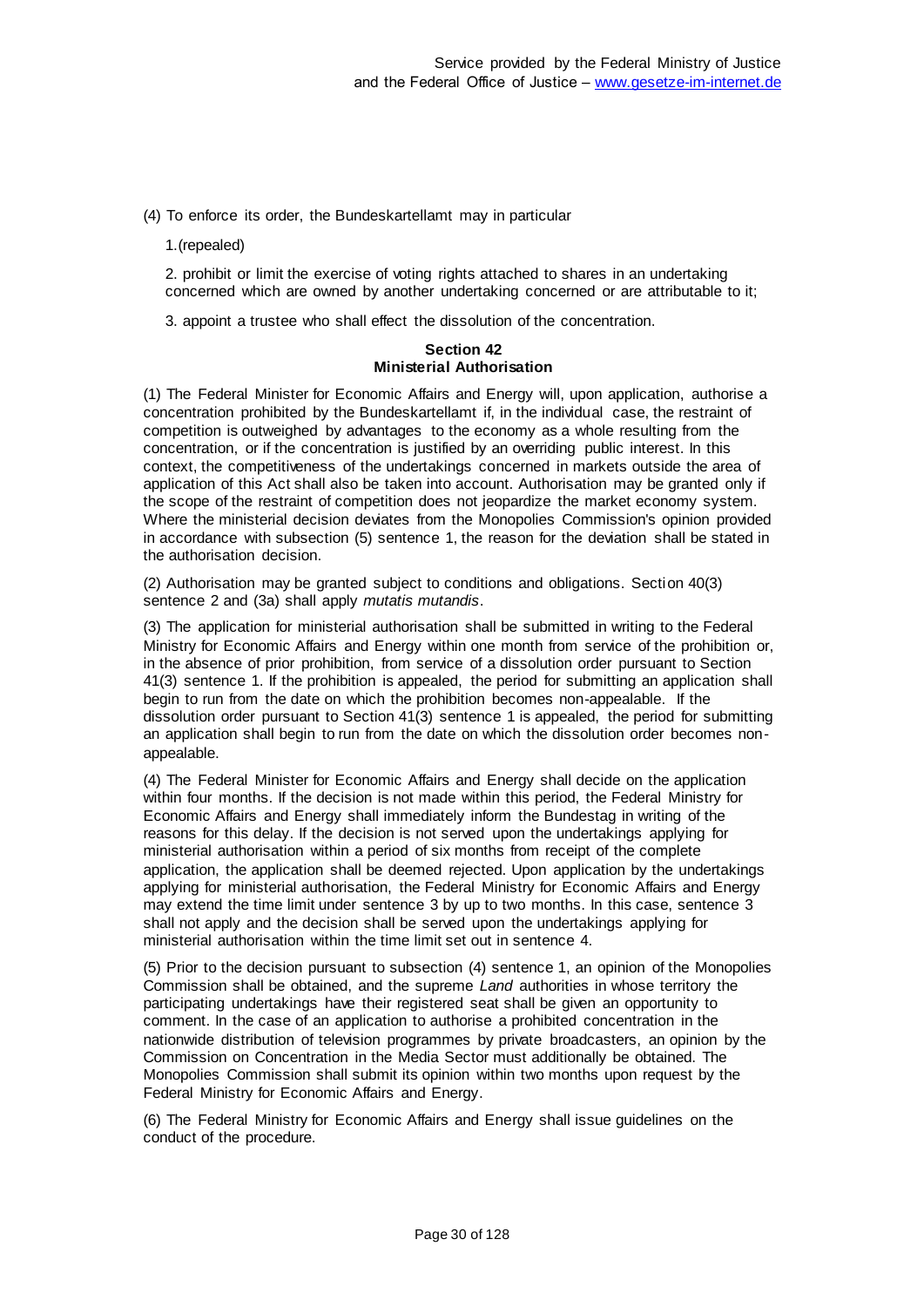#### **Section 43 Publications**

(1) Notice of the initiation of second phase proceedings by the Bundeskartellamt pursuant to Section 40(1) sentence 1 and the application for ministerial authorisation shall be published in the Federal Gazette.

(2) The following shall be published in the Federal Gazette:

1. the decision issued by the Bundeskartellamt pursuant to Section 40(2);

2. the ministerial authorisation, its revocation, modification or refusal;

3. the withdrawal, revocation or modification of clearance by the Bundeskartellamt;

4. the dissolution of a concentration and any other orders issued by the Bundeskartellamt pursuant to Section 41(3) and (4).

(3) Notices under subsections (1) and (2) shall in each case contain the details pursuant to Section 39(3) sentence 1 and sentence 2 nos 1 and 2.

## **Section 43a Evaluation**

The Federal Ministry for Economic Affairs and Energy shall report to the legislative bodies on the experiences made with Section 35(1a), Section 37(1) no 1 and Section 38(4a) after three years following the entry into force of the provisions.

# **Chapter 8 Monopolies Commission**

#### **Section 44 Tasks**

(1) Every two years, the Monopolies Commission shall prepare an expert opinion assessing the level and the foreseeable development of business concentration in the Federal Republic of Germany, evaluating the application of the competition law provisions based on concluded proceedings and commenting on other topical issues of competition policy. The expert opinion shall be completed by 30 June of the year in which it is to be prepared. The Federal Government may instruct the Monopolies Commission to prepare further expert opinions. In addition, the Monopolies Commission may prepare opinions or other expert reports at its discretion. The possibility to submit comments pursuant to Section 75(5) shall remain unaffected.

(2) The Monopolies Commission shall be bound only by the mandate established by this Act, and shall be independent in pursuing its activities. If a minority holds dissenting views when an opinion is drafted, it may express them in the opinion.

(3) The Monopolies Commission shall submit its expert opinions to the Federal Government. The Federal Government shall present expert opinions pursuant to subsection (1) to the legislative bodies without delay. The Federal Government shall present its views and comments on expert opinions pursuant to subsection (1) sentence 1 within a reasonable period of time and may present its views and comments on other expert reports pursuant to subsection (1) if and to the extent that it considers this expedient. If requested, the competent federal ministries and the Monopolies Commission shall exchange views on the contents of the opinions. The expert opinions shall be published by the Monopolies Commission. In the case of opinions pursuant to subsection (1) sentence 1, this shall be done at the time at which they are submitted by the Federal Government to the legislative body.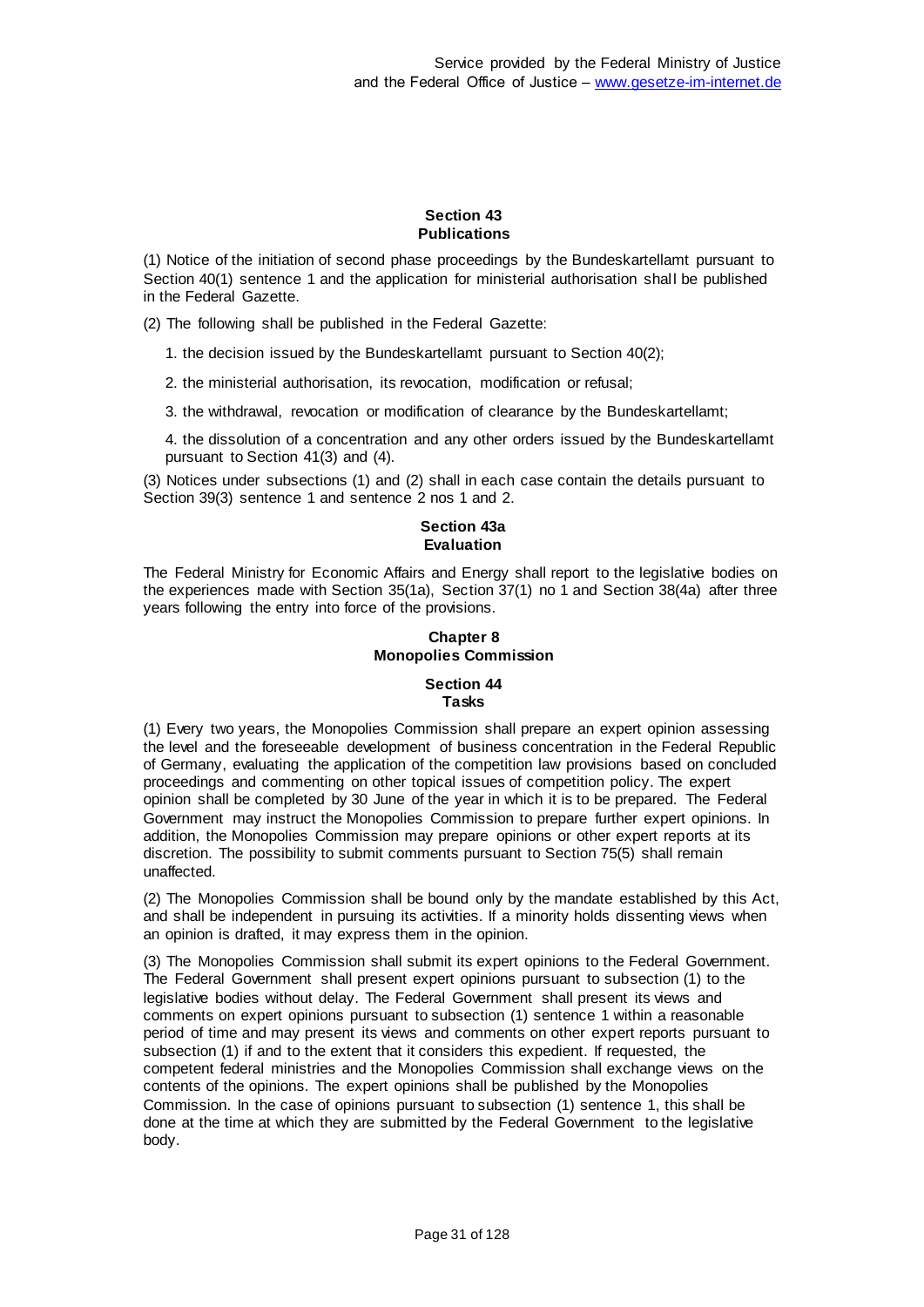## **Section 45 Members**

(1) The Monopolies Commission shall consist of five members who must have special knowledge and experience in the fields of economics, business administration, social policy, technology or commercial law. The Monopolies Commission shall elect a chairperson from among its members.

(2) The members of the Monopolies Commission shall be appointed for a term of four years by the Federal President on a proposal by the Federal Government. Re-appointments shall be permissible. The Federal Government shall hear the members of the Commission before nominating new members. The members shall be entitled to resign from office by giving notice to the Federal President. If a member leaves office prematurely, a new member shall be appointed for the former member's term of office.

(3) The members of the Monopolies Commission may not be members of the government or any legislative body of the Federation or a *Land*, or of the public service of the Federation, a *Land* or any other legal person under public law, except as university lecturers or staff members of a scientific institution. Furthermore, they may neither represent nor be bound by a permanent employment or service relationship to an industry association or an employers' or employees' organisation. Nor must they have held such a position during the year preceding their appointment to the Monopolies Commission.

#### **Section 46 Decisions, Organisation, Rights and Duties of the Members**

(1) Decisions of the Monopolies Commission shall require the consent of at least three members.

(2) The Monopolies Commission has rules of procedure and a secretariat. The function of the latter is to scientifically, administratively and technically support the Monopolies Commission.

(2a) As far as this is required for the proper fulfilment of its functions, the Monopolies Commission shall be granted access to the files maintained by the competition authority, including access to trade and business secrets and personal data. This shall also apply to the preparation of expert opinions pursuant to Section 78 of the German Rail Regulation Act [*Eisenbahnregulierungsgesetz*], Section 62 of the German Energy Industry Act [*Energiewirtschaftsgesetz*], Section 44 of the German Postal Act [*Postgesetz*] and Section 121(2) of the German Telecommunications Act [*Telekommunikationsgesetz*].

(2b) Within the scope of access to the files, the Monopolies Commission may conduct its own assessment of the data available to the competition authority in electronic form, including trade and business secrets and personal data, to the extent required for the purpose of properly fulfilling its tasks. This shall also apply to the preparation of expert opinions pursuant to Section 78 of the German Rail Regulation Act, Section 62 of the German Energy Industry Act, Section 44 of the German Postal Act and Section 121(2) of the German Telecommunications Act.

(3) The members of the Monopolies Commission and the staff of the secretariat shall be obliged to keep secret the deliberations and the related documents designated as confidential by the Monopolies Commission. The secrecy obligation shall also apply to information and data given to the Monopolies Commission and designated as confidential, or obtained pursuant to subsections (2a) or (2b).

(4) The members of the Monopolies Commission shall receive a lump sum compensation and they shall be reimbursed for their travel expenses. These amounts shall be determined by the Federal Ministry for Economic Affairs and Energy. The costs of the Monopolies Commission shall be borne by the Federation.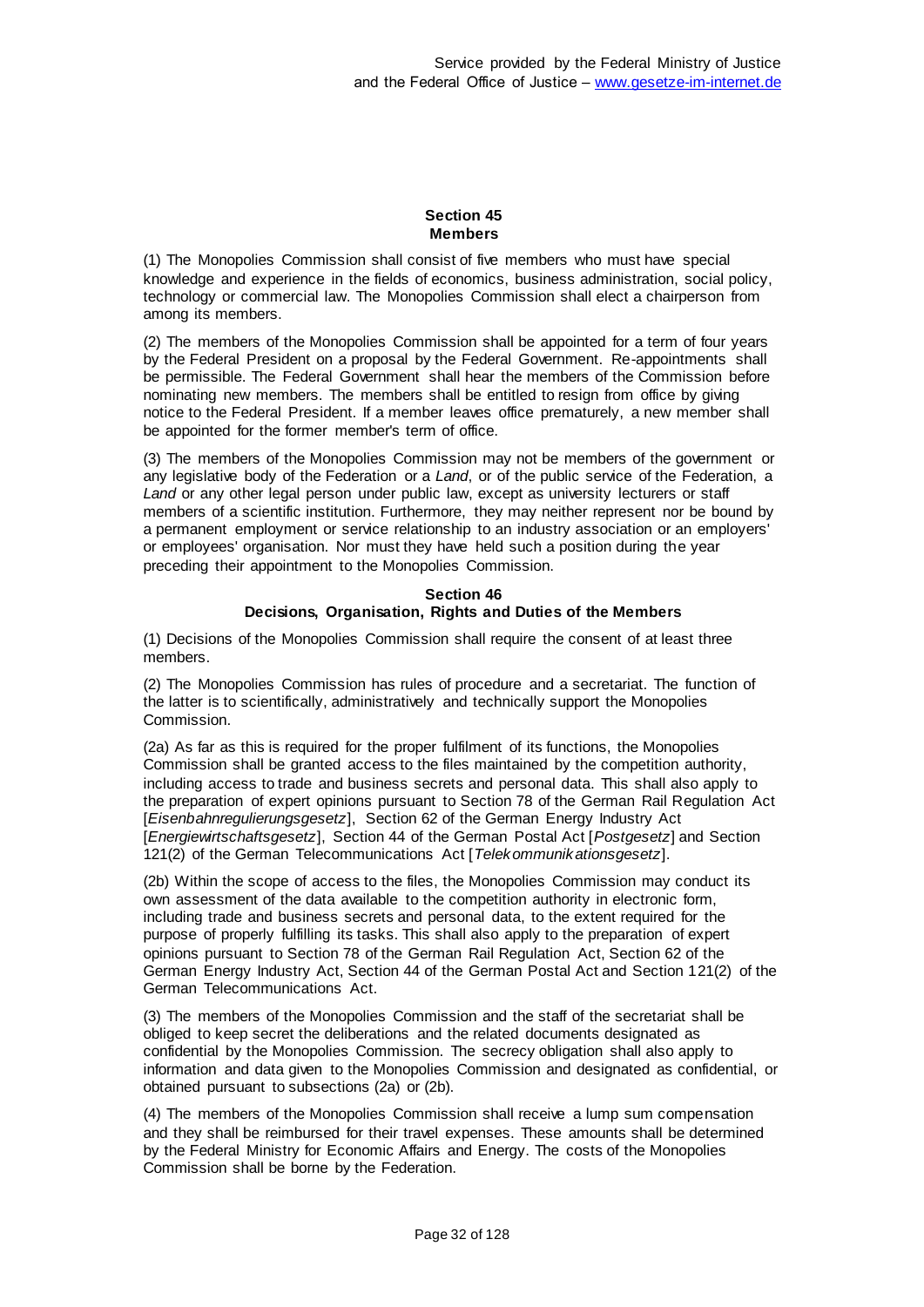## **Section 47 Transfer of Statistical Data**

(1) For the purpose of preparing expert opinions on the development of business concentration, the Monopolies Commission is provided by the Federal Statistical Office [*Statistisches Bundesamt*] with such summarised data from the business statistics (statistics on the manufacturing industry, crafts, foreign trade, taxes, transport, statistics on wholesale and retail trade, the hotel and restaurant business and service sector) and from the statistical register that concern the percentage shares of the largest undertakings, businesses or divisions of undertakings in the respective sector of economy in the

- a) value of goods produced for sale;
- b) turnover,
- c) number of employees,
- d) total wages and salaries paid,
- e) investments,
- f) value of fixed assets rented or leased;
- g) value added or gross proceeds,
- h) number of the respective units.

Sentence 1 shall apply *mutatis mutandis* to the provision of information about the percentage shares of the largest groups of undertakings. For the purpose of allocating the data to the groups of undertakings, the Monopolies Commission shall provide the Federal Statistical Office with the names and addresses of the undertakings, information as to their affiliation with a group of undertakings and their identification codes. The summarised data may not cover fewer than three groups of undertakings, undertakings, businesses or divisions of undertakings. The combination with or temporal proximity to other information provided or generally accessible may not allow inferences on the summarised data of fewer than three groups of undertakings, undertakings, businesses or divisions of undertakings. This shall apply *mutatis mutandis* to the calculation of summary measures of concentration, in particular Herfindahl indexes and Gini coefficients. The *Land* statistical offices shall provide the Federal Statistical Office with the necessary information.

(2) Persons who are to receive summarised data pursuant to subsection (1) shall, prior to the transfer, be put under a special obligation to maintain secrecy unless they hold a public office or have special obligations in the public service. Section 1(2), (3) and (4) no 2 of the German Act on the Formal Assignment of Responsibilities to Persons other than Civil Servants [*Verpflichtungsgesetz*] shall apply *mutatis mutandis*. Persons have been put under a special obligation to maintain secrecy pursuant to sentence 1 shall, for the purpose of the application of the provisions of the German Criminal Code [*Strafgesetzbuch*] concerning the violation of private secrets (Section 203(2), (5), and 6); Sections 204, 205) and official secrets (Section 353b(1)), be treated like persons having special obligations in the public service.

(3) The summarised data may be used only for the purposes for which they were provided. They shall be deleted as soon as the purpose referred to in subsection (1) has been achieved.

(4) The Monopolies Commission shall take organisational and technical measures to ensure that only holders of a public office, persons having special obligations in the public service or persons having been put under a special obligation to maintain secrecy pursuant to subsection (2) sentence 1 will receive summarised data.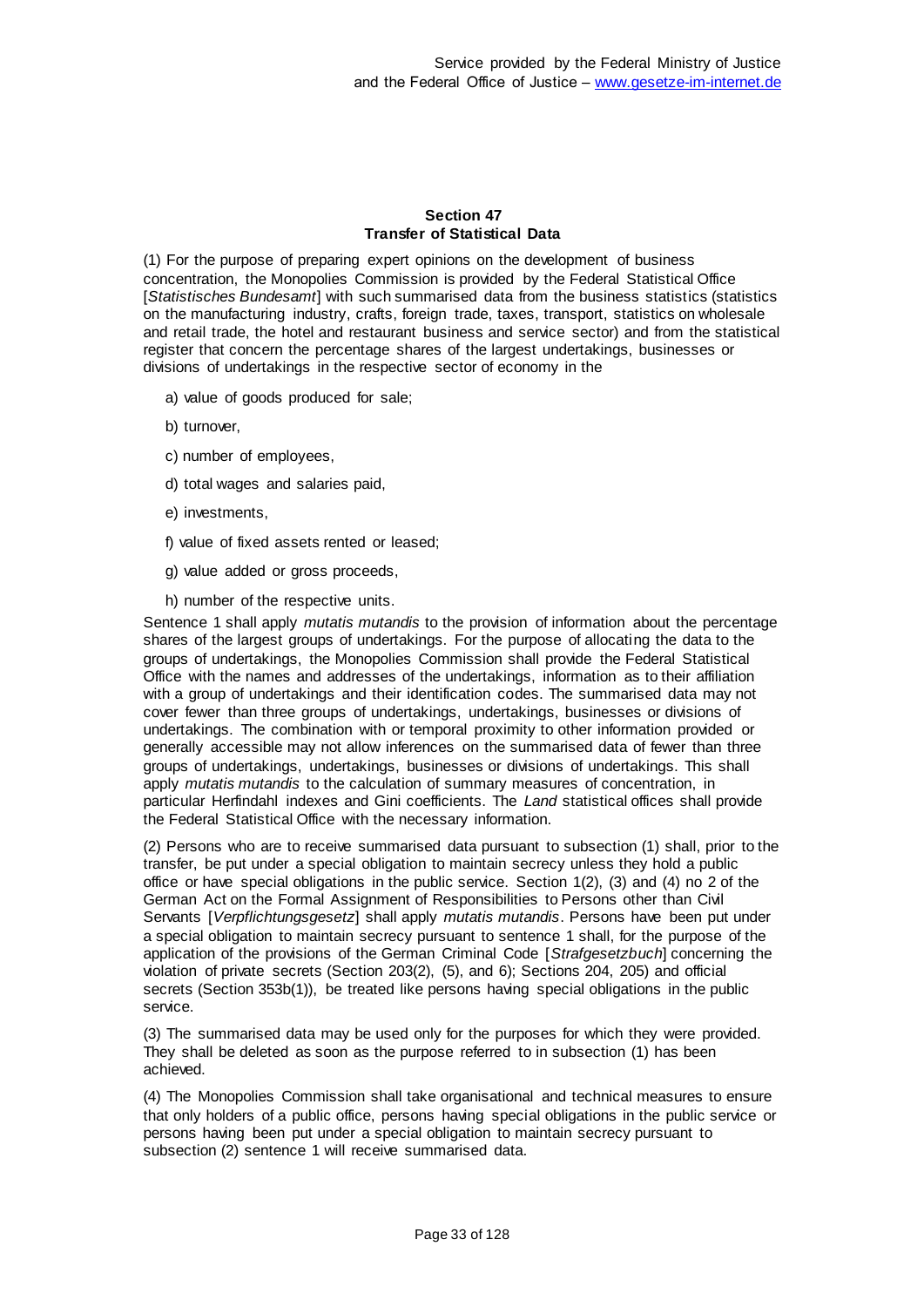(5) The transfer shall be recorded in accordance with Section 16(9) of the German Federal Statistics Act [*Bundesstatistikgesetz*]. The records shall be kept for at least five years.

(6) When compiling the business statistics mentioned in subsection (1), the undertakings which are surveyed shall be informed in writing or electronically that pursuant to subsection (1) the summarised data may be transferred to the Monopolies Commission.

# **Chapter 9**

# **Market Transparency Units for Electricity and Gas Wholesale Trading and Fuels**

## **Division 1 Market Transparency Unit for Electricity and Gas Wholesale Trading**

#### **Section 47a Establishment, Competencies, Organisation**

(1) In order to ensure that the formation of wholesale prices for electricity and gas complies with competition provisions, a Market Transparency Unit shall be set up at the Federal Network Agency for Electricity, Gas, Telecommunications, Post and Railway [*Bundesnetzagentur*]. It shall continuously monitor the marketing of, and trading in, electricity and natural gas at the wholesale level.

(2) The tasks of the Market Transparency Unit shall be carried out by the Bundesnetzagentur and the Bundeskartellamt by mutual consent.

(3) Details of the consensual cooperation shall be governed by a cooperation agreement between the Bundeskartellamt and the Bundesnetzagentur requiring approval by the Federal Ministry for Economic Affairs and Energy. In particular, this agreement shall contain provisions governing:

- 1. staffing and allocation of tasks and
- 2. coordination of data collection and of the exchange of data and information.

(4) The Federal Ministry for Economic Affairs and Energy shall be authorised to issue requirements regarding the terms and conditions of the cooperation agreement by means of a statutory instrument.

(5) Decisions by the Market Transparency Unit shall be taken by the person heading the unit. Section 51(5) shall apply *mutatis mutandis* to all members of staff of the Market Transparency Unit.

#### **Section 47b Tasks**

(1) The Market Transparency Unit shall continuously monitor electricity and natural gas wholesale trading, irrespective of whether it is aimed at physical or financial settlement, in order to detect irregularities in pricing that might be due to abuse of market dominance, inside information or market manipulation. For this purpose, the Market Transparency Unit shall also monitor the production of natural gas and the generation of electricity, the use of power plants and the marketing of electricity and natural gas by producers, as well as the marketing of electricity and natural gas as balancing services. The Market Transparency Unit may take into account interdependencies between the wholesale markets for electricity and natural gas on the one hand and the emissions trading system on the other.

(2) As a national market monitoring body pursuant to Article 7(2) subpara. 2 of Regulation (EU) No 1227/2011 of the European Parliament and of the Council of 25 October 2011 on wholesale energy market integrity and transparency (OJ L 326 of 8 December 2011, p.1), the Market Transparency Unit shall monitor, together with the Bundesnetzagentur, electricity and natural gas wholesale trading. In this context, it shall cooperate with the Agency for the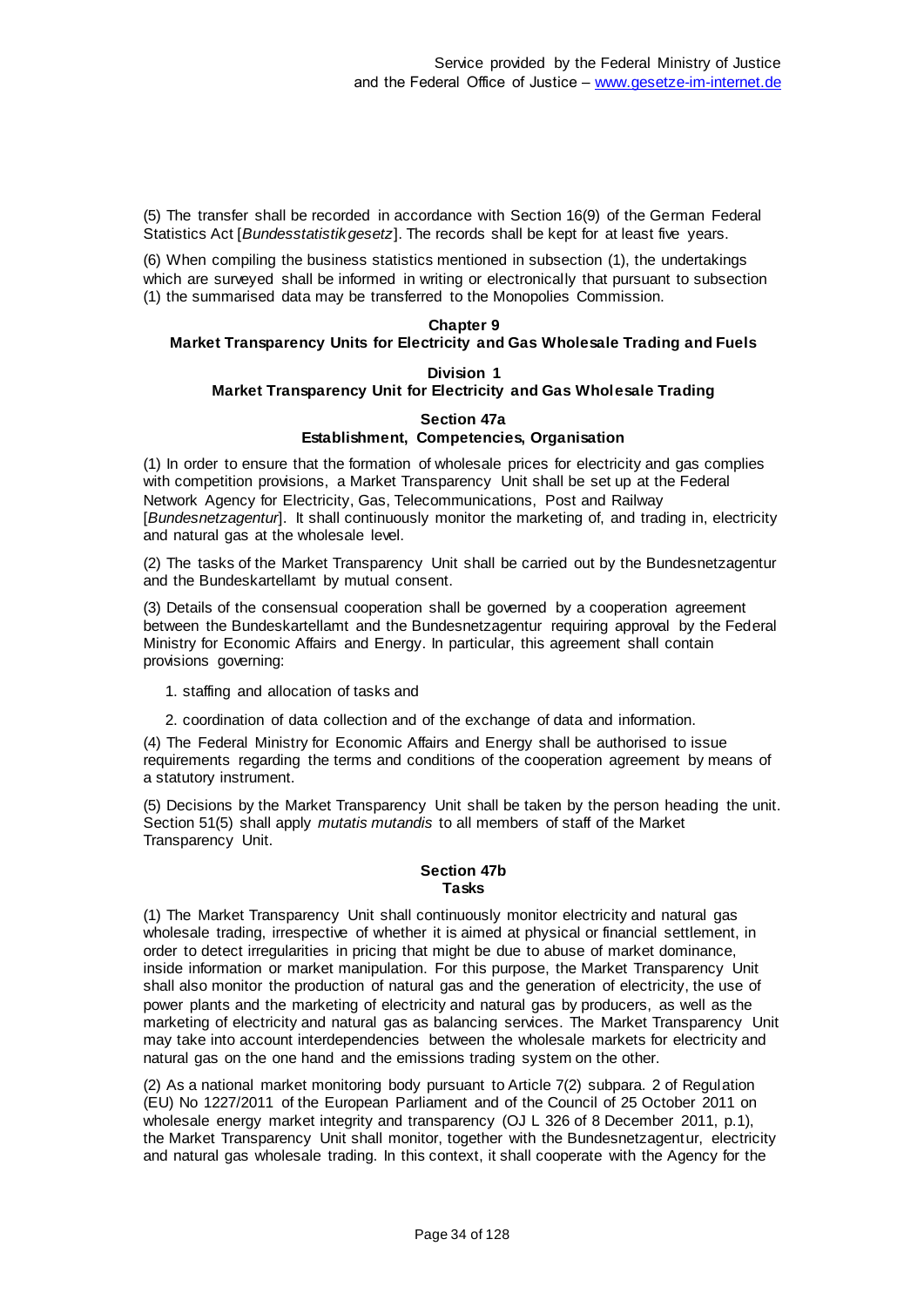Cooperation of Energy Regulators pursuant to Article 7(2) and Article 10 of Regulation (EU) No 1227/2011.

(3) The Market Transparency Unit shall collect and compile the data and information it needs for the purpose of fulfilling its tasks. In this context, it shall take account of the reporting obligations of the persons required to report to the authorities and supervisory entities mentioned in Section 47i and of the reporting obligations to be laid down by the European Commission in accordance with Article 8(2) and (6) of Regulation (EU) No 1227/2011. Where possible, existing sources and reporting systems shall be used for data collection.

(4) The Bundesnetzagentur may instruct the Market Transparency Unit to collect and analyse data to the extent necessary for the purpose of fulfilling its tasks under Regulation (EU) No 1227/2011.

(5) Prior to issuing determinations pursuant to Section 47g in conjunction with the statutory instrument to be issued pursuant to Section 47f, the Market Transparency Unit shall give the authorities, stakeholders and market participants concerned the opportunity to comment within a specified period. In preparation of these consultations, the Market Transparency Unit shall, where necessary, prepare and amend a detailed list of all data and categories of data that must continuously be reported to it by the persons and undertakings subject to the reporting obligation as specified in Section 47e(1) pursuant to Sections 47e and 47g and based on the statutory instrument to be issued in accordance with Section 47f, including the point in time when the data must be transferred, the data format and the transfer channels to be used, as well as alternative reporting channels. The Market Transparency Unit shall not be bound by the comments.

(6) The Market Transparency Unit shall continuously analyse the data and information received by it, in particular to determine whether there are any indications of a violation of Sections 1, 19, 20 or 29 of this Act, Article 101 or Article 102 of the Treaty on the Functioning of the European Union, the German Securities Trading Act [*Wertpapierhandelsgesetz*], the German Stock Exchange Act [*Börsengesetz*] or the prohibitions under Articles 3 and 5 of Regulation (EU) No 1227/2011.

(7) If there is any indication that a natural or legal person is in violation of any of the legal provisions referred to in subsection (6), the Market Transparency Unit shall immediately inform the competent authorities and refer the issue to them. In the case of a suspected violation of Sections 1, 19, 20 and 29 of this Act or of Articles 101 and 102 of the Treaty on the Functioning of the European Union, the Market Transparency Unit shall inform the competent decision division of the Bundeskartellamt. If more than one authority is potentially competent to conduct investigations, the Market Transparency Unit shall inform each of these authorities of the suspected violation and of the other authorities that have been informed. The Market Transparency Unit shall transfer all information and data required or requested by these authorities to them without undue delay in accordance with Section 47i.

(8) Subsections (1) to (3) may also apply to production and marketing abroad as well as to trading activities performed abroad, to the extent that these affect the pricing of electricity and natural gas within the area of application of this Act.

## **Section 47c Use of Data**

(1) The Market Transparency Unit shall provide the data received pursuant to Section 47b(3) also to the following entities:

1. the Bundeskartellamt for the purpose of conducting its monitoring activities pursuant to Section 48(3);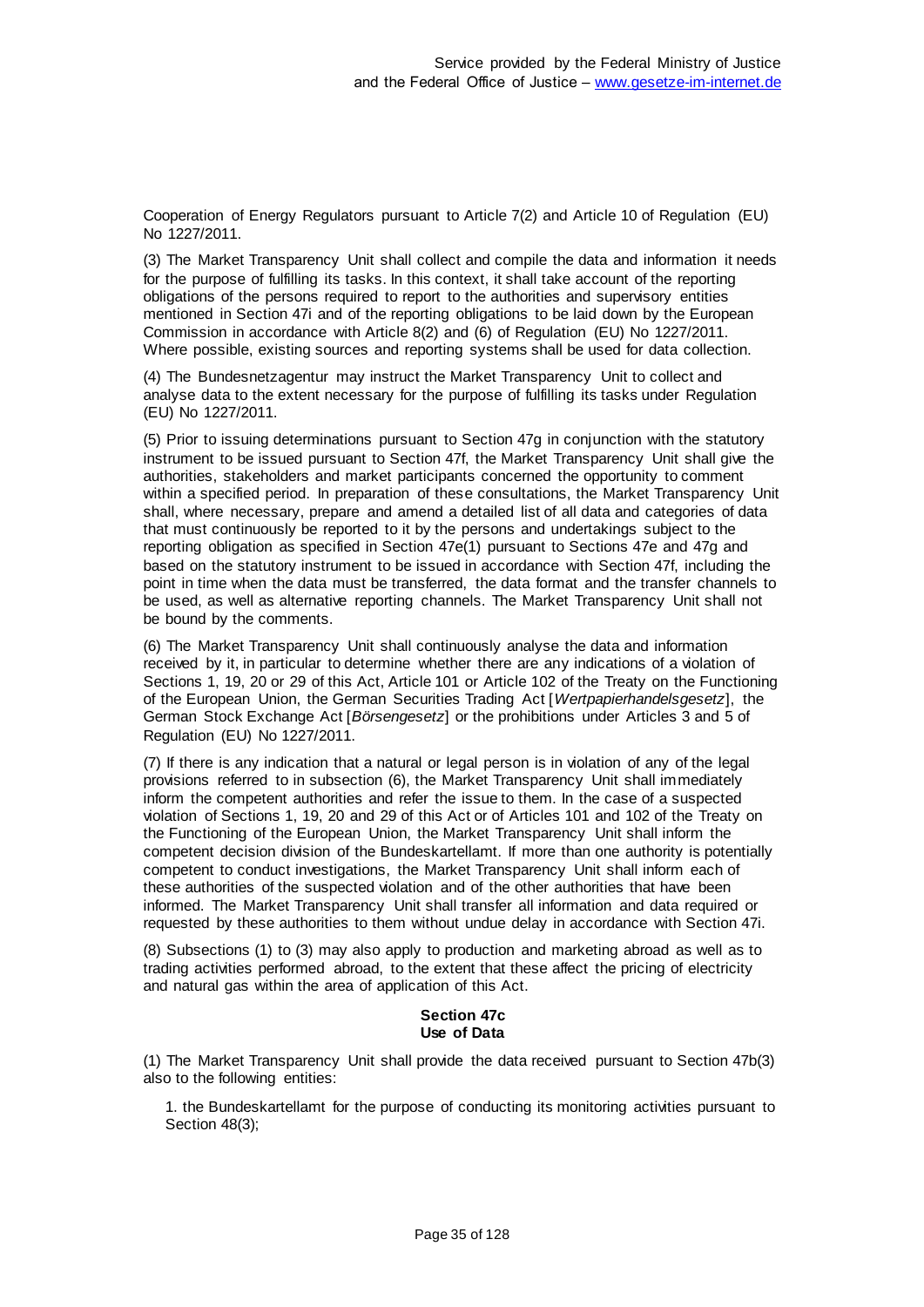2. the Bundesnetzagentur for the purpose of conducting its monitoring activities pursuant to Section 35 of the German Energy Industry Act;

3. the competent decision division of the Bundeskartellamt for the purpose of conducting merger control proceedings pursuant to Sections 35 to 41 and for sector inquiries pursuant to Section 32e; and

4. the Bundesnetzagentur for the purpose of fulfilling its further tasks under the German Energy Industry Act, in particular for the purpose of monitoring compliance with transparency obligations in accordance with the annexes of the following regulations:

a) Regulation (EC) No 714/2009 of the European Parliament and of the Council of 13 July 2009 on conditions for access to the network for cross-border exchanges in electricity and repealing Regulation (EC) No 1228/2003 (OJ L 211 of 14 August 2009, p. 15);

b) Regulation (EC) No 715/2009 of the European Parliament and of the Council of 13 July 2009 on conditions for access to the natural gas transmission networks and repealing Regulation (EC) No 1775/2005 (OJ L 211 of 14 August 2009, p. 36);

c) Regulation (EU) No 994/2010 of the European Parliament and of the Council of 20 October 2010 concerning measures to safeguard security of gas supply and repealing Council Directive 2004/67/EC (OJ L 295 of 12 November 2010, p. 1).

(2) The Market Transparency Unit shall further provide the data to the Federal Ministry for Economic Affairs and Energy and the Bundesnetzagentur for the purpose of fulfilling their tasks under Section 54a of the German Energy Industry Act.

(3) The data may be provided to the Federal Statistical Office for the purpose of fulfilling its tasks under the German Energy Statistics Act [*Energiestatistikgesetz*] and under Section 2 of the German Act on Price Statistics [*Gesetz über die Preisstatistik* ] and to the Monopolies Commission for the purpose of fulfilling its tasks under this Act and under Section 62 of the German Energy Industry Act.

(4) The Market Transparency Unit may provide the data in anonymised form also to federal ministries for use in scientific studies conducted by them or on their behalf if the data are necessary to achieve these aims. Data that constitute operating or business secrets may be disclosed by the Market Transparency Unit only if it is no longer possible to link such data to any specific undertaking. The federal ministries may provide the data received from the Market Transparency Unit pursuant to sentence 1 also to third parties for the purpose of conducting scientific studies on their behalf if the third parties have proven their profes sional skills to the ministries and have assured confidential treatment of the data.

## **Section 47d Powers**

(1) In order to fulfil its tasks, the Market Transparency Unit shall have the powers conferred upon it pursuant to Sections 59, 59a and 59b in relation to natural and legal persons. In accordance with Section 47f, it may determine in respect of one, some or all of the persons and undertakings mentioned in Section 47e(1) the category of data and the timing and form of the data transfer for the areas set out in Section 47g. In accordance with Section 47f, the Market Transparency Unit shall have the power to amend the determination, where required, to the extent that this is necessary for the purpose of fulfilling its tasks. It may, in particular, stipulate that an online platform must be used to enter the requested information and reports. In accordance with Section 47f, the Market Transparency Unit may also stipulate that information and data be delivered to a third party assigned to collect data; however, the data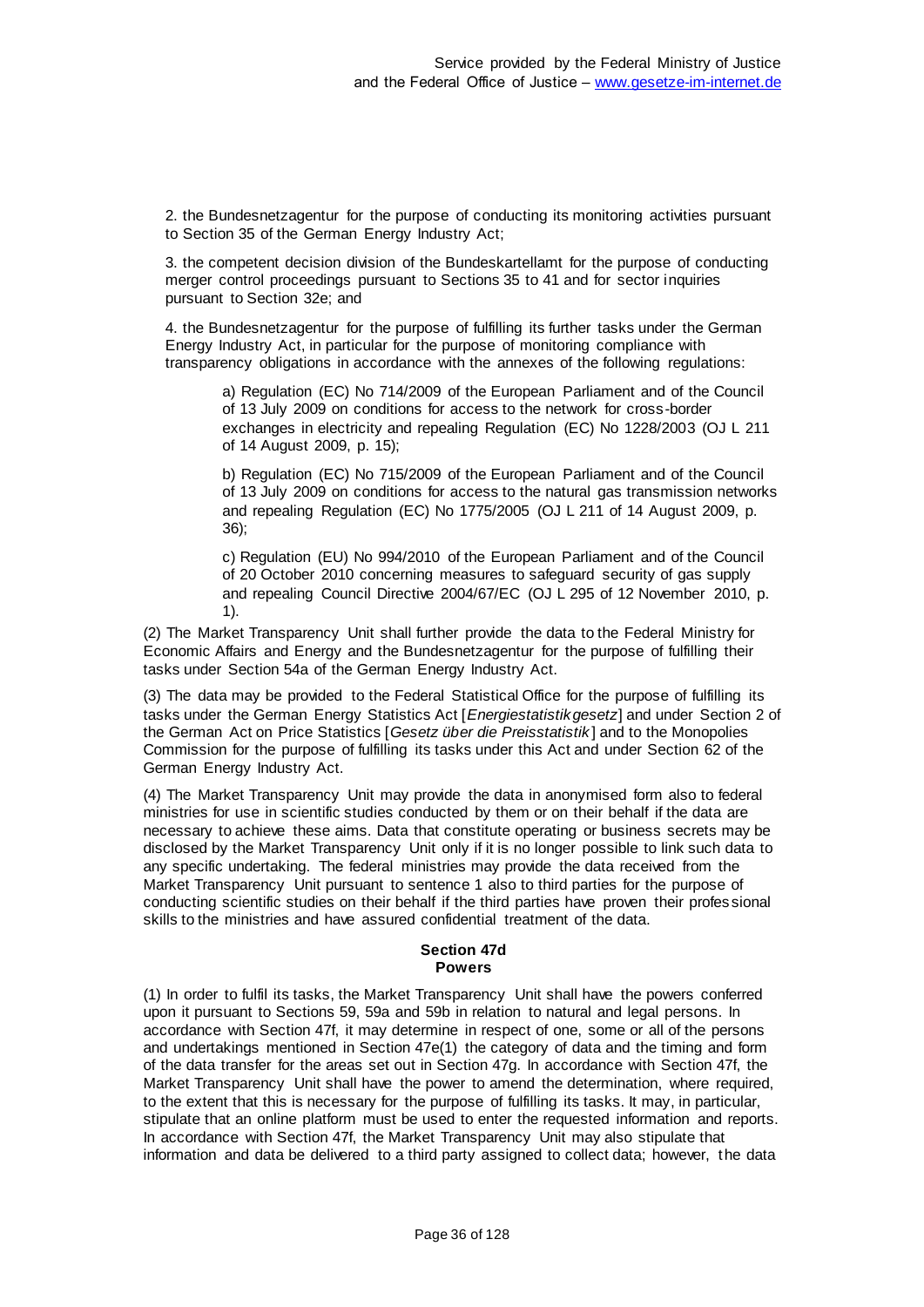shall be analysed and used by the Market Transparency Unit only. Sections 48 and 49 of the German Administrative Procedure Act [*Verwaltungsverfahrensgesetz*] shall remain unaffected. Sections 50f, 54, 56 to 58, 61(1) and (2), Sections 63, 64, 66, 67, 70, 73 to 80, 82a, 83, 85, 91 and 92 shall apply *mutatis mutandis*. In the case of decisions made by the Market Transparency Unit by setting determinations, service pursuant to Section 61 may be replaced by publication in the Federal Gazette. Section 55 of the German Code of Criminal Procedure shall apply *mutatis mutandis* to obligations to provide information under sentence 1 and reporting obligations under Section 47e.

(2) As a national market monitoring body pursuant to Article 7(2) subpara. 2 of Regulation (EU) No 1227/2011, the Market Transparency Unit also has the rights set out in Article 7(2) subpara. 1, (3) subpara. 2 sentence 2, Article 4(2) sentence 2, Article 8(5) sentence 1 and Article 16 of Regulation (EU) No 1227/2011. Subsection (1) shall apply *mutatis mutandis*.

(3) The Market Transparency Unit may request information on the outcome of investigations from the authority to which it has referred a suspected violation under Section 47b(7) sentence 1.

# **Section 47e Reporting Obligations**

(1) The following persons and undertakings shall be subject to the reporting obligation set out in subsections (2) to (5) in addition to the reporting obligations under Section 47g:

1. wholesale customers within the meaning of Section 3 no 21 of the German Energy Industry Act;

2. energy supply companies within the meaning of Section 3 no 18 of the German Energy Industry Act;

3. operators of energy facilities within the meaning of Section 3 no 15 of the German Energy Industry Act except for operators of final consumer distribution facilities, or, in the case of gas supply, operators of ultimate shut-off devices in consumption systems;

4. customers within the meaning of Section 3 no 24 of the German Energy Industry Act except for household customers within the meaning of Section 3 no 22 of the German Energy Industry Act; and

5. trading platforms.

(2) Those subject to the reporting obligations must submit to the Market Transparency Unit the trading, transport, capacity, production/generation and consumption data, further specified in accordance with Section 47f in conjunction with Section 47g, for the markets on which they operate. This includes information

1. on transactions in wholesale markets where electricity and natural gas are traded, including orders to trade, with precise details on the wholesale energy products bought and sold, the prices and quantities agreed, the dates and times of execution and the parties to and beneficiaries of the transactions;

2. on the capacity and use of facilities and installations for the production/generation, storage, consumption or transmission of electricity or natural gas or on the capacity and use of facilities for liquefied natural gas (LNG facilities), including any planned and unplanned unavailability or any under-consumption;

3. in the field of electricity generation that enables identification of individual generation units;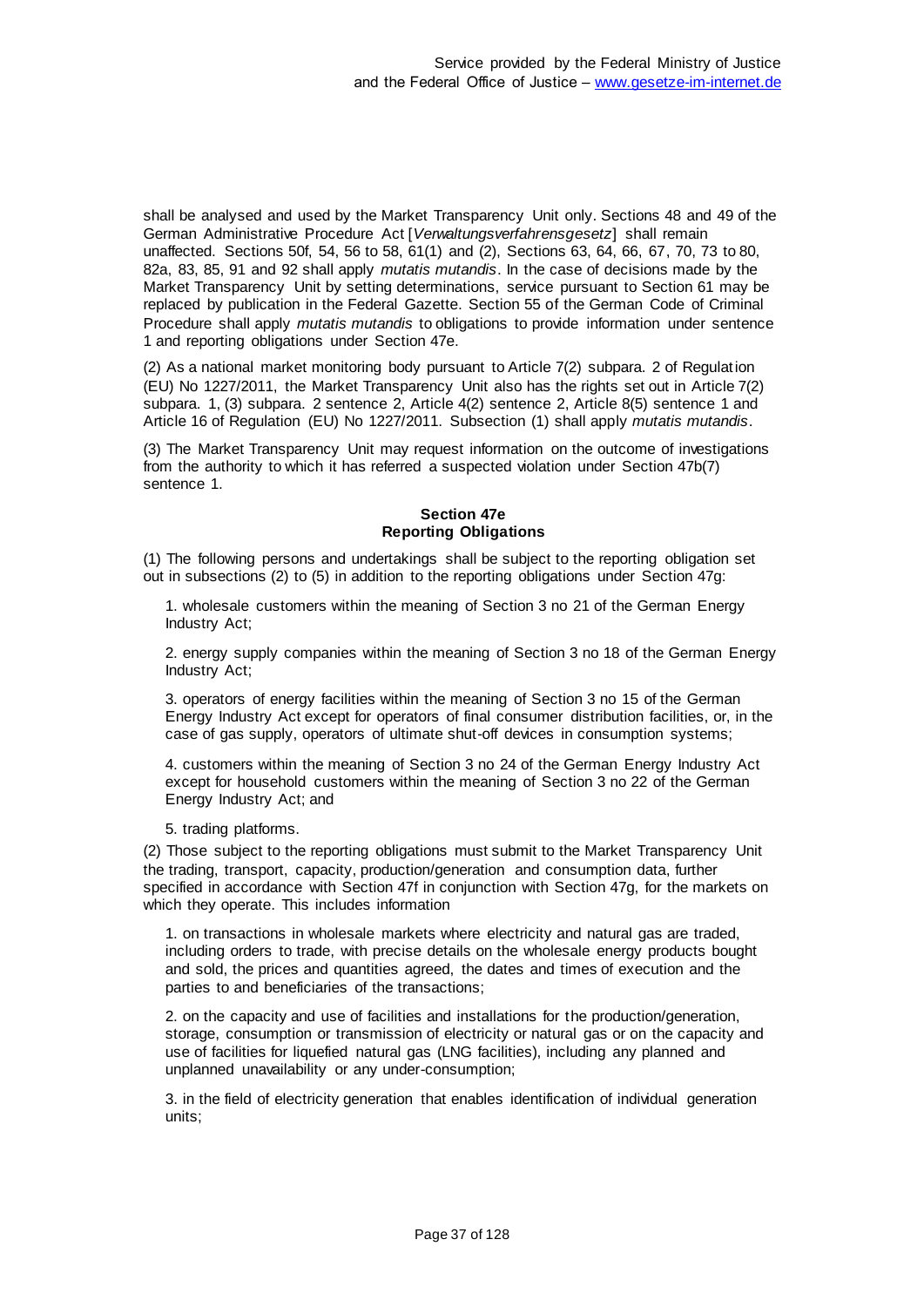4. on costs incurred in connection with the operation of the generation units that are subject to the reporting obligation, in particular on marginal costs, fuel costs, CO2 costs, opportunity costs and start-up costs;

5. on technical information relevant for the operation of the generation units that are subject to the reporting obligation, in particular on minimum idle times, minimum run times and minimum production volumes;

6. on any planned decommissioning of plants or cold reserves;

7. on drawing rights agreements;

8. on planned investment projects; and

9. on import agreements and balancing services in natural gas trading.

(3) The data must be submitted to the Market Transparency Unit in accordance with Sections 47f and 47g by way of remote data transfer and, if requested, on a continuous basis. If the Market Transparency Unit provides standard forms, the data must be transferred electronically using such forms.

(4) The relevant reporting obligation shall be deemed fulfilled if

1. those subject to the reporting obligation pursuant to subsection (1) have communicated the information to be reported or requested in accordance with Article 8 of Regulation (EU) No 1227/2011 and prompt data access by the Market Transparency Unit is secured, or

2. third parties have communicated the information to be reported or requested in the name of a person or undertaking subject to reporting obligations pursuant to subsection (1) also in conjunction with Section 47g nos 3 and 4 and the Market Transparency Unit has been informed of this, or

3. those subject to the reporting obligation pursuant to subsection (1) also in conjunction with Section 47f nos 3 and 4 have communicated the information to be reported or requested to a third party appointed for this purpose pursuant to Section 47d(1) sentence 5 in conjunction with Section 47f no 2, or

4. those subject to the reporting obligation pursuant to subsection (1) no 3 in conjunction with Section 47g(6) have communicated the information to be reported or requested in accordance with the provisions of the German Renewable Energy Act [*Erneuerbare-Energien-Gesetz*] or a statutory instrument based on that Act to the grid operator, the Market Transparency Unit has been informed of this and prompt access to the data by the Market Transparency Unit is secured.

(5) The obligations set out in subsections (1) to (4) shall apply to undertakings if they are admitted to trading on a German exchange or if their activities have an effect within the area of application of this Act. Where an undertaking with a registered seat outside the area of application of this Act fails to communicate the information requested, the Market Transparency Unit may additionally request the competent authority of the country of domicile to take appropriate measures to improve access to that information.

### **Section 47f Power to Issue a Statutory Instrument**

The Federal Ministry for Economic Affairs and Energy shall be authorised to issue, by way of a statutory instrument not requiring the consent of the Bundesrat, in agreement with the Federal Ministry of Finance, taking into account the requirements imposed by implementing acts issued under Article 8(2) or (6) of Regulation (EU) No 1227/2011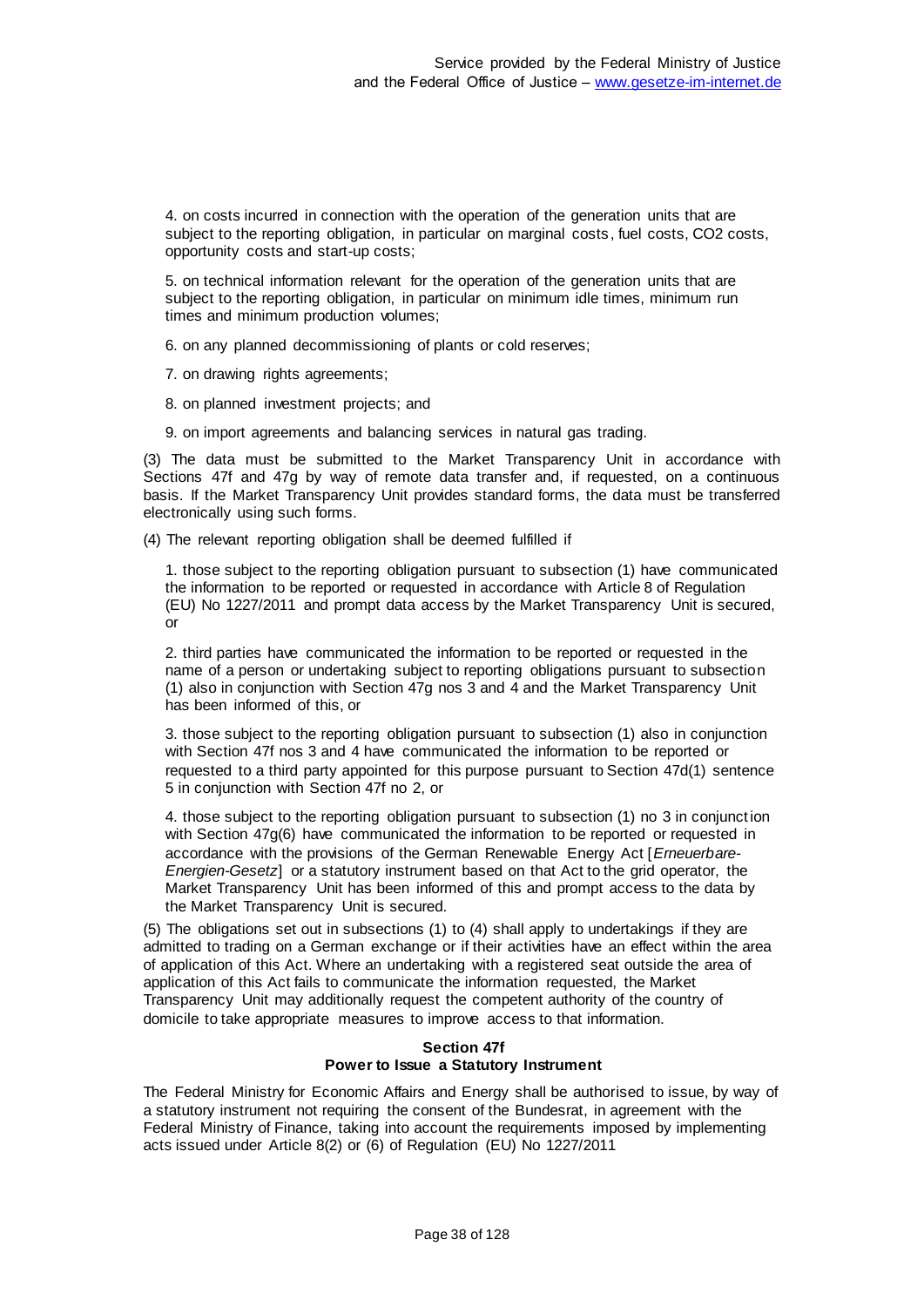1. detailed provisions on the type, content and scope of data and information that the Market Transparency Unit may request from those subject to the reporting obligation based on determinations made pursuant to Section 47d(1) sentence 2, as well as on the timing and the form of such data transfer,

2. detailed provisions on the type, content and scope of data and information that are to be delivered pursuant to Section 47d(1) sentence 5 to third parties appointed for this purpose, as well as on the timing and the form of transfer and the recipients of these data,

3. provisions stipulating that the following entities shall provide to the Market Transparency Unit records of the wholesale energy transactions on an ongoing basis:

a) organised markets,

b) systems for matching buy and sell orders or trade reporting systems,

c) trading surveillance offices at exchanges on which electricity and gas are traded, as well as

d) the authorities referred to in Section 47i,

e) provisions stipulating that an exchange or suitable third party may or shall provide the information pursuant to Section 47e(2) in conjunction with Section 47g at the cost of those subject to the reporting obligation, and to specify the details in this regard or authorise the Market Transparency Unit to issue corresponding determinations,

4. reasonable *de minimis* thresholds for reporting transactions and data, as well as transitional periods for the start of the reporting obligations, as well as

5. a registration obligation for those subject to the reporting obligation and to authorise the Market Transparency Unit to require the use of a registration platform for this purpose and determine the details of registration in terms of content and technical aspects.

### **Section 47g Areas for Issuing Determinations**

(1) By making determinations for the areas referred to in subsections (2) to (12), the Market Transparency Unit shall decide in accordance with Section 47d(1) and Section 47e as well as in accordance with the statutory instrument to be issued pursuant to Section 47f which data and categories of data are to be transferred and how.

(2) The Market Transparency Unit may determine that operators of electricity generation units and of storage facilities with an installed generation or storage capacity of more than 10 megawatts must provide information on the following data and categories of data for each unit:

1. for each electricity generation unit, in particular, the name, location, control area, installed generation capacity and type of generation;

2. for each individual generation unit, on a quarterly hour basis

- a) net generation capacity,
- b) generation planned on the previous day,
- c) actual generation

d) marginal costs of generation, including information on the cost components, in particular fuel costs, CO2 costs, opportunity costs,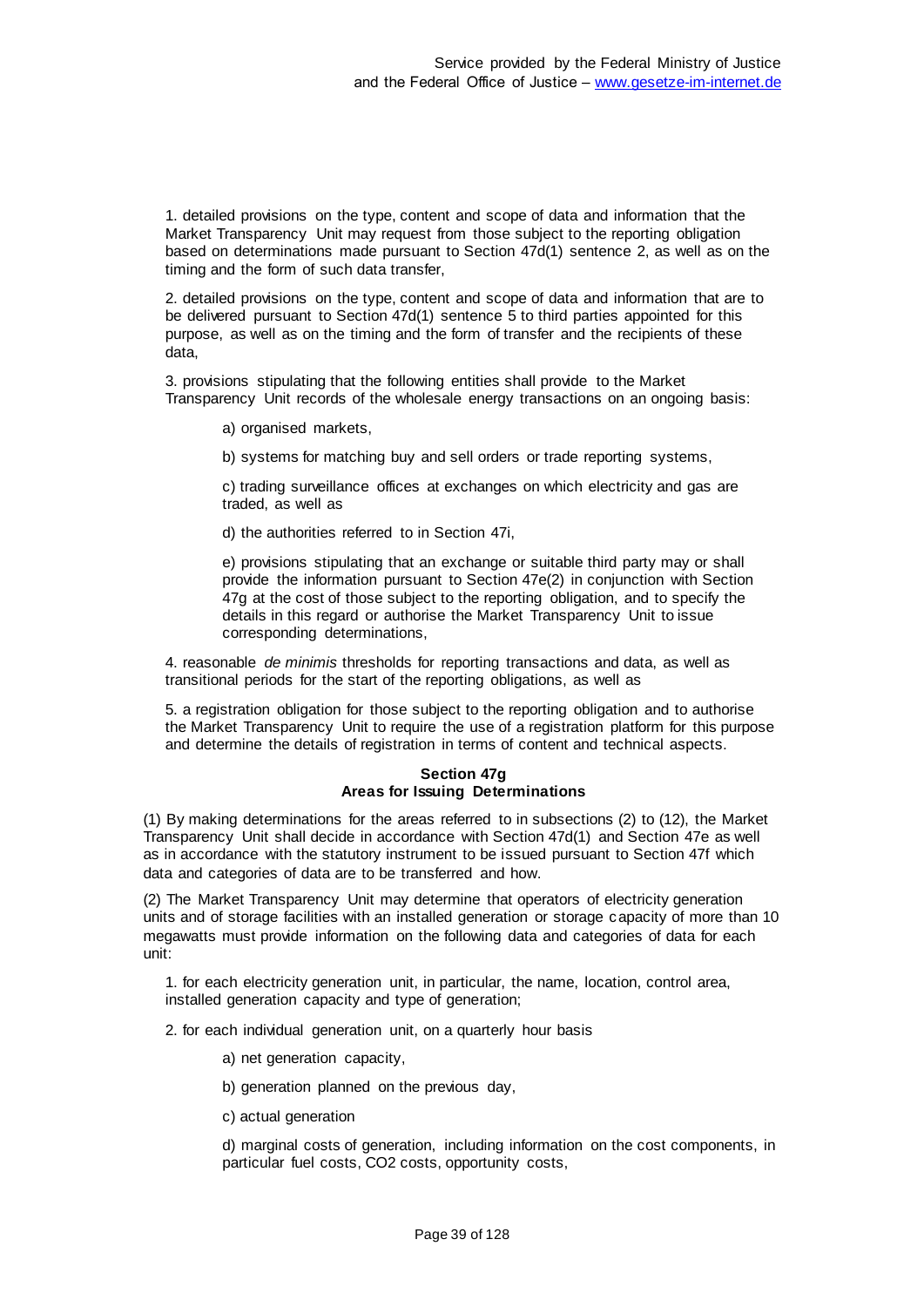- e) planned and unplanned unavailability due to technical restrictions,
- f) unavailability due to grid restrictions,
- g) balancing services and operating reserves held available and supplied,
- h) unused available capacities,
- 3. for each individual generation unit

a) start-up costs (warm starts and cold starts), minimum idle times, minimum run times and minimum production volumes,

b) planned decommissioning of plants and cold reserves;

4. drawing rights agreements;

5. planned investment projects

6. for cross-border trading activities: volumes, trading venues used or trade partners, to be listed separately for each country in which trading took place, and

7. information enabling the Market Transparency Unit to observe and assess the supply behaviour in trading.

(3) The Market Transparency Unit may determine that operators of generation units with an installed generation capacity per unit of more than 1 megawatt and up to 10 megawatts must specify, on an annual basis, the aggregate total of the installed generation capacity of all generation units in each control area separately for each type of generation.

(4) The Market Transparency Unit may determine that operators of electricity consumption units must provide information on the following data and categories of data:

1. the planned and unplanned under-consumption of consumption units with a maximum consumption capacity of more than 25 megawatts per unit, and

2. balancing services that are held available and supplied.

(5) The Market Transparency Unit may determine that transmission systems operators within the meaning of Section 3 no 10 of the German Energy Industry Act must provide information on the following data and categories of data:

1. the transmission capacity of cross-border interconnectors on an hourly basis,

2. import and export data on an hourly basis,

3. the forecast and actual feed-in of energy from facilities for which tariffs are governed by the German Renewable Energy Sources Act on an hourly basis,

4. the sales offers made based on the German Equalisation Scheme Ordinance [*Ausgleichsmechanismusverordnung*] on an hourly basis and

5. the offers and results of auctions for balancing services.

(6) The Market Transparency Unit may determine that operators of facilities generating electricity from renewable energy sources with an installed generation capacity of more than 10 megawatts must provide information on the following data and categories of data:

1. the volumes produced by type of facility and

2. the selling method within the meaning of Section 21b(1) of the German Renewable Energy Sources Act chosen, and the volumes attributable to each selling method.

(7) The Market Transparency Unit may determine that trading platforms for trading electricity and natural gas must provide information on the following data and categories of data: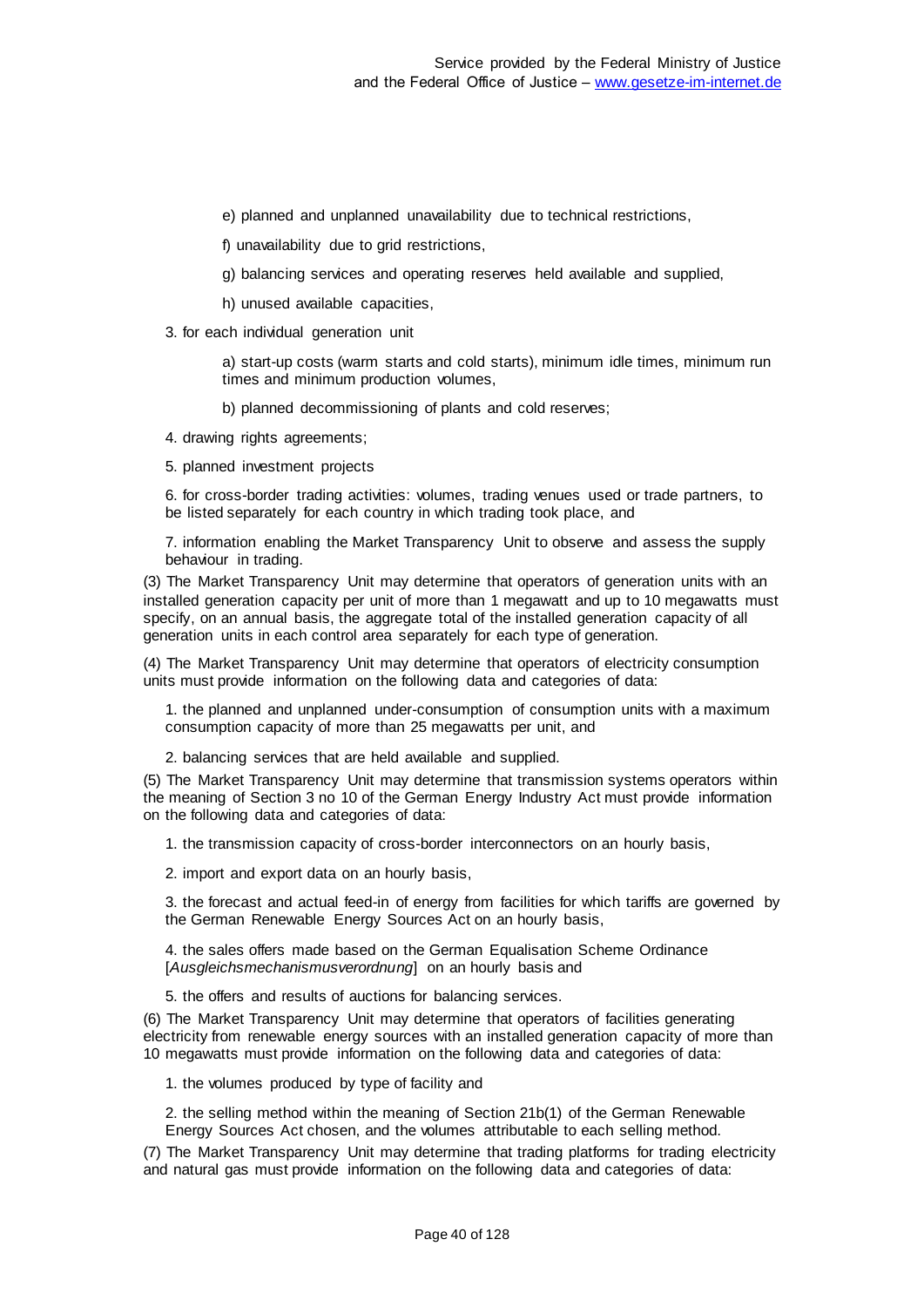1. the offers made on the platforms,

2. trading results and

3. all off-exchange non-standardised trading activities where the counterparties individually negotiate bilateral trades (OTC transactions) that are secured by cash or commodities clearing through the trading platform.

(8) The Market Transparency Unit may determine that wholesalers within the meaning of Section 3 no 21 of the German Energy Industry Act that trade in electricity must provide information on the transactions specified in Section 47e(2) no 1, to the extent that these transactions do not fall under the scope of subsection (7). As regards the trading of electricity generated from renewable energy sources, the Market Transparency Unit may also determine that wholesalers within the meaning of sentence 1 must provide information on the form of direct selling within the meaning of Section 3 no 16 of the German Renewable Energy Sources Act and on the quantities of electricity traded in accordance with this Act.

(9) The Market Transparency Unit may determine that wholesalers within the meaning of Section 3 no 21 of the German Energy Industry Act that trade in natural gas must provide information on the following data and categories of data:

- 1. cross-border quantities and prices as well as data on import and export quantities,
- 2. quantities of gas produced in Germany and the initial sales prices for these quantities,
- 3. import agreements (cross-border agreements),
- 4. delivery volumes for each distribution level in the distribution system,

5. transactions concluded with wholesale customers, transmission systems operators and operators of storage and LNG facilities under gas supply contracts and energy derivatives within the meaning of Section 3 no 15a of the German Energy Industry Act that are based on gas, including the term, volume, date and time of execution, the stipulations on term, delivery and settlement, and transaction prices,

- 6. offers and results of their own natural gas auctions,
- 7. existing gas procurement and supply contracts and
- 8. any other gas trading activities concluded as OTC transactions.

(10) The Market Transparency Unit may determine that transmission systems operators within the meaning of Section 3 no 5 of the German Energy Industry Act must provide information on the following data and categories of data:

- 1. existing capacity contracts,
- 2. contractual agreements with third parties regarding flow commitments and
- 3. offers and results of invitations to tender for flow commitments.

(11) The Market Transparency Unit may determine that market area managers within the meaning of Section 2 no 11 of the German Gas Grid Access Ordinance [*Gasnetzzugangsverordnung*] must provide information on the following data and categories of data:

- 1. existing contracts on balancing services,
- 2. offers and results of auctions and invitations to tender for balancing services,
- 3. transactions carried out via trading platforms and
- 4. any other gas trading activities carried out as OTC transactions.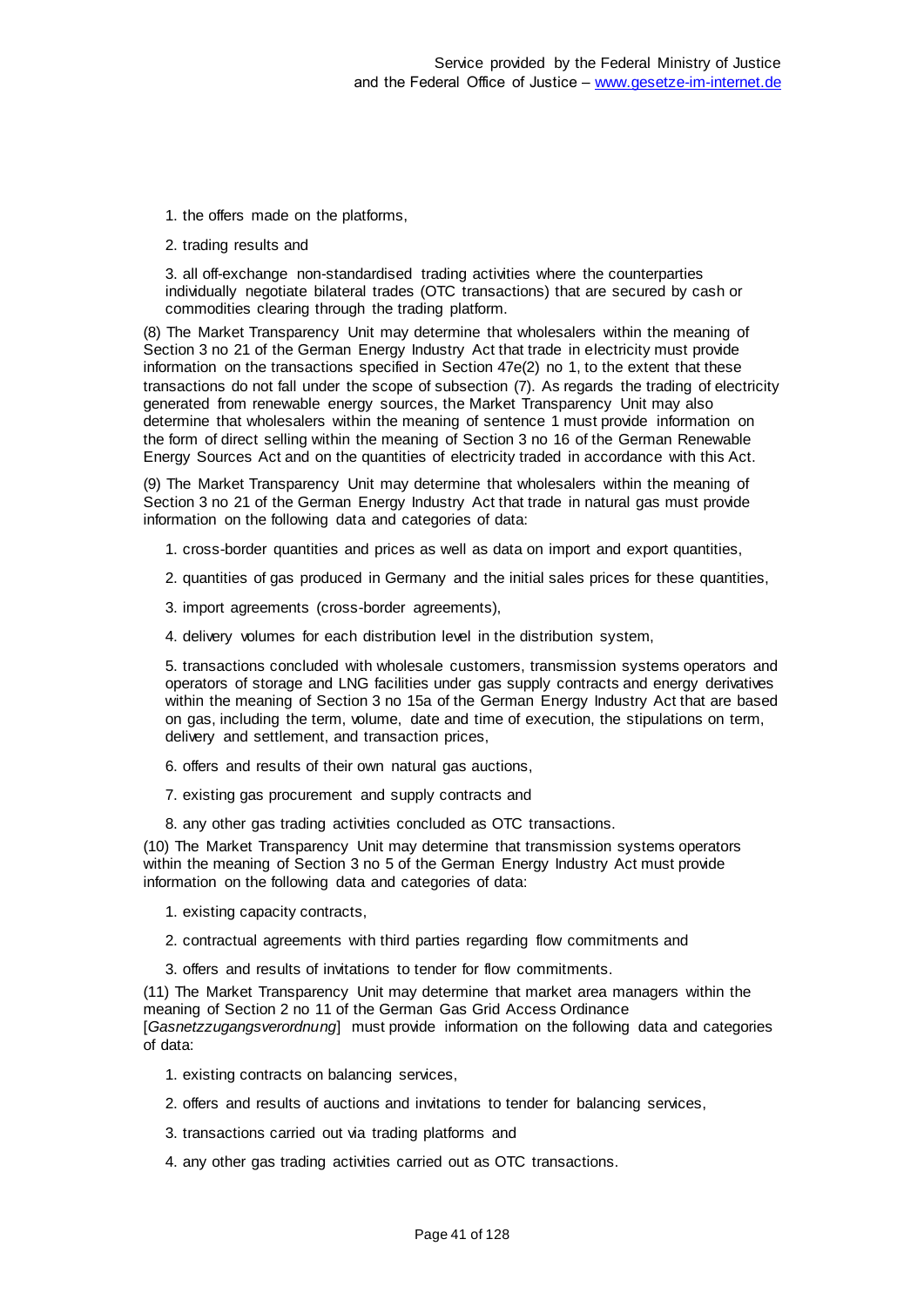(12) The Market Transparency Unit may determine that, for balancing services and biogas, information must be provided on the procurement of third-party balancing services, on results of invitations to tender and on the feeding-in and marketing of biogas.

### **Section 47h Reporting Duties, Publications**

(1) The Market Transparency Unit shall inform the Federal Ministry for Economic Affairs and Energy of the provision of information pursuant to Section 47b(7) sentence 1.

(2) The Market Transparency Unit shall prepare a report on its activities every two years. Where wholesale trading in electricity and natural gas is concerned, it shall prepare such report in agreement with the Bundeskartellamt. Business secrets of which the Market Transparency Unit has obtained knowledge in performing its tasks shall be removed from the report. The report shall be published on the website of the Market Transparency Unit. The report may be issued at the same time as the report to be issued by the Bundeskartellamt pursuant to Section 53(3) and combined with it.

(3) The Market Transparency Unit shall publish the lists prepared pursuant to Section 47b(5), including the drafts of such lists, on its website.

(4) To increase wholesale transparency, the Market Transparency Unit may publish, in agreement with the Bundeskartellamt, the generation and consumption data currently published on the transparency platform operated by European Energy Exchange AG and the transmission system operators, as soon as that publication is discontinued. The publication requirements imposed on the market participants under the German Energy Industry Act and any statutory instruments issued under this Act as well as under European law in order to increase transparency on the electricity and gas markets shall remain unaffected.

# **Section 47i**

## **Cooperation with Other Authorities and Supervisory Entities**

(1) In carrying out the tasks of the Market Transparency Unit pursuant to Section 47b, the Bundeskartellamt and the Bundesnetzagentur shall cooperate with the following authorities:

1. the German Federal Financial Supervisory Authority [*Bundesanstalt für Finanzdienstleistungsaufsicht*]

2. the exchange supervisory authorities and trading surveillance offices of the exchanges on which electricity and gas as well as energy derivatives within the meaning of Section 3 no 15a of the German Energy Industry Act are traded,

3. the Agency for the Cooperation of Energy Regulators and the European Commission, to the extent that they perform tasks under Regulation (EU) No 1227/2011, and

4. regulatory authorities of other Member States.

Irrespective of the relevant procedure chosen in a given case, these entities may exchange information, including personal data as well as trade and business secrets, to the extent this is necessary for the purpose of fulfilling their respective tasks. They may use this information for their procedures. Prohibitions on the use of evidence shall remain unaffected. Provisions concerning legal assistance in criminal matters as well as agreements on administrative and legal assistance shall remain unaffected.

(2) Subject to the consent of the Federal Ministry for Economic Affairs and Energy, the Market Transparency Unit may enter into cooperation agreements with the Federal Financial Supervisory Authority, the exchange supervisory authorities and trading surveillance offices of the exchanges on which electricity and gas as well as energy derivatives within the meaning of Section 3 no 15a of the German Energy Industry Act are traded, and with the Agency for the Cooperation of Energy Regulators.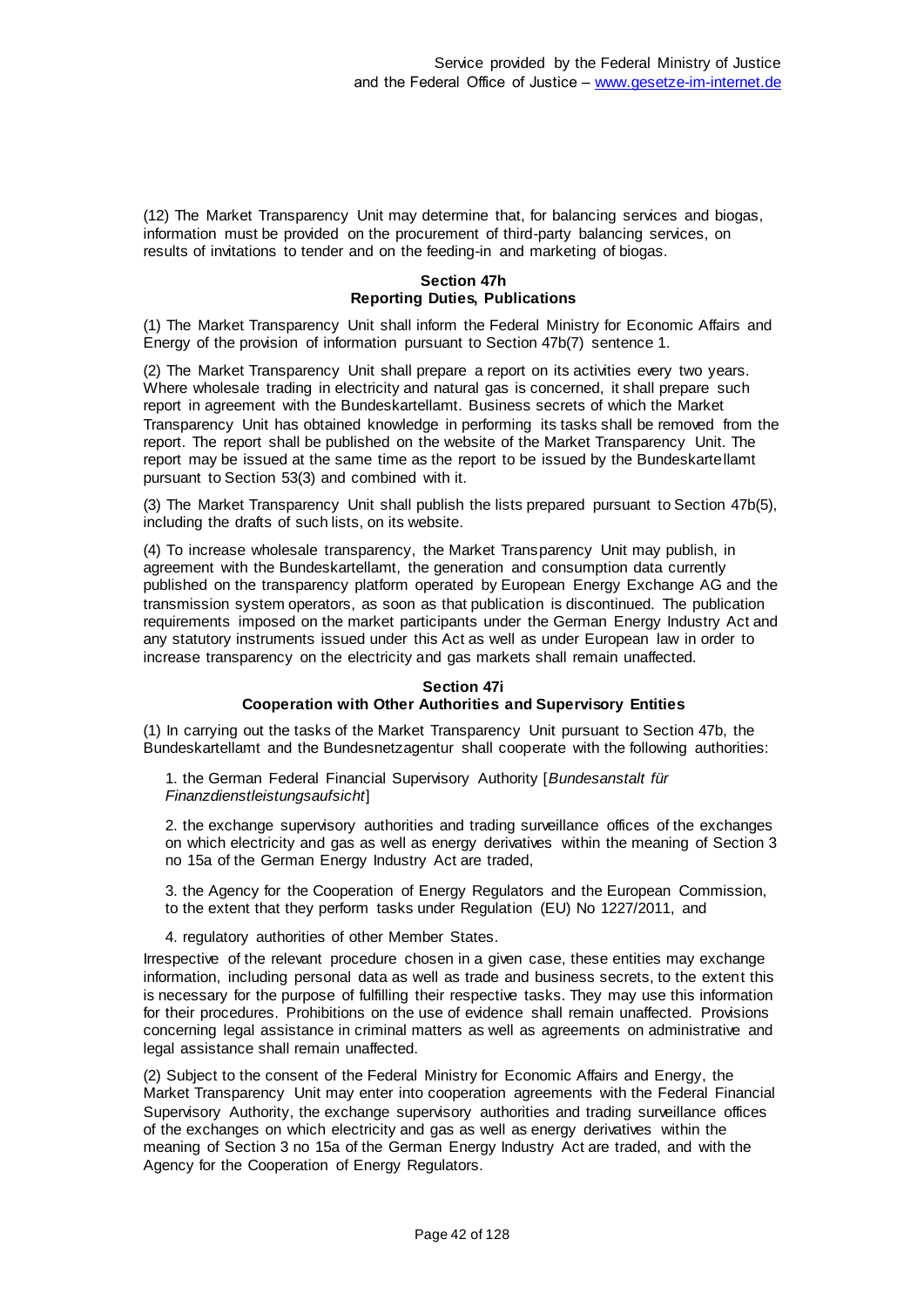# **Section 47j Confidential Information, Operational Reliability, Data Protection**

(1) Information that the Market Transparency Unit has obtained or prepared in the ordinary course of business when fulfilling its duties shall be kept confidential. The Market Transparency Unit's members of staff shall be subject to a confidentiality obligation regarding the confidential information referred to in sentence 1. Other persons who are to receive confidential information shall, prior to the transfer of such information, be put under a special obligation to maintain secrecy unless they hold a public office or have special obligations in the public service. Section 1(2), (3) and (4) no 2 of the German Act on the Formal Assignment of Responsibilities to Persons other than Civil Servants [*Verpflichtungsgesetz*] shall apply *mutatis mutandis*.

(2) Together with the Bundesnetzagentur, the Market Transparency Unit shall ensure the operational reliability of the data monitoring and the confidentiality, integrity and protection of the incoming information. In this regard, the Market Transparency Unit shall be bound to the same degree of confidentiality as the entity providing the information or the entity that collected the information. The Market Transparency Unit shall take all necessary measures to prevent any abuse of, and any unauthorised access to, the information managed in its systems. The Market Transparency Unit shall identify sources of operational risks and minimise these risks by developing adequate systems, controls and procedures.

(3) Subsection (1) shall apply *mutatis mutandis* to persons who are to receive data pursuant to Section 47d(1) sentence 5 or who receive information pursuant to Section 47c(4).

(4) The Market Transparency Unit may store, edit and use personal data communicated to it for the purposes of fulfilling its tasks pursuant to Section 47b only to the extent necessary for the fulfilment of the tasks within its scope of competence and for purposes of cooperation pursuant to Article 7(2) and Article 16 of Regulation (EU) No 1227/2011.

(5) Access to files by persons whose personal rights are affected by the decisions taken by the Market Transparency Unit pursuant to Section 47b(5) and (7), Section 47d(1) and (2), Section 47e and Section 47g as well as Section 81(2) no 2(c) and (d), and nos 5a and 6 shall be restricted to documents that are exclusively attributable to the legal relationship between the affected person and the Market Transparency Unit.

# **Division 2 Market Transparency Unit for Fuels**

# **Section 47k Fuel Market Monitoring**

(1) A Market Transparency Unit for Fuels shall be set up at the Bundeskartellamt. It shall monitor the trade in fuels in order to facilitate the detection and sanctioning by the competition authorities of infringements of Sections 1, 19 and 20 of this Act and of Articles 101 and 102 of the Treaty on the Functioning of the European Union (TFEU). It shall perform its duties in accordance with the provisions set out in subsections (2) to (9).

(2) Operators of public petrol stations that offer fuels to end consumers at self-set prices are required, subject to the statutory instrument referred to in subsection (8), to report to the Market Transparency Unit for Fuels any changes in their fuel prices in real time and separately for each type of fuel. If the sales prices are imposed on the operator by another undertaking, the undertaking that has price setting power shall be obliged to communicate the prices.

(3) Fuels for the purposes of this provision shall mean petrol and diesel fuels. Public petrol stations shall include any service stations that are located at places accessible to the general public and that may be accessed without restrictions as to certain groups of persons.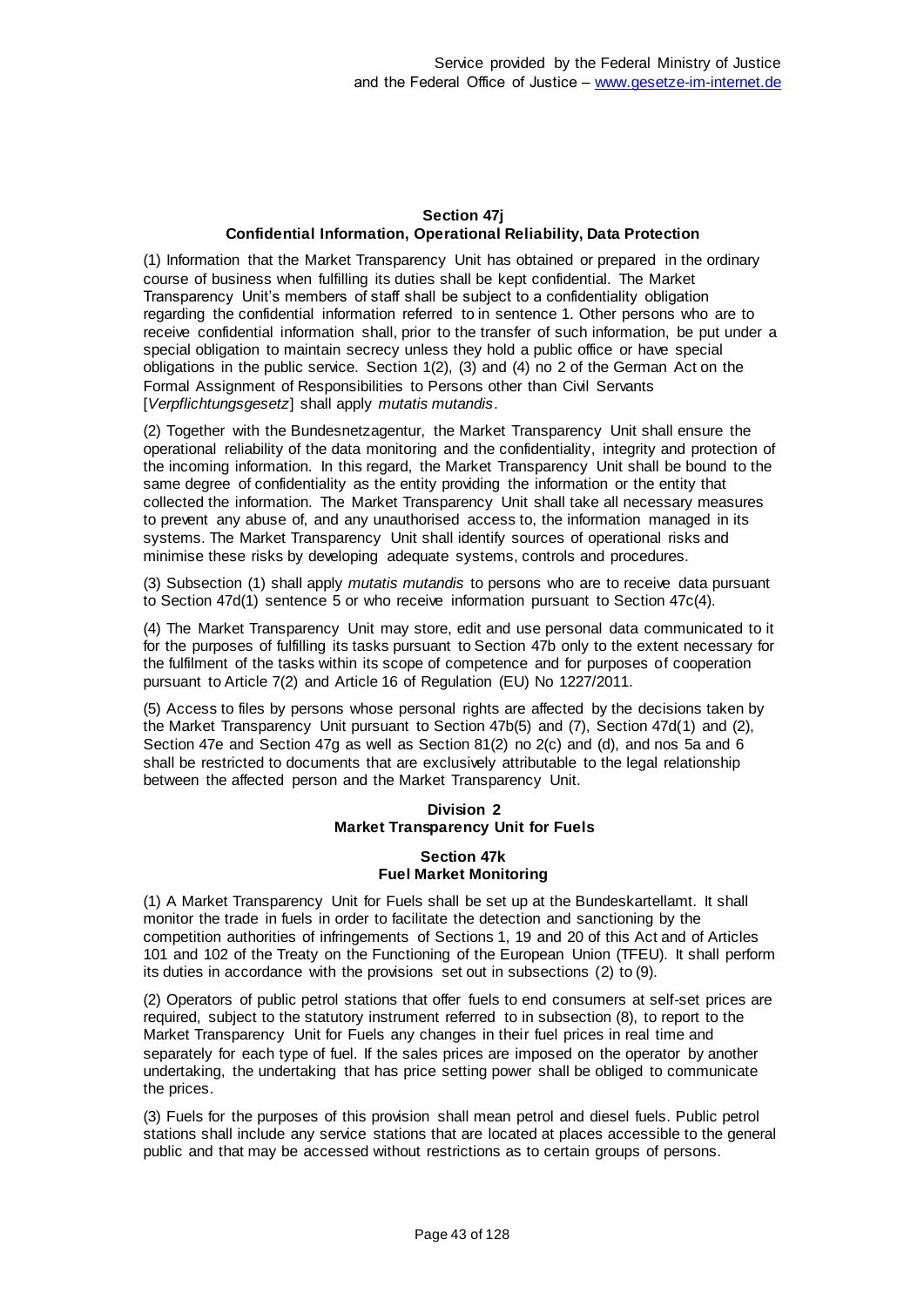(4) If there is any indication that an undertaking is in violation of the legal provisions referred to in subsection (1), the Market Transparency Unit for Fuels shall immediately inform the competent competition authority and refer the issue to it. To this end, or if requested by a competition authority, it shall immediately transfer to the authority all the information and data requested or required by the competition authority for the purpose of fulfilling its tasks under this Act. The Market Transparency Unit for Fuels shall also provide the data collected pursuant to subsection (2) to the following authorities and bodies:

1. the Federal Ministry for Economic Affairs and Energy for statistical and evaluation purposes, and

2. the Monopolies Commission for the purpose of fulfilling its tasks under this Act.

The Market Transparency Unit for Fuels may provide location information, aggregated or older data also to other authorities and bodies of the directly competent federal and *Land* administration for the purpose of fulfilling their statutory duties.

(5) Subject to the statutory instrument pursuant to subsection (8), the Market Transparency Unit for Fuels shall be authorised to pass on the price data collected pursuant to subsection (2) electronically to providers of consumer information services for the purpose of informing consumers. When publishing or passing on these price data to consumers, the providers of consumer information services shall abide by the requirements specified in more detail in the statutory instrument referred to in subsection (8) no 5. If these requirements are not satisfied, the Market Transparency Unit for Fuels shall be authorised to refrain from passing on the data.

(6) The Market Transparency Unit for Fuels shall ensure the operational reliability of the data monitoring and the confidentiality, integrity and protection of the incoming information.

(7) For the purpose of fulfilling its tasks, the Market Transparency Unit for Fuels shall have the powers set out in Sections 59, 59a and 59b.

(8) The Federal Ministry for Economic Affairs and Energy shall be authorised to impose certain requirements regarding the reporting obligation provided for in subsection (2) and the passing on of the price data pursuant to subsection (5) by way of a statutory instrument not requiring the consent of the Bundesrat, in particular

1. to issue more detailed provisions on the exact timing and the type and form of reporting the price data pursuant to subsection (2);

2. to determine appropriate *de minimis* thresholds for the reporting duty under subsection (2) and to provide for more detailed provisions as regards a voluntary submission to the reporting duties under subsection (2) where the relevant thresholds are not reached;

3. to issue more detailed provisions on the requirements applicable to providers of consumer information services as referred to in subsection (5);

4. to issue more detailed provisions on the content, type, form and scope of the passingon of price data by the Market Transparency Unit for Fuels to the providers referred to in subsection (5); as well as

5. to issue more detailed provisions on the content, type, form and scope of the publication or passing-on of price data to consumers by the providers of consumer information services as referred to in subsection (5).

The Federal Ministry for Economic Affairs and Energy must transmit the statutory instrument to the Bundestag. The statutory instrument may be amended or rejected by resolution of the Bundestag. Any amendments or a rejection shall be communicated by the Bundestag to the Federal Ministry for Economic Affairs and Energy. If the Bundestag has not dealt with the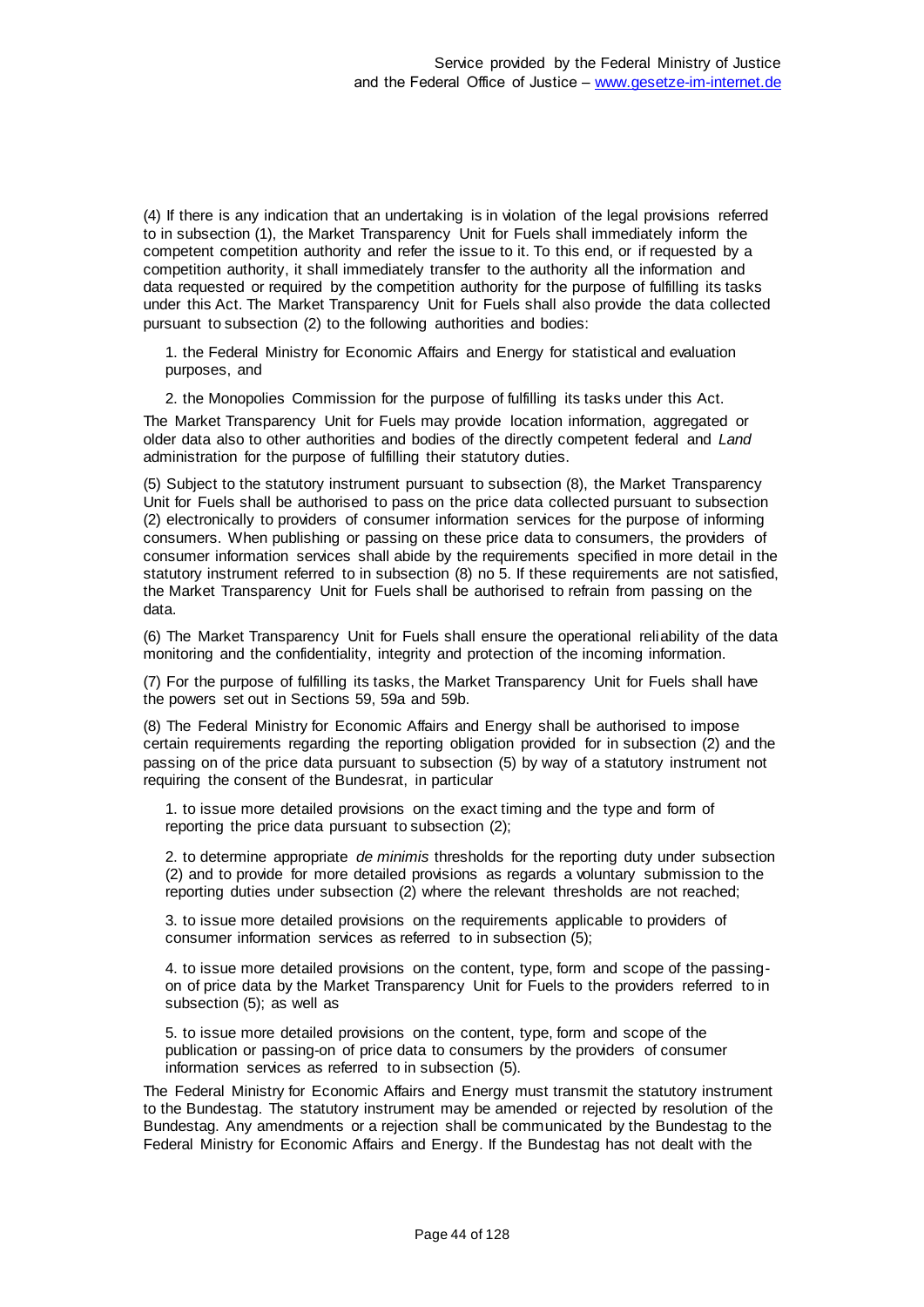statutory instrument within three weeks of sittings following its receipt, the consent of the Bundestag shall be deemed to have been granted.

(9) Decisions by the Market Transparency Unit for Fuels shall be taken by the person heading the unit. Section 51(5) shall apply *mutatis mutandis* to all members of staff of the Market Transparency Unit for Fuels.

### **Division 3 Evaluation**

### **Section 47l**

## **Evaluation of the Market Transparency Units**

The Federal Ministry for Economic Affairs and Energy shall report to the legislative bodies on the results of the market transparency units' work and the experiences gained from this. The reporting regarding the wholesale trade in electricity and gas shall be carried out five years after the beginning of the reporting obligations pursuant to Section 47e(2) to (5) in conjunction with the statutory instrument referred to in Section 47f. The reporting regarding the trade in fuels shall be carried out three years after the beginning of the reporting obligation pursuant to Section 47k(2) in conjunction with the statutory instrument referred to in Section 47k(8) and should in particular include information on the development of prices and the situation of the medium-sized mineral oil industry.

# **Part 2 Competition Authorities**

# **Chapter 1 General Provisions**

# **Section 48 Competencies**

(1) The competition authorities are the Bundeskartellamt, the Federal Ministry for Economic Affairs and Energy, and the supreme *Land* authorities competent according to the laws of the respective *Land*.

(2) Unless a provision of this Act assigns competence for a particular matter to a particular competition authority, the Bundeskartellamt shall exercise the functions and powers assigned to the competition authority under this Act if the effect of the restrictive or discriminatory conduct or of a competition rule extends beyond the territory of a *Land*. In all other cases, the supreme *Land* authority competent according to the laws of the *Land* shall exercise these functions and powers.

(3) The Bundeskartellamt shall monitor the degree of transparency, including that of wholesale prices, and the degree and effectiveness of liberalisation as well as the extent of competition on the wholesale and retail levels of the gas and electricity markets and on the gas and electricity exchanges. The Bundeskartellamt shall without delay make the data compiled from its monitoring activities available to the Bundesnetzagentur.

## **Section 49 Bundeskartellamt and Supreme** *Land* **Authority**

(1) If the Bundeskartellamt institutes proceedings or conducts investigations, it shall simultaneously inform the supreme *Land* authority in whose district the undertakings concerned have their registered seat. If a supreme *Land* authority institutes proceedings or conducts investigations, it shall also inform the Bundeskartellamt.

(2) The supreme *Land* authority shall refer a matter to the Bundeskartellamt if the Bundeskartellamt is competent pursuant to Section 48(2) sentence 1 or Section 50(1). The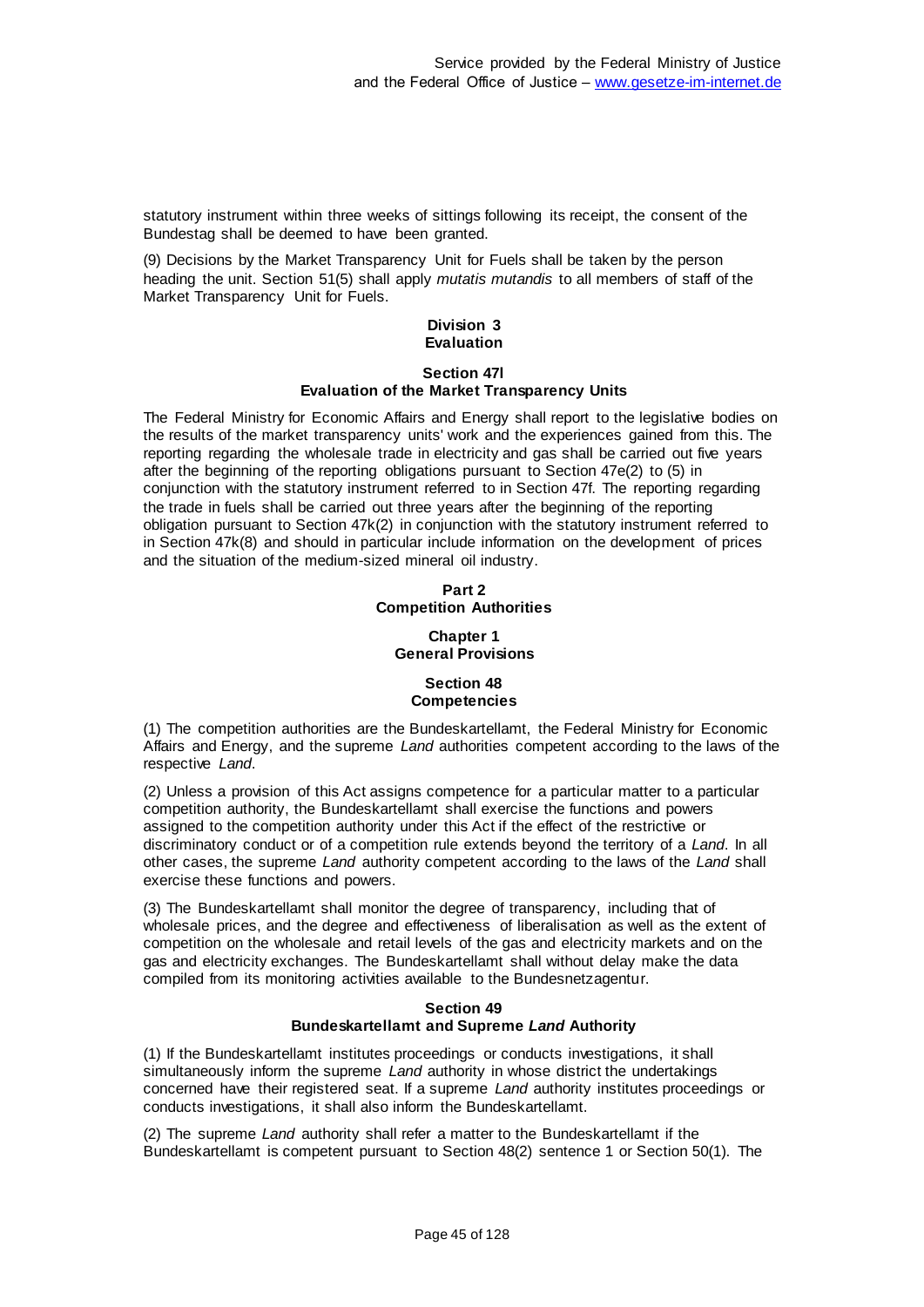Bundeskartellamt shall refer a matter to the supreme *Land* authority if the supreme *Land* authority is competent pursuant to Section 48(2) sentence 2.

(3) Upon application by the Bundeskartellamt, the supreme *Land* authority may refer to the Bundeskartellamt a matter falling under the competence of the supreme *Land* authority pursuant to Section 48(2) sentence 2, provided that this is expedient in view of the circumstances of the matter. Upon referral, the Bundeskartellamt shall become the competent competition authority.

(4) Upon application by the supreme *Land* authority, the Bundeskartellamt may refer to the supreme *Land* authority a matter falling under the Bundeskartellamt's competence pursuant to Section 48(2) sentence 1, provided this is expedient in view of the circumstances of the matter. Upon referral, the supreme *Land* authority shall become the competent competition authority. Prior to the referral, the Bundeskartellamt shall inform the other supreme *Land* authorities concerned. The referral shall not take place if a supreme *Land* authority concerned objects to this referral within a time limit to be set by the Bundeskartellamt.

# **Section 50 Enforcement of European Law**

(1) In derogation of Section 48(2), the Bundeskartellamt shall be the competent competition authority for the application of Articles 101 and 102 of the Treaty on the Functioning of the European Union within the meaning of Article 35(1) of Council Regulation (EC) No 1/2003.

(2) The Bundeskartellamt shall be the competent competition authority for cooperation in proceedings of the European Commission or the competition authorities of other Member States of the European Union for the application of Articles 101 and 102 of the Treaty on the Functioning of the European Union. The procedural provisions that are relevant for the application of this Act shall apply.

(3) Officials of the competition authority of a Member State of the European Union, as well as other accompanying individuals authorised or appointed by this competition authority, shall be authorised to assist in searches and interviews carried out by the Bundeskartellamt on behalf and for the account of that competition authority pursuant to Article 22(1) of Regulation (EC) No 1/2003.

(4) In cases other than those specified in subsections (1) to (3), the Bundeskartellamt shall exercise the duties assigned to the authorities of the Member States of the European Union in Articles 104 and 105 of the Treaty on the Functioning of the European Union as well as in the regulations issued pursuant to Article 103 of the Treaty on the Functioning of the European Union, also in conjunction with Article 43(2), Article 100(2), Article 105(3) and Article 352(1) of the Treaty on the Functioning of the European Union. In the Advisory Committee on concentrations pursuant to Article 19 of Regulation (EC) No 139/2004, the Federal Republic of Germany shall be represented by the Federal Ministry for Economic Affairs and Energy or the Bundeskartellamt. Subsection (2) sentence 2 shall apply *mutatis mutandis*.

# **Chapter 2 Cooperation Between Authorities**

# **Section 50a Investigations Within the European Competition Network**

(1) The Bundeskartellamt may conduct searches and carry out other fact-finding measures on behalf and for the account of the competition authority of another Member State of the European Union and in accordance with German law in order to establish whether undertakings or associations of undertakings have failed to comply with their obligations regarding investigative measures or decisions of the applicant authority in the context of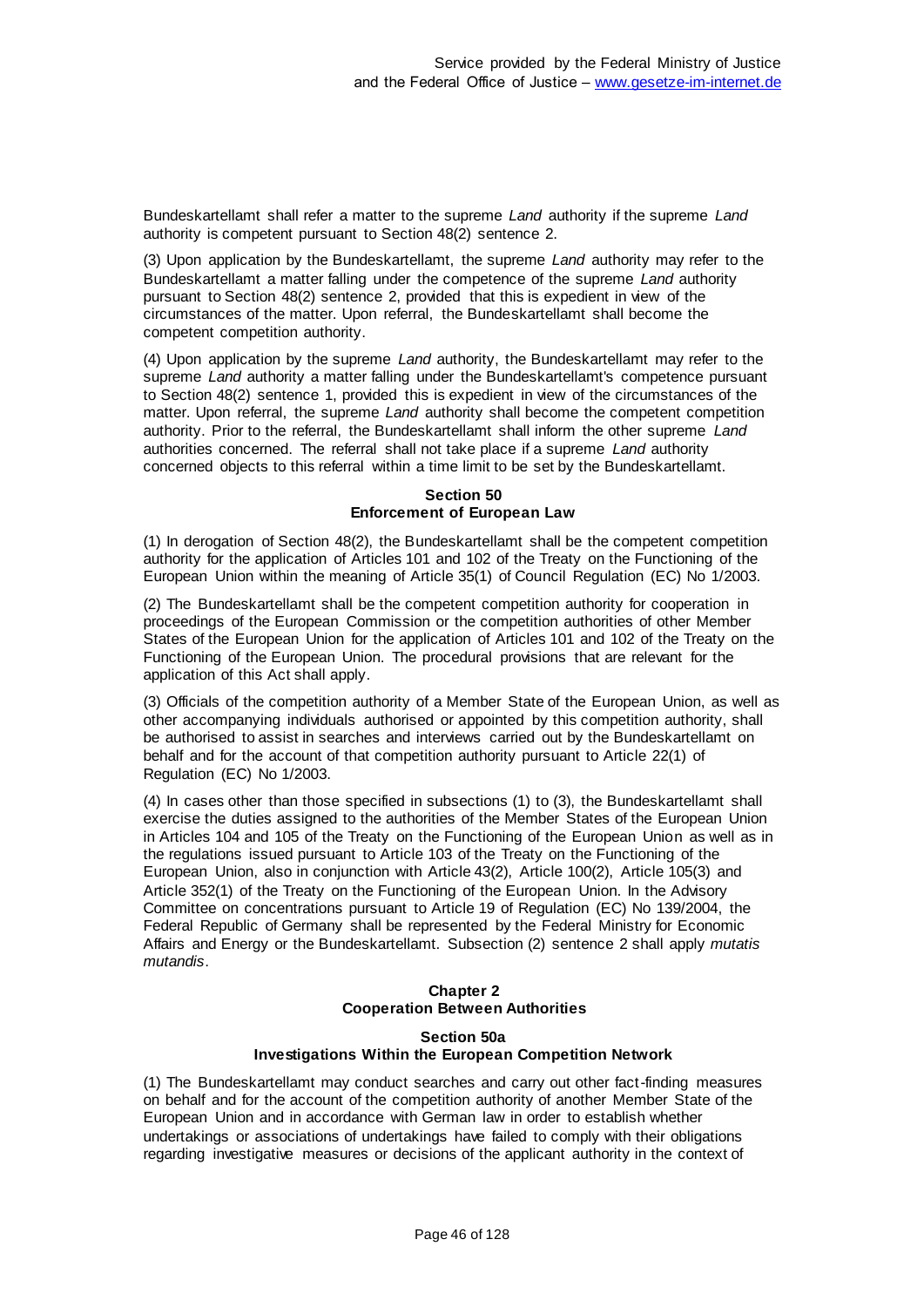proceedings concerning the enforcement of Article 101 or Article 102 of the Treaty on the Functioning of the European Union. The Bundeskartellamt may request from the applicant authority the reimbursement of all costs reasonably incurred in connection with these investigative measures, including translation, personnel and administrative costs, unless reimbursement has been waived based on reciprocity.

(2) The Bundeskartellamt may request that the competition authority of another Member State of the European Union conduct investigative measures pursuant to subsection (1). Any additional costs reasonably incurred in connection with these investigative measures, including translation, personnel and administrative costs, shall be reimbursed by the Bundeskartellamt at the request of the applicant authority, unless reimbursement has been waived based on reciprocity.

(3) The information collected shall be exchanged and used applying Section 50d *mutatis mutandis*.

## **Section 50b**

## **Service of Documents Within the European Competition Network**

(1) At the request of the competition authority of another Member State of the European Union, the Bundeskartellamt shall serve the following documents on an undertaking, an association of undertakings or a natural person in Germany on behalf of that competition authority:

1. any kind of preliminary objections to alleged infringements of Article 101 or Article 102 of the Treaty on the Functioning of the European Union;

2. decisions applying Article 101 or Article 102 of the Treaty on the Functioning of the European Union;

3. other procedural acts adopted in the context of proceedings concerning the enforcement of Article 101 or Article 102 of the Treaty on the Functioning of the European Union that are to be served pursuant to the provisions of national law; and

4. other documents relating to the application of Article 101 or Article 102 of the Treaty on the Functioning of the European Union, including the enforcement of fines or periodic penalty payments imposed.

(2) Requests to serve documents pursuant to subsection (1) on an addressee residing in the geographic scope of application of this Act shall be made by transmitting a uniform instrument in German which must be accompanied by the document to be served. The uniform instrument shall indicate the following information:

1. the name and address of the addressee, and, if applicable, any other information based on which the addressee can be identified,

2. a summary of the relevant facts and circumstances,

3. a summary of the contents of the document to be served,

4. the name, address and other contact details of the requested authority, and

5. the period within which the service should be effected, such as statutory time limits or limitation periods.

(3) The Bundeskartellamt may refuse to serve documents if the request does not meet the requirements set out in subsection (2) or if serving the documents would be manifestly contrary to public policy. If the Bundeskartellamt intends to refuse to serve documents or if additional information is needed, the Bundeskartellamt shall inform the applicant competition authority accordingly. Otherwise, the Bundeskartellamt shall serve the corresponding documents without undue delay.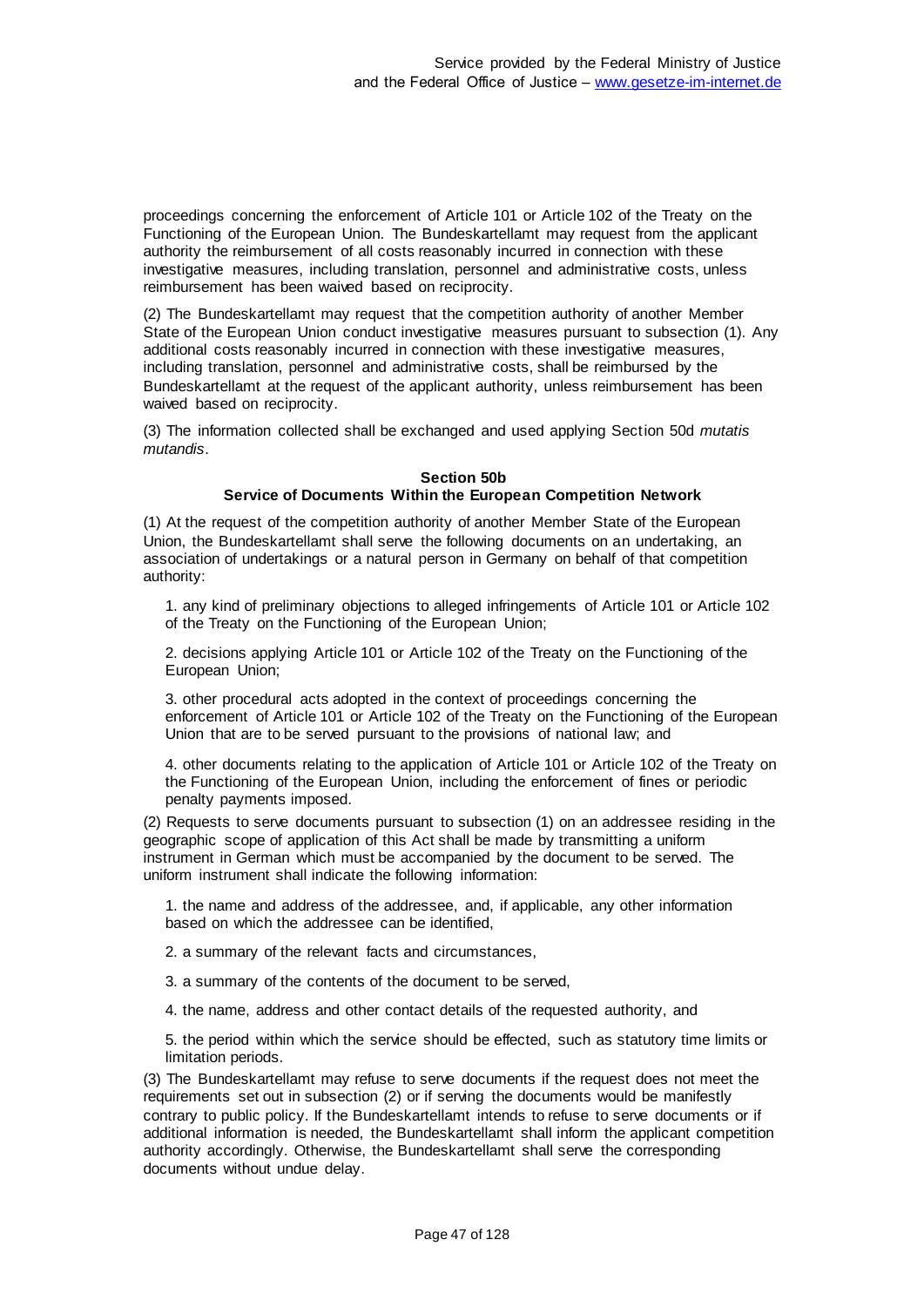(4) The documents shall be served based on the provisions of the German Act on Service in Administrative Procedure [*Verwaltungszustellungsgesetz*]. Section 5(4) of the German Act on Service in Administrative Procedure and Section 178(1) no 2 of the German Code of Civil Procedure shall apply *mutatis mutandis* to the service of documents on undertakings and associations of undertakings.

(5) The Bundeskartellamt shall be authorised to cause the competition authority of another Member State to serve the Bundeskartellamt's decisions and other documents within the meaning of subsection (1) on its behalf. The request for service shall be addressed to the competent competition authority of the requested Member State in the form of a uniform instrument in accordance with subsection (2), together with a translation of this uniform instrument into the official language, or one of the official languages, of the Member State of the requested authority, with the document to be served accompanying this instrument. A translation of the document to be served into the official language, or one of the official languages, of the Member State of the requested authority shall be necessary only if required under the national law of the requested Member State. The requested authority's testimony shall suffice as proof of delivery.

(6) At the request of the requested authority, the Bundeskartellamt shall reimburse the requested authority for any costs incurred as a result of serving documents, in particular any costs incurred due to necessary translations or personnel and administrative expenses, to the extent that these costs are reasonable. The Bundeskartellamt may file a corresponding request with an applicant authority if the Bundeskartellamt incurred such costs in the context of serving documents on behalf of the applicant authority.

(7) Any disputes concerning the lawfulness of a document prepared by the Bundeskartellamt and to be served in the territory of another competition authority, and any disputes concerning the validity of such service effected by the Bundeskartellamt on behalf of the competition authority of another Member State shall be decided by the court that is competent pursuant to this Act. The law of the Federal Republic of Germany shall apply.

# **Section 50c Enforcement Within the European Competition Network**

(1) At the request of the competition authority of another Member State of the European Union, the Bundeskartellamt shall enforce decisions imposing fines or periodic penalty payments in proceedings concerning the application of Article 101 or Article 102 of the Treaty on the Functioning of the European Union, provided that the decision to be enforced is final and the applicant authority, after having made reasonable efforts to enforce the decision in its own territory, has ascertained with certainty that the undertaking or association of undertakings does not have sufficient assets in the Member State of the applicant authority to recover the fine or periodic penalty payment.

(2) At the request of the competition authority of another Member State of the European Union, the Bundeskartellamt may also enforce final decisions imposing fines or periodic penalty payments in proceedings concerning the application of Article 101 or Article 102 of the Treaty on the Functioning of the European Union in other cases not covered by subsection (1). This shall apply, in particular, in cases where the undertaking or association of undertakings against which the decision is enforceable has no place of business in the Member State of the applicant authority.

(3) Section 50b(2) shall apply to requests pursuant to subsections (1) or (2) with the proviso that the document based on which the enforcement is requested replaces the document to be served. In addition to the information specified in Section 50b(2) sentence 2, the uniform instrument shall include the following information: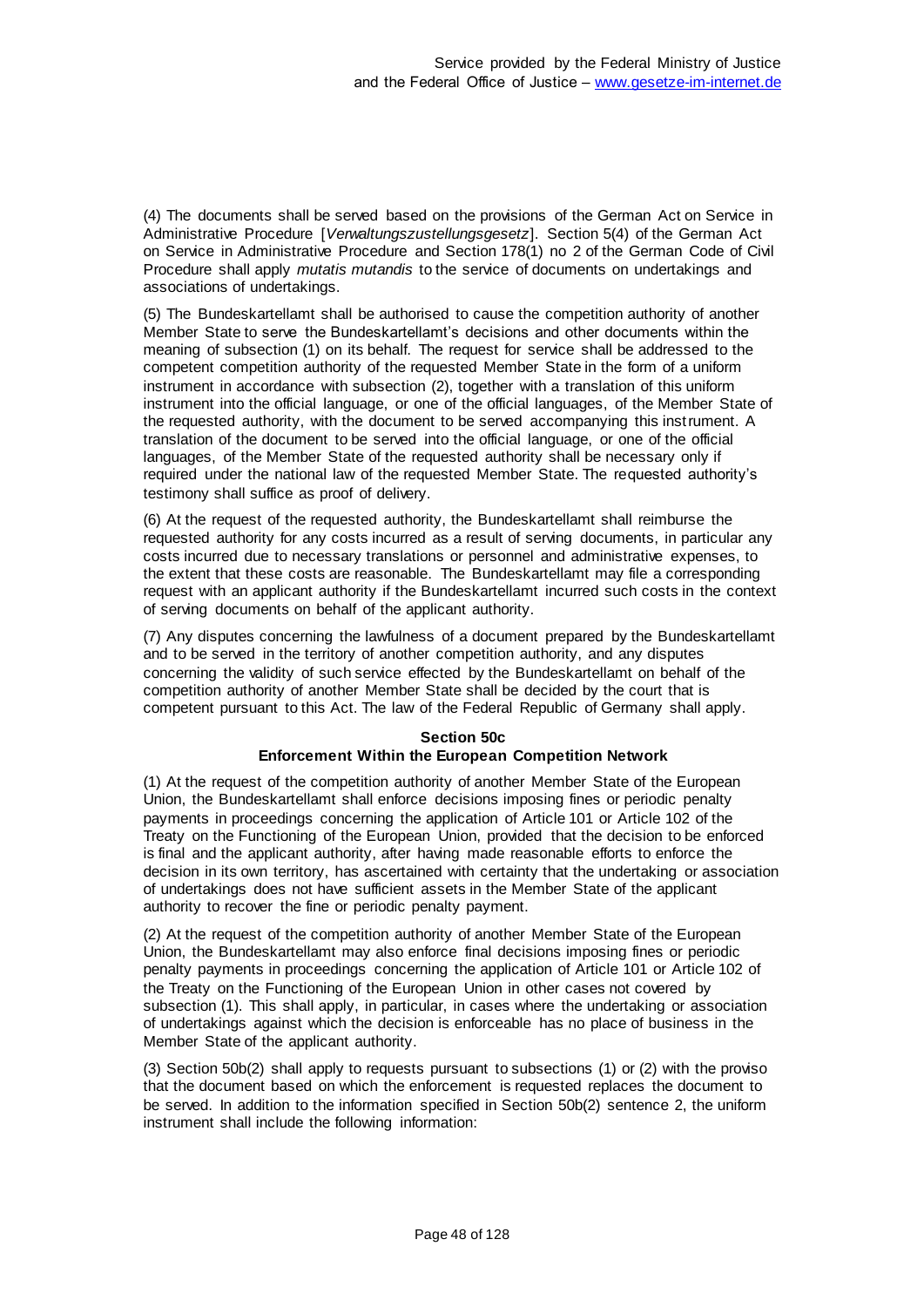1. information about the decision permitting enforcement in the Member State of the applicant authority, unless this information was already presented in accordance with Section 50b(2) no 3,

2. the date on which the decision became final,

3. the amount of the fine or periodic penalty payment, and

4. in the case of subsection (1), information demonstrating the reasonable efforts made by the applicant authority to enforce the decision in its own territory.

The enforcement shall be based on the uniform instrument authorising enforcement in the requested Member State, without any act of recognition being required.

(4) In the case of subsection (1), the Bundeskartellamt may refuse the enforcement only if the request does not meet the requirements set out in subsection (3) or the enforcement would be manifestly contrary to public policy. If the Bundeskartellamt intends to refuse the enforcement or if it needs additional information, the Bundeskartellamt shall inform the applicant authority accordingly. Otherwise, the Bundeskartellamt shall initiate the enforcement without undue delay.

(5) Unless otherwise provided for in this Act, the enforcement of fines shall be governed by the provisions set out in Sections 89 et seqq. of the German Administrative Offences Act [*Gesetz über Ordnungswidrigkeiten*] and the enforcement of periodic penalty payments shall be governed by the provisions of the German Administrative Enforcement Act [*Verwaltungsvollstreckungsgesetz*]. Fines or periodic penalty payments imposed in a foreign currency shall be converted into Euro by the Bundeskartellamt at the exchange rate applying on the date of the foreign decision. The proceeds from the enforcement shall accrue to the Federal Cash Office [*Bundeskasse*].

(6) The Bundeskartellamt shall claim the costs incurred in connection with the enforcement pursuant to this provision together with the fine or periodic penalty payment from the undertaking or association of undertakings against which the decision is enforceable. If the enforcement proceeds are not sufficient to cover the costs incurred in connection with the enforcement, the Bundeskartellamt may request that the applicant authority bear the costs remaining after deduction of the enforcement proceeds.

(7) The Bundeskartellamt shall be authorised to request that the competition authority of another Member State of the European Union enforce decisions imposing fines or periodic penalty payments in proceedings concerning the application of Article 101 or Article 102 of the Treaty on the Functioning of the European Union. Section 50b(5) sentences 2 and 3 shall apply *mutatis mutandis*. The content of the uniform instrument shall also be subject to subsection (3) sentence 2. If the requested authority is not able to recover the costs incurred in connection with the enforcement, including translation, personnel and administrative costs, from the fines or periodic penalty payments collected, these costs shall be reimbursed by the Bundeskartellamt upon application by the requested authority.

(8) Any disputes concerning the lawfulness of a decision issued by the Bundeskartellamt to be enforced in the territory of another competition authority, and any disputes concerning the lawfulness of the uniform instrument authorising the enforcement of a decision in another Member State shall be decided by the court competent pursuant to this Act. The law of the Federal Republic of Germany shall apply. The same shall apply to disputes concerning the execution of an enforcement carried out by the Bundeskartellamt on behalf of the competition authority of another Member State.

# **Section 50d Exchange of Information Within the European Competition Network**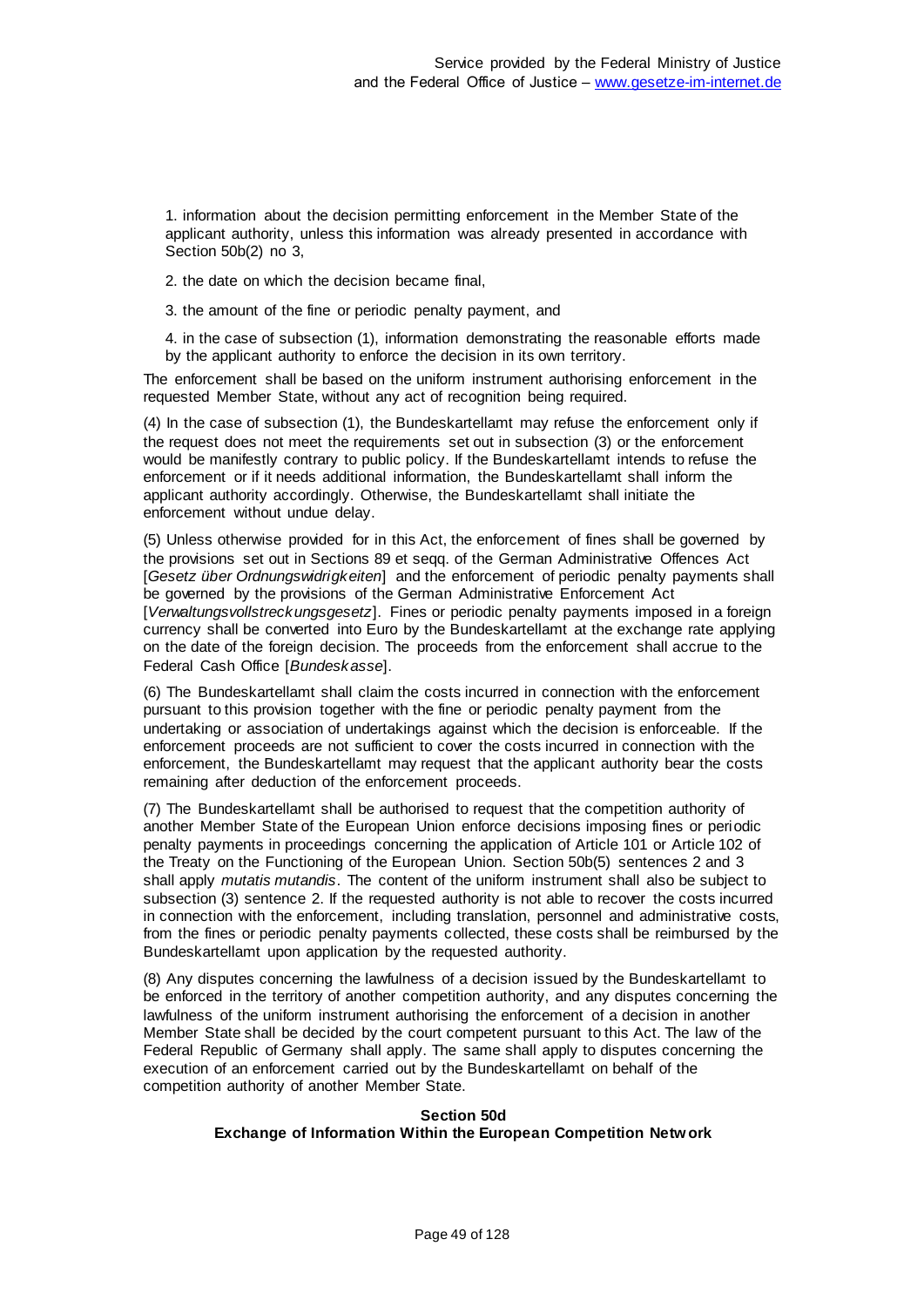(1) Pursuant to Article 12(1) of Regulation (EC) No 1/2003, the Bundeskartellamt shall be authorised, for the purpose of applying Article 101 and Article 102 of the Treaty on the Functioning of the European Union and subject to subsection (2),

1. to inform the European Commission and the competition authorities of the other Member States of the European Union of any matter of fact or of law, including confidential information, in particular trade and business secrets, and to transfer to them corresponding documents and data, and

2. to request that these competition authorities transfer information pursuant to no 1 above, and to receive and use such information in evidence.

(2) Leniency statements may be transferred to the competition authority of another Member State of the European Union only if

1. the leniency applicant consents to the transfer of its leniency statement to the other competition authority, or

2. the other competition authority has received a leniency application from the same applicant relating to the same violation, provided that, at the time the leniency statement is transferred, the applicant is not free to withdraw the information submitted to the other competition authority.

(3) The Bundeskartellamt may use in evidence the information received only for the purpose of applying Article 101 or Article 102 of the Treaty on the Functioning of the European Union and with regard to the subject matter of the investigation for which it was collected by the transferring authority. Information exchanged pursuant to subsection (1) may, however, also be used for the purpose of applying this Act if provisions of this Act are applied in accordance with Article 12(2) sentence 2 of Regulation (EC) No 1/2003.

(4) Information received by the Bundeskartellamt pursuant to subsection (1) can be used in evidence for the purpose of imposing sanctions on natural persons only where the law of the transferring authority provides for sanctions of a similar kind in relation to violations of Article 101 or Article 102 of the Treaty on the Functioning of the European Union. Where the conditions set out in sentence 1 are not fulfilled, the information may be used in evidence if it has been collected in a way which ensures the same level of protection with regard to the rights of defence of natural persons as provided for under the law applicable to the Bundeskartellamt. The prohibition on the use of evidence pursuant to sentence 1 shall not exclude the use of the evidence against legal persons or associations of persons. Compliance with prohibitions on the use of evidence that are based on constitutional law shall remain unaffected.

### **Section 50e Other Cooperation with Foreign Competition Authorities**

(1) The Bundeskartellamt shall have the powers pursuant to Section 50d(1) also in other cases in which it cooperates with the European Commission or with the competition authorities of other states for the purpose of applying provisions of competition law.

(2) The Bundeskartellamt may pass on information pursuant to Section 50d(1) only with the proviso that the receiving competition authority

1. uses the information in evidence only for the purpose of applying provisions of competition law and with regard to the subject matter of the investigation for which it was collected by the Bundeskartellamt, and

2. maintains the confidentiality of the information and provides such information to third parties only if the Bundeskartellamt agrees to such provision; this shall also apply to the disclosure of confidential information in court and administrative proceedings.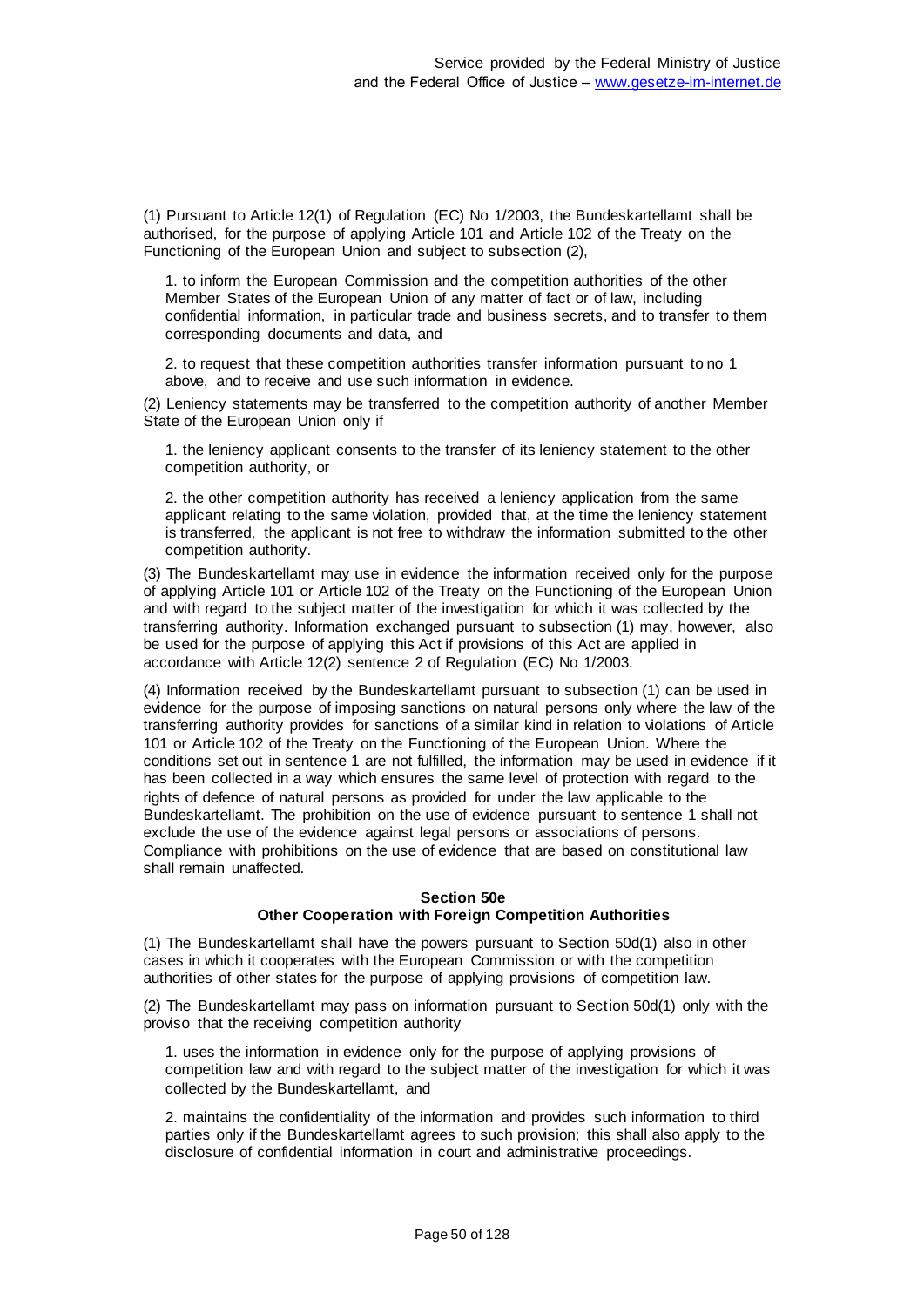Confidential information, including trade and business secrets, disclosed in merger control proceedings may be provided by the Bundeskartellamt only with the consent of the undertaking which has provided this information.

(3) The provisions concerning legal assistance in criminal matters as well as agreements on administrative and legal assistance shall remain unaffected.

### **Section 50f Cooperation with Other Authorities**

(1) The competition authorities, regulatory authorities, the Federal Commissioner for Data Protection and Freedom of Information [*Bundesbeauftragte für den Datenschutz und die Informationsfreiheit*] and the *Land* commissioners for data protection [*Landesbeauftragte für Datenschutz*] as well as the competent authorities within the meaning of Section 2 of the German EU Consumer Protection Enforcement Act [*EU-*

*Verbraucherschutzdurchsetzungsgesetz*] may, irrespective of the type of procedure selected, exchange information, including personal data and trade and business secrets, to the extent that this is necessary for the purpose of fulfilling their respective duties, and use such information in their proceedings. Prohibitions on the use of evidence shall remain unaffected.

(2) In the performance of their respective functions the competition authorities shall cooperate with the German Federal Financial Supervisory Authority [*Bundesanstalt für Finanzdienstleistungsaufsicht*], the German Central Bank [*Bundesbank* ], the competent supervisory authorities pursuant to Section 90 of the German Social Code, Book IV [*Viertes Buch Sozialgesetzbuch*], the German *Land* media authorities [*Landesmedienanstalten*] and the Commission on Concentration in the Media Sector. The competition authorities shall exchange information with the *Land* media authorities and the Commission on Concentration in the Media Sector on a mutual basis, to the extent that this is necessary for the purpose of fulfilling their respective functions; accordingly, they may, upon request, exchange information with the other authorities mentioned in sentence 1. This shall not apply to

1. confidential information, in particular trade and business secrets, as well as

2. information obtained pursuant to Section 50d or pursuant to Article 12 of Regulation (EC) No 1/2003.

Sentences 2 and 3 no1 shall not affect the provisions on the cooperation with other authorities of the German Securities Acquisition and Takeover Act [*Wertpapiererwerbs- und Übernahmegesetz*] and the German Securities Trading Act [*Gesetz über den Wertpapierhandel*].

(3) The Bundeskartellamt may communicate information relating to the undertakings participating in a concentration it has been provided with pursuant to Section 39(3) to other authorities to the extent that this is necessary for the purposes set out in Section 4(1) no 1 or nos 4, 4a as well as Section 5(2) and Section 5(3) of the German Foreign Trade and Payments Act [*Außenwirtschaftsgesetz*]. In the case of concentrations with a Community dimension within the meaning of Article 1(1) of Council Regulation (EC) No 139/2004 of 20 January 2004 on the control of concentrations between undertakings, as amended from time to time, the Bundeskartellamt shall have the power referred to in sentence 1 only with regard to information published by the European Commission in accordance with Article 4(3) of that Regulation.

> **Chapter 3 Bundeskartellamt**

**Section 51 Seat, Organisation**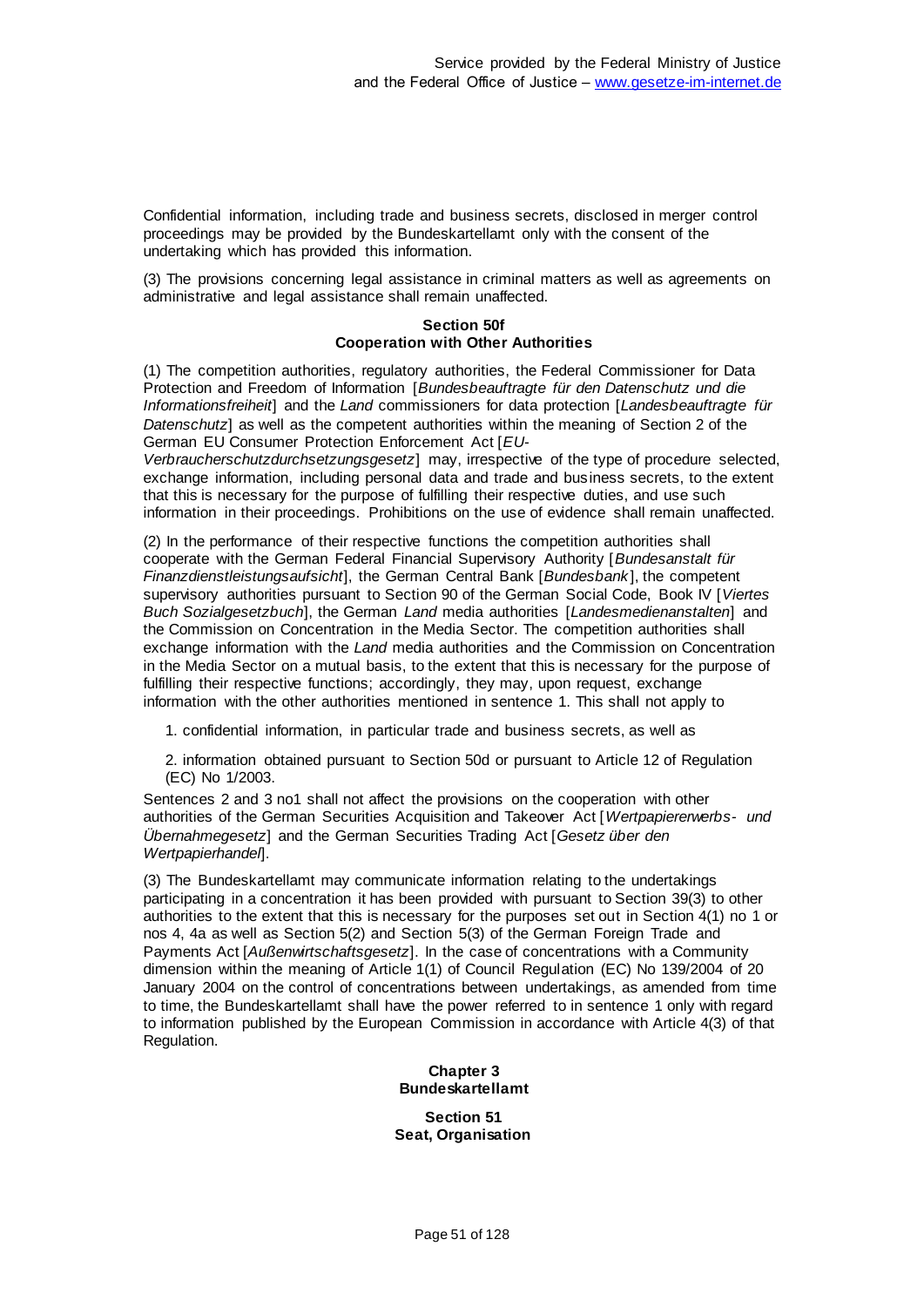(1) The Bundeskartellamt is an independent higher federal authority with its seat in Bonn. It is assigned to the Federal Ministry of Economic Affairs and Energy.

(2) Decisions of the Bundeskartellamt shall be made by the decision divisions established as determined by the Federal Ministry for Economic Affairs and Energy. Further to this, the President shall determine the allocation and handling of business in the Bundeskartellamt by means of rules of procedure; these rules of procedure require confirmation by the Federal Ministry for Economic Affairs and Energy.

(3) The decisions of the decision divisions shall be made by a chairperson and two associate members.

(4) The chairperson and associate members of the decision divisions must be civil servants appointed for life and must be qualified to serve as judges or senior civil servants.

(5) The members of the Bundeskartellamt may not own or manage any undertakings, nor may they be members of the management board or supervisory board of an undertaking, a cartel, or a business and trade association or professional organisation.

> **Section 52 Publication of General Instructions**

Any general instructions given by the Federal Ministry for Economic Affairs and Energy to the Bundeskartellamt with regard to the issuance or non-issuance of decisions pursuant to this Act shall be published in the Federal Gazette.

## **Section 53 Activity Report and Monitoring Reports**

(1) Every two years, the Bundeskartellamt shall publish a report on its activities and on the situation and development in its field of responsibilities. The report shall include the general instructions given by the Federal Ministry for Economic Affairs and Energy pursuant to Section 52. The Bundeskartellamt shall also regularly publish its administrative principles.

(2) The Federal Government shall without delay submit the report of the Bundeskartellamt to the Bundestag together with its opinion.

(3) The Bundeskartellamt shall prepare a report on its monitoring activities pursuant to Section 48(3) sentence 1 in agreement with the Bundesnetzagentur to the extent that aspects of regulation of the distribution networks are concerned, and shall transmit the report to the Bundesnetzagentur. At least every two years, as part of its monitoring activities pursuant to Section 48(3) sentence 1, the Bundeskartellamt shall prepare a report on the competitive conditions in the electricity generation market. The Bundeskartellamt may publish the report independently of the monitoring report prepared pursuant to sentence 1.

(4) The Bundeskartellamt may also inform the public on a continuous basis on its activities as well as on the situation and development in its field of responsibilities.

(5) The Bundeskartellamt will communicate on its website every fining decision on account of a violation of Section 1 or Sections 19-21 or Article 101 or Article 102 of the Treaty on the Functioning of the European Union no later than upon conclusion of the authority's fine proceedings. The communication should contain at least the following information:

1. Information on the facts established in the fining decision,

2. Information on the type of the infringement and the period during which the infringement occurred,

3. Information on the undertakings against which fines were imposed or which were fully exempted from fines in the context of a leniency programme.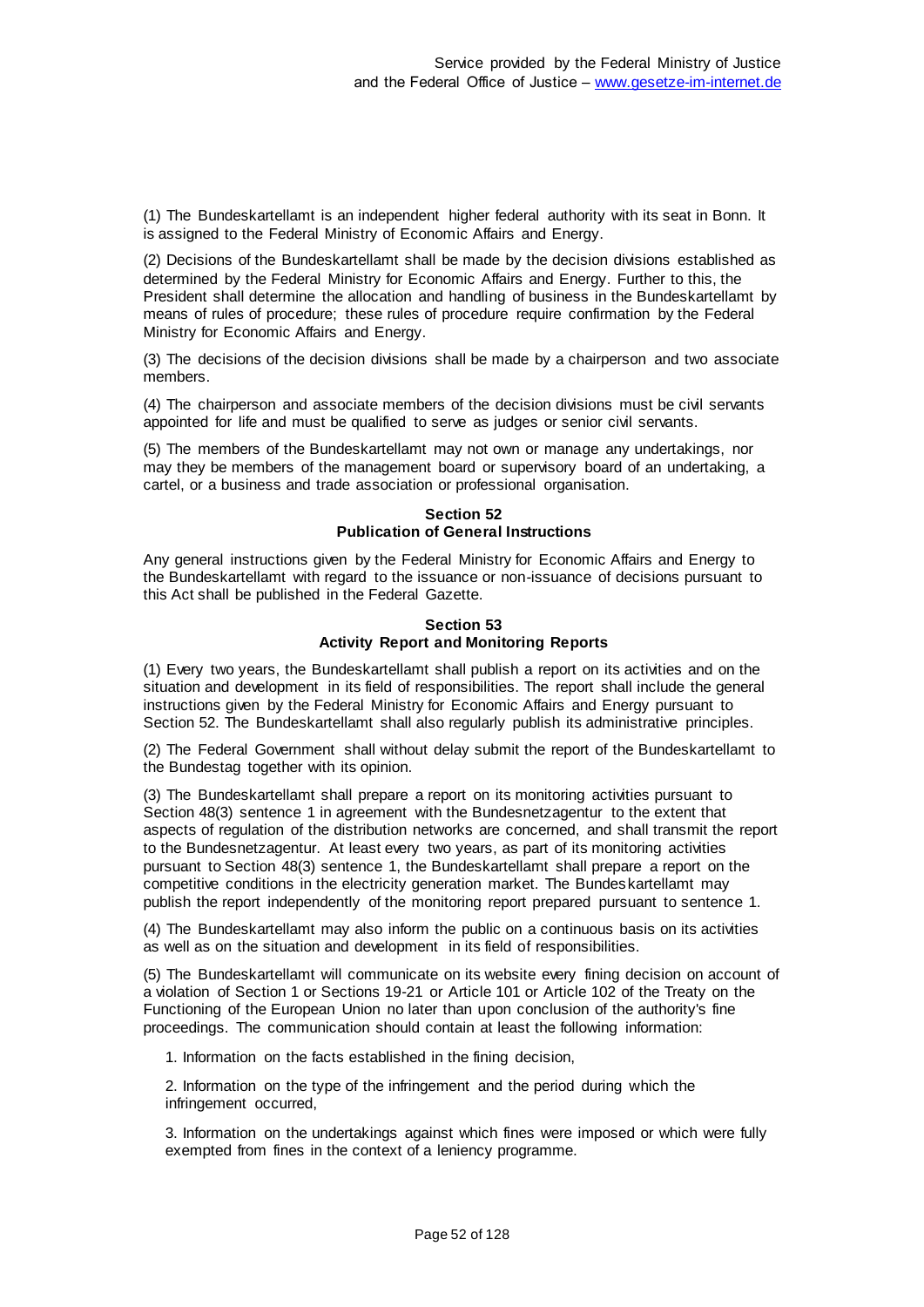4. Information on the goods and services affected,

5. A note pointing out that persons who suffered harm due to the infringement may claim compensation for this harm, and,

6. if the fining decision has already become final, a note pointing out the binding effect of decisions of a competition authority pursuant to Section 33b.

# **Part 3 Proceedings**

## **Chapter 1 Administrative Matters**

## **Division 1 Proceedings Before the Competition Authorities**

## **Section 54**

### **Institution of Proceedings, Parties, Capacity to Participate in Proceedings**

(1) The competition authority shall, acting *ex officio* or upon application, institute proceedings. If so requested, the competition authority may *ex officio* institute proceedings for the protection of a complainant. Unless otherwise provided for by the specific provisions of this Act, the general provisions of the German laws relating to administrative procedures shall apply to the proceedings.

(2) Parties to the proceedings before the competition authority shall be:

1. those who have applied for the proceedings to be initiated;

2. cartels, undertakings, business and trade associations or professional organisations against which the proceedings are directed;

3. persons and associations of persons whose interests will be substantially affected by the decision and who, upon their application, have been admitted to the proceedings by the competition authority; the interests of consumer advice centres and other consumer associations supported by public funds are substantially affected also in cases in which the decision affects a large number of consumers and in which therefore the interests of consumers in general are substantially affected;

4. in the cases of Section 37(1) nos 1 or 3, also the seller.

(3) The Bundeskartellamt shall also be a party to proceedings before the supreme *Land* authorities.

(4) In addition to natural and legal persons, associations of persons without legal capacity shall also have the capacity to participate in proceedings before the competition authority.

### **Section 55 Preliminary Decision on Jurisdiction**

(1) If a party pleads that the competition authority lacks territorial or subject matter jurisdiction, the competition authority may issue a preliminary decision on the issue of jurisdiction. Such decision may be challenged independently by way of appeal; the appeal shall have a suspensive effect.

(2) If a party fails to object to the competition authority's territorial or subject matter jurisdiction, an appeal cannot be based upon the contention that the competition authority erroneously assumed it had jurisdiction.

## **Section 56 Opportunity to Comment, Access to Files, Hearing**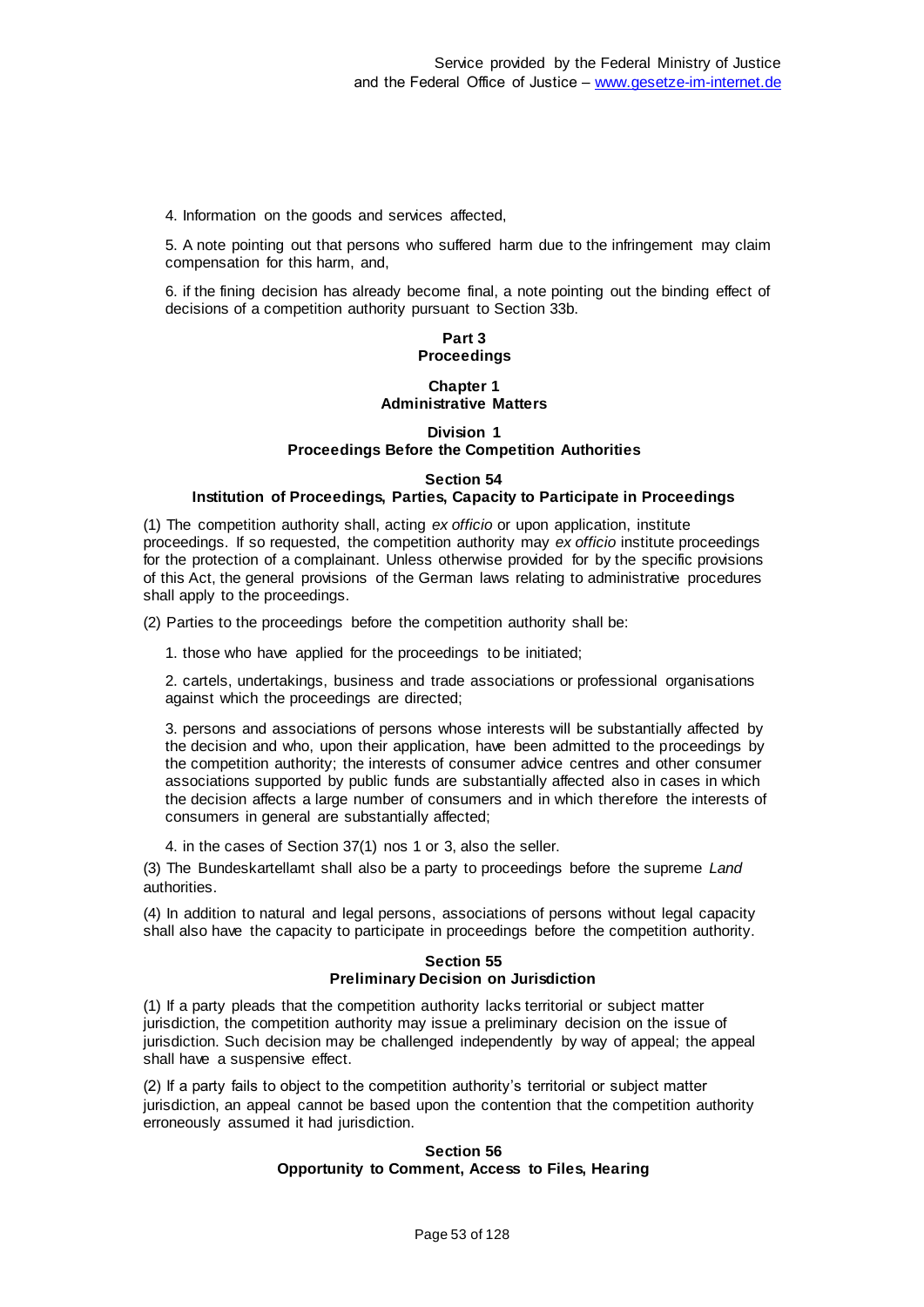(1) The competition authority shall give the parties an opportunity to state their case. The competition authority shall decide at its due discretion on the form in which the parties will be given the opportunity to comment. The competition authority may also require the parties to comment orally, if required by the special circumstances of the case.

(2) In appropriate cases, the competition authority may give representatives of the business sectors affected by the proceedings an opportunity to state their case.

(3) The parties have a right to access the files concerning the proceedings at the competition authority to the extent that knowledge of the information contained in the files is required for asserting or defending their legal interests. Access is provided by sending copies from the case file, printing out relevant parts of the case file or sending relevant electronic documents to the party at that party's expense.

(4) The authority shall refuse access to its files to the extent that this is expedient for important reasons, in particular in order to ensure proper fulfilment of the authority's duties, to protect classified information or trade or business secrets or other interests of the party concerned that are worthy of protection. Access shall not be granted to draft decisions, preparatory works for such decisions and any documents relating to voting.

(5) The competition authority may provide third parties with information from the files concerning the proceedings or grant access to such files to the extent that such parties can demonstrate that they have a legitimate interest. Subsection (4) shall apply *mutatis mutandis*. To the extent that accessing the files or obtaining information is intended to serve the purpose of asserting a claim for damages on account of an infringement pursuant to Section 33(1) or preparing such assertion, access shall be limited to decisions pursuant to Sections 32 to 32d and Section 60.

(6) The competition authority may request that the parties and third parties identify confidential information specified in subsection (4) when submitting, or following submission of, notifications, statements, documents or other information and to mark such confidential information accordingly in the documents. If a party fails to do so despite a request to that effect, the competition authority may assume that that party consents to the disclosure of such information in the context of granting access to the files.

(7) The competition authority may, upon application of a party or acting *ex officio*, hold a public hearing. The public shall be excluded from the hearing or from a part of the hearing if it is to be feared that this would endanger public order, in particular the welfare of the Federation or a Land or important trade or business secrets. In the cases specified in Section 42, the Federal Ministry for Economic Affairs and Energy shall hold a public hearing; with the consent of the parties, a decision may be issued without a hearing. In the public hearing of cases under Section 42, the Monopolies Commission shall have the right to be heard and to explain the opinion it prepared pursuant to Section 42(5).

(8) Sections 45 and 46 of the German Administrative Procedure Act shall be applied.

### **Section 57 Investigations, Evidence**

(1) The competition authority may conduct any investigations and collect any evidence required.

(2) Section 372(1), Sections 376, 377, 378, 380 to 387, 390, 395 to 397, 398(1) and Sections 401, 402, 404, 404a, 406 to 409, 411 to 414 of the German Code of Civil Procedure shall apply *mutatis mutandis* to the gathering of evidence by inspection, testimony of witnesses and experts; detention may not be imposed. The higher regional court [*Oberlandesgericht*] shall have jurisdiction over appeals.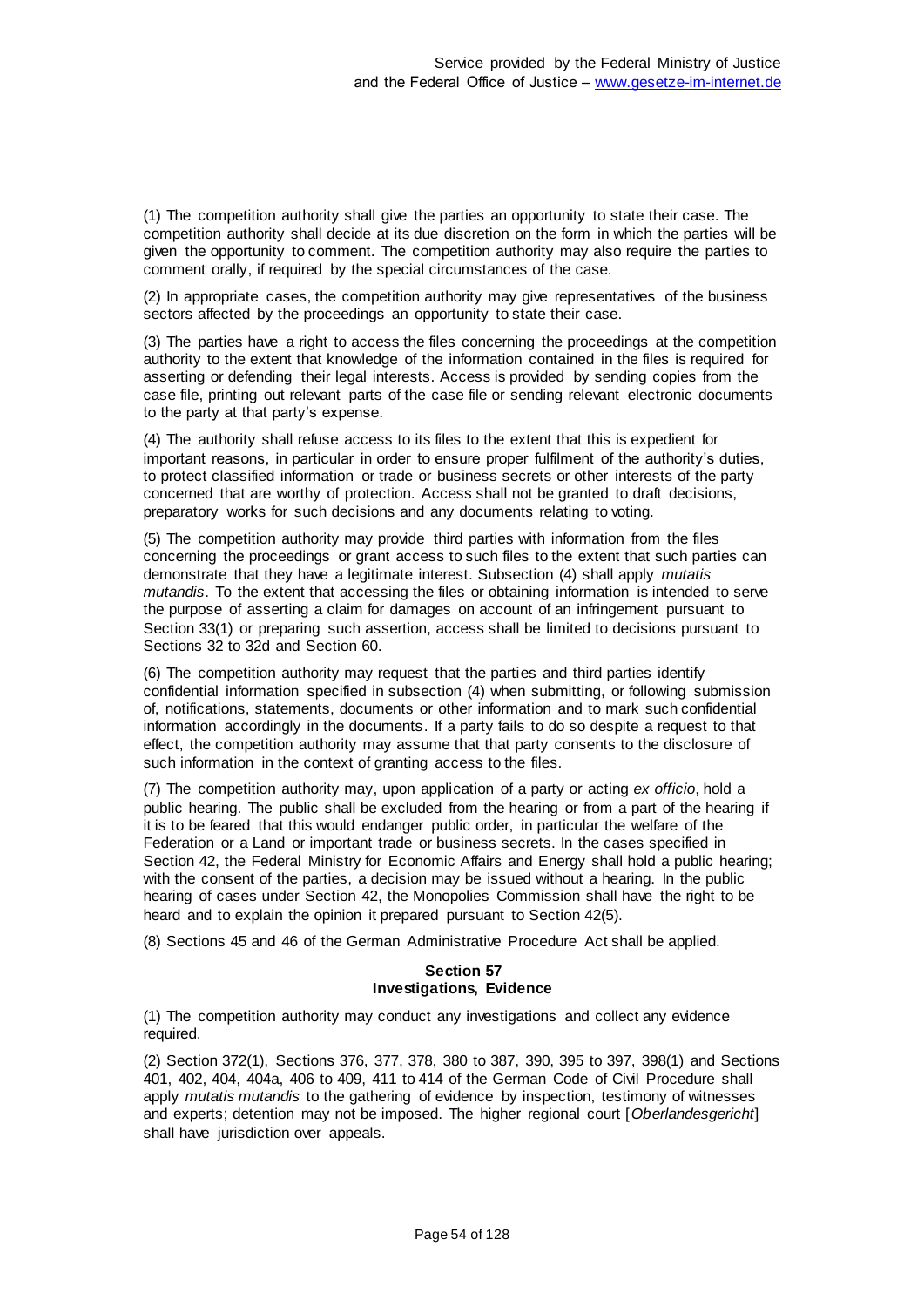(3) The testimony of witnesses should be recorded, and the record signed by the investigating member of the competition authority and, if a recording clerk attends, also by the clerk. The record should indicate the place and the date of the hearing as well as the names of those who conducted it and of the parties.

(4) The record shall be read to the witness or be presented to be read by the witness himself/herself for his/her approval. The approval given shall be recorded and signed by the witness. If the signature is omitted, the reason for this shall be indicated.

(5) The provisions of subsections (3) and (4) shall apply *mutatis mutandis* to the questioning of experts.

(6) The competition authority may request that the local court [*Amtsgericht*] administer the oath to witnesses if it considers such an oath to be necessary to obtain truthful testimony. The court shall decide whether the oath is required.

## **Section 58 Seizure**

(1) Officials of the competition authority may seize objects which may be of importance as evidence in the investigation. The person affected by the seizure shall be informed of this without delay.

(2) If neither the person affected nor any relative of legal age was present at the seizure or if the person affected or, in his/her absence, a relative of legal age explicitly objected to the seizure, the competition authority shall seek judicial confirmation by the local court in the district of which the competition authority has its seat within three days of the seizure.

(3) The person affected may at any time request judicial review of the seizure. He/she shall be informed of this right. The court having jurisdiction under subsection (2) shall rule on the request.

(4) The court decision may be appealed. Sections 306 to 310 and 311a of the German Code of Criminal Procedure shall apply *mutatis mutandis*.

# **Section 59 Requests for Information**

(1) To the extent necessary for the purpose of fulfilling the tasks assigned to the competition authority under this Act, the competition authority may, until its decision becomes final, request from undertakings and associations of undertakings the provision of information and the surrender of documents. The undertakings and associations of undertakings shall be obliged to provide the information or surrender the documents within a reasonable period of time. This obligation covers all of the information and documents accessible to such undertakings or associations of undertakings. This also includes general market surveys which serve the purpose of evaluating or analysing the conditions of competition or the market situation and are in the possession of the undertaking or association of undertakings. The competition authority may prescribe the form in which the information is to be provided; in particular, it may stipulate that an online platform must be used to submit the information. The competition authority may summon representatives of the undertaking or the association of undertakings to appear for questioning. Sentences 1 to 6 shall apply *mutatis mutandis* to legal persons and associations of persons that are not undertakings or associations of undertakings.

(2) The owners of the undertakings and their representatives, and in the case of legal persons and associations of persons also the persons appointed as representatives, shall be obliged to provide the information requested and to surrender the documents requested on behalf of the undertaking, the association of undertakings or the legal person or association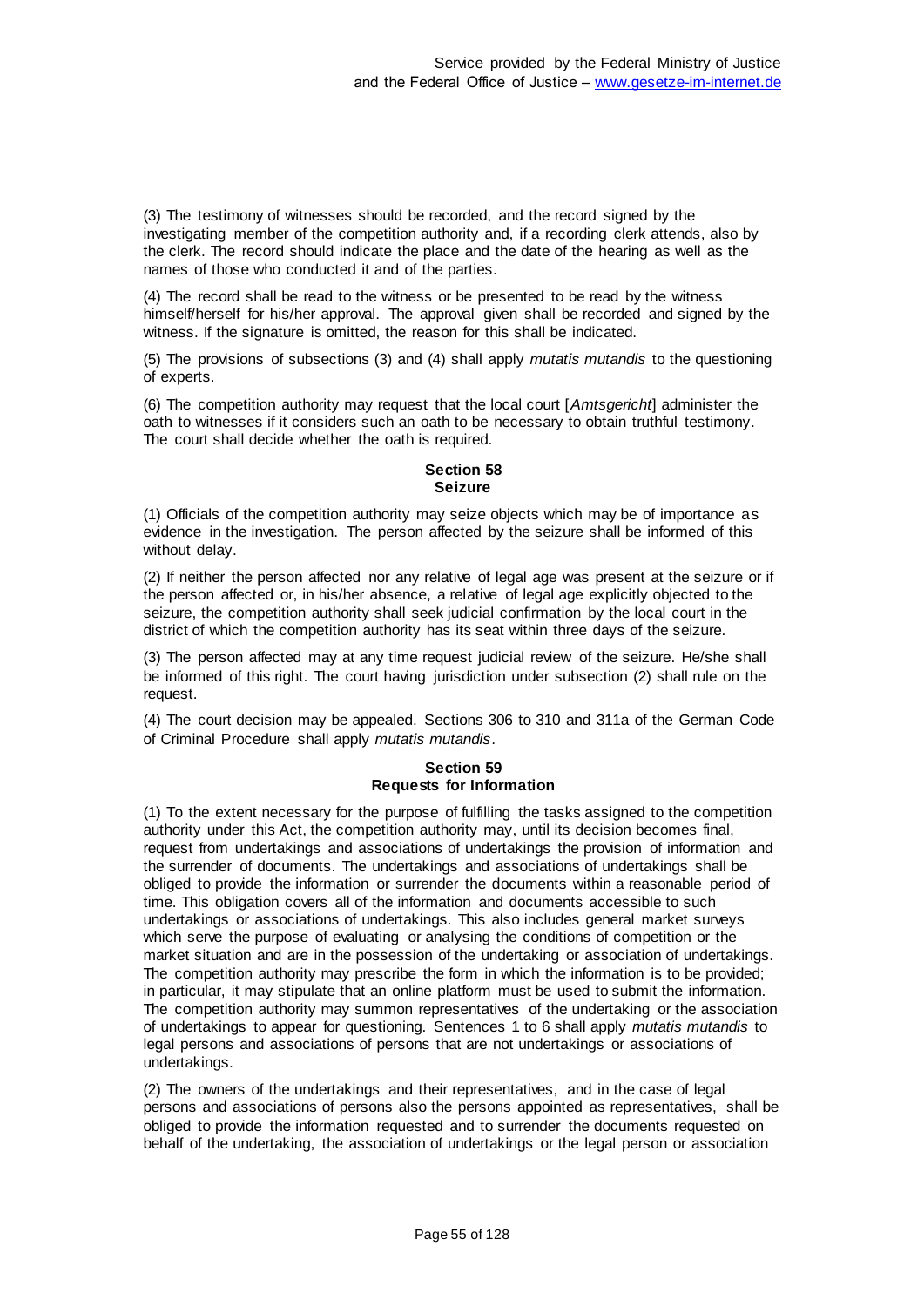of persons. The name of a person in a leading position responsible for providing the information shall be communicated to the competition authority.

(3) The request for information must be proportionate. It shall not compel the addressee of the request to confess to a criminal offence, an administrative offence or a violation of a provision of this Act or of Article 101 or Article 102 of the Treaty on the Functioning of the European Union. To the extent that natural persons are obliged under a request for information pursuant to subsections (1) and (2) to cooperate by providing information or surrendering documents, they shall, if obtaining information in any other way would be significantly more difficult or unlikely, also disclose facts that may result in prosecution for a criminal or administrative offence. Any information disclosed by the natural person in fulfilling the obligation under subsections (1) and (2) may, however, be used in criminal proceedings or in proceedings pursuant to this Act or the German Administrative Offences Act against that person or against a relative as defined in Section 52(1) of the German Code of Criminal Procedure only with the consent of the natural person affected.

(4) Subsection (1) sentences 1 to 6 and subsection (3) sentence 1 shall apply *mutatis mutandis* to requests for information addressed to natural persons. Section 55 of the German Code of Criminal Procedure shall be applied *mutatis mutandis*, unless the information results merely in a risk of prosecution in fine proceedings conducted by a competition authority and the competition authority has, in exercising its due discretion, given the natural person a commitment not to prosecute [*Nichtverfolgungszusage*].

(5) Requests for information made by the Federal Ministry for Economic Affairs and Energy or the supreme *Land* authority shall be made by individual order in writing and those of the Bundeskartellamt by decision. The legal basis, the subject matter and the purpose of the request for information shall be stated in the individual order or decision and an appropriate time limit for providing the information shall be stipulated.

### **Section 59a Examination of Business Documents**

(1) To the extent necessary for the purpose of performing the tasks assigned to the competition authority under this Act, the competition authority may, until its decision becomes final, inspect and examine business documents of undertakings and associations of undertakings at their premises during normal business hours.

(2) The owners of undertakings and their representatives and, in the case of legal persons and associations of persons, also the persons appointed as representatives, shall be obliged to make the business documents available for inspection and examination and to allow examination of such business documents and entry to the offices and business premises.

(3) Persons entrusted by the competition authority to carry out examinations may enter the offices of undertakings and associations of undertakings.

(4) The fundamental right of Article 13 of the German Basic Law [*Grundgesetz*] shall be restricted by subsections (2) and (3).

(5) Examinations shall be ordered by the Federal Ministry for Economic Affairs and Energy or the supreme *Land* authority by individual order in writing and by the Bundeskartellamt by decision with the consent of its President. The order or decision shall state the time, legal basis, subject matter and purpose of the examination.

# **Section 59b Searches**

(1) For the purpose of performing the tasks assigned to the competition authority under this Act, the competition authority may search business premises, homes, land and objects if it can be assumed that documents are located there that may be inspected and examined and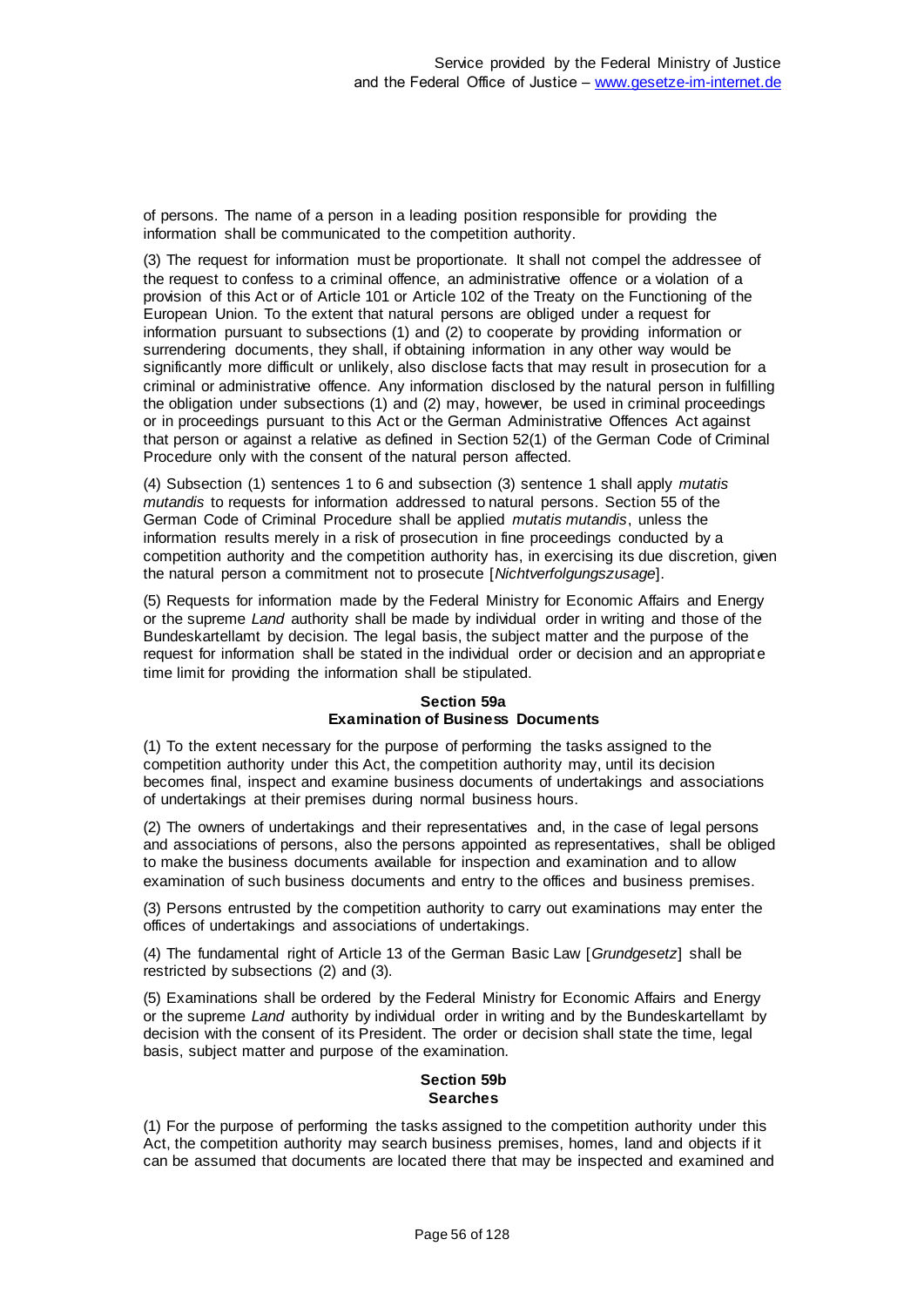the surrender of which may be requested by the competition authority pursuant to Sections 59 and 59a. The fundamental right under Article 13 of the German Basic Law shall be restricted to this extent. Section 104(1) and (3) of the German Code of Criminal Procedure shall apply *mutatis mutandis*.

(2) Searches may be conducted only by order of the judge of the local court in the district in which the competition authority has its seat. Sections 306 to 310 and Section 311a of the German Code of Criminal Procedure shall apply *mutatis mutandis* to appeals against such orders. If there is imminent danger, the persons entrusted with the search by the competition authority may conduct the necessary searches during business hours without judicial order.

(3) The officials of the competition authority and any accompanying individuals authorised or appointed by the competition authority shall be authorised, in particular:

1. to examine all books and business documents irrespective of the form in which they are available or the medium on which they are stored, and to obtain access to any information that is accessible to the person subject to the search,

2. to seal business premises, books and documents of any kind for the duration of and to the extent necessary for the search, and

3. during the search of undertakings or associations of undertakings, to request from all representatives or members of staff of the undertaking or association of undertakings information that might facilitate access to evidence, and explanations on facts or documents that might be connected to the subject matter and purpose of the search, and to record the answers; the request must expressly refer to the obligation to cooperate and must be included in the record.

To the extent that natural persons are obliged to cooperate by providing information pursuant to sentence 1 no 3, they shall, if obtaining information in any other way is significantly more difficult or unlikely, also disclose facts that may result in prosecution for a criminal or administrative offence. Any information disclosed by the natural person in fulfilling the obligation under sentence 1 no 3 may, however, be used in criminal proceedings or in proceedings pursuant to this Act or the German Administrative Offences Act against that person or against a relative as defined in Section 52(1) of the German Code of Criminal Procedure only with the consent of the natural person affected.

(4) A record of the search and its essential results shall be prepared in situ, also showing the facts which led to the assumption that danger was imminent, if no judicial order was issued.

(5) Section 108(1) and Section 110 of the German Code of Criminal Procedure shall apply *mutatis mutandis*. The parties affected shall submit to the search. If business premises and land and objects used for business purposes are searched, undertakings and associations of undertakings may be forced to submit to the search by imposing a periodic penalty payment in accordance with Section 86a.

### **Section 60 Preliminary Injunctions**

The competition authority may issue preliminary injunctions to regulate matters on a temporary basis until a final decision is issued on

1. a decision pursuant to Section 31b(3), Section 40(2), Section 41(3) or a revocation or modification of a clearance pursuant to Section 40(3a),

2. an authorisation pursuant to Section 42(1), its revocation or modification pursuant to Section 42(2) sentence 2 in conjunction with Section 40(3a),

3. a decision pursuant to Section 26(4), Section 30(3) or Section 34(1).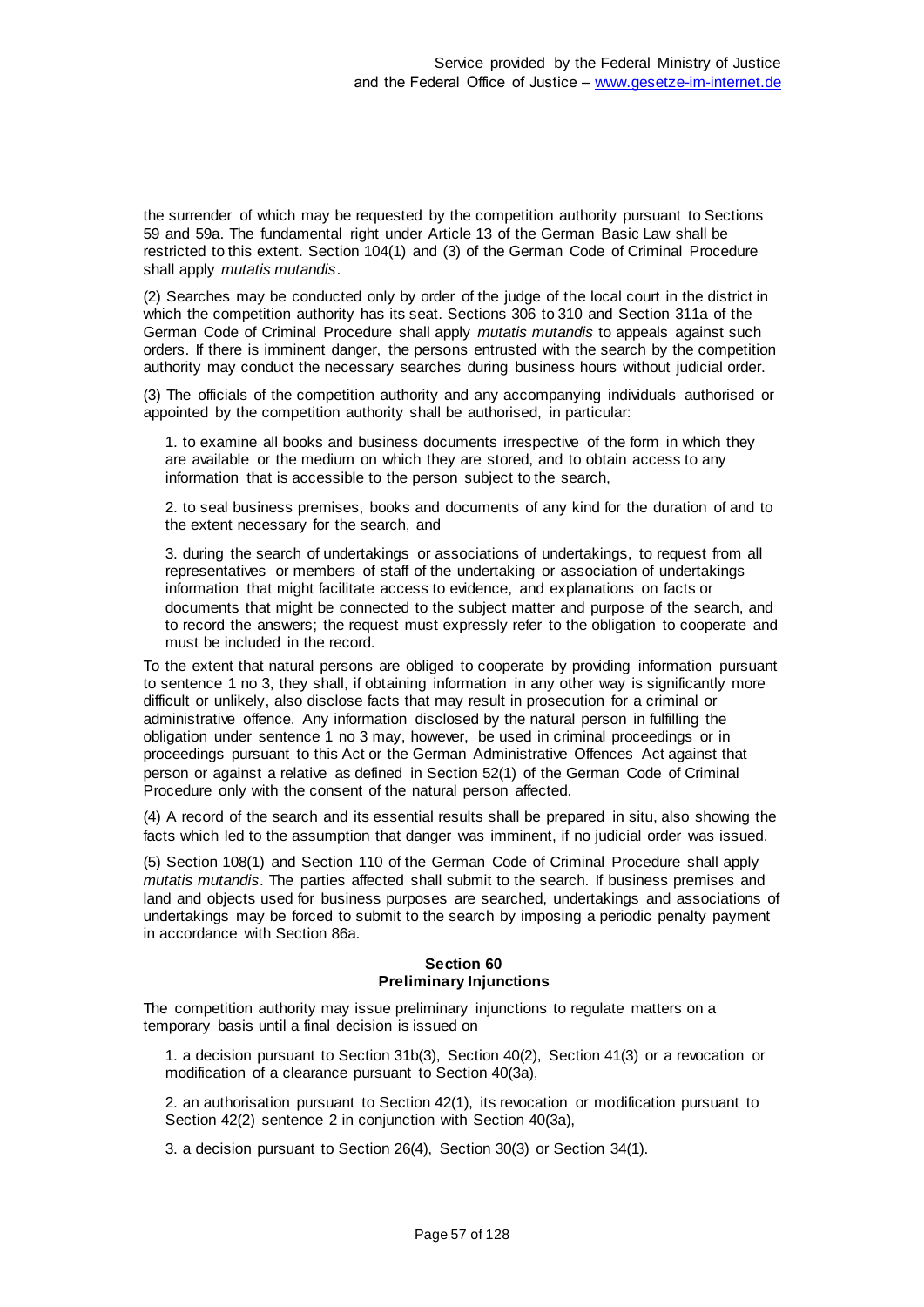## **Section 61 Completion of the Proceedings, Reasons for the Decision, Service**

(1) Decisions of the competition authority shall contain a statement of reasons and be served upon the parties together with information as to the available legal remedies in accordance with the provisions of the German Act on Service in Administrative Procedure [*Verwaltungszustellungsgesetz*]. Section 5(4) of the German Act on Service in Administrative Procedure and Section 178(1) no 2 of the German Code of Civil Procedure shall apply *mutatis mutandis* to undertakings and associations of undertakings as well as to contracting entities within the meaning of Section 98. Decisions directed at undertakings with their registered seat outside the scope of application of this Act shall be served by the competition authority upon the person resident or domiciled in Germany who was named by the undertaking to the Bundeskartellamt as authorised to accept service. If the undertaking has not named a person authorised to accept service and if it is not possible to effect service pursuant to Section 50b upon undertakings or associations of undertakings having their registered seat within the European Union or if there are doubts as to the success of the service, the competition authority shall serve the decisions by way of publication in the Federal Gazette.

(2) If proceedings are not completed by way of a decision served upon the parties pursuant to subsection (1), the parties shall be informed of the completion of the proceedings in writing or electronically.

(3) Decisions of the competition authority pursuant to Section 30(3), Section 31b(3), Sections 32 to 32b and Section 32d shall be published in the Federal Gazette. Decisions pursuant to Section 32c(1) may be published by the competition authority.

# **Section 62 Acts Subject to Fees**

(1) In proceedings before the competition authority, costs (fees and expenses) shall be imposed to cover administrative expenses. As individually attributable public services, the following acts are subject to fees (acts subject to fees):

1. notifications pursuant to Section 31a(1) and Section 39(1); with regard to concentrations referred to the Bundeskartellamt by the European Commission, the application for referral submitted to the European Commission or the notification filed with the European Commission shall be deemed equivalent to the notification pursuant to Section 39(1);

2. official acts under Sections 19a, 26, 30(3), Section 31b(1) and (3), Sections 32 to 32d, Section 34 – in each case also in conjunction with Sections 50 to 50f – and Sections 36, 39, 40, 41, 42 and 60;

3. any discontinuation of the dissolution proceedings pursuant to Section 41(3);

4. the issuance of certified copies from the files of the competition authority;

5. decisions granting access to the files of the competition authority or the provision of information from those files pursuant to Section 56(5) or pursuant to Sections 406e or 475 of the German Code of Criminal Procedure.

The cost of publications, public notices and additional executed copies, duplicates and excerpts, as well as the contributions to be paid due to the analogous application of the German Judicial Remuneration and Compensation Act [*Justizvergütungs- und -*

*entschädigungsgesetz*] shall also be charged as expenditures. The fee for the notification of a concentration pursuant to Section 39(1) shall be credited against the fee for the clearance or prohibition of a concentration pursuant to Section 36(1).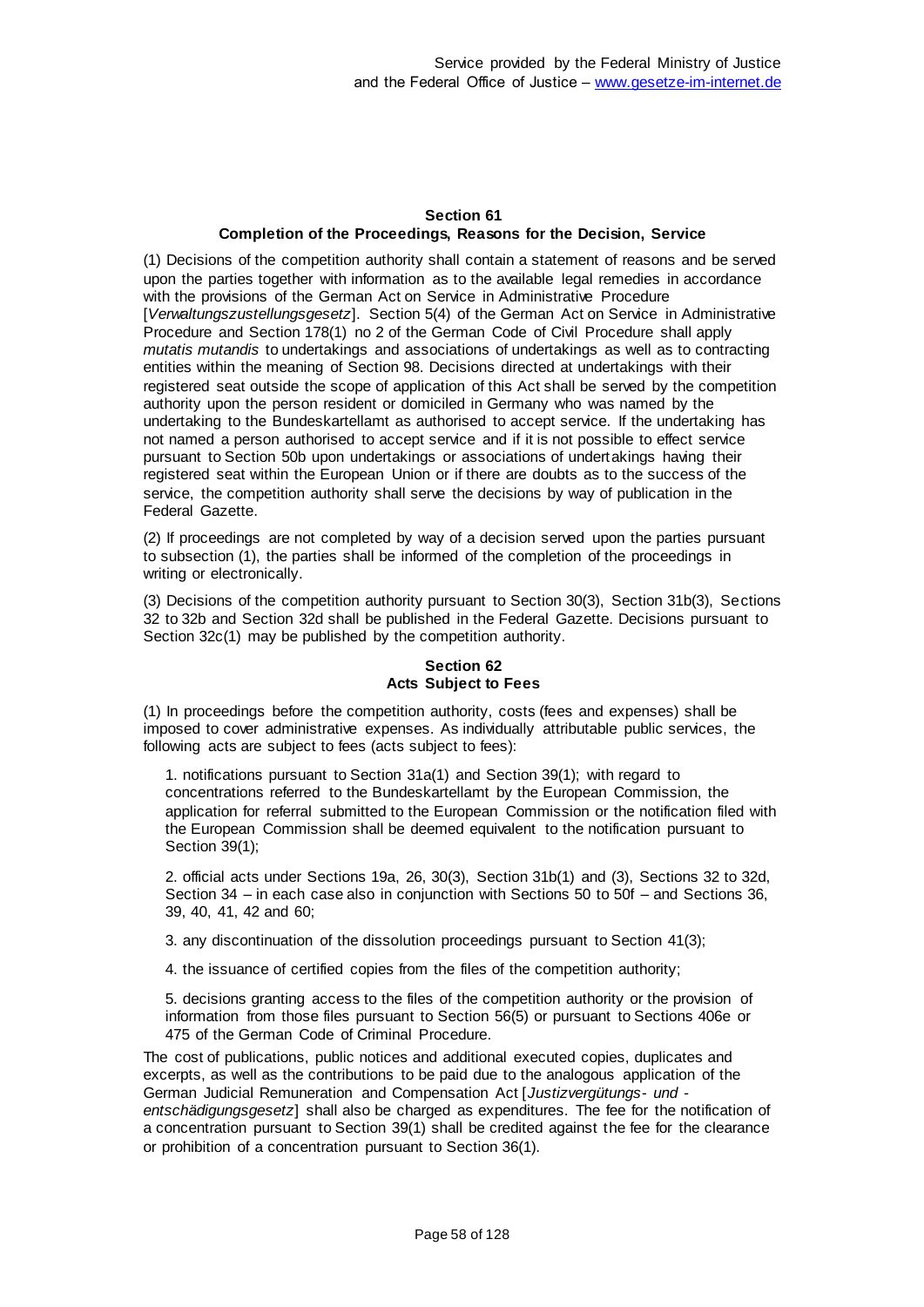(2) The amount of the fees shall be determined according to the personnel and material expenses of the competition authority, taking into account the economic significance of the subject matter of the act subject to fees. However, the fee rates shall not exceed

1. EUR 50,000 in the cases specified in Sections 36, 39, 40, 41(3) and (4) and Section 42;

2. EUR 25,000 in the cases specified in Section 19a, Section 31b(3), Sections 32 and 32b(1) as well as Sections 32c (1), 32d, 34 and 41(2) sentences 1 and 2;

3. EUR 5,000 in the cases where access to the files of the competition authority is granted or information from those files is provided pursuant to Section 56(5) or pursuant to Section 406e or Section 475 of the German Code of Criminal Procedure;

4. EUR 5,000 in the cases specified in Section 26(1) and (2), Section 30(3), Section 31a(1) and Section 31b(1);

5. EUR 17.50 for issuing certified copies pursuant to subsection (1) sentence 2 no 4;

6. and

a) in the cases specified in Section 40(3a), also in conjunction with Section 41(2) sentence 3 and Section 42(2) sentence 2, the amount charged for the clearance, exemption or authorisation;

b) EUR 250 for decisions relating to agreements or decisions of the kind described in Section 28(1);

c) in the case specified in Section 26(4), the amount charged for the decision pursuant to Section 26(1);

d) in the cases specified in Sections 32a and 60, one fifth of the fee in the main proceedings.

If the personnel or material expenses of the competition authority are unusually high in a particular case, taking into account the economic importance of the act subject to fees concerned, the fee may be increased by up to twice its amount. For reasons of equity, the fee determined according to sentences 1 to 3 may be reduced to a minimum of one tenth of its amount.

(3) As regards payment for several similar official acts or similar notifications by the same person liable to pay the fee, provision may be made for lump-sum fee rates which take into account the limited extent of the administrative expenses involved.

(4) Fees shall not be charged

- 1. for oral and written information and suggestions;
- 2. if they would not have arisen had the matter been handled correctly;

3. in the cases specified in Section 42 if the preceding decision of the Bundeskartellamt pursuant to Section 36(1) or Section 41(3) has been reversed.

No 1 shall not be applicable if information is provided from a file of the competition authority pursuant to Section 56(5) or Section 406e or Section 475 of the German Code of Criminal Procedure.

(5) If an application is withdrawn before a decision is made in that matter, one half of the fee shall be payable. This shall also apply if the notification of a concentration is withdrawn before second phase proceedings are initiated.

(6) The person liable to pay the costs shall be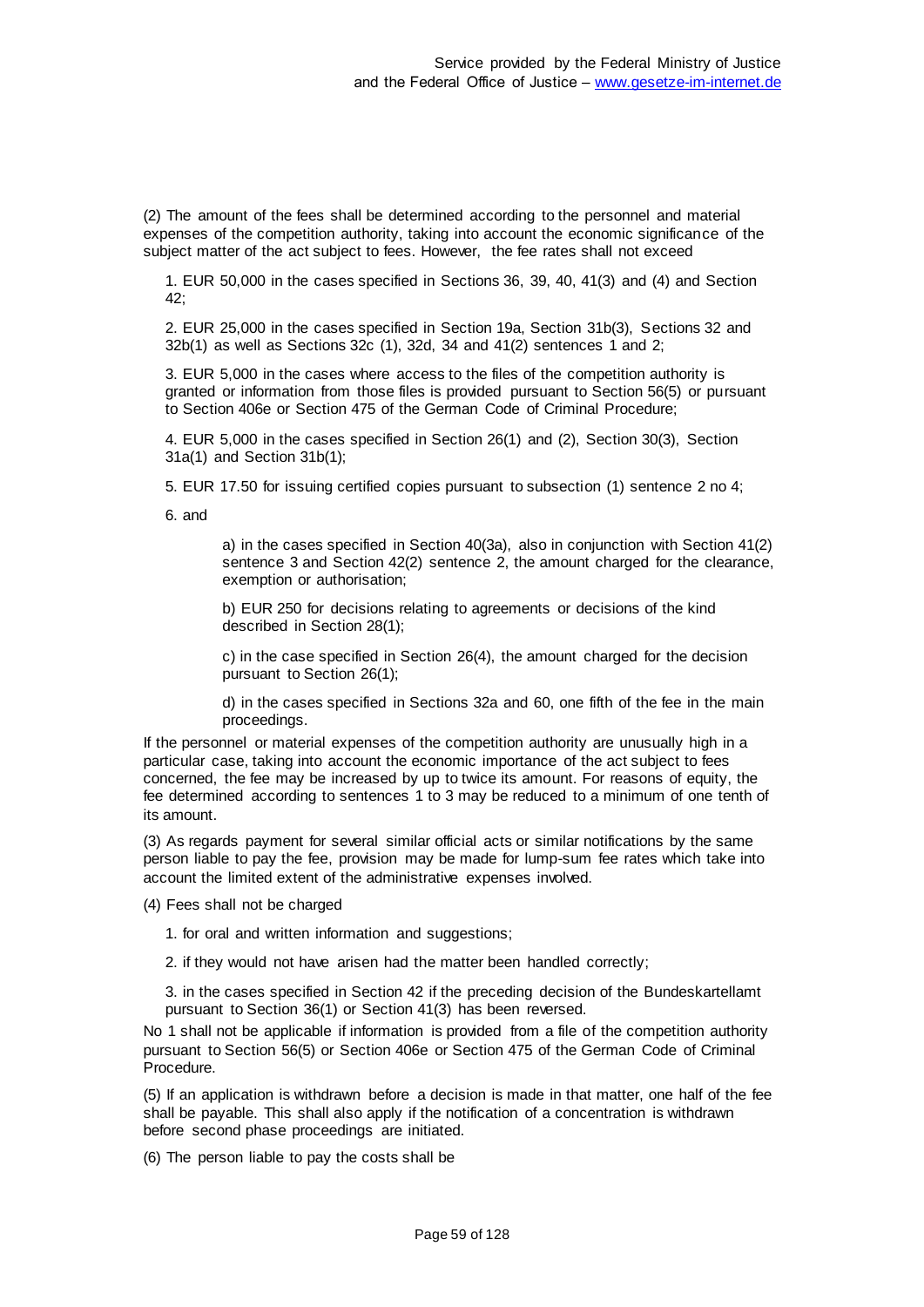1. in the cases specified in subsection (1) sentence 2 no 1, whoever has submitted a notification or an application for referral;

2. in the cases specified in subsection (1) sentence 2 no 2, whoever has, by making an application or submitting a notification, caused the competition authority to act, or the person against whom the competition authority has issued a decision;

3. in the cases specified in subsection (1) sentence 2 no 3, whoever was required to submit the notification pursuant to Section 39(2);

4. in the cases specified in subsection (1) sentence 2 no 4, whoever caused the copies to be made;

5. in the cases specified in subsection (1) sentence 2 no 5, whoever applied for the granting of access to the files of the competition authority or the provision of information from those files pursuant to Section 56(5) or pursuant to Section 406e or Section 475 of the German Code of Criminal Procedure.

Whoever, by declaration made before or communicated to the competition authority, assumed the obligation to pay the costs, or is liable by virtue of the law to pay the costs owed by another person, shall also be liable to pay the costs. Several debtors shall be jointly and severally liable.

(7) The claim to payment of the fees shall become statute-barred four years after the assessment of the fees. The claim to reimbursement of expenses shall become s tatutebarred four years after they have arisen.

(8) The Federal Government shall be authorised to regulate, by way of a statutory instrument requiring the approval of the Bundesrat, the fee rates and the collection of the fees from persons liable to pay fees under the provisions set out in subsections (1) to (6), as well as the reimbursement of expenses pursuant to subsection (1) sentence 3. For this purpose, the Federal Government may also issue provisions which concern the exemption of legal persons under public law from costs, the limitation period, and the collection of costs.

(9) The Federal Government shall regulate, by way of a statutory instrument requiring the approval of the Bundesrat, the details regarding the reimbursement of the costs incurred in proceedings before the competition authority in accordance with the principles of Section 71.

## **Division 2 Common Provisions on Appeal Proceedings**

#### **Section 63**

# **Parties to the Appeal Proceedings, Capacity to Participate in the Proceedings**

(1) The following parties shall participate in the appeal proceedings:

- 1. the appellant,
- 2. the competition authority whose decision is being appealed,

3. persons and associations of persons whose interests are substantially affected by the decision and who, upon their application, have been admitted to the proceedings by the competition authority.

(2) If an appeal is directed against a decision of a supreme *Land* authority or a decision issued by the appellate court concerning a decision of a supreme *Land* authority, the Bundeskartellamt shall also be a party to the proceedings.

(3) In addition to natural and legal persons, associations of persons without legal capacity shall also have the capacity to participate in appeal proceedings.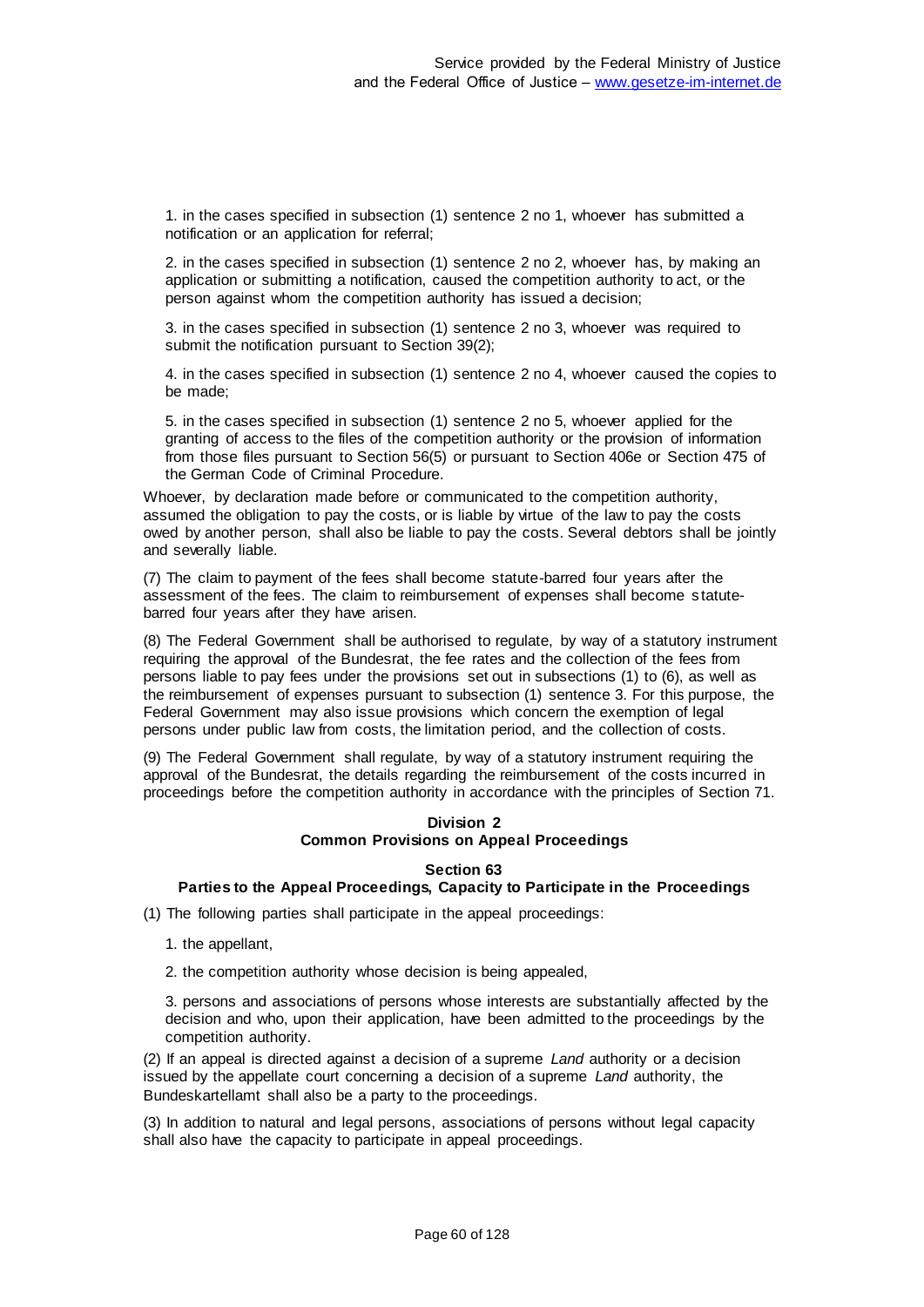## **Section 64 Mandatory Representation by Lawyers**

The parties must be represented by a lawyer admitted to practise before a German court. The competition authority may be represented by a member of the authority.

## **Section 65 Hearing**

(1) The court shall decide on the appeal and on the appeal on points of law on the basis of a hearing; with the consent of the parties, a decision may be issued without a hearing.

(2) If the parties, despite having been summoned in time, do not appear at the hearing or are not duly represented, the case may nevertheless be heard and decided.

# **Section 66 Suspensive Effect**

(1) Legal remedies shall have a suspensive effect to the extent that the decision under appeal

1. is a decision pursuant to Section 26(4), Section 30(3), Section 31b(3), Section 32(2a) sentence 1, or Section 34(1), or

2. revokes or modifies an authorisation pursuant to Section 42(2) sentence 2 in conjunction with Section 40(3a),

or to the extent that the decision of the appellate court that is being appealed concerns such a decision.

(2) If a decision by which a preliminary injunction pursuant to Section 60 has been granted is appealed, the court may order in the appeal proceedings that the enforcement of the decision under appeal be suspended in full or in part. The court order may be repealed or amended at any time.

### **Section 67 Order of Immediate Enforcement**

(1) In the cases specified in Section 66(1), the competition authority may order the immediate enforcement of the decision if this is required by the public interest or the prevailing interest of a party.

(2) An order under subsection (1) may be issued before the appeal is filed.

(3) The court dealing with the main proceedings may, upon application, entirely or partly restore the suspensive effect of the appeal if

1. the conditions for issuing an order under subsection (1) were not satisfied or are no longer satisfied, or

2. there are serious doubts as to the lawfulness of the decision under appeal, or

3. for the party concerned, the enforcement would result in undue hardship not justified by prevailing public interests.

In cases in which the appeal has no suspensive effect, the competition authority may suspend enforcement; enforcement is to be suspended if the conditions set out in sentence 1 no 3 are satisfied. The court dealing with the main proceedings may, upon application, order the suspensive effect in full or in part if the conditions under sentence 1 no 2 or 3 are satisfied. If a third party has lodged an appeal against a decision pursuant to Section 40(2), the third party's application for an order pursuant to sentence 3 is admissible only if the third party proves that its rights are infringed by the decision.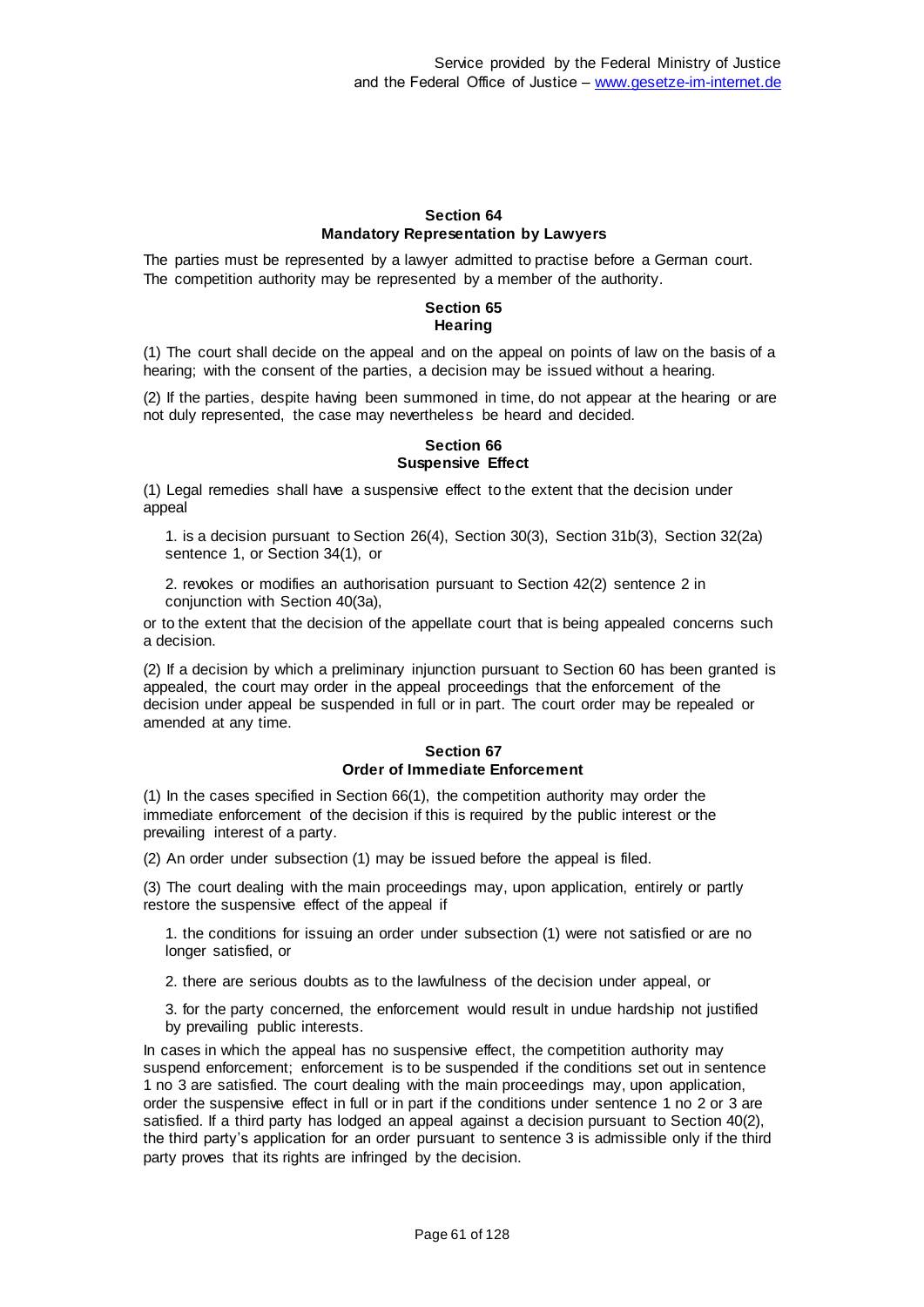(4) An application pursuant to subsection (3) sentences 1 or 3 shall be admissible before the appeal is lodged. The applicant shall substantiate the facts upon which the application is based. If the decision has already been enforced at the time of the court ruling, the court may also order the enforcement measures to be lifted. Orders restoring or ordering the suspensive effect of the decision may be made contingent upon the furnishing of security or upon other conditions. They may also be limited in time.

(5) Decisions on applications pursuant to subsection (3) may be amended or repealed at any time.

#### **Section 68 Preliminary Injunctions in the Appeal Proceedings**

Section 60 shall apply *mutatis mutandis* to appeal proceedings. This shall not apply in the cases specified in Section 67. The court dealing with the main proceedings shall be responsible for issuing preliminary injunctions in appeal proceedings.

## **Section 69 Relief in Case of Infringement of the Right to be Heard**

(1) Upon an objection raised by a party aggrieved by a court decision, the proceedings shall be continued if

1. it is not possible to lodge an appeal or any other legal remedy against the decision, and

2. the court has infringed the party's right to be heard in a manner which is relevant to the decision of the case.

An objection is not permissible against a decision preceding the final decision.

(2) The objection shall be raised within two weeks from obtaining knowledge of the infringement of the right to be heard; the time at which knowledge was obtained shall be credibly demonstrated. An objection may no longer be raised after the expiry of one year from the announcement of the decision under appeal. Decisions which are communicated informally are deemed to have been announced on the third day after they have been posted. The objection shall be made in writing or shall be recorded by the clerk of the court which issued the decision that is appealed. The objection shall specify the decision under appeal and demonstrate that the conditions set out in subsection (1) sentence 1 no 2 are satisfied.

(3) The other parties shall, to the extent necessary, be given an opportunity to comment.

(4) If the objection is not admissible or has not been raised in accordance with the legal form or time limit, it shall be dismissed as inadmissible. If the objection is unfounded, the court shall reject it. The decision shall be taken by way of a non-appealable decree. The decree shall be accompanied by a brief statement of reasons.

(5) If the objection is well-founded, the court shall grant relief by continuing the proceedings as far as required by the objection. The proceedings shall be restored to the state at which they were prior to the end of the court hearing. In the case of written proceedings, the end of the hearing shall be replaced by the point in time up to which documents may be submitted. Section 343 of the German Code of Civil Procedure shall be applicable to the judicial pronouncement.

(6) Section 149(1) sentence 2 of the German Code of Administrative Procedure shall apply *mutatis mutandis*.

### **Section 70 Access to Files**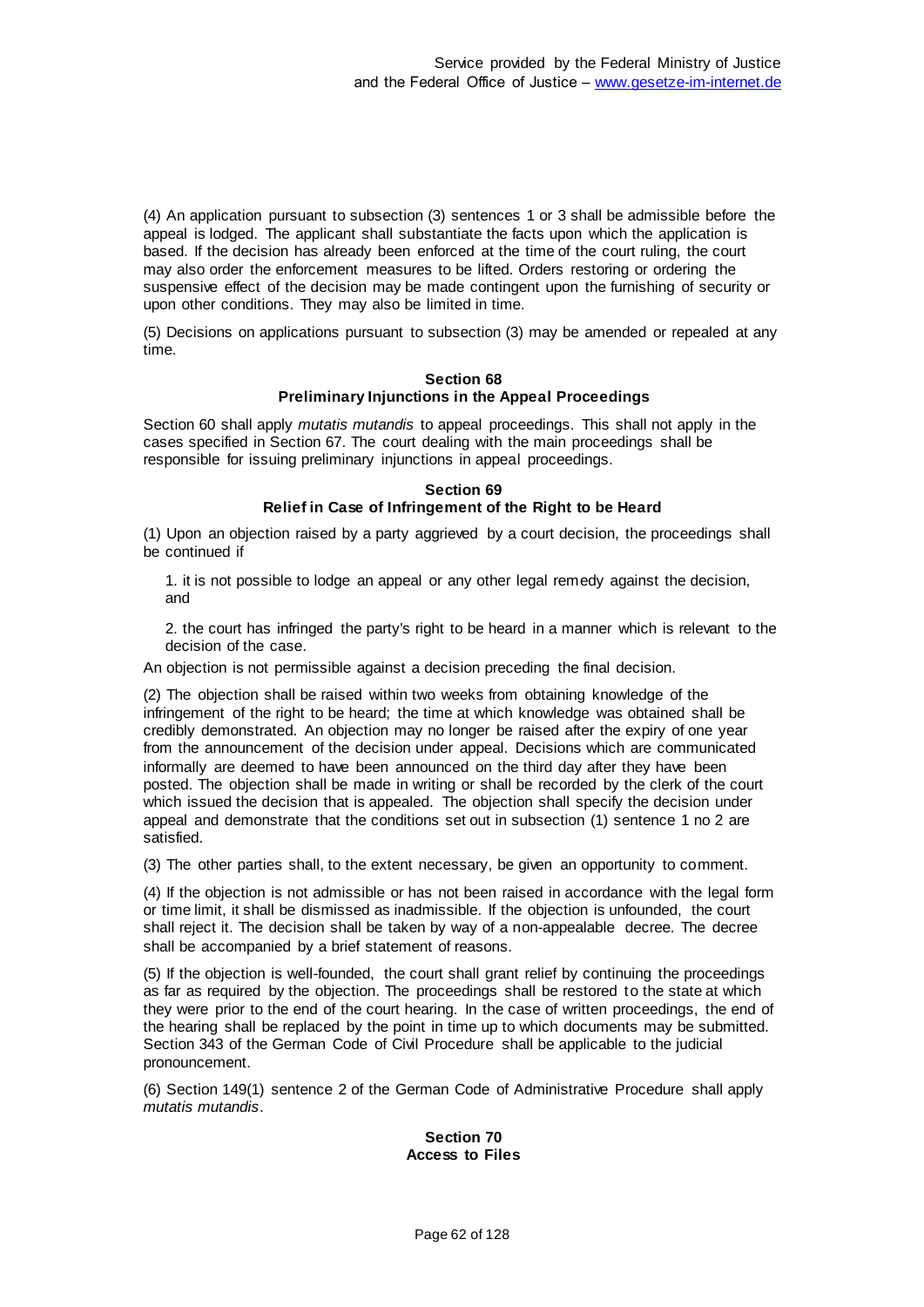(1) The parties referred to in Section 63(1) nos 1 and 2 and Section 63(2) may access the court files and may obtain executed copies, excerpts and transcripts at their own expense from the court clerk. Section 299(3) of the German Code of Civil Procedure shall apply *mutatis mutandis*.

(2) Access to preparatory files, supplementary files, expert opinions and other information shall be permissible only with the consent of the bodies to which the files belong or which have obtained the respective statement. The competition authority shall refuse to grant access to its records to the extent that this is necessary for important reasons, in particular to protect trade or business secrets. If access is refused or impermissible, the decision may be based on such records only to the extent that their content formed part of the pleadings. The court may, after hearing the party affected by such disclosure, order by decree the disclosure of facts or evidence the confidentiality of which is demanded for important reasons, in particular to protect trade or business secrets, to the extent that such facts or evidence are relevant for the decision, there is no other way to ascertain the facts and, after consideration of all circumstances of the particular case, the significance of the matter in protecting competition outweighs the interests of the party affected in maintaining confidentiality. The decree shall contain a statement of reasons. In proceedings pursuant to sentence 4, the party affected shall not be required to be represented by a lawyer.

(3) The court may grant the parties referred to in Section 63(1) no 3 access to the files to the same extent, after having heard those to whom the files belong.

## **Section 71 Apportionment and Taxation of Costs**

The court may order that the costs necessary for duly pursuing the matter be reimbursed, in whole or in part, by one of the parties if equity so requires. If a party has caused costs due to an unfounded appeal or by gross fault, the costs shall be imposed upon that party. In all other respects, the provisions of the Code of Civil Procedure regarding the taxation of costs and the compulsory enforcement of court decisions on the taxation of costs shall apply *mutatis mutandis*.

## **Section 72**

# **Application of the Provisions of the German Courts Constitution Act and the German Code of Civil Procedure**

Unless otherwise stipulated, the following provisions shall apply *mutatis mutandis*:

1. the provisions under Sections 169 to 201 of the German Courts Constitution Act [*Gerichtsverfassungsgesetz*] regarding the admission of the public to proceedings, the maintaining of order in court, the official court language, judicial deliberation and voting as well as legal redress for excessive length of court proceedings;

2. the provisions of the German Code of Civil Procedure regarding the exclusion or challenge of a judge, representation and assistance in court, service of process *ex officio*, summons, dates of hearings and time limits, orders regarding the appearance in person of the parties, joining of several proceedings, taking of testimony of witnesses and experts and any other procedures for gathering evidence, restoration of the status quo ante due to non-compliance with a time limit as well as on electronic legal communication.

# **Division 3 Appeals**

#### **Section 73 Admissibility, Jurisdiction**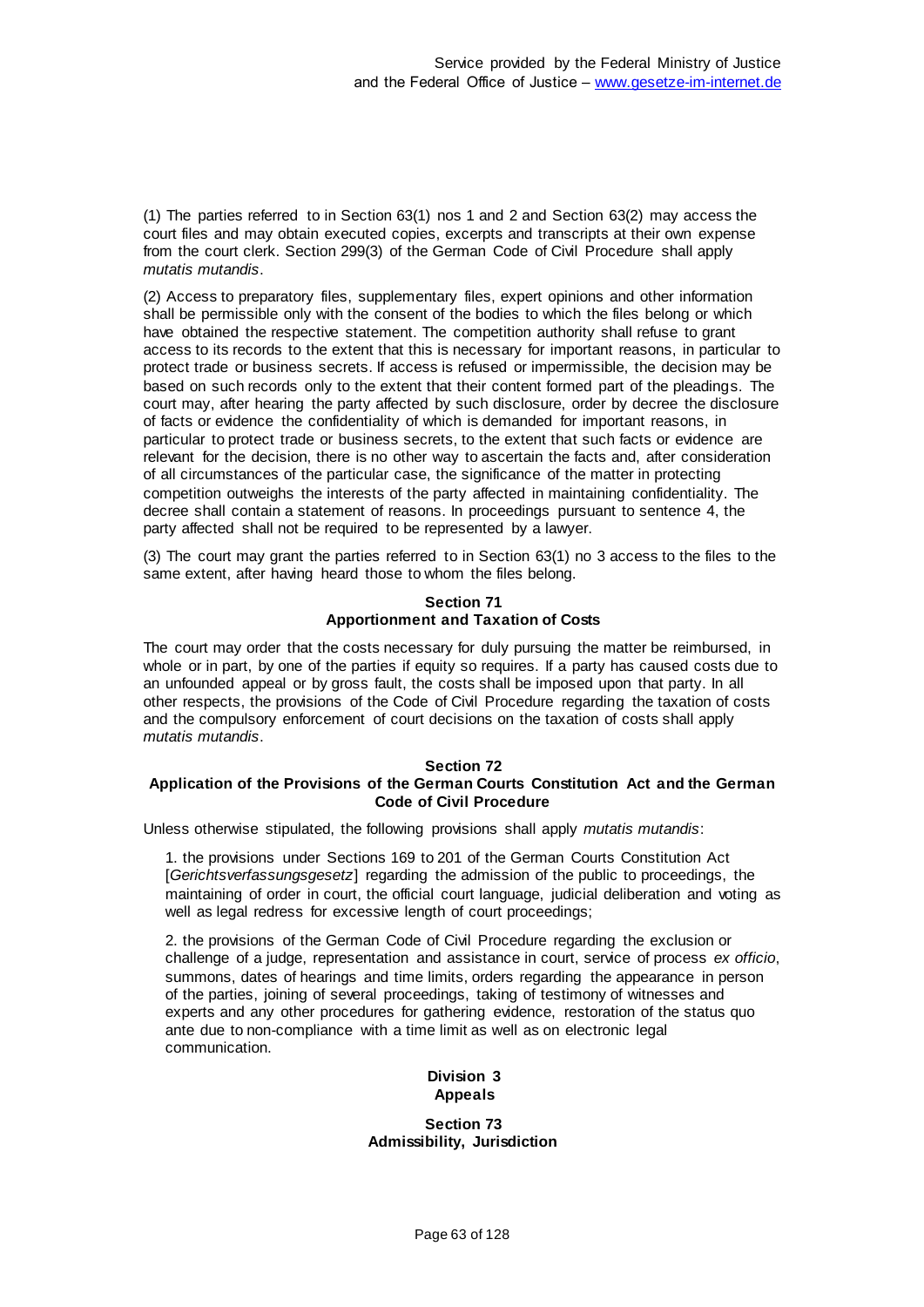(1) Decisions of the competition authority may be appealed. An appeal may be based also upon new facts and evidence.

(2) The appeal may be filed by the parties to the proceedings before the competition authority within the meaning of Section 54(2) and (3). Third parties may appeal a decision by which authorisation is granted pursuant to Section 42 only if they claim that the decision infringes their rights.

(3) An appeal may also be filed if the competition authority fails to take a decision requested in an application and the applicant claims to be entitled to demand such a decision. If the competition authority has failed to rule on an application to take a decision within a reasonable period of time without sufficient reason, this shall also be deemed a failure to act. Failure to act shall in such a case be regarded as a rejection of the application.

(4) Decisions on an appeal shall be issued by the higher regional court competent for the district in which the competition authority has its seat and, in the cases under Sections 35 to 42, by the higher regional court competent for the district in which the Bundeskartellamt has its seat, also if the appeal is directed against a decision of the Federal Ministry for Economic Affairs and Energy. Section 36 of the German Code of Civil Procedure shall apply *mutatis mutandis*. Section 202 sentence 3 of the German Social Courts Act [*Sozialgerichtsgesetz*] shall apply to all disputes regarding decisions of the Bundeskartellamt relating to voluntary associations of health insurance funds under Section 158 of the German Social Code, Book V.

(5) The Federal Court of Justice [*Bundesgerichtshof*] shall decide as the court of appeal in the first and last instance on all disputes against decisions of the Bundeskartellamt

1. under Section 19a, also in conjunction with Sections 19 and 20 and Article 102 of the Treaty on the Functioning of the European Union as well as Section 32(1), (2) and (3),

2. under Sections 32a and 32b, to the extent that these provisions are applied to matters within the meaning of Section 19a,

in each case including all independently contestable procedural steps.

#### **Section 74 Time Limits and Formal Requirements**

(1) The appeal shall be filed in writing within one month with the competition authority whose decision is being appealed. This period shall begin upon service of the competition authority's decision. If in the cases specified in Section 36(1) an application for authorisation pursuant to Section 42 is submitted, the period for filing an appeal against the Bundeskartellamt's decision shall begin upon service of the decision of the Federal Ministry for Economic Affairs and Energy. Receipt of the appeal by the appellate court within the time limit shall be sufficient.

(2) If no decision is taken on an application in accordance with Section 73(3) sentence 2, the appeal shall not be subject to any time limit.

(3) The appeal shall include a statement of reasons to be filed within two months from the service of the decision being appealed. In the case specified in subsection (1) sentence 3, the period shall begin upon service of the decision of the Federal Ministry for Economic Affairs and Energy. If this decision is appealed, the period shall begin to run from the date on which the prohibition becomes non-appealable. In the case specified in subsection (2), the time limit is one month; it shall begin upon the filing of the appeal. The time limit may, upon application, be extended by the presiding judge of the appellate court.

(4) The statement of reasons for the appeal shall contain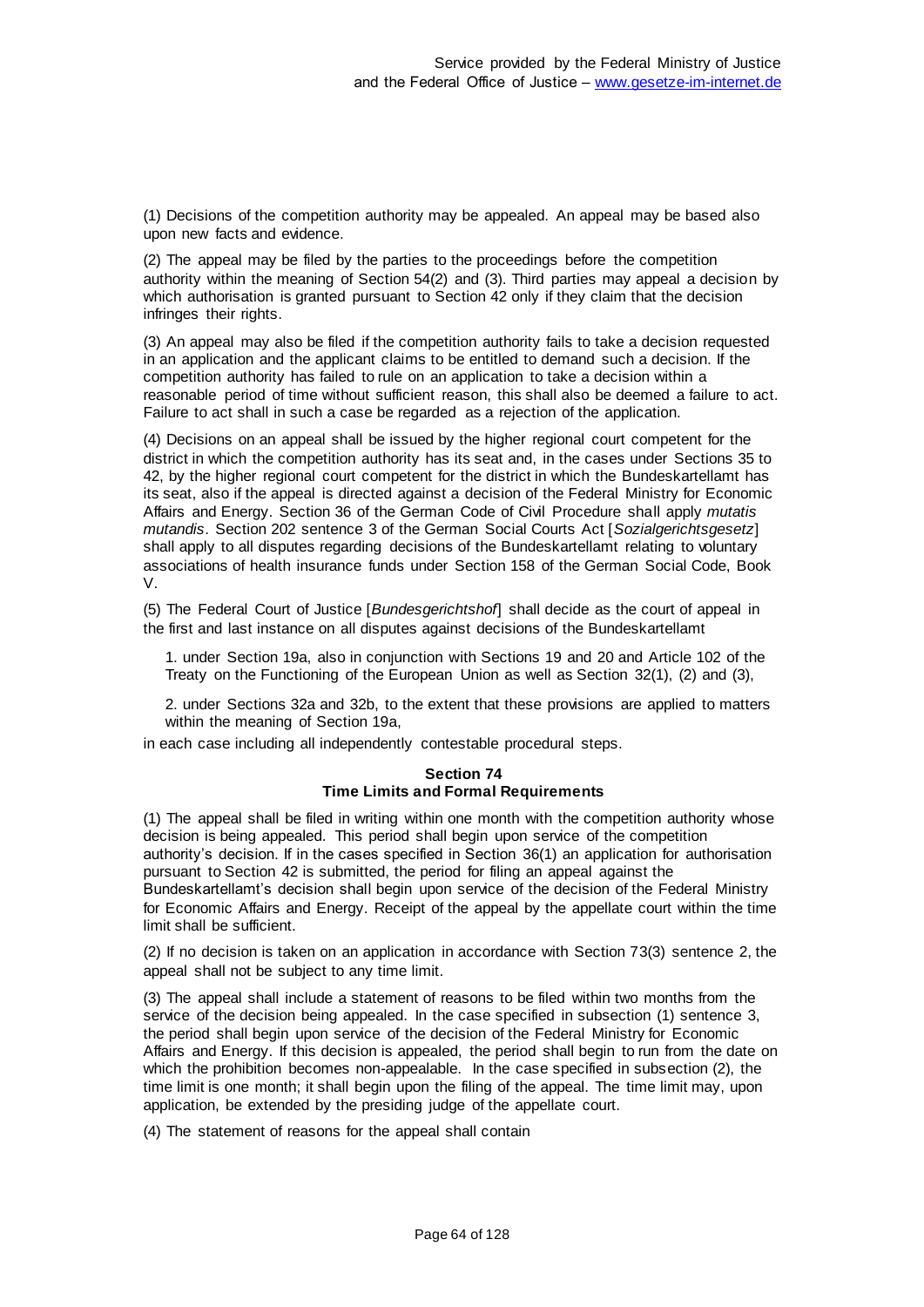1. a statement as to the extent to which the decision is being appealed and its modification or revocation is being sought,

2. details of the facts and evidence on which the appeal is based.

(5) The appeal and the statement of reasons for the appeal must be signed by a lawyer admitted to practise before a German court; this shall not apply to appeals filed by the competition authorities.

## **Section 75 Principle of Investigation**

(1) The appellate court shall, acting *ex officio*, investigate the facts.

(2) The presiding judge shall endeavour to ensure that formal defects are eliminated, unclear motions are explained, relevant motions are made, insufficient factual information is completed, and all declarations essential for ascertaining and assessing the facts are made.

(3) The appellate court may direct the parties to file statements within a specified time on issues requiring clarification, to specify evidence, and to submit documents as well as other evidence in their possession. In the event of failure to observe the time limit, a decision may be made on the basis of the established facts without consideration of evidence which has not been produced.

(4) If a request pursuant to Section 59(5) or an order pursuant to Section 59a(5) is challenged by way of appeal, the competition authority shall substantiate the factual aspects. Section 294(1) of the German Code of Civil Procedure shall be applicable. No substantiation shall be required insofar as Section 20 presupposes that undertakings are dependent on undertakings in such a way that sufficient or reasonable alternatives of switching to other undertakings do not exist.

(5) The Federal Court of Justice may obtain an opinion from the Monopolies Commission in proceedings pursuant to Section 73(5).

## **Section 76 Decision on the Appeal**

(1) The appellate court shall decide by decree on the basis of its conclusions freely reached from the overall results of the proceedings. The decree may be based only on facts and evidence on which the parties had an opportunity to comment. The appellate court may depart from this requirement insofar as, for important reasons, in particular to protect operating or business secrets, third parties admitted to the proceedings were not allowed to access the files and the content of the files was not part of the pleadings for these reasons. This shall not apply to such third parties admitted to the proceedings that are involved in the disputed legal relationship in such a way that the decision can only be made uniformly also in relation to them.

(2) If the appellate court holds the competition authority's decision to be inadmissible or unfounded, it shall reverse the decision. If, in the meantime, the decision has been withdrawn or otherwise become moot, the appellate court shall declare, upon application, that the decision of the competition authority was inadmissible or unfounded, provided that the appellant has a legitimate interest in such a declaration.

(3) If a decision pursuant to Sections 32 to 32b or Section 32d has become moot because of a subsequent change of the factual situation or for other reasons, the appellate court shall decree, upon application, whether, to what extent and up to what time the decision was well founded.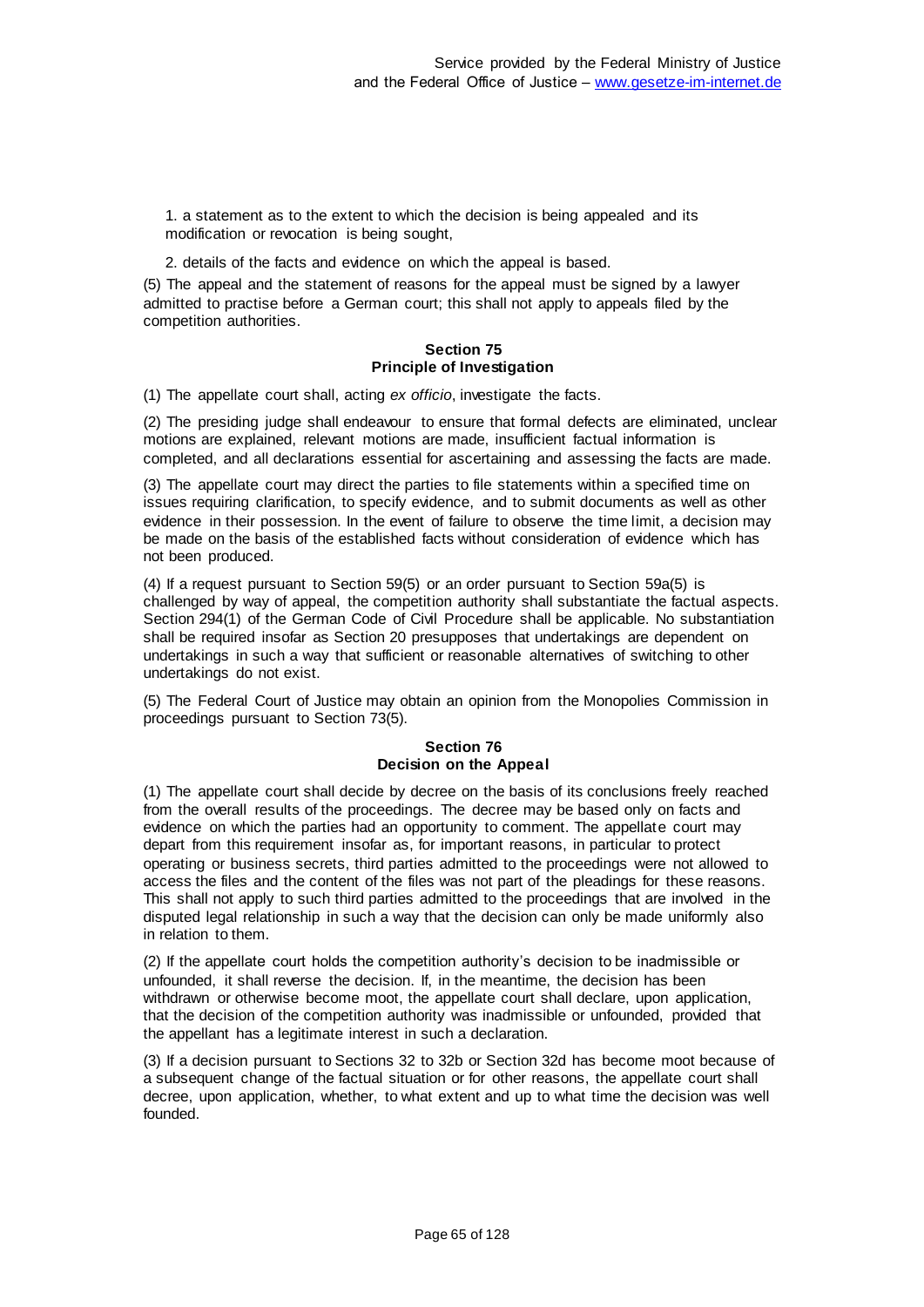(4) If the appellate court holds the competition authority's refusal or failure to issue the decision to be inadmissible or unfounded, it shall declare the competition authority's obligation to issue the decision applied for.

(5) The decision shall also be inadmissible or unfounded if the competition authority has improperly exercised its discretionary powers, in particular if it has exceeded the statutory limits of its discretionary powers or if it has exercised its discretion in a manner violating the purpose and intent of this Act. The evaluation of the general economic situation and trends by the competition authority shall not be subject to review by the court.

(6) The decree shall contain a statement of reasons and be served upon the parties together with information as to the legal remedies available.

## **Division 4 Appeal on Points of Law and Appeal Against Refusal to Grant Leave to Appeal**

## **Section 77 Leave to Appeal, Absolute Reasons for Appeal**

(1) Appeals on points of law to the Federal Court of Justice from decrees issued by the higher regional courts shall be admissible if the higher regional court grants leave to appeal on points of law. Section 202 sentence 3 of the German Social Courts Act shall apply to all decisions of a higher social court [*Landessozialgericht*] in disputes regarding voluntary associations of health insurance funds under Section 172a of the German Social Code, Book V.

(2) Leave to appeal on points of law shall be granted if

1. a legal issue of fundamental importance is to be decided, or

2. a decision by the Federal Court of Justice is necessary to develop the law or to ensure uniform case law.

(3) The decision of the higher regional court shall state whether leave to appeal on points of law is granted or not. If leave to appeal is refused, the reasons shall be given.

(4) No leave to appeal on points of law against a decision of an appellate court shall be required if the appeal is based on, and objects to, one of the following procedural defects:

1. if the court that rendered the decision was not duly constituted,

2. if a judge participating in the decision was excluded by law from exercising judicial functions or was successfully challenged on grounds of prejudice,

3. if a party was denied its right to be heard,

4. if a party to the proceedings was not represented according to the provisions of the law, unless such party consented explicitly or implicitly to the conduct of the proceedings,

5. if the decision was made on the basis of a hearing at which the provisions regarding the admission of the public to the proceedings were violated, or

6. if the decision does not contain a statement of reasons.

## **Section 78 Appeal Against Refusal to Grant Leave to Appeal**

(1) The refusal to grant leave to appeal on points of law may be challenged by the parties participating in the appeal proceedings by way of an appeal against refusal to grant leave to appeal.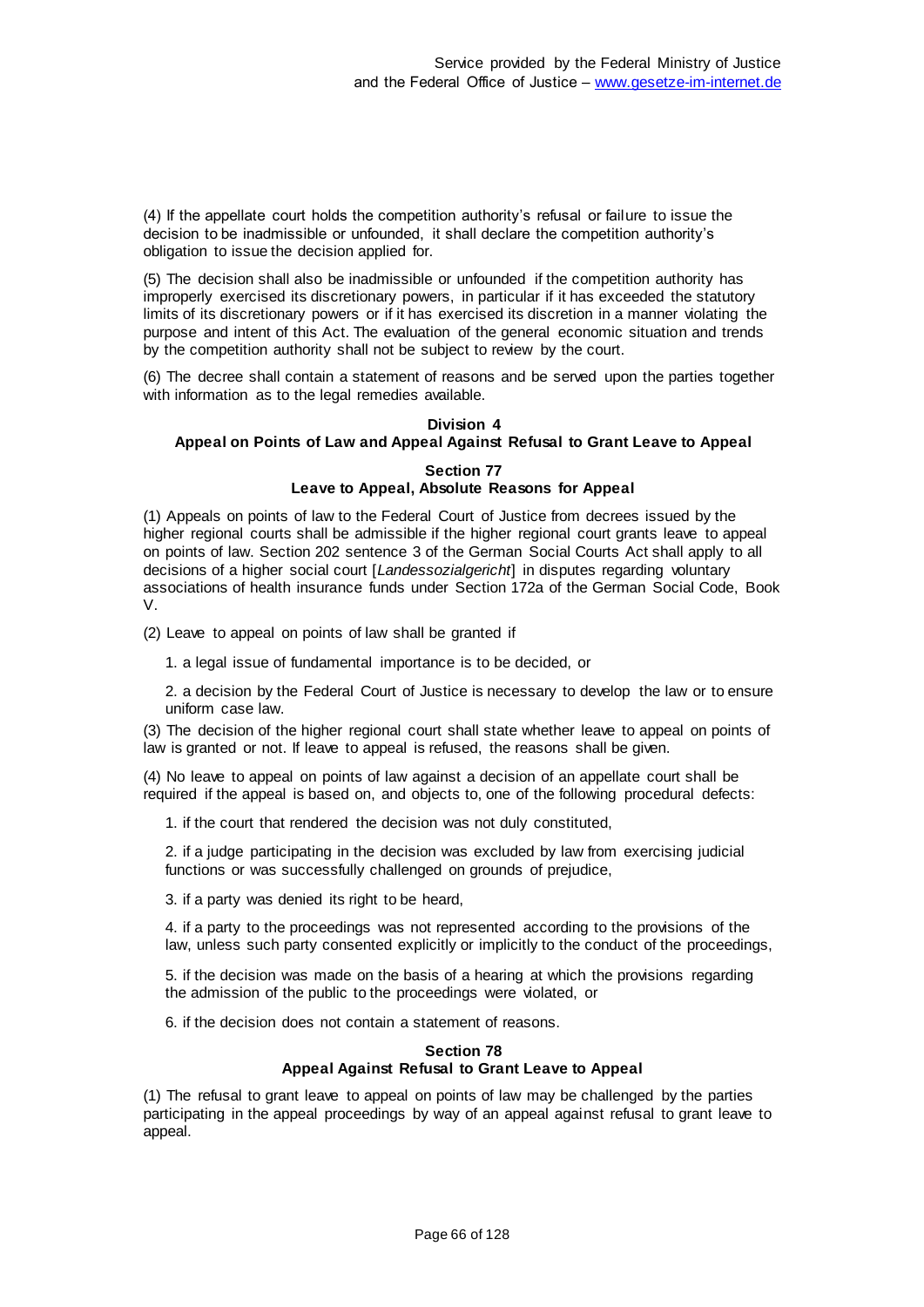(2) The decision on the appeal against refusal to grant leave to appeal shall be made by the Federal Court of Justice by decree which shall contain a statement of reasons. The decree may be issued without a hearing.

(3) The appeal against refusal to grant leave to appeal shall be filed in writing with the higher regional court within one month. The time period shall begin upon service of the decision being appealed.

(4) The appeal against refusal to grant leave to appeal shall include a statement of reasons to be filed within two months from the service of the decision issued by the appellate court. The time limit may, upon application, be extended by the presiding judge. The statement of reasons for the appeal against refusal to grant leave to appeal shall outline the reasons for the appeal set out in Section 77(2).

(5) The appeal against the refusal to grant leave to appeal and the statement of reasons for the appeal must be signed by a lawyer admitted to practise before a German court; this shall not apply to appeals against refusal to grant leave to appeal filed by the competition authorities.

(6) If leave to appeal on points of law is refused, the decision of the higher regional court shall become final upon service of the decree issued by the Federal Court of Justice. If leave to appeal on points of law is granted, the proceedings shall be continued as appeal proceedings on points of law. In this case, the filing in due form and time of the appeal against refusal to grant leave to appeal shall be deemed to be the filing of the appeal on points of law. The time limit for providing a statement of reasons for the appeal on points of law will shall begin upon service of the decision.

### **Section 79**

## **Right to Appeal on Points of Law, Formal Requirements and Time Limits**

(1) The parties to the appeal proceedings shall be entitled to file an appeal on points of law.

(2) The appeal on points of law may be based only on the contention that the decision rests upon a violation of the law; Sections 546 and 547 of the German Code of Civil Procedure shall apply *mutatis mutandis*. The appeal on points of law cannot be based on the contention that the competition authority erroneously and in violation of Section 48 or Section 50(1) assumed it had jurisdiction.

(3) The appeal on points of law shall be filed in writing with the higher regional court within one month. The time period shall begin upon service of the decision being appealed.

(4) The appeal on points of law shall include a statement of reasons to be filed within two months from the service of the decision issued by the appellate court. The time limit may, upon application, be extended by the presiding judge. The statement of reasons shall include an explanation as to the extent to which the decision of the appellate court is being appealed and its modification or revocation is being sought. If leave to appeal on points of law was granted based on an appeal against refusal to grant leave to appeal, the statement of reasons for the appeal on points of law may refer to the statement of reasons for the appeal against refusal to grant leave to appeal.

(5) The appeal on points of law and the statement of reasons for the appeal must be signed by a lawyer admitted to practise before a German court; this shall not apply to appeals on points of law filed by the competition authorities.

(6) The Federal Court of Justice shall be bound by the findings as to the facts in the decision being appealed unless admissible and well-founded reasons for an appeal on points of law have been put forth in respect of these findings.

### **Section 80 Decision on the Appeal on Points of Law**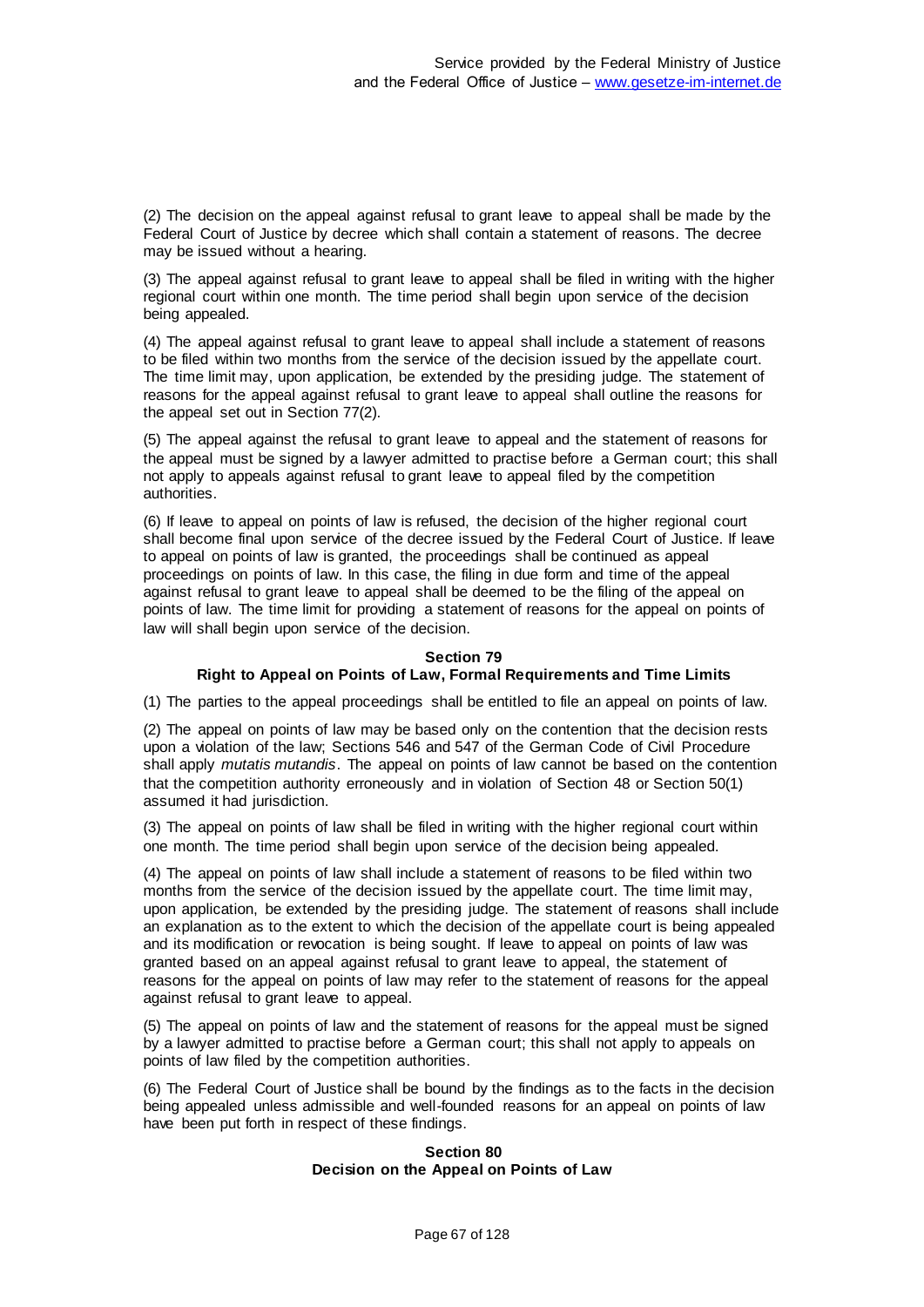(1) The Federal Court of Justice shall decide by decree.

(2) If the appeal on points of law is inadmissible, the Federal Court of Justice shall dismiss the appeal on points of law.

(3) If the appeal on points of law is unfounded, the Federal Court of Justice shall reject the appeal on points of law.

(4) If the appeal on points of law is well-founded, the Federal Court of Justice may

1. decide itself on the merits of the case in accordance with Section 76(2) to (5),

2. repeal the decision that is being appealed and remit the case for further proceedings and a renewed decision.

The Federal Court of Justice shall remit the legal dispute if the third party admitted to the appeal proceedings on points of law in accordance with Section 142(1) sentence 2 in conjunction with Section 65(2) of the German Code of Administrative Procedure has a legitimate interest in such remittal.

(5) If the statement of reasons for the decision on the appeal establishes that rights have been violated, but the decision on the appeal itself proves to be accurate on other grounds, the appeal on points of law shall be dismissed.

(6) Following a remittal, the appellate court shall base its decision on the legal assessment of the Federal Court of Justice.

(7) The decree shall contain a statement of reasons and be served upon the parties.

## **Chapter 2 Administrative Fines**

# **Division 1 Provisions Concerning Administrative Fines**

## **Section 81 Offences Giving Rise to Administrative Fines**

(1) An administrative offence is committed by whoever violates the Treaty on the Functioning of the European Union in the version published on 9 May 2008 (OJ no C 115 of 9 May 2008, p. 47), by intentionally or negligently

1. reaching an agreement, making a decision or engaging in concerted practices contrary to Article 101(1) or

2. abusing a dominant position contrary to Article 102 sentence 1.

(2) An administrative offence is committed by whoever intentionally or negligently

1. violates a provision under Sections 1, 19, 20(1) to (3) sentence 1, Section 20(3a) or (5), Section 21(3) or (4), Section 29 sentence 1 or Section 41(1) sentence 1 concerning the prohibition of an agreement referred to in such provision, of a decision referred to in such provision, of a concerted practice, of an abuse of a dominant position, of an abuse of a market position or of superior market power, of an unfair hindrance or differential treatment, of the refusal to admit an undertaking, of the exercise of coercion, of the infliction of an economic disadvantage or of the implementation of a concentration,

2. acts contrary to an enforceable order pursuant to

a) Section 19a(2), Section 30(3), Section 31b(3) nos 1 and 3, Section 32(1), Section 32a(1), Section 32b(1) sentence 1 or Section 41(4) no 2, also in conjunction with Section 40(3a) sentence 2, also in conjunction with Section 41(2) sentence 3 or Section 42(2) sentence 2, or Section 60 or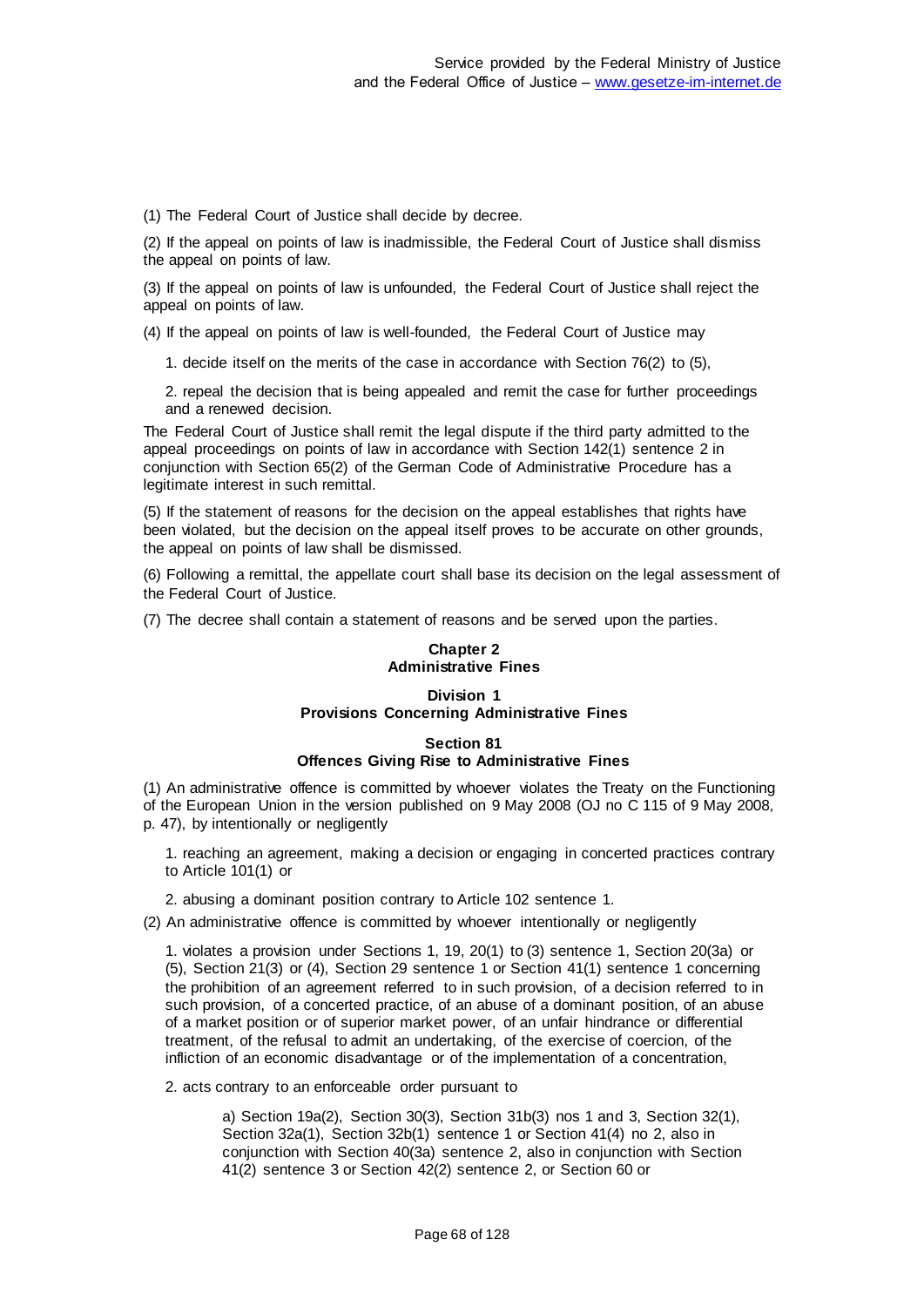b) Section 39(5) or

c) Section 47d(1) sentence 2 in conjunction with a statutory instrument pursuant to Section 47f no 1 or

d) Section 47d(1) sentence 5 first half of the sentence in conjunction with a statutory instrument pursuant to Section 47f no 2,

3. contrary to Section 39(1) fails to file a notification of a concentration correctly or completely,

4. contrary to Section 39(6) fails to file a notification or to file a notification correctly or completely or in time,

5. acts contrary to an enforceable obligation pursuant to Section 40(3) sentence 1 or Section 42(2) sentence 1,

5a. acts contrary to a statutory instrument pursuant to Section 47f no 3(a), (b) or (c) or an enforceable order based on such a statutory instrument, to the extent that the statutory instrument refers to this fine provision for a specific offence,

5b. contrary to Section 47k(2) sentence 1, also in conjunction with sentence 2 and in each case in conjunction with a statutory instrument pursuant to Section 47k(8) sentence 1 no 1 or 2, fails to communicate any of the changes referred to in Section 47k(2) sentence 1 or communicate such change correctly or completely or in time, or

6. contrary to Section 59(2) or (4), also in conjunction with Section 47d(1) sentence 1, Section 47k(7) or Section 82b(1), fails to respond to a request for information or to respond to such request correctly or completely or in time, or fails to surrender documents or to surrender documents completely or in time, or

7. contrary to Section 59(1) sentence 6, also in conjunction with Section 82b(1), fails to appear for questioning, or

8. contrary to Section 59a(2), also in conjunction with Section 47d(1) sentence 1 and Section 47k(7), fails to present business documents for inspection and examination or to present them completely or in time, or does not tolerate the examination of business documents or access to offices and business premises, or

9. contrary to Section 59b(5) sentence 2, also in connection with Section 82b(1), does not tolerate a search of offices or premises or objects used for business purposes, or

10. breaks any seal that has been affixed by officials of the competition authority or by any accompanying individual authorised or appointed by such officials pursuant to Section 59b(3) sentence 1 no 2, also in conjunction with Section 82b(1), or

11. fails to comply with a request pursuant to Section 59b(3) sentence 1 no 3, also in conjunction with Section 82b(1), or fails to comply with such request correctly or completely or in time.

(3) An administrative offence is committed by whoever

1. contrary to Section 21(1), requests a refusal to supply or purchase,

2. contrary to Section 21(2), threatens or causes a disadvantage or promises or grants an advantage, or

3. contrary to Section 24(4) sentence 3 or Section 39(3) sentence 5, provides or uses information.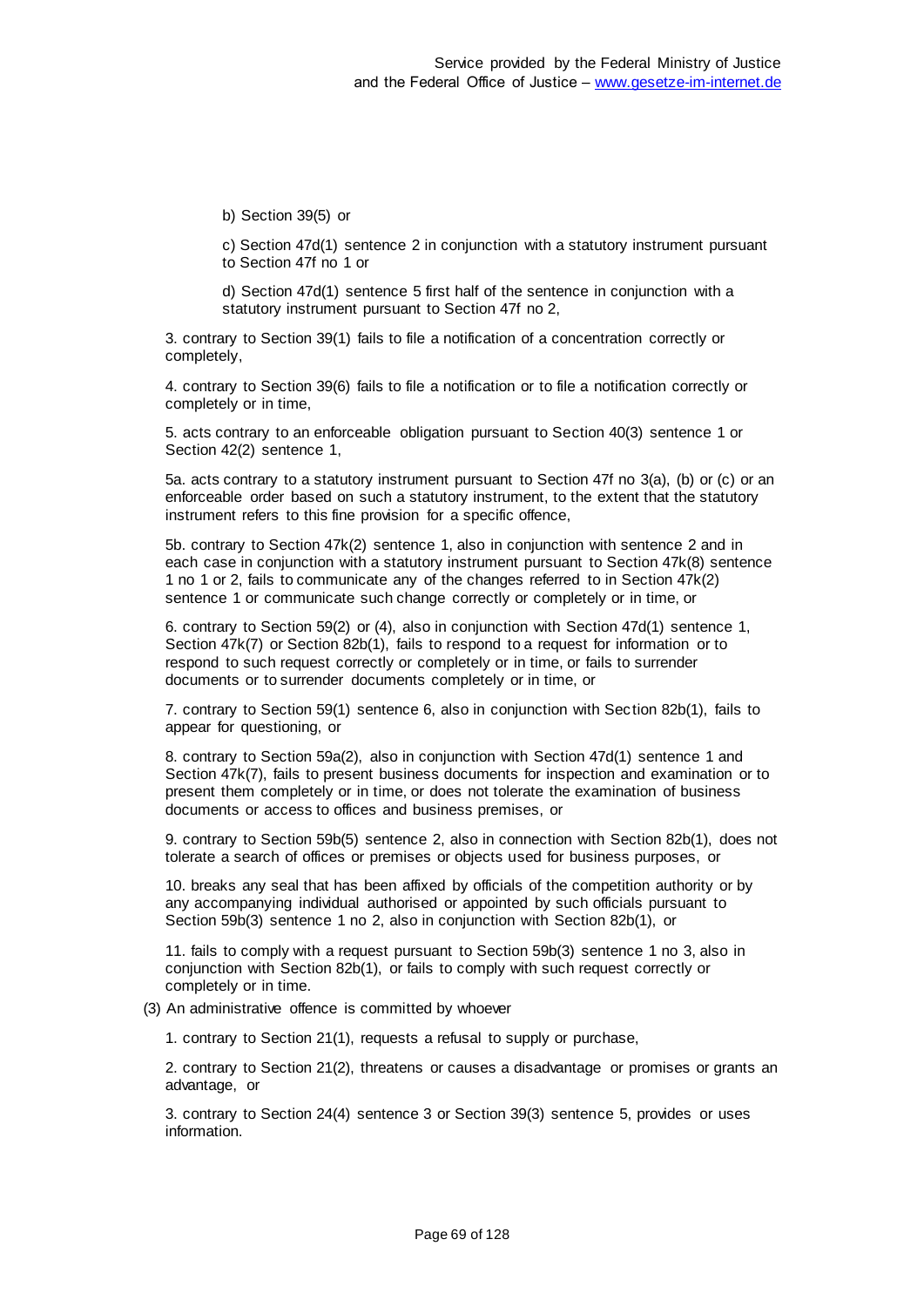# **Section 81a Administrative Fines on Undertakings**

(1) Where any person in a leading position within the meaning of Section 30(1) nos 1 to 5 of the German Administrative Offences Act committed an administrative offence pursuant to Section 81 by which the duties incumbent on the undertaking have been breached or the undertaking has gained or was to gain a profit, a fine may also be imposed on additional legal persons or associations of persons that constituted the undertaking at the time the administrative offence was committed and that directly or indirectly exercised decisive influence over the legal person or association of persons within which the person holding a leading position committed the administrative offence.

(2) In the event of a universal succession or a universal succession concerning parts of an undertaking by means of splitting up assets (Section 123(1) of the German Transformation Act [*Umwandlungsgesetz*]), the fine pursuant to subsection (1) may also be imposed on the legal successor(s). In the administrative fine proceedings, the legal successor(s) shall take up the procedural position in which the legal predecessor was at the time the legal succession became effective. Section 30(2a) sentence 2 of the German Administrative Offences Act shall not be applicable in this respect. Sentence 3 shall also be applicable to the legal succession pursuant to Section 30(2a) sentence 1 of the German Administrative Offences Act insofar as an administrative offence exists pursuant to Section 81.

(3) The fine pursuant to Section 30(1) and (2) of the German Administrative Offences Act and pursuant to subsection (1) may also be imposed on the legal persons or associations of persons which continue to operate the undertaking in economic continuity (economic succession). Subsection (2) sentence 2 shall apply *mutatis mutandis* to the proceedings.

(4) In the cases under subsections (1), (2) and (3) the maximum level of the fine and the limitation period shall be based on the law applicable to the administrative offence. The fine pursuant to subsection (1) may be set in a stand-alone proceeding.

(5) Where in the cases under subsections (1), (2) and (3) fines are imposed on several legal persons or associations of persons on account of the same administrative offence, the provisions on joint and several liability shall apply *mutatis mutandis*.

# **Section 81b Administrative Fines on Associations of Undertakings**

(1) Where a fine is imposed pursuant to Section 81c(4) on an association of undertakings as a legal person or association of persons within the meaning of Section 30 of the German Administrative Offences Act and if the association of undertakings itself is not solvent, the competition authority shall specify a reasonable time limit within which the association of undertakings shall call for contributions from its members to pay the fine.

(2) Where the contributions to paying the fine have not been rendered in full within the time limit set pursuant to subsection (1), the competition authority may demand payment of the outstanding amount of the fine directly from any of the undertakings whose representatives were members of the decision-making bodies of that association at the time the administrative offence was committed.

(3) Where necessary to ensure full payment of the fine after the competition authority has demanded payment pursuant to subsection (2), the competition authority may also demand payment of the outstanding amount of the fine from any of the members of the association of undertakings active on the market affected by the administrative offence.

(4) Payment pursuant to subsections (2) and (3) may not be demanded from undertakings which demonstrate that they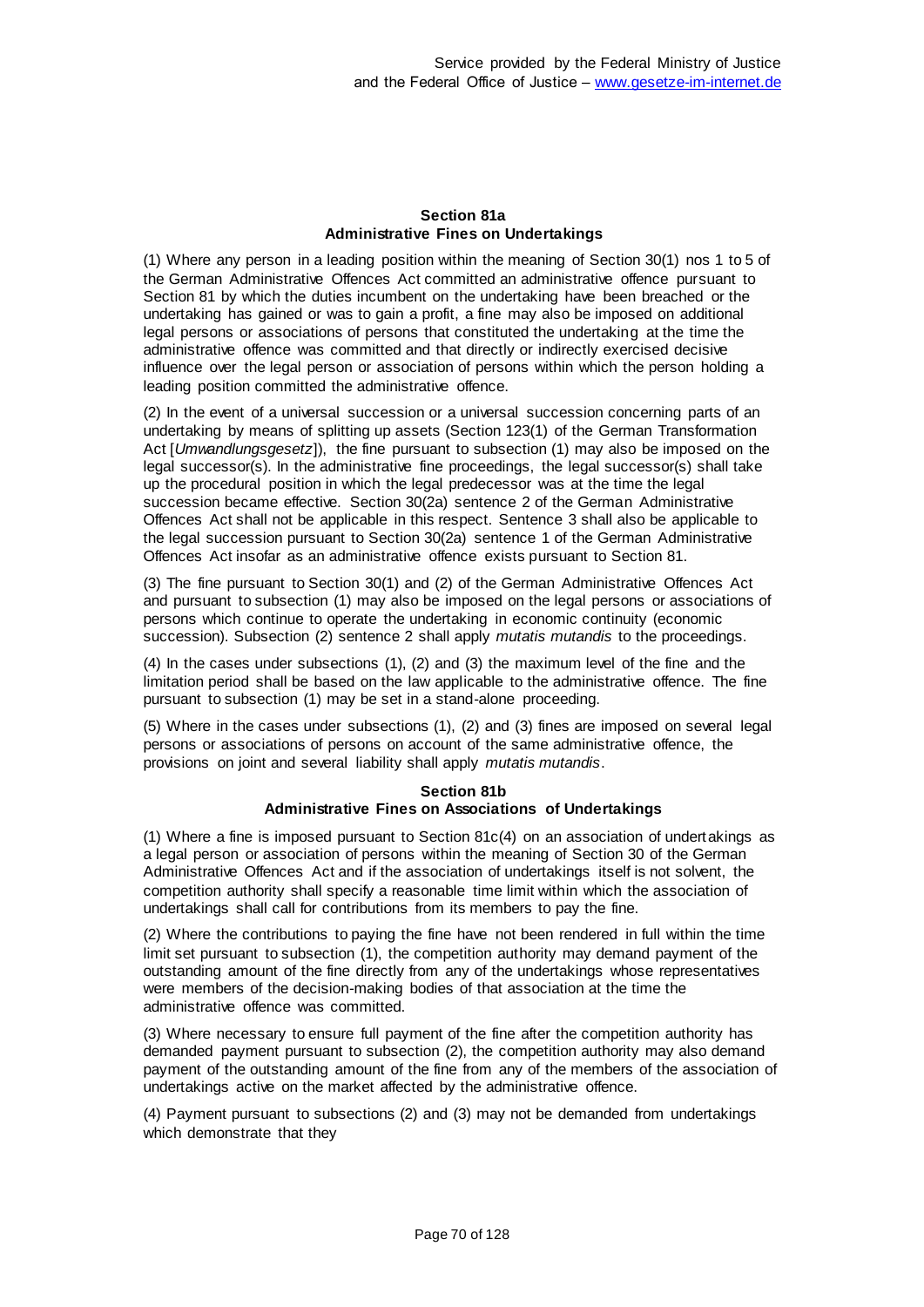1. either were not aware of the existence of the infringing decision or actively distanced themselves from this decision before the competition authority initiated its investigations, and

2. did not implement the decision taken by the association of undertakings that gives rise to the fine pursuant to Section 81.

(5) For any one undertaking, the demand for payment of the outstanding amount of the fine shall not exceed 10 per cent of the total turnover of the respective undertaking generated in the business year preceding the authority's decision.

(6) Subsections (1) to (5) shall not apply to members of the association of undertakings

1. on which a fine has been imposed in connection with the administrative offence, or

2. which have been granted immunity from fines pursuant to Section 81k.

### **Section 81c Amount of Administrative Fines**

 $(1)$  In the cases under Section 81 $(1)$ ,  $(2)$  nos 1, 2a) and 5 and Section 81 $(3)$ , the administrative offence may be punished by a fine of up to EUR 1 million. In all other cases under Section 81, the administrative offence may be punished by a fine of up to EUR 100,000.

(2) A fine exceeding the amount specified in sentence 1 may be imposed on an undertaking or an association of undertakings for infringements pursuant to Section 81(1), (2) nos 1, 2a) and 5 and Section 81(3). The fine shall not exceed 10 per cent of the total turnover of the undertaking or association of undertakings generated in the business year preceding the authority's decision.

(3) A fine exceeding the amount specified in subsection (1) may be imposed on an undertaking or an association of undertakings for infringements pursuant to Section 81(2) nos 2b), 3 and 6 to 11. The fine shall not exceed 1 per cent of the total turnover of the undertaking or association of undertakings generated in the business year preceding the authority's decision.

(4) Where a fine is imposed on an association of undertakings on account of an administrative offence pursuant to Section 81(1) relating to the activities of its members, such fine shall, in deviation from subsection (2) sentence 2, not exceed 10 per cent of the sum of the total turnover generated by the members active on the market affected by the administrative offence in the business year preceding the authority's decision. In this respect, the turnover of members on which a fine has already been imposed in connection with the administrative offence or which have been granted immunity from fines pursuant to Section 81k shall not be taken into account.

(5) The calculation of the total turnover shall be based on the turnover achieved worldwide by all natural and legal persons as well as associations of persons operating as a single economic entity. The amount of the total turnover may be estimated.

## **Section 81d Setting the Administrative Fine**

(1) When determining the amount of the fine, account shall be taken of both the gravity and the duration of the infringement. In the case of fines imposed on undertakings or associations of undertakings for agreements, decisions or concerted practices restricting competition pursuant to Section 1 or Article 101 of the Treaty on the Functioning of the European Union or for prohibited conduct pursuant to Sections 19, 20 or 21 or Article 102 of the Treaty on the Functioning of the European Union, the circumstances to be considered shall, in particular, include: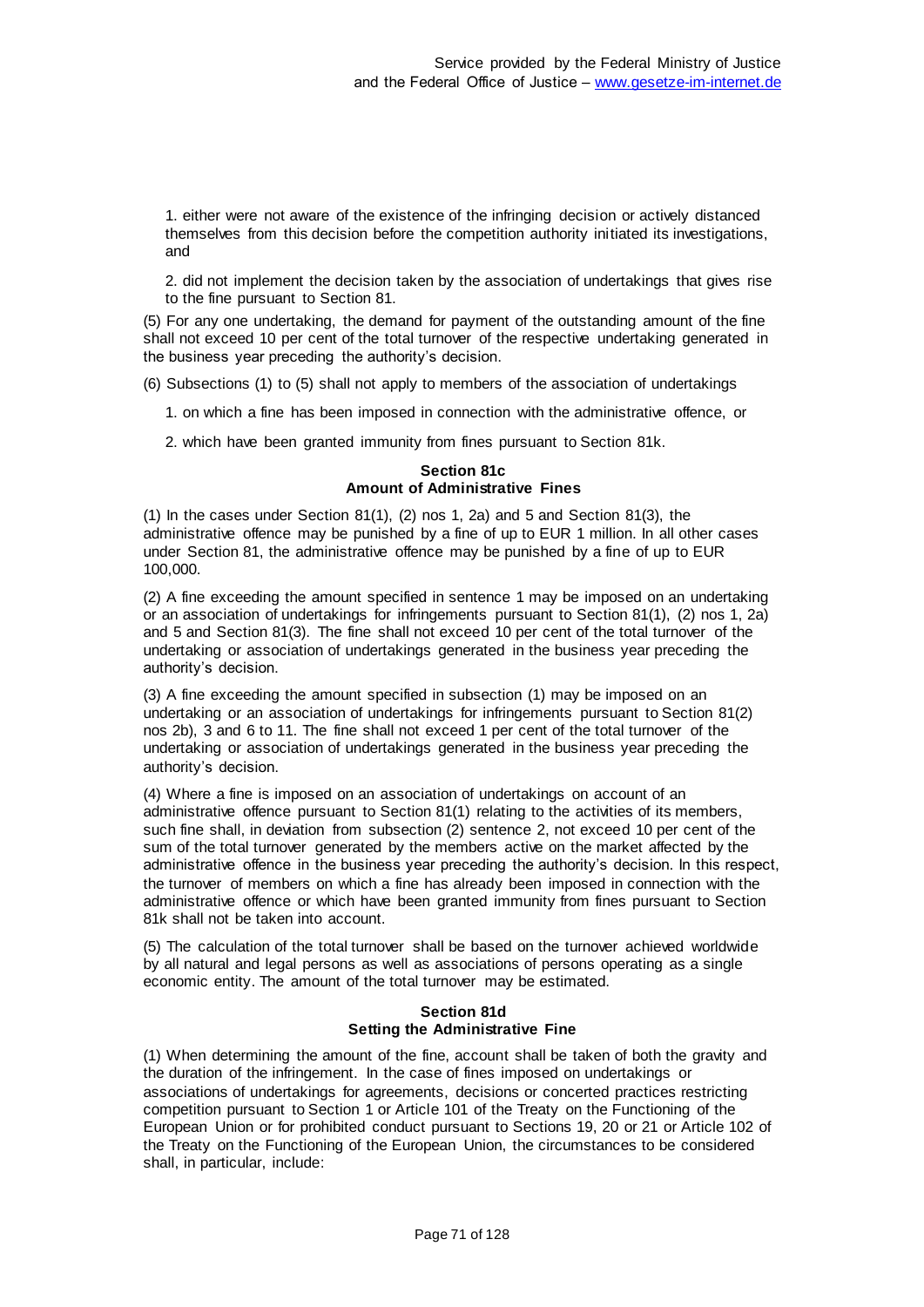1. the nature and the magnitude of the infringement, in particular the amount of the turnover directly or indirectly linked to the infringement,

2. the relevance of the products and services affected by the infringement,

3. the manner in which the infringement was committed,

4. previous infringements committed by the undertaking as well as any adequate and effective precautions taken prior to the infringement to prevent and uncover infringements, and

5. the undertaking's efforts to uncover the infringement and remedy the harm as well as the precautions taken after the infringement to prevent and uncover infringements.

Estimates may be used when considering the extent, magnitude and relevance within the meaning of sentence 2 nos 1 and 2.

(2) In setting the fine, the economic situation of the undertaking or the association of undertakings shall be decisive. If, due to the acquisition by a third party, the economic situation has changed during or after the infringement, a fine that is lower than the fine which would previously have been adequate for the undertaking or the association of undertakings shall be considered.

(3) Section 17(4) of the German Administrative Offences Act shall be applied with the proviso that the economic benefit derived from the administrative offence may be disgorged by the fine pursuant to Section 81c. If the fine is imposed for reasons of punishment only, this must be taken into account in setting the amount of the fine.

(4) The Bundeskartellamt may lay down general administrative principles on the exercise of its discretionary powers in determining the fine, in particular with regard to setting the amount of the fine, and also with regard to its cooperation with foreign competition authorities.

# **Section 81e Contingent Liability in the Interim Period**

(1) If the legal person or association of persons liable pursuant to Section 30 of the German Administrative Offences Act ceases to exist after the notification of initiation of administrative fine proceedings, or if assets are transferred resulting in a situation where a fine that would be adequate for the undertaking pursuant to Section 81c and Section 81d cannot be imposed on this undertaking or its legal successor or is not likely to be enforceable, a liability amount may be determined in the amount of the fine adequate for the undertaking pursuant to Section 81c and Section 81d 5) and imposed on the legal persons or associations of persons which on the date of the notification of initiation of administrative fine proceedings constituted the undertaking and directly or indirectly exercised decisive influence over the liable legal person or association of persons or its legal successor or which will become its legal successor within the meaning of Section 81a(2) or its economic successor within the meaning of Section 81a(3) after the date of notification of the initiation of administrative fine proceedings.

(2) Section 81a(2) and (3) shall apply *mutatis mutandis* to liability pursuant to subsection (1).

(3) The rules on the setting and enforcement of a fine shall apply *mutatis mutandis* to the proceedings for determining and enforcing the liability amount. The law applicable to the administrative offence shall apply *mutatis mutandis* to the limitation period. Section 31(3) of the German Administrative Offences Act shall apply *mutatis mutandis* with the proviso that the period of limitation begins with the fulfilment of the conditions pursuant to subsection (1).

(4) Where fines and liability amounts are imposed on several legal persons or associations of persons belonging to the same undertaking on account of the same offence, only amounts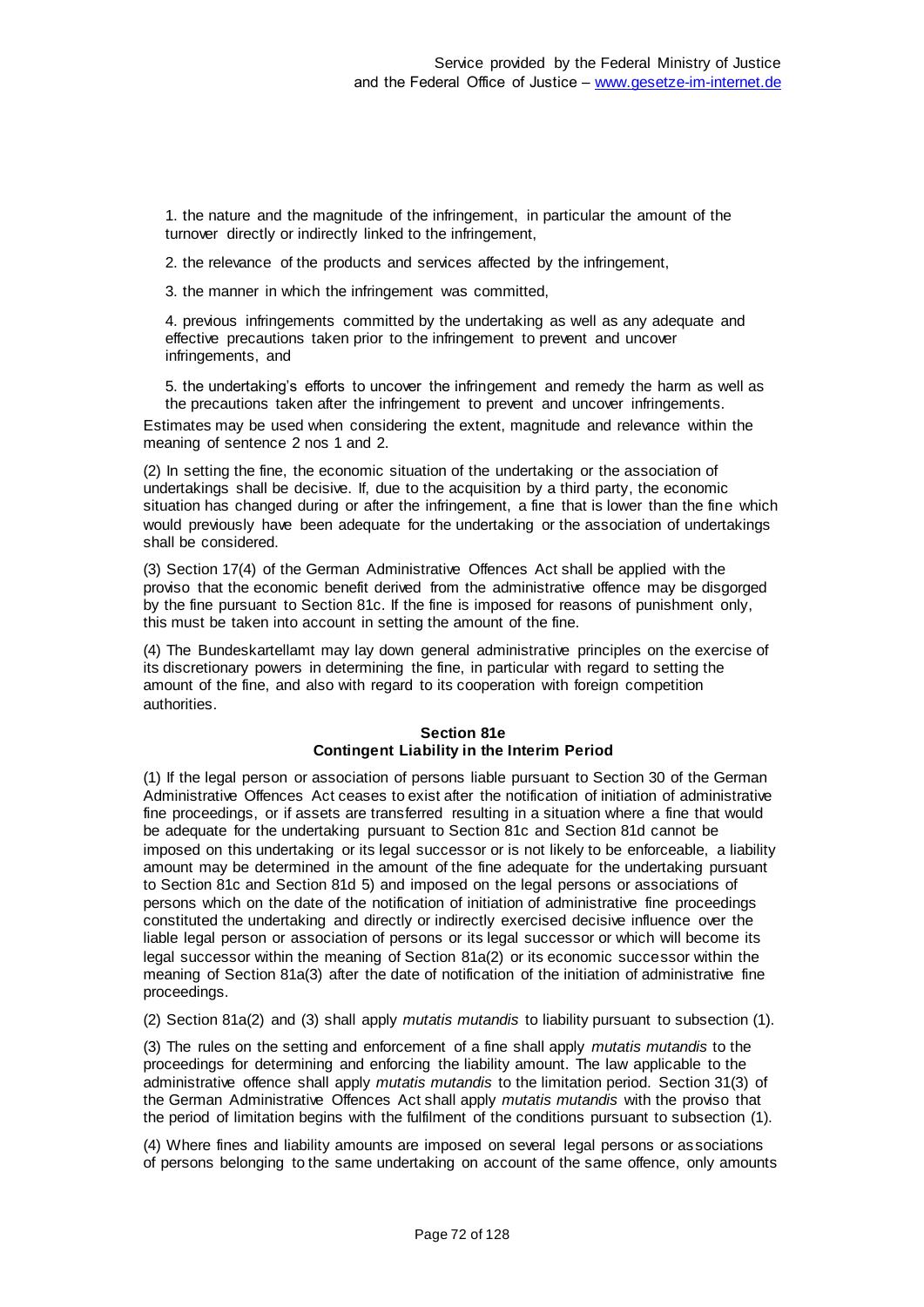up to the maximum individual amount determined may be collected from them in the enforcement proceedings.

## **Section 81f Interest Due on Administrative Fines**

Interest shall be payable on fines imposed on legal persons and associations of persons by way of a fining notice; fines shall bear interest from four weeks after service of the fining notice. Section 288(1) sentence 2 and Section 289 sentence 1 of the German Civil Code shall apply *mutatis mutandis*. The limitation period shall be three years and shall begin from the end of the calendar year in which the fine imposed was fully paid or collected.

## **Section 81g Limitation Period for Administrative Fines**

(1) Proceedings relating to administrative offences as defined in Section 81 shall become statute-barred in accordance with the provisions of the German Administrative Offences Act even if the offence is committed by disseminating printed material. Proceedings due to administrative offences as defined in Section 81(1), (2) no 1 and 81(3) shall become statutebarred after five years.

(2) The limitation period pursuant to Section 33(1) no 1 of the German Administrative Offences Act shall also be interrupted by the issuance of the first request for information addressed to the party affected pursuant to Section 82b(1) in conjunction with Section 59, provided that the request is delivered within two weeks; otherwise, the limitation period is interrupted by service of the request.

(3) The limitation period shall be suspended as long as the European Commission or the competition authority of another Member State of the European Union, acting upon a complaint or *ex officio*, is engaged in proceedings relating to an infringement of Article 101 or Article 102 of the Treaty on the Functioning of the European Union concerning the same agreement, decision or practice as the competition authority. The suspension of the limitation period shall commence when such competition authorities adopt measures within the meaning of Section 33(1) of the Administrative Offences Act and subsection (2). The limitation period shall remain suspended until the day on which the other competition authority terminates its proceedings completely by issuing a final decision or has concluded that there are no grounds for further action on its part. The suspension of the limitation period shall apply to all undertakings or associations of undertakings which have participated in the infringement.

(4) The limitation period shall expire at the latest on the day on which a period twice as long as the limitation period has elapsed. This period shall be extended, in deviation from Section 33(3) sentence 2 of the German Administrative Offences Act, by the period during which the fining decision is the subject of proceedings pending before an appellate court.

# **Division 2 Leniency Programme**

## **Section 81h Aim and Scope of Application**

(1) The competition authority may grant immunity from a fine or reduce a fine imposed on natural persons, undertakings and associations of undertakings involved in cartels (cartel participants) that contribute to uncovering a cartel through their cooperation with the competition authority (leniency).

(2) The provisions of this Division shall be applicable to administrative fine proceedings conducted by the competition authorities for the punishment of cartels under Section 81(1)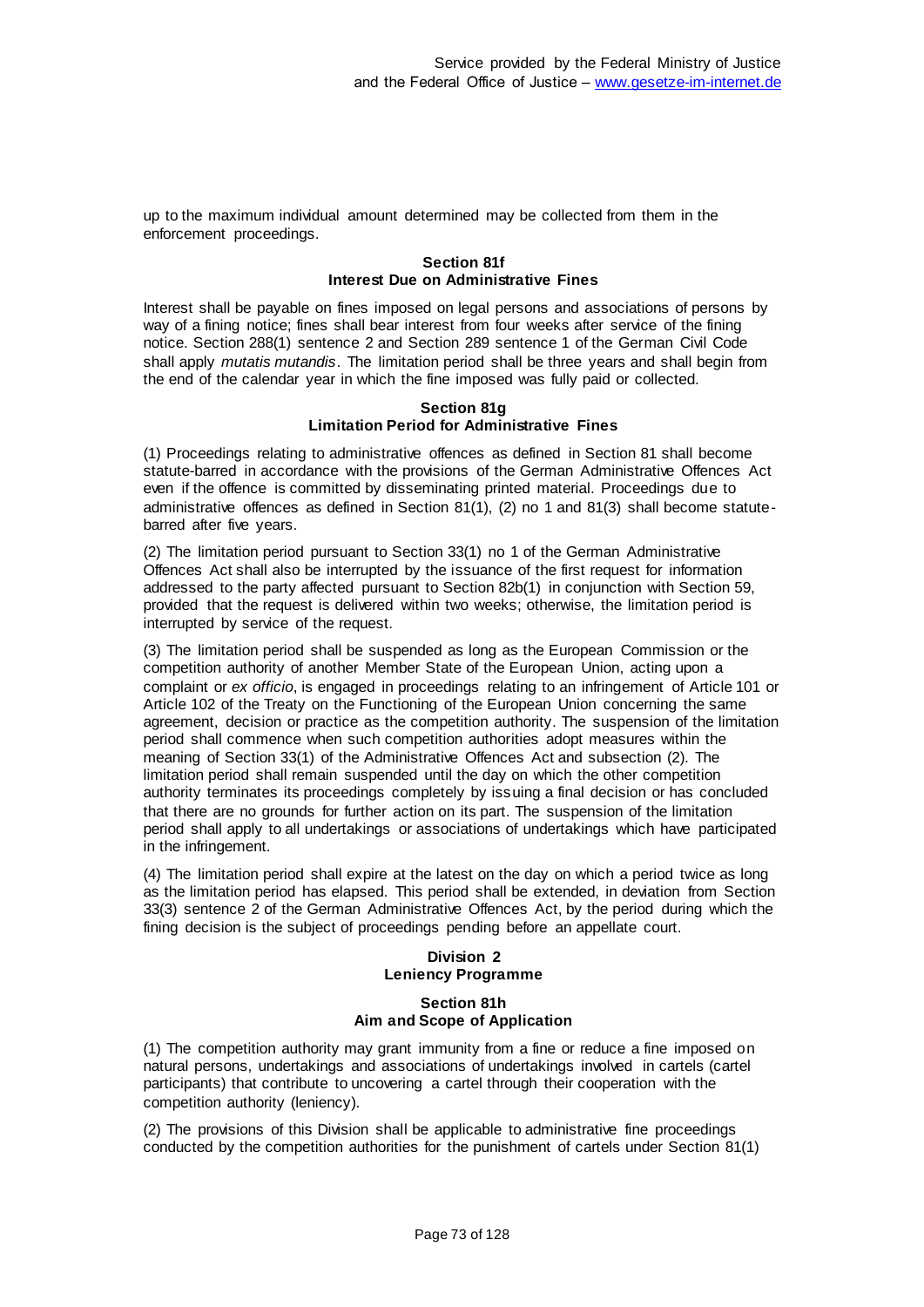no 1 in conjunction with Article 101 of the Treaty on the Functioning of the European Union and Section 81(2) no 1 in conjunction with Section 1.

(3) The Bundeskartellamt may determine general administrative principles on the exercise of its discretionary powers in applying the leniency regime and conducting the procedure. The administrative principles shall be published in the Federal Gazette [*Bundesanzeiger*].

#### **Section 81i Application for Leniency**

(1) Leniency shall be possible only upon application. Cartel participants may file an application for leniency with the competent competition authority on account of an offence subject to prosecution. The application shall include details as to all of the information specified in Section 81m(1) sentence 2 and shall be submitted together with the corresponding evidence.

(2) A leniency application submitted for an undertaking shall, unless expressly declared otherwise, apply to all legal persons or associations of persons that constitute the undertaking at the time the application is filed. It shall also apply to their current and former directors, managers and members of staff.

(3) The application may be filed in written or electronic form pursuant to Section 32a of the German Code of Criminal Procedure in German, English or in another language of the European Union bilaterally agreed between the competition authority and the applicant. If the competition authority receives an application in a language other than German, it may demand that the applicant produce a German translation without delay. In agreement with the competition authority, an application may also be submitted orally or in text form.

(4) If requested by the applicant, the competition authority shall confirm the receipt of the application, stating the date and time.

# **Section 81j General Conditions for Leniency**

(1) Leniency may be granted only if the applicant

1. discloses its knowledge of, and its role in, the cartel to the competition authority in its leniency application or if a cartel participant, in the event of an application in its favour, fully cooperates in clarifying the facts;

2. ends its involvement in the cartel immediately after filing its leniency application, except for individual activities that, in the competition authority's view, may be necessary to preserve the integrity of its investigation;

3. meets the obligation to cooperate genuinely, continuously and expeditiously with the competition authority from the time of its leniency application until the conclusion of the competition authority's enforcement proceedings against all cartel participants; this includes in particular

a) promptly providing all information and evidence relating to the cartel that is accessible to the applicant,

b) answering any request that may contribute to establishing the facts,

c) making directors, managers and other members of staff available for questioning; with respect to former directors, managers and other former members of staff, efforts to that effect shall be considered sufficient,

d) not destroying, falsifying or concealing information or evidence relating to the cartel and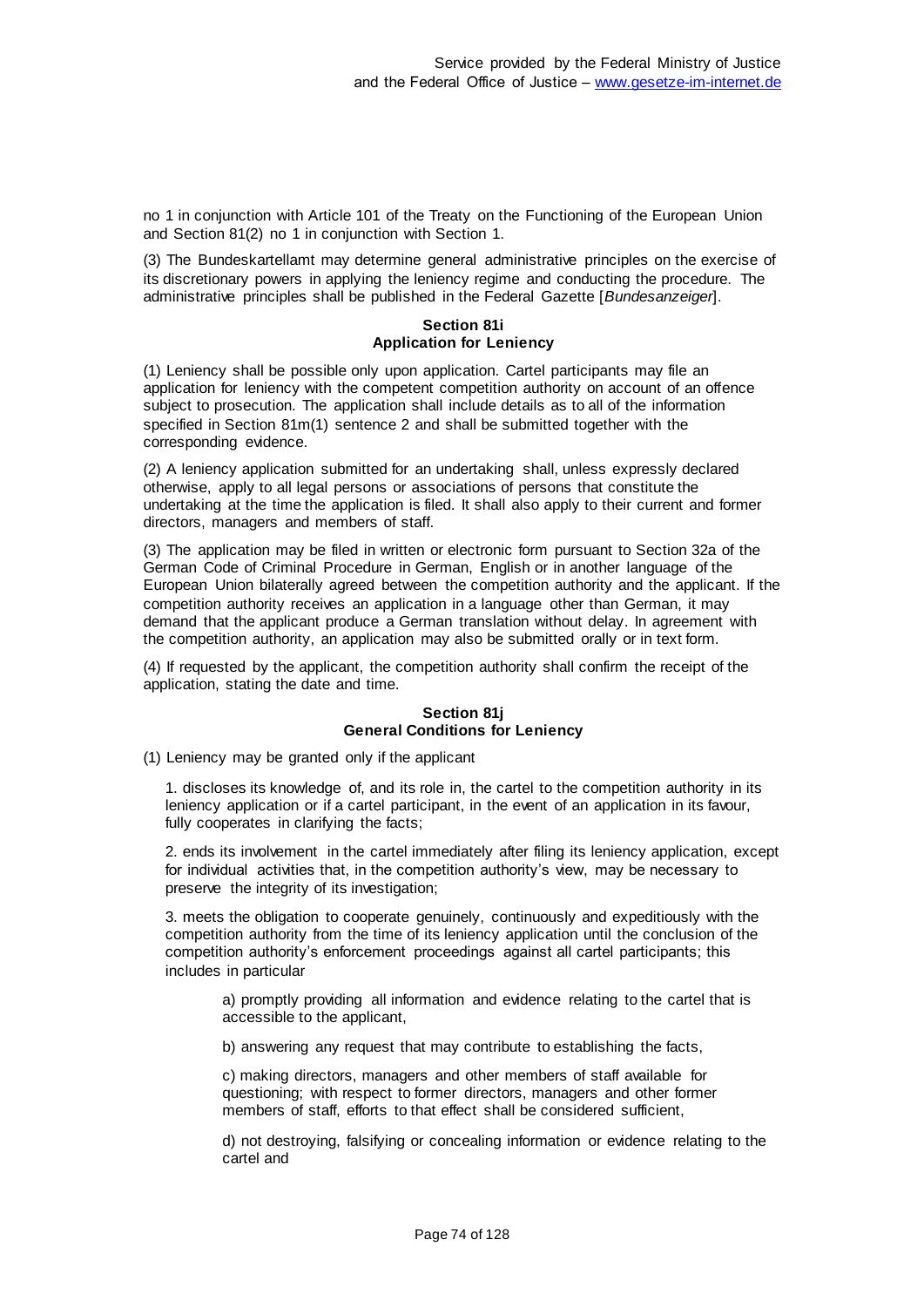e) not disclosing the fact of its leniency application, or any of its content, until the competition authority has released the applicant from this obligation;

4. while contemplating filing a leniency application,

a) did not destroy, falsify or conceal information or evidence relating to the cartel and

b) did not disclose the fact of its contemplated leniency application, or any of its contemplated content; this does not preclude an applicant from disclosing the fact of its contemplated leniency application, or any of its contemplated content, to other competition authorities.

(2) The conditions set out in subsection (1) shall apply *mutatis mutandis* to the cartel participants in whose favour the leniency application has been filed pursuant to Section 81i(2).

#### **Section 81k Immunity from Administrative Fines**

(1) The competition authority shall refrain from imposing a fine on a cartel participant if such participant

1. fulfils the conditions set out in Section 81j and

2. is the first to submit evidence that, at the time the competition authority receives the leniency application, allows the competition authority to obtain a search warrant for the first time.

(2) A fine shall generally not be imposed on a cartel participant if such participant

1. fulfils the conditions set out in Section 81j and

2. is the first to submit evidence that, if the competition authority is already able to obtain a search warrant, makes it possible to prove the offence for the first time, and if no other cartel participant has already fulfilled the conditions for immunity pursuant to subsection (1).

(3) Immunity from fines shall not be possible if a cartel participant has taken steps to coerce other cartel participants to join a cartel or to remain a member of such cartel.

#### **Section 81l Reduction of Administrative Fines**

(1) The competition authority may reduce the fine imposed on a cartel participant if such cartel participant

1. fulfils the conditions set out in Section 81j and

2. submits evidence of the cartel which, relative to the information and evidence already available to the competition authority, represents significant added value for the purpose of proving the offence.

(2) The amount of the reduction is determined in particular based on the usefulness of the information and evidence and based on the point in time at which the leniency applications are filed.

(3) If an applicant is the first to submit compelling evidence which the competition authority uses to prove additional facts and to impose higher fines on other cartel participants, or if a cartel participant, in the event of an application in its favour, is extensively involved in the initial provision of such evidence, those facts shall not be taken into account when setting the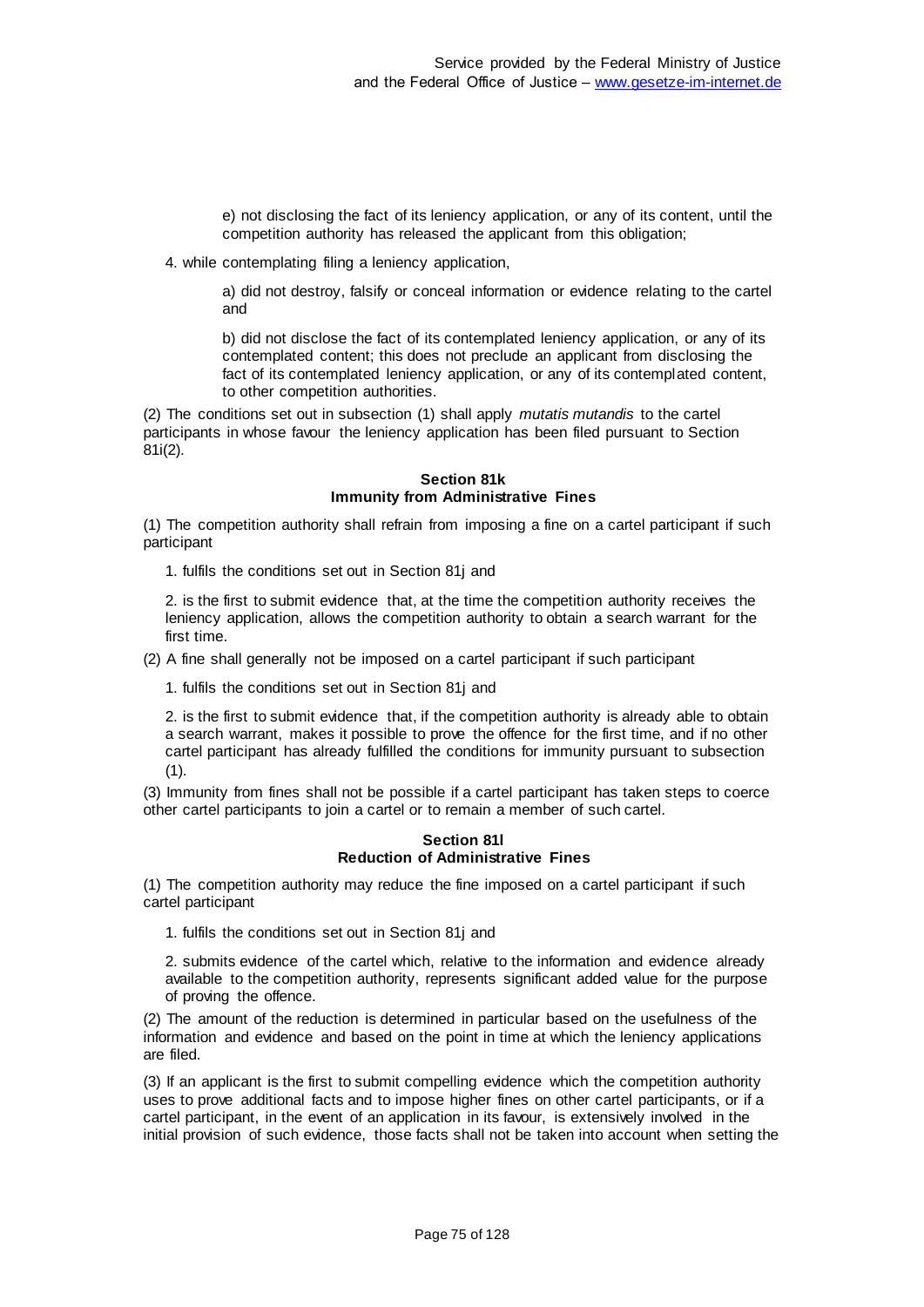fine to be imposed on the applicant or, as the case may be, on the cartel participant favoured by the application.

## **Section 81m Markers**

(1) A cartel participant may contact the competition authority to initially declare its willingness to cooperate (marker) in order to be assigned a place in the queue for leniency in the order in which the applications are received. A marker shall at least include a brief description of the following:

- 1. the name and address of the applicant,
- 2. the names of the other cartel participants,
- 3. the products and territories affected,

4. the duration and nature of the offence, in particular also with regard to the applicant's own involvement, and

5. information on any past or possible future leniency applications in relation to the cartel that have been made or will be made to other competition authorities, other European competition authorities or other foreign competition authorities.

(2) A marker may be placed orally or in text form. Section 81i(2), (3) sentences 1 and 2 and Section 81i(4) shall apply *mutatis mutandis*.

(3) The competition authority shall specify a reasonable period within which the applicant is to submit a leniency application including details as to all the information specified in subsection (1) sentence 2 together with the corresponding evidence. The place in the queue for leniency of the finalised leniency application pursuant to sentence 1 shall be determined based on the time of the marker pursuant to subsection (1), provided that the applicant fulfils its obligations at all times. In this case, all the information and evidence properly produced prior to the expiry of the period specified pursuant to sentence 1 are deemed to have been submitted at the time of the marker.

#### **Section 81n Summary Applications**

(1) The competition authority shall accept summary applications from cartel participants applying to the European Commission for leniency in relation to the same cartel. This shall apply only if the application covers more than three Member States as the geographic areas affected by the cartel.

(2) Section 81m(1) sentence 2, Section 81m(2) and (3) sentences 3 and 4 shall apply *mutatis mutandis* to summary applications. The Member States in which the evidence of the cartel is likely to be located must also be specified.

(3) The competition authority shall request a full leniency application to be submitted once the European Commission has informed the competition authority that it is no longer pursuing the case, either in whole or in part, or if further information is necessary for delineating or allocating the case.

(4) If the applicant submits the full leniency application within the period specified by the competition authority, the full application is deemed to have been submitted at the time the summary application was received, provided that the summary application covers the same offence, the same affected products, territories and cartel participants as well as the same duration of the cartel as the leniency application filed with the European Commission.

#### **Division 3 Administrative Fine Proceedings**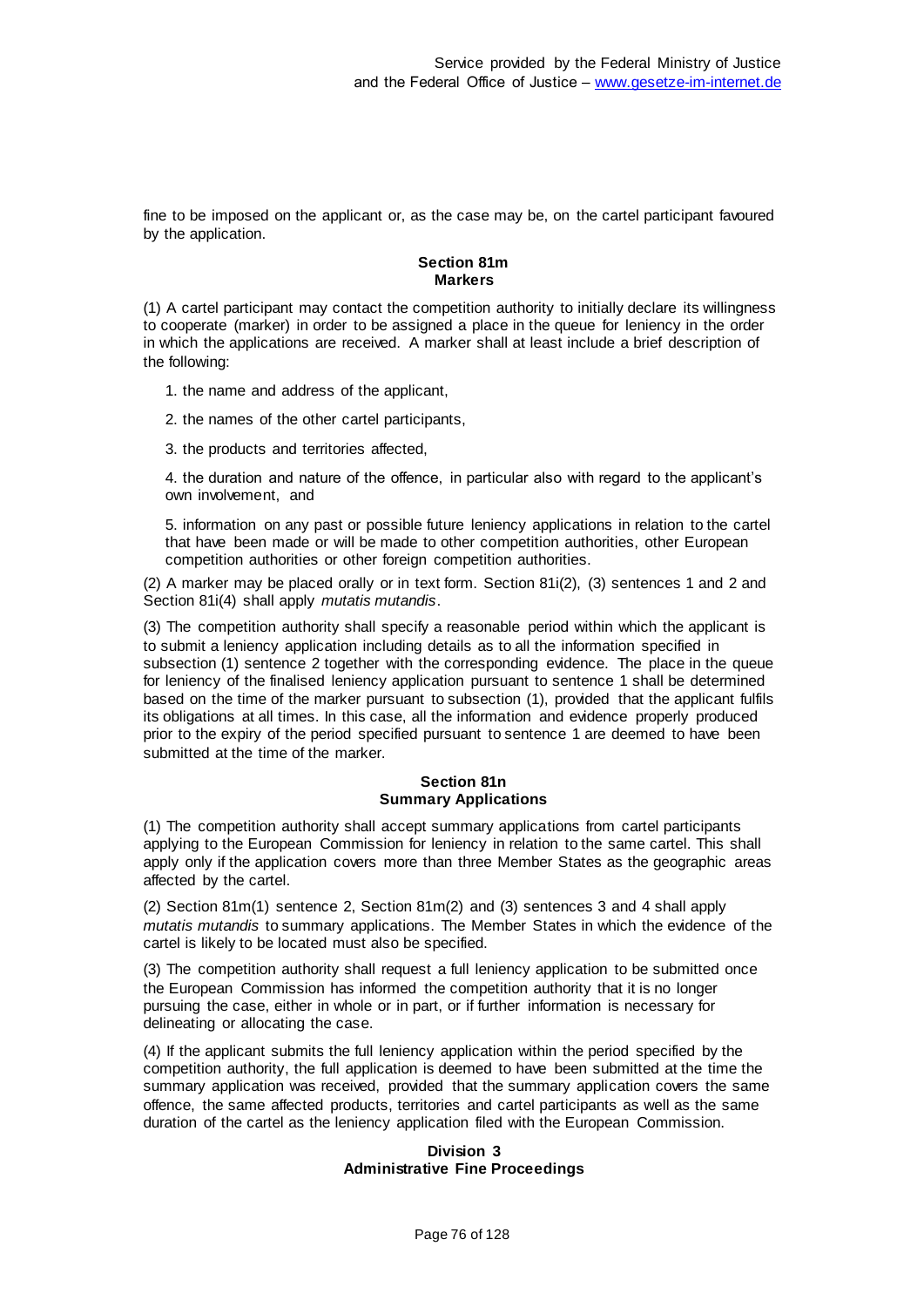## **Section 82 Jurisdiction in Cartel Fine Proceedings**

(1) Administrative authorities within the meaning of Section 36(1) no 1 of the German Administrative Offences Act shall be

1. the Bundesnetzagentur as the market transparency unit for electricity and gas for administrative offences under Section 81(2) no 2c and d, no 5a and no 6 to the extent that a violation of Section 47d(1) sentence 1 in conjunction with Section 59(2) or (4) exists, and Section 81(2) no 8 to the extent that a violation of Section 47d(1) sentence 1 in conjunction with Section 59a(2) exists,

2. the Bundeskartellamt as the market transparency unit for fuels for administrative offences under Section 81(2) no 5b and no 6 to the extent that a violation of Section 47k(7) in conjunction with Section 59(2) or (4) exists, and no 8 to the extent that a violation of Section 47k(7) in conjunction with Section 59a(2) exists, and

3. in all other cases referred to in Section 81(1), (2) and (3), the Bundeskartellamt and the supreme *Land* authority competent under the applicable laws of the respective *Land*, each for their own area of competence.

(2) The competition authority shall be exclusively competent in proceedings concerning the imposition of an administrative fine against a legal person or association of persons pursuant to Section 30 of the German Administrative Offences Act in cases arising from

1. a criminal offence which also fulfils the elements of Section 81(1), (2) no 1 and Section 81(3), or

2. an intentional or negligent administrative offence pursuant to Section 130 of the German Administrative Offences Act, where a punishable breach of duty also fulfils the elements of Section 81(1), (2) no 1 and Section 81(3).

This shall not apply if the proceedings relating to Section 30 of the German Administrative Offences Act are referred to the public prosecutor by the authority. In the cases under sentence 1, the public prosecutor and the competition authority shall inform each other at an early stage of any planned investigative steps with external effects, particularly of searches.

### **Section 82a**

### **Competences and Jurisdiction in Proceedings After an Objection has been Filed**

(1) After an objection has been filed against a fining decision, Section 69(4) and (5) sentence 1 second half of the sentence of the German Administrative Offences Act shall not apply in the proceedings. The public prosecutor shall send the files to the court competent pursuant to Section 83. In judicial proceedings concerning administrative fines, the competition authority shall have the same rights as the public prosecutor; in proceedings before the German Federal Court of Justice, the public's interest shall be represented exclusively by the Public Prosecutor General. Section 76 of the German Administrative Offences Act shall not apply.

(2) If the Bundeskartellamt has acted as the administrative authority in the preliminary proceedings, the enforcement of the administrative fine and the amount of money the confiscation of which has been ordered pursuant to Section 29a of the German Administrative Offences Act shall be carried out by the Bundeskartellamt as the law enforcement authority in accordance with the provisions relating to the enforcement of administrative fines and on the basis of a certified copy of the operative part of the judgment to be issued by the clerk of the court and endowed with the certificate of enforceability. The administrative fines and amounts of money the confiscation of which has been ordered pursuant to Section 29a of the German Administrative Offences Act shall acc rue to the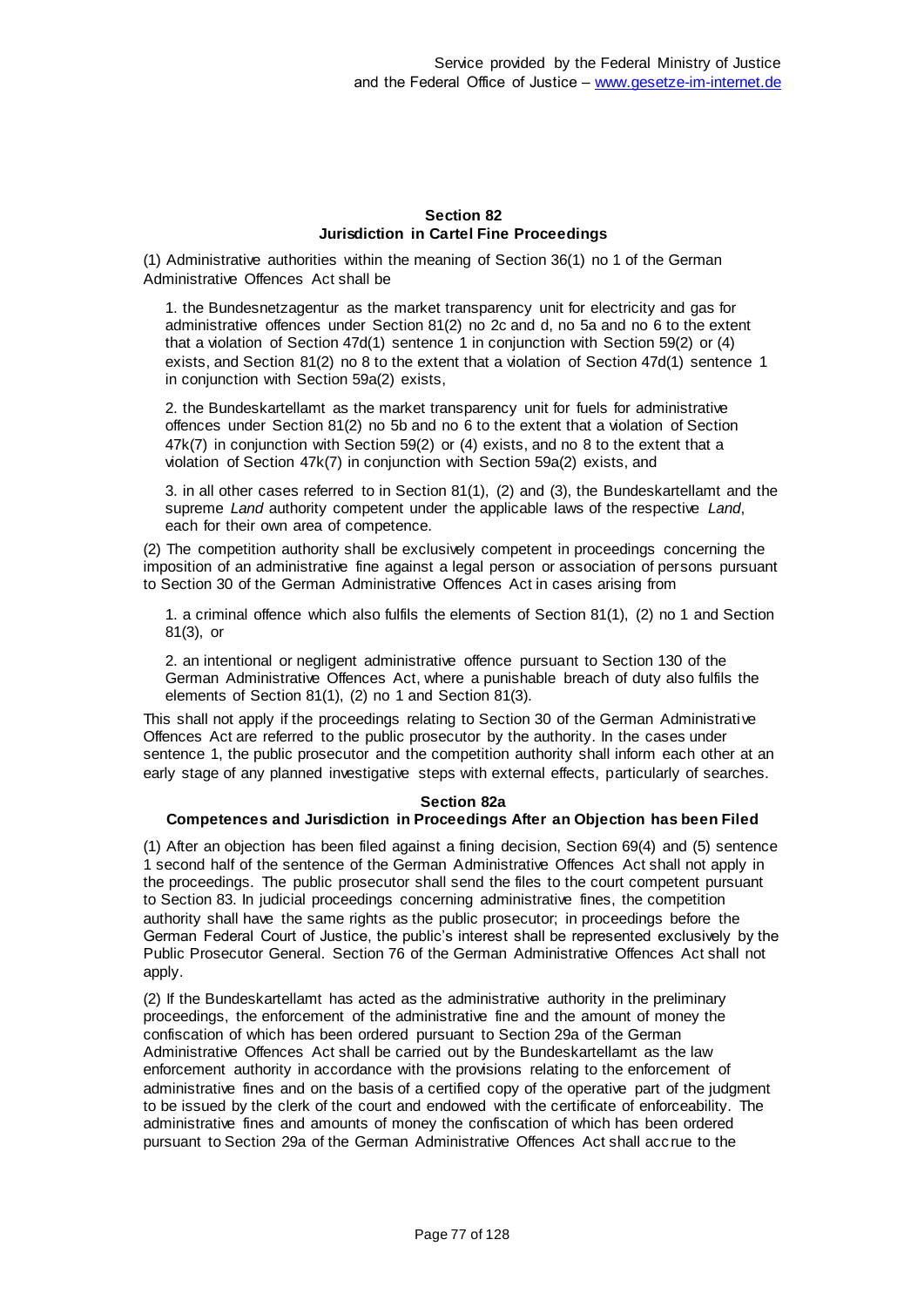German Federal Cash Office, which shall also bear the costs imposed on the State Treasury.

## **Section 82b Special Investigatory Powers**

(1) In proceedings concerning the imposition of a fine pursuant to Section 81 or the imposition of a liability amount pursuant to Section 81e, Section 59(1), (2), (3) sentences 1 and 2, Section 59(4) and (5) of the German Administrative Offences Act and, in connection with searches, Section 59b(3) sentence 1 and Section 59b(5) sentences 2 and 3 shall apply *mutatis mutandis* in addition to Section 46(2). Section 59(4) sentence 2 shall apply *mutatis mutandis* to requests for information and the surrender of documents pursuant to Section 59(1) and (2), or requests pursuant to Section 59b(3) sentence 1 no 3 with regard to natural persons.

(2) Subsection (1) sentence 2 and Section 59(1), (2), (3) sentences 1 and 2, Section 59(4) and (5) shall apply *mutatis mutandis* to the provision of information or the surrender of documents to the court.

(3) Any written or recorded information provided in response to requests for information pursuant to subsection (1) in conjunction with Section 59, and any records pursuant to subsection (1) in conjunction with Section 59b(3) sentence 1 no 3 may be introduced into proceedings before a court as documents. Section 250 of the German Code of Criminal Procedure shall not apply in this regard.

## **Section 83 Jurisdiction of the Higher Regional Court in Judicial Proceedings**

(1) The higher regional court in whose district the competent competition authority has its seat shall decide in judicial proceedings concerning an administrative offence pursuant to Section 81; it shall also decide on an application for judicial review (Section 62 of the German Administrative Offences Act) in the cases under Section 52(2) sentence 3 and Section 69(1) sentence 2 of the German Administrative Offences Act and against measures taken by the competition authority in the course of the judicial proceedings concerning administrative fines. Section 140(1) no 1 of the German Code of Criminal Procedure in conjunction with Section 46(1) of the German Administrative Offences Act shall not be applicable.

(2) The decisions of the higher regional court shall be taken by three members including the presiding member.

# **Section 84 Appeal to the Federal Court of Justice on Points of Law**

The Federal Court of Justice shall decide on appeals on points of law (Section 79 of the German Administrative Offences Act). If the decision that is appealed is annulled without a decision taken on the merits of the case, the Federal Court of Justice shall refer the case back to the higher regional court whose decision is annulled.

## **Section 85 Reopening of Proceedings Against a Fining Notice**

Proceedings concerning the revision of a fining notice issued by the competition authority (Section 85(4) of the German Administrative Offences Act) shall be decided by the court competent pursuant to Section 83.

#### **Section 86 Court Decisions Concerning Enforcement**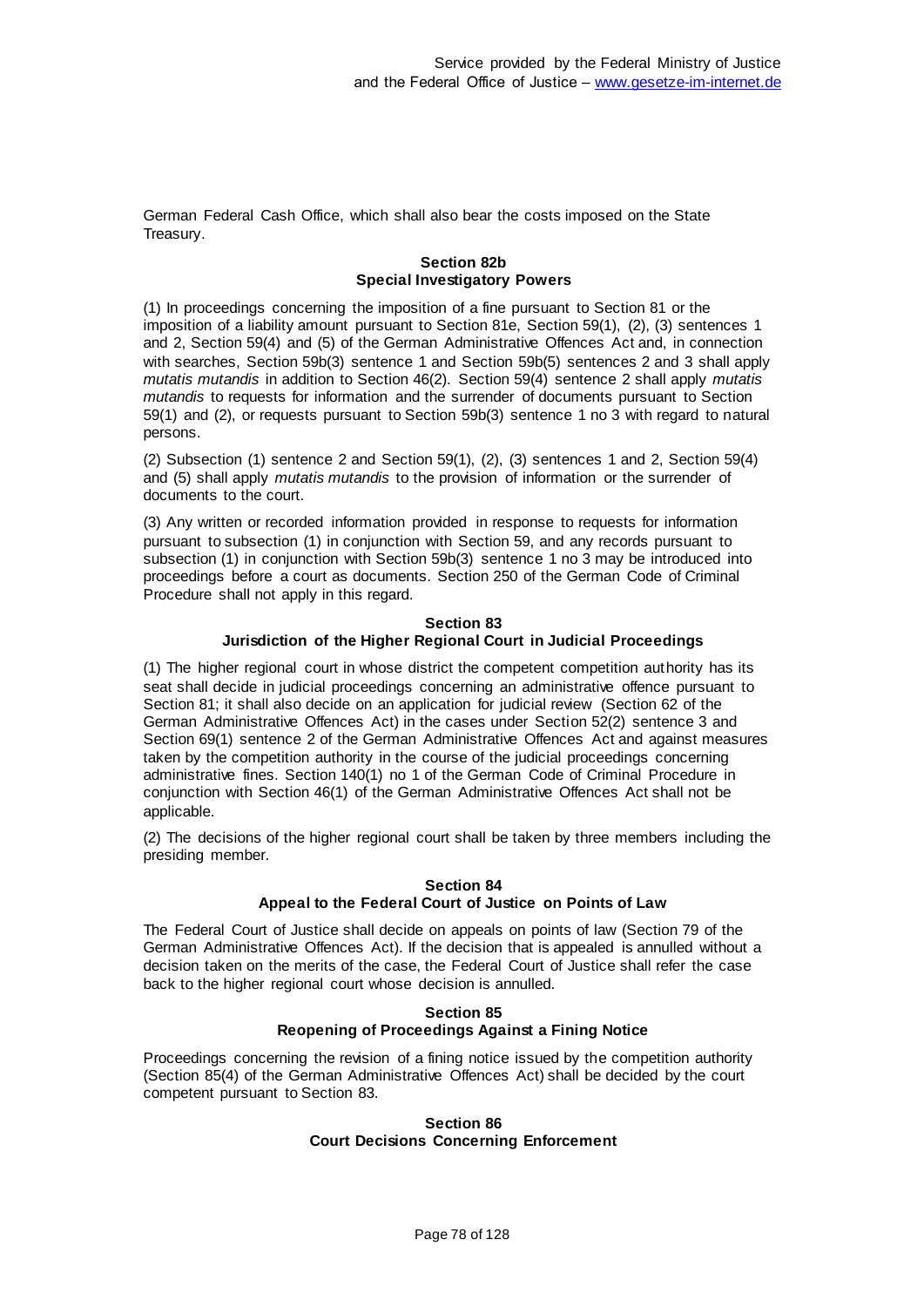The court decisions which become necessary in connection with enforcement (Section 104 of the German Administrative Offences Act) shall be issued by the court competent pursuant to Section 83.

# **Chapter 3 Enforcement Section 86a Enforcement**

The competition authority may enforce its orders pursuant to the provisions applying to the enforcement of administrative measures. The amount of the periodic penalty payment imposed on undertakings or associations of undertakings may be set at up to 5 per cent of the average daily worldwide turnover achieved by the undertaking or association of undertakings in the preceding business year for each day of delay calculated from the date specified in the warning notice.

#### **Chapter 4 Civil Actions**

### **Section 87 Exclusive Jurisdiction of the Regional Courts**

Regardless of the value of the matter in dispute, the regional courts [*Landgerichte*] shall have exclusive jurisdiction in civil actions concerning the application of provisions set out in Part 1, Article 101 or Article 102 of the Treaty on the Functioning of the European Union or Article 53 or Article 54 of the Agreement on the European Economic Area. Sentence 1 shall also apply even if the decision in a civil action depends, in whole or in part, on a decision to be taken pursuant to this Act, or on the applicability of Article 101 or Article 102 of the Treaty on the Functioning of the European Union or of Article 53 or Article 54 of the Agreement on the European Economic Area.

## **Section 88 Joining of Actions**

An action under Section 87 may be joined with an action based on another claim if the other claim has a legal or direct economic connection with the claim to be asserted before the court which has jurisdiction pursuant to Section 87; this shall also apply even if another court has exclusive jurisdiction over the action based on the other claim.

#### **Section 89 Jurisdiction of One Regional Court Over Several Court Districts**

(1) The *Land* governments are authorised to refer, by way of a statutory instrument, civil actions for which the regional courts have exclusive jurisdiction pursuant to Section 87 to one regional court for the districts of several regional courts if such centralisation serves the administration of justice in cartel matters, in particular to ensure uniform case law. The *Land* governments may delegate their powers in this regard to their judicial administrations.

(2) The jurisdiction of one regional court over individual districts or the entire territory of several *Länder* may be established by treaties between the *Länder*.

(3) The parties may be represented before the courts referred to in subsections (1) and (2) also by lawyers admitted to practice before the court which, in the absence of the provisions set out in subsections (1) and (2), would have jurisdiction over the legal action.

### **Section 89a Adjustment of the Value in Dispute, Reimbursement of Costs**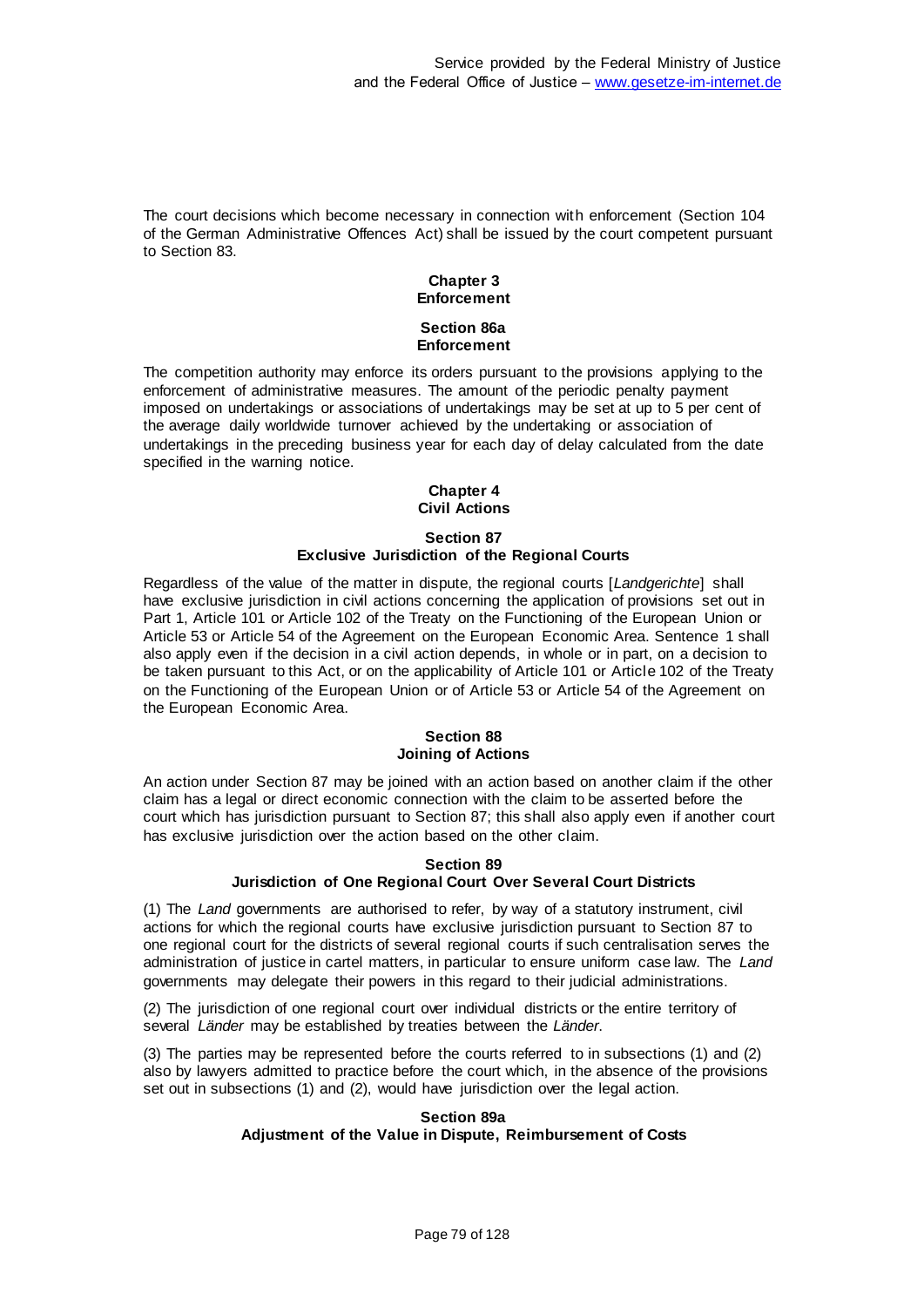(1) If, in the context of a legal action in which a claim pursuant to Sections 33, 33a(1) or Section 34a is asserted, a party credibly demonstrates that its economic situation would be seriously jeopardised if it had to bear the costs of litigation calculated on the basis of the full value in dispute, the court may, upon such party's application, order that the obligation of this party to pay the court fees be assessed on the basis of a part of the value in dispute adjusted to its economic situation. The court may make its order contingent on the party credibly demonstrating that the costs of litigation to be borne by it are not directly or indirectly assumed by a third party. As a consequence of the order, the benefiting party shall also pay its lawyer's fees only on the basis of the adjusted part of the value in dispute. Where costs of litigation are imposed upon or assumed by the benefiting party, this party shall reimburse the opposing party for paid court fees and the fees of its lawyer only on the basis of the adjusted value in dispute. Where the extra-judicial costs are imposed upon or assumed by the opposing party, the lawyer of the benefiting party may recover his/her fees from the opposing party based on the value in dispute applying to the opposing party.

(2) The application pursuant to subsection (1) may be declared for the record of the registry of the court. It shall be made prior to the trial of the case on its merits. The request shall subsequently be admissible only if the assumed or specified value in dispute is subsequently raised by the court. The opposing party shall be heard prior to the decision on the application.

(3) If, in the context of a legal action in which a claim pursuant to Section 33a(1) is asserted, an intervener joined the legal action of the main party, and where litigation costs are imposed upon or assumed by the opposing party, the reimbursement of costs shall cover only the intervener's costs for legal assistance on the basis of the value in dispute which the court determines at its own discretion. In the case of several interveners, the total amount of the values in dispute of all individual interventions shall not exceed the value in dispute in the main action.

# **Section 89b Procedure**

(1) Section 142 of the German Code of Civil Procedure shall apply *mutatis mutandis* to the provision of information pursuant to Section 33g.

(2) Section 142(2) of the German Code of Civil Procedure shall apply with the proviso that the reasonableness is determined pursuant to Section 33g(3) to (6).

(3) The court may issue an interlocutory judgment on the claim pursuant to Section 33g(1) or (2) if the claim is made against the other party in the legal action concerning the liability for damages pursuant to Section 33a(1). If an interlocutory judgment is issued, this shall be considered a final judgment with regard to the legal remedies.

(4) Upon application the court may suspend the legal action regarding the claim for damages pursuant to Section 33a(1)

1. until the legal action regarding the claim pursuant to Section 33g(1) or (2) is concluded or

2. for a period of up to two years, if and as long as the parties participate in a proceeding that aims at settling the legal dispute regarding the claim for damages out of court.

(5) Any party whose violation of a provision under Part 1 or of Article 101 or 102 of the Treaty on the Functioning of the European Union has been established by a decision of the competition authority that is binding pursuant to Section 33b can be ordered by way of a preliminary injunction to surrender this decision if the conditions of Section 33g are fulfilled, even without stating and substantiating the conditions laid down in Sections 935 and 940 of the German Code of Civil Procedure. An order pursuant to sentence 1 shall not require a special need for urgency. The respondent shall be heard before the order is issued.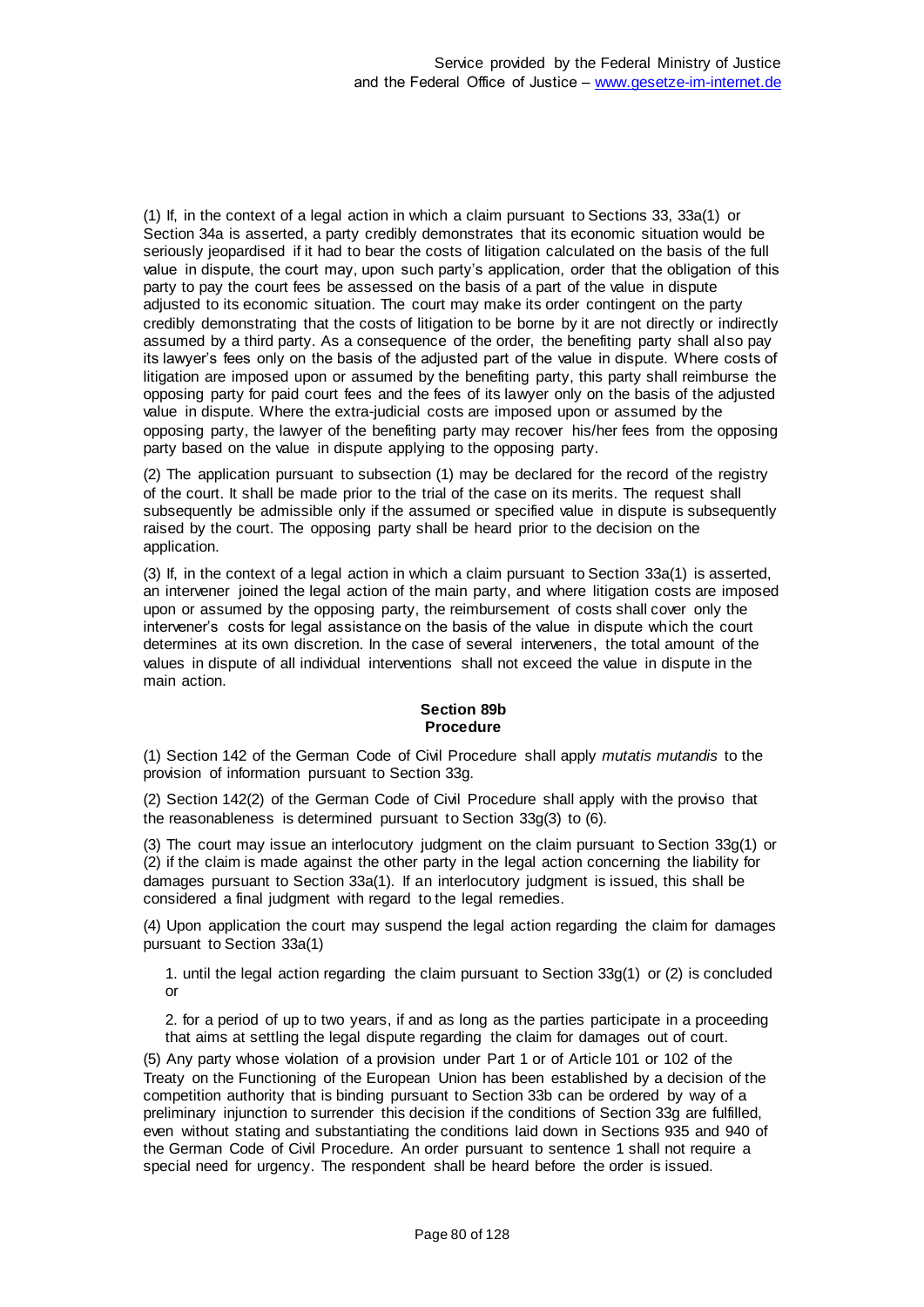(6) Upon application and after hearing the parties affected, the court may order by decree the disclosure of evidence or the provision of information which is required to remain confidential for important reasons or the disclosure or provision of which is denied pursuant to Section 33g (6), if

1. the court considers such evidence or information relevant for the enforcement of the claim pursuant to Section 33a (1) or for the defence against this claim and

2. after considering all circumstances of the particular case the claimant's interest in disclosure outweighs the affected party's interest in confidentiality.

The decree shall contain a statement of reasons. This decree shall be subject to immediate appeal.

(7) The court shall take the measures required in the particular case to safeguard the protection of trade and business secrets and other confidential information. In particular, the court may instruct a publicly appointed expert to produce an expert opinion on the degree of protection required in the particular case, provided that this expert is subject to a professional duty of confidentiality.

(8) Upon substantiated application submitted by a party in a legal action regarding the claim pursuant to Section 33a(1), Section 33g(1) or (2), the court shall examine the evidence submitted to it pursuant to Section 33g(4) for the sole purpose of examination to establish whether it includes leniency statements or settlement submissions that have not been withdrawn. The court shall submit the evidence to the parties, if

1. it does not include leniency statements or settlement submissions that have not been withdrawn and

2. if the other conditions for surrender pursuant to Section 33g are fulfilled.

The court shall decide on this by decree. Before issuing a decree pursuant to this subsection, the competition authority to which the leniency statement or settlement submission was submitted shall be heard. The members of the court are subject to a duty of confidentiality; the content of the evidence that is kept confidential must not be recognisable from the reasons given for the decision. Decrees pursuant to this subsection are subject to immediate appeal.

#### **Section 89c Disclosure of Information from the Authority's File**

(1) In a legal action concerning a claim pursuant to Section  $33a(1)$  or Section  $33g(1)$  or (2), the court may request, upon application by a party, that the competition authority provide documents and items that are included in its files on a proceeding or kept in official custody during a proceeding if the applicant credibly demonstrates that

1. it has a claim for damages against another party pursuant to pursuant to 33a(1) and

2. the information expected to be included in the file cannot be obtained from another party or third party with reasonable effort.

The court shall decide on the application by decree. This decree shall be subject to immediate appeal.

(2) The court may make accessible to the applicant the documents and items submitted or provide the applicant with information included in them, to the extent that

1. the disclosure corresponds to the applicant's request,

2. the facts or evidence are necessary for the assertion of a claim pursuant to Section 33a(1) or for the defence against this claim and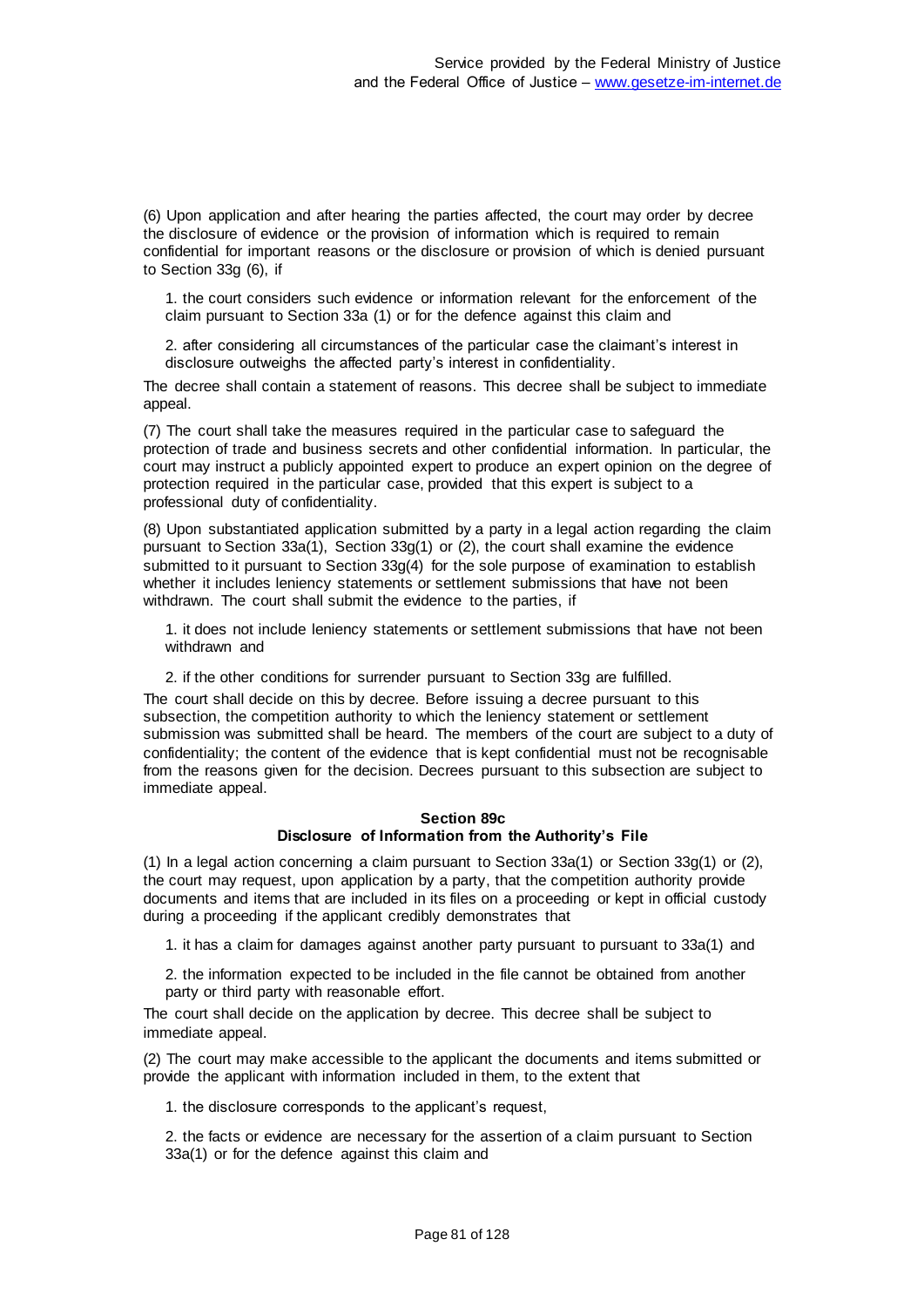3. it is not disproportionate to make the documents and items accessible or provide the information.

Before making evidence accessible or providing information, the court shall hear those affected by the disclosure and the competition authority. Facts and evidence which are required to remain confidential shall be exempted from the disclosure of evidence or provision of information. Section 89b(6) shall apply *mutatis mutandis*.

(3) The request pursuant to subsection (1) or the request for the provision of official information by the competition authority shall be excluded where this is disproportionate. In its decision on the request pursuant to subsection (1), on the request for the provision of official information by the competition authority and on making documents and items accessible or providing information pursuant to subsection (2), the court shall take into account Section 33g(3) and, in particular,

1. the precision of the application as to the type, subject and content of the evidence expected to be included in the competition authority's file,

2. the pendency of the claim under Section 33a(1),

3. the effectiveness of public competition law enforcement, in particular the influence of such disclosure on ongoing proceedings and on the functioning of leniency programmes and settlement proceedings.

(4) The competition authority may refuse to provide documents and items which are included in its files on a proceeding or kept in official custody during a proceeding, if these contain:

- 1. leniency statements,
- 2. settlement submissions that have not been withdrawn,
- 3. internal notes by the authorities or

4. communication between the competition authorities or between the competition authority and the general prosecutor at the higher regional court for the district in which the competition authority has its seat or the Public Prosecutor General of the Federal Court of Justice.

Section 33g(5) and Section 89b(8) shall apply *mutatis mutandis*; the latter provision shall apply with the proviso that it also applies to the examination of documents and items within the meaning of sentence 1 nos 3 and 4.

(5) Where the inspection of the competition authority's file or the provision of information serves the purpose of filing a claim for damages on account of an infringement pursuant to Section 33(1) or preparing such claim, Sections 406e and 475 of the German Code of Criminal Procedure shall not apply in addition to subsections (1) to (3). The right to request access to the fining decisions of a competition authority on the basis of these provisions shall remain unaffected. Section 33g(1) and (2) shall not apply to competition authorities that are in possession of evidence.

(6) The provisions of subsections (1) to (5) shall apply *mutatis mutandis* to authorities and courts which have files or parts or copies of files of a competition authority in their files. The competition authority that keeps or has kept the file shall be involved in accordance with subsection (2) sentence 2.

## **Section 89d Rules of Evidence**

(1) Evidence which has solely been gained through inspection of the files of a competition authority or pursuant to Section 89c can provide proof of facts in a legal action concerning a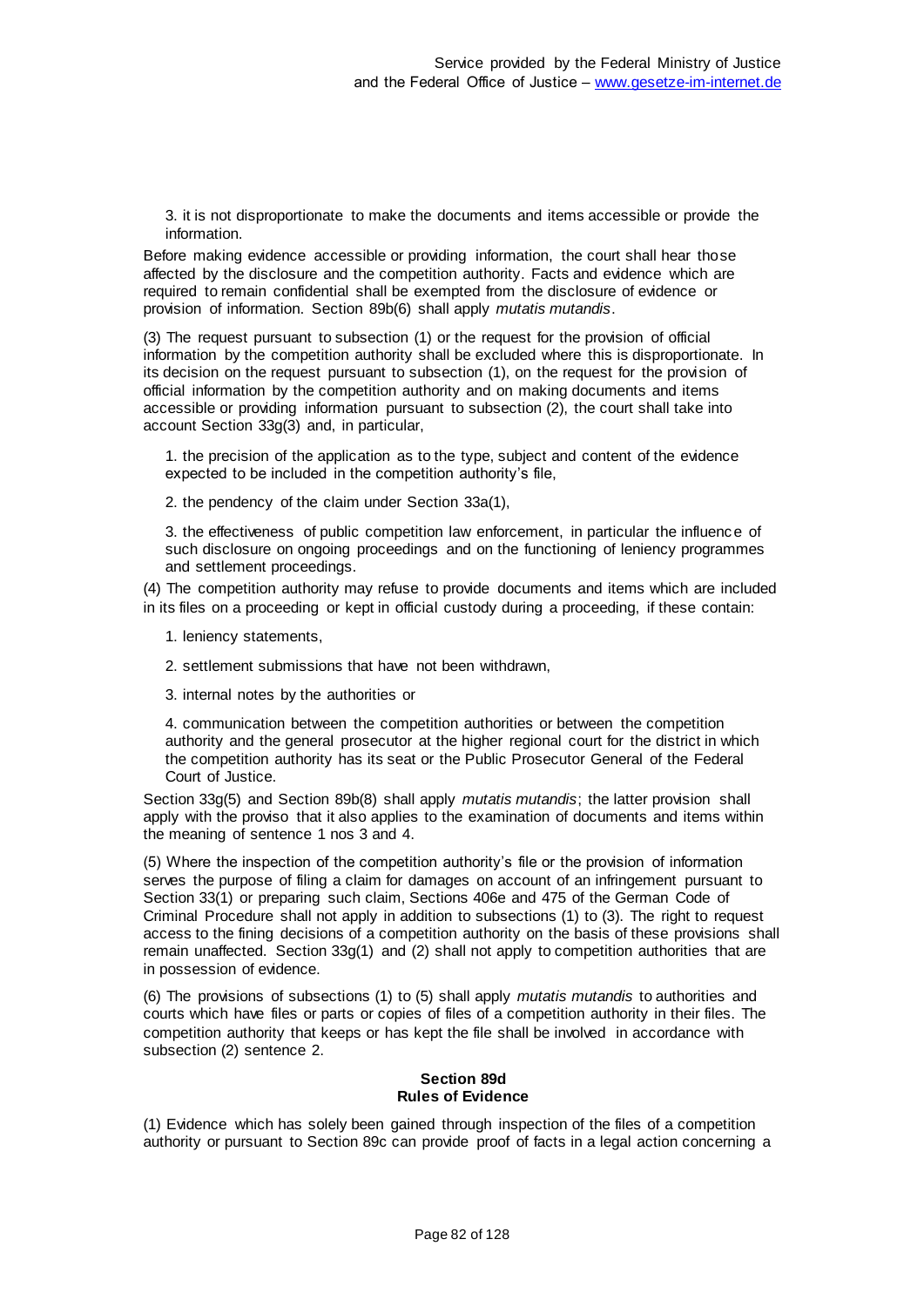claim for damages on account of an infringement pursuant to Section 33(1) only if the party that has been granted access to the files or its legal successor is a party to the legal action.

(2) Leniency statements and settlement submissions which have solely been gained through inspection of the files of an authority or a court or pursuant to Section 89c cannot provide proof of facts in a legal action concerning a claim for damages on account of an infringement pursuant to Section 33(1).

(3) Evidence within the meaning of Section 33g(5) which has solely been gained through inspection of the files of an authority or a court or pursuant to Section 89c cannot provide proof of facts in a legal action concerning a claim for damages on account of an infringement pursuant to Section 33(1) until the competition authority has completely terminated its proceedings against each of the parties involved either by issuing a decision or otherwise.

(4) Sections 142 and 144, Section 371(2), Section 371a(1) sentence 1, Sections 421, 422, 428, 429 and 432 of the German Code of Civil Procedure shall be applicable in a legal action concerning a claim for damages on account of an infringement pursuant to Section 33(1) or concerning a claim pursuant to Section 33g(1) or (2) only to the extent that a document or item that is to be surrendered is also subject to a claim pursuant to Section 33g against the person obliged to surrender such document or item, unless a contractual claim to surrender such document or item exists against that person. Sentence 1 shall apply *mutatis mutandis* to the provision by authorities of documents and items that are included in the file of a competition authority or that are kept in official custody in the course of a proceeding, with the proviso that the conditions for the provision pursuant to Section 89c(1) to (4) and (6) have to be fulfilled with regard to the respective piece of evidence.

#### **Section 89e Common Provisions for Sections 33g and 89b to 89d**

(1) Competition authorities within the meaning of Sections 33g and 89b to 89d are

- 1. the Bundeskartellamt,
- 2. the supreme *Land* authorities competent according to the laws of the respective *Land*,
- 3. the European Commission and
- 4. the competition authorities of other Member States of the European Union.

(2) Subsection (1) and Sections 33g, 89b to 89d shall be applicable *mutatis mutandis* to the enforcement of claims for damages or defence against claims for damages on account of infringements of provisions of the national law of another Member State of the European Union

1. which predominantly pursue the same objective as Articles 101 and 102 of the Treaty on the Functioning of the European Union and

2. which, pursuant to Article 3(1) of Council Regulation (EC) No 1/2003, are applied with regard to the same case and in parallel to the competition law of the European Union.

This shall not include national legal provisions imposing criminal sanctions on natural persons, unless such criminal sanctions serve the purpose of enforcing the competition law applicable to undertakings.

### **Chapter 5 Common Provisions**

### **Section 90 Information of and Participation by the Competition Authorities**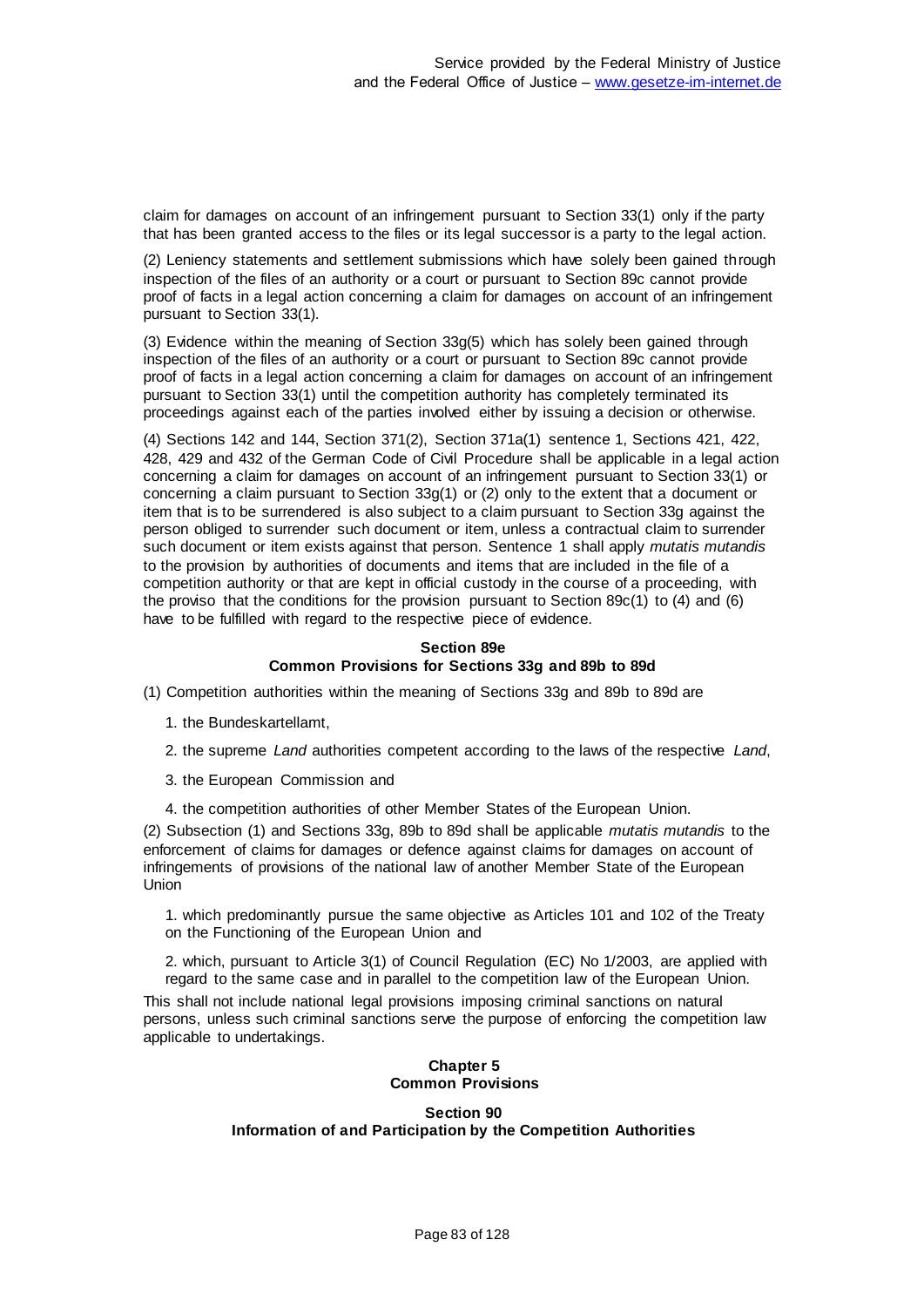(1) The German courts shall inform the Bundeskartellamt about all legal actions in which the decision depends in whole or in part on the application of the provisions of this Act, on a decision issued pursuant to these provisions, or on the application of Articles 101 or 102 of the Treaty on the Functioning of the European Union, or of Articles 53 or 54 of the Agreement on the European Economic Area. This shall also apply in cases where these provisions are applied *mutatis mutandis*. Sentence 1 shall not apply to legal disputes on decisions pursuant to Section 42. The court shall, upon request, provide to the Bundeskartellamt copies of all briefs, records, orders and decisions.

(2) The President of the Bundeskartellamt may, if he considers it appropriate to protect the public interest, appoint from among the members of the Bundeskartellamt a representative authorised to submit written statements to the court, to point out facts and evidence, attend hearings, present arguments and address questions to parties, witnesses and experts in such hearings. Written statements made by the representative shall be communicated to the parties by the court.

(3) If the significance of the legal action does not extend beyond the territory of a *Land*, the supreme *Land* authority shall take the place of the Bundeskartellamt for the purposes of subsection (1) sentence 4 and subsection (2).

(4) Subsections (1) and (2) shall apply *mutatis mutandis* to legal actions which have as their subject matter the enforcement of a price set pursuant to Section 30 against a purchaser bound to such prices or against another undertaking.

(5) Upon request by a court having to decide on a claim for damages pursuant to Section 33a(1) sentence 1, the Bundeskartellamt may comment on the amount of the damage resulting from the infringement. The rights of the President of the Bundeskartellamt under subsection (2) shall remain unaffected.

(6) Subsection (1) sentence 4 and subsection (2) shall apply *mutatis mutandis* to legal actions before a court on substantial, permanent or repeated infringements of consumer protection law provisions which, due to their nature or scale, harm the interests of a large number of consumers. This shall not apply if the enforcement of the provisions under sentence 1 falls within the competence of other federal authorities.

### **Section 90a Cooperation of the Courts with the European Commission and the Competition Authorities**

(1) In all judicial proceedings where Article 101 or Article 102 of the Treaty on the Functioning of the European Union is applied the court shall, without undue delay after serving the decision on the parties, forward a duplicate of every decision to the European Commission via the Bundeskartellamt. The Bundeskartellamt may transmit to the European Commission the documents which it has obtained pursuant to Section 90(1) sentence 4.

(2) In proceedings pursuant to subsection (1), the European Commission may, acting on its own initiative, submit written observations to the court. In the case of a request pursuant to Article 15(3) sentence 5 of Council Regulation (EC) No 1/2003, the court shall provide the European Commission with all documents necessary for the assessment of the case. The court shall provide the Bundeskartellamt and the parties with a copy of the written observations of the European Commission made pursuant to Article 15(3) sentence 3 of Council Regulation (EC) No 1/2003. The European Commission may also submit oral observations in the hearing.

(3) In proceedings pursuant to subsection (1), the court may ask the European Commission to provide information in its possession or submit its observations on questions concerning the application of Article 101 or Article 102 of the Treaty on the Functioning of the European Union. The court shall inform the parties about a request made pursuant to sentence 1, and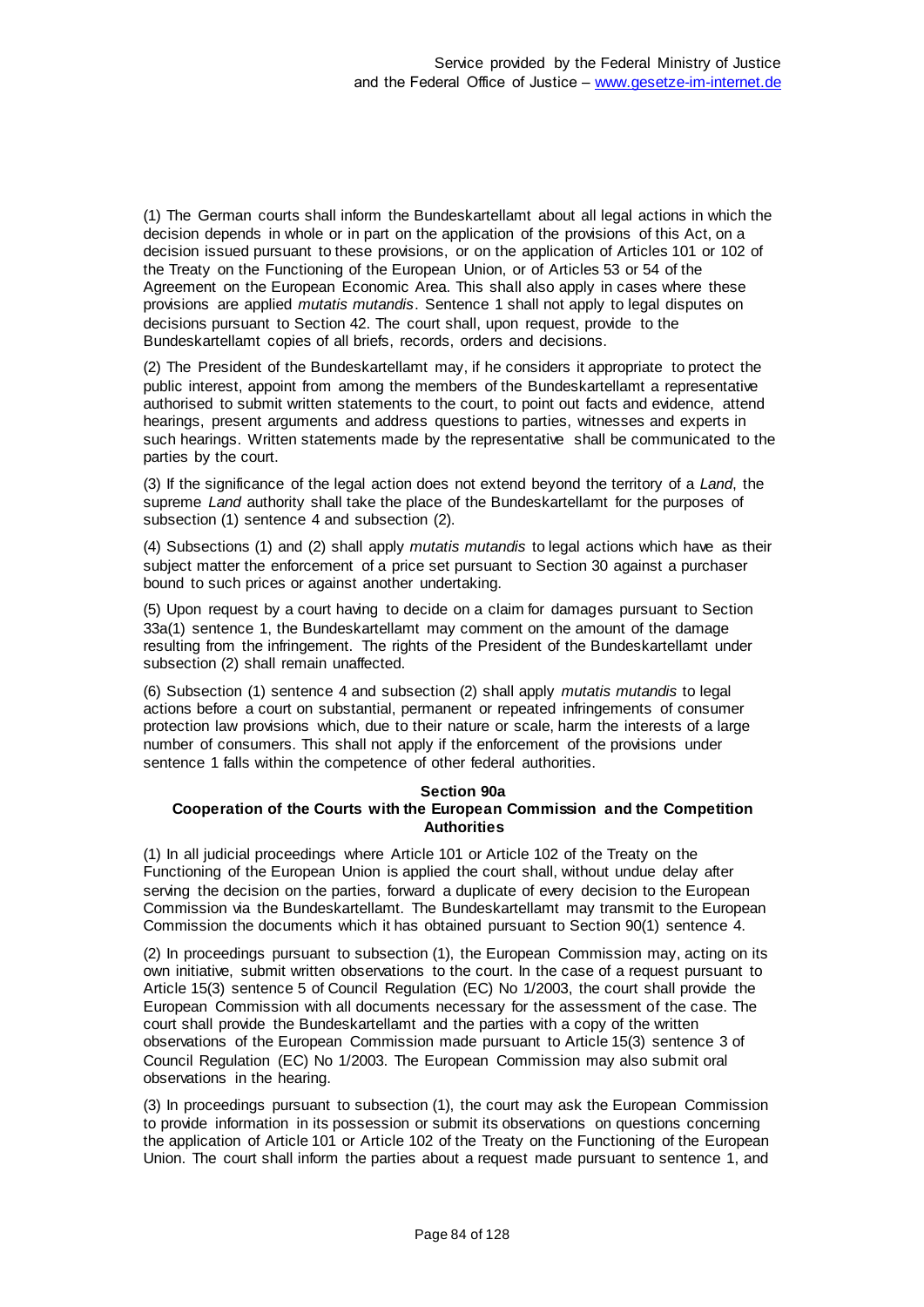shall provide them as well as the Bundeskartellamt with a copy of the European Commission's reply.

(4) In the cases of subsections (2) and (3), the dealings between the court and the European Commission may also be made via the Bundeskartellamt.

## **Section 91 Cartel Panel of the Higher Regional Court**

The higher regional courts shall set up cartel panels. They shall decide on legal matters assigned to them pursuant to Section 57(2) sentence 2, Section 73(4), Sections 83, 85 and 86, and on appeals against final judgments and other decisions in civil actions pursuant to Section 87.

#### **Section 92**

#### **Jurisdiction of a Higher Regional Court or of the Supreme Court of a** *Land* **for Several Court Districts in Administrative Matters and Proceedings Concerning Administrative Fines**

(1) Where several higher regional courts exist in a *Land*, the legal matters for which the higher regional courts have exclusive jurisdiction pursuant to Section 57(2) sentence 2, Section 73(4), Sections 83, 85 and 86, may be assigned by the *Land* governments by way of a statutory instrument to one or several of the higher regional courts or to the supreme court of a *Land* if such centralisation serves the administration of justice in cartel matters, in particular to ensure uniform case law. The *Land* governments may delegate their powers in this regard to their judicial administrations.

(2) The jurisdiction of one higher regional court or of the supreme court of a *Land* for individual districts or for the entire territory of several *Länder* may be established by treaties between the *Länder*.

#### **Section 93 Jurisdiction Over Appeals**

Section 92(1) and (2) shall apply *mutatis mutandis* to decisions on appeals against final judgments and from other decisions in civil actions pursuant to Section 87.

#### **Section 94 Cartel Panel of the Federal Court of Justice**

(1) The Federal Court of Justice shall establish a cartel panel; it shall decide in the first and last instance on the decisions of the Bundeskartellamt specified in Section 73(5) and on the following legal remedies:

1. in administrative matters, on appeals on points of law against decisions of the higher regional courts (Sections 77, 79, 80) and on appeals against the refusal to grant leave to appeal (Section 78);

2. in proceedings concerning administrative fines, on appeals on points of law against decisions of the higher regional courts (Section 84);

3. in civil actions pursuant to Section 87

a) on appeals on points of law against final judgments of the higher regional courts including appeals against the refusal to grant leave to appeal,

b) on leap-frog appeals against final judgments of the regional courts,

c) on appeals on points of law against decisions of the higher regional courts in the cases under Section 574(1) of the German Code of Civil Procedure.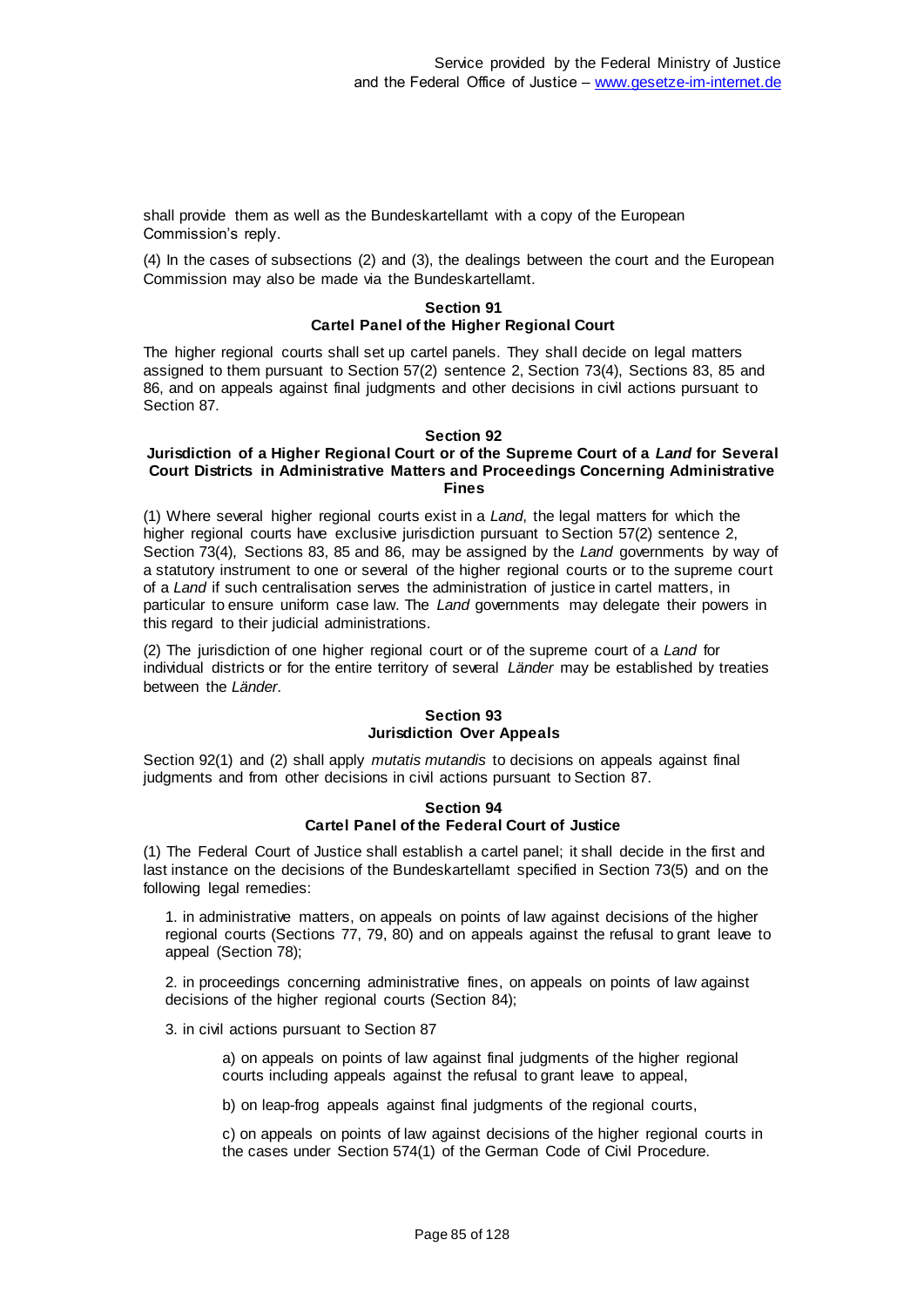(2) In proceedings concerning administrative fines, the cartel panel shall constitute a criminal panel within the meaning of Section 132 of the German Courts Constitution Act, in all other matters it shall constitute a civil panel.

### **Section 95 Exclusive Jurisdiction**

The jurisdiction of the courts which may be called upon to issue a decision under this Act shall be exclusive.

#### **Section 96 (repealed)**

## **Part 4 Award of Public Contracts and Concessions**

# **Chapter 1 Procurement Procedure**

## **Division 1 General Principles, Definitions and Scope**

## **Section 97 General Principles for Making Awards**

(1) Public contracts and concessions are awarded through competition and transparent procedures. The principles of cost-effectiveness and proportionality shall be upheld in the process.

(2) The participants in a procurement procedure (award procedure) shall be treated equally unless unequal treatment is expressly required or permitted under this Act.

(3) In making the award, aspects of quality and innovation as well as social and environmental aspects shall be considered in accordance with this Part.

(4) The interests of small and medium-sized undertakings shall primarily be taken into account in public procurement procedures. Contracts shall be divided into individual lots (partial lots) and awarded separately according to the type or area of specialisation (tradespecific lots). Several partial or trade-specific lots may be awarded collectively if this is required for economic or technical reasons. If an undertaking that is not a public contracting authority or sector contracting entity is entrusted with the realisation or execution of a public assignment, it shall be obliged by the public contracting authority or sector contracting entity, so far as it subcontracts to third parties, to proceed according to sentences 1 to 3.

(5) For sending, receiving, forwarding and storing data in a procurement procedure, contracting authorities and undertakings shall, in principle, use electronic means in accordance with the statutory instruments issued pursuant to Section 113.

(6) Undertakings shall have a right to have the provisions concerning the procurement procedure complied with.

#### **Section 98 Contracting Authorities**

Contracting authorities within the meaning of this Part are public contracting authorities within the meaning of Section 99, sector contracting entities within the meaning of Section 100 and concession grantors within the meaning of Section 101.

### **Section 99 Public Contracting Authorities**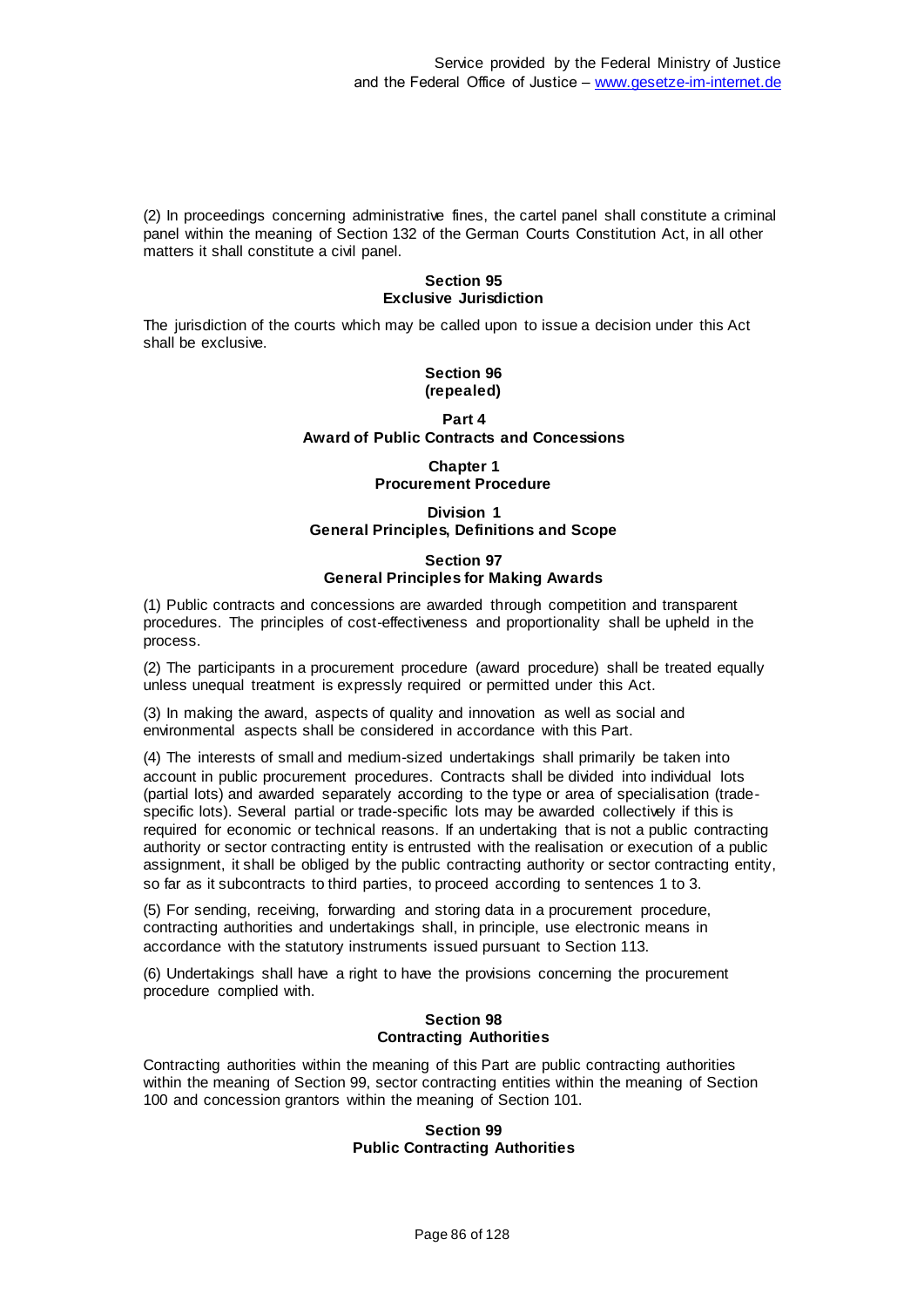Public contracting authorities are

1. regional and local authorities and their special funds;

2. other legal persons under public or private law that were established for the specific purpose of meeting non-commercial needs in the general interest, if

a) they are for the most part financed through a participation or in some other way by entities within the meaning of nos 1 or 3 acting individually or jointly;

b) their management is subject to supervision by entities under nos 1 or 3; or

c) more than half of the members of their management or supervisory boards have been appointed by entities under nos 1 or 3;

the same shall apply if such legal person, individually or together with others, provides most of the financing to another legal person under public or private law, exercises supervision over its management or has appointed the majority of the members of a management or supervisory board;

3. associations whose members fall under nos 1 or 2;

4. natural or legal persons under private law as well as legal persons under public law, so far as they do not fall under no 2, in cases where they receive funds for civil engineering projects, for building hospitals, sports, leisure or recreational facilities, school, university or administrative buildings or for related services and design contests from entities falling under nos 1 to 3, and where these funds are used to finance more than 50 per cent of these projects.

### **Section 100 Sector Contracting Entities**

(1) Sector contracting entities are

1. public contracting authorities under Section 99 nos 1 to 3 that carry out a sector activity under Section 102;

2. natural or legal persons under private law that carry out a sector activity under Section 102, where

a) such activity is carried out based on special or exclusive rights that have been conferred by a competent authority; or

b) public contracting authorities under Section 99 nos 1 to 3 can individually or jointly exercise a controlling influence on these persons.

(2) Special or exclusive rights within the meaning of subsection (1) no 2 a) are rights which result in reserving the performance of this activity for one or more undertakings while considerably diminishing the eventuality that this activity will be performed by other undertakings. Rights are not special or exclusive rights in this sense if they have been conferred based on a procedure under the provisions of this Part or based on another procedure for which adequate notice was given and which is founded on objective criteria.

(3) The exercise of a controlling influence within the meaning of subsection (1) no 2 b) is presumed where a public contracting authority under Section 99 nos 1 to 3

1. directly or indirectly owns the majority of the subscribed capital of the undertaking;

2. holds the majority of the voting rights attached to the shares of the undertaking; or

3. can appoint more than half of the members of the administrative, management or supervisory board of the undertaking.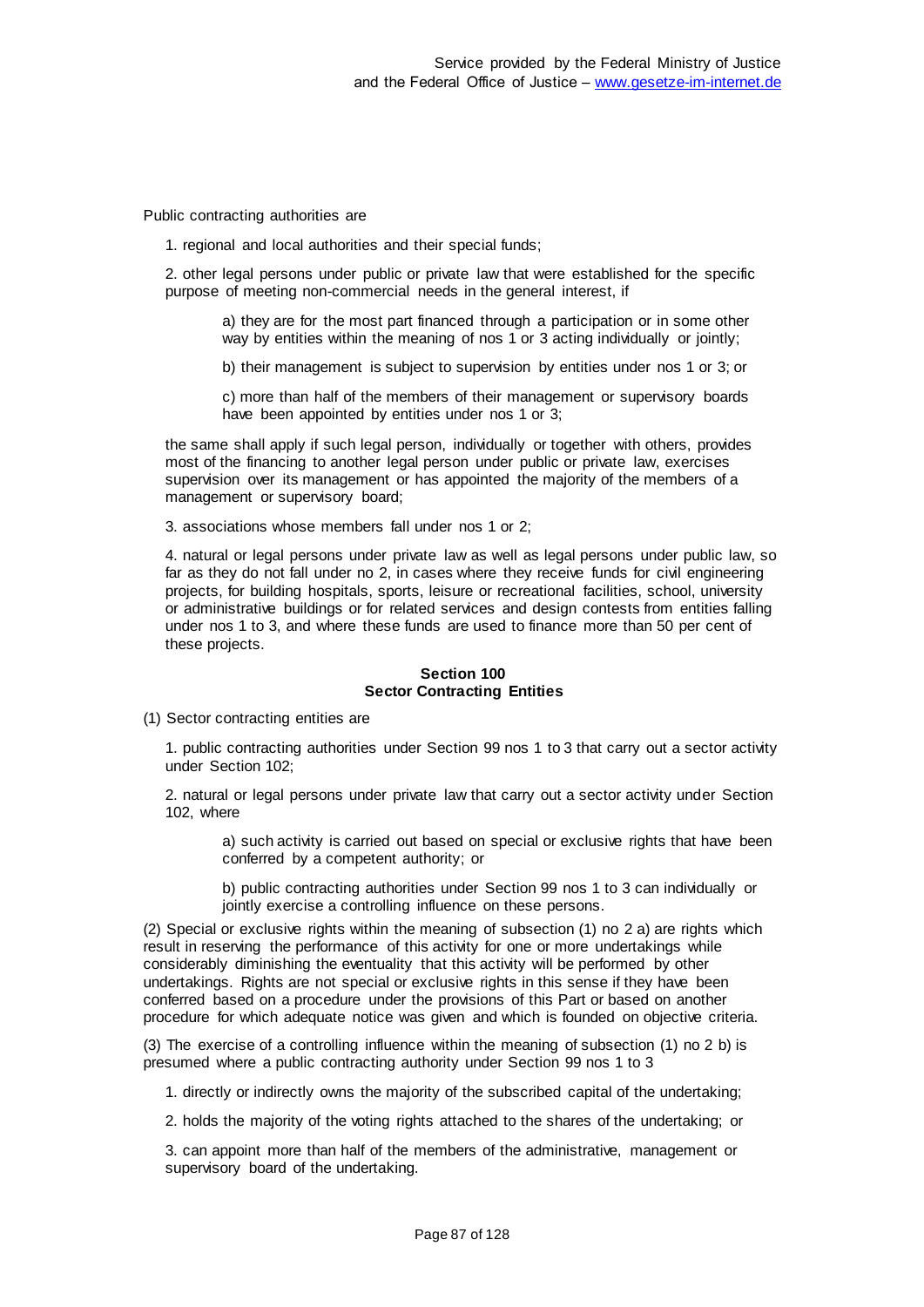## **Section 101 Concession Grantors**

(1) Concession grantors are

- 1. 1. public contracting authorities under Section 99 nos 1 to 3 that award a concession;
- 2. 2. sector contracting entities under Section 100(1) no 1 that carry out a sector activity under Section 102(2) to (6) and award a concession for the purpose of carrying out this activity;
- 3. 3. sector contracting entities under Section 100(1) no 2 that carry out a sector activity under Section 102(2) to (6) and award a concession for the purpose of carrying out this activity.
- (2) Section 100(2) and (3) shall apply *mutatis mutandis*.

## **Section 102 Sector Activities**

- (1) Sector activities in the field of water are
	- 1. the provision or operation of fixed networks intended to provide a service to the public in connection with the collection, transport or distribution of drinking water;
	- 2. the supply of drinking water to such networks.

Sector activities also include activities under sentence 1 that are associated with hydraulic engineering projects, irrigation or land drainage, provided that the volume of water to be used for the supply of drinking water represents more than 20 per cent of the total volume of water made available by such projects or irrigation or drainage installations, or are associated with the disposal or treatment of sewage. The supply of drinking water by a sector contracting entity under Section 100(1) no 2 to fixed networks which provide a service to the public shall not be considered a sector activity where the production of drinking water by the contracting entity concerned takes place because the consumption thereof is necessary for carrying out an activity that is not a sector activity under subsections (1) to (4), and the supply to the public network depends only on that contracting entity's own consumption and has not exceeded 30 per cent of that contracting entity's total production of drinking water, on the basis of the average for the preceding three years, including the current year.

(2) Sector activities in the field of electricity are

1. the provision or operation of fixed networks intended to provide a service to the public in connection with the production, transport or distribution of electricity;

2. the supply of electricity to such networks, unless

a) the production of electricity by the sector contracting entity under Section 100(1) no 2 takes place because its consumption is necessary for carrying out an activity that is not a sector activity under subsections (1) to (4); and

b) the supply depends only on the sector contracting entity's own consumption and has not exceeded 30 per cent of that sector contracting entity's total production of energy, on the basis of the average for the preceding three years, including the current year.

(3) Sector activities in the field of gas and heat are

1. the provision or operation of fixed networks intended to provide a service to the public in connection with the production, transport or distribution of gas or heat;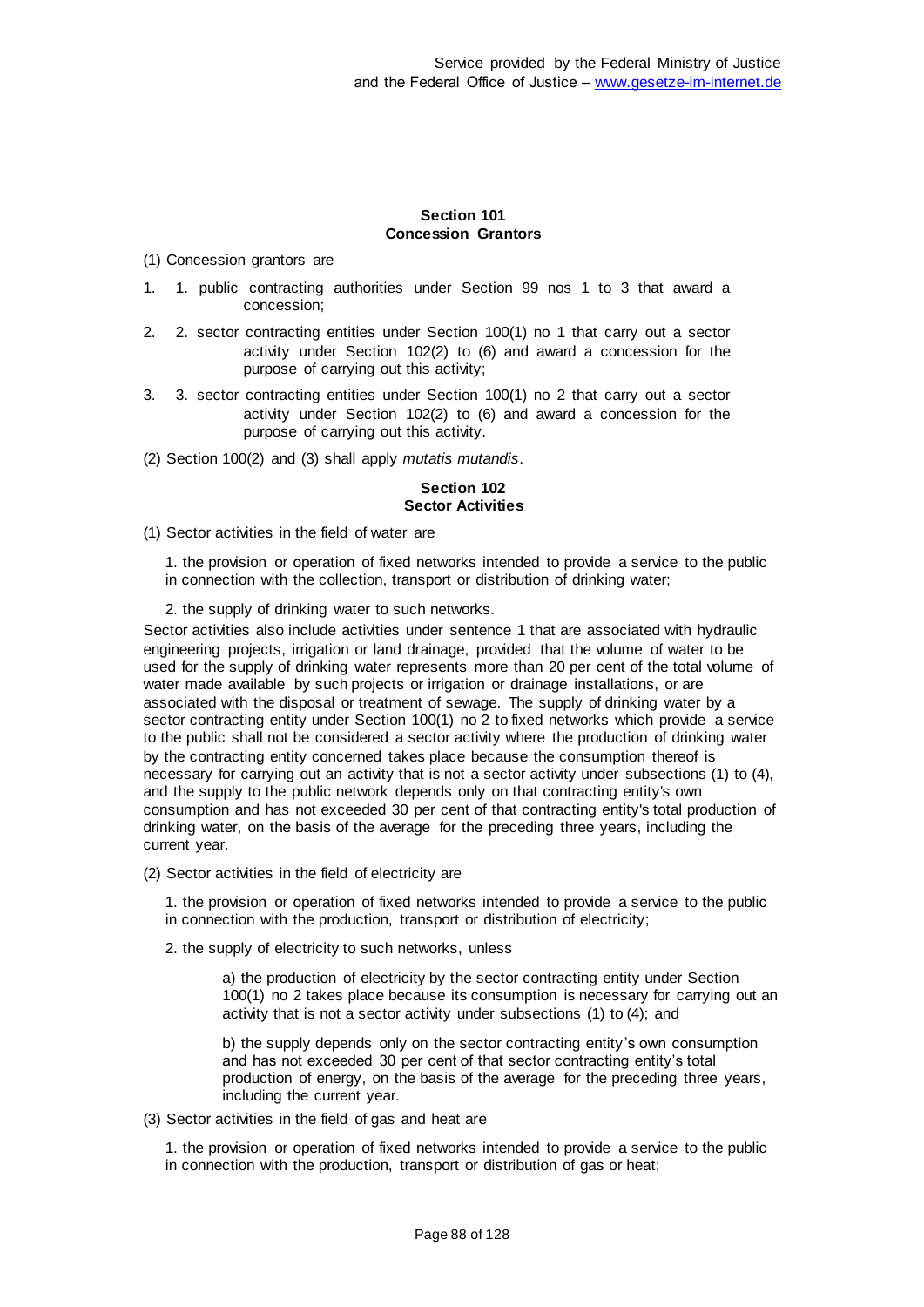2. the supply of gas or heat to such networks, unless

a) the production of gas or heat by the sector contracting entity under Section 100 (1) no 2 is the unavoidable consequence of carrying out an activity that is not a sector activity under subsections (1) to (4); and

b) the supply is aimed only at the economic exploitation of such production and amounts to not more than 20 per cent of that sector contracting entity's turnover on the basis of the average for the preceding three years, including the current year.

(4) Sector activities in the field of transport services are the provision or operation of networks intended to provide transport services to the public by railway, automated systems, tramway, trolley bus, bus or cableway; a network shall be considered to exist where the transport service is provided under operating conditions laid down by a competent authority, such as conditions on the routes to be served, the capacity to be made available or the frequency of the service.

(5) Sector activities in the field of ports and airports are activities relating to the exploitation of a geographical area for the purpose of the provision of airports and maritime or inland ports or other terminal facilities to carriers by air, sea or inland waterway.

(6) Sector activities in the field of fossil fuels are activities relating to the exploitation of a geographical area for the purpose of:

1. extracting oil or gas; or

2. exploring for, or extracting, coal or other solid fuels.

(7) For the purposes of subsections (1) to (3), the term 'supply' covers generation and production as well as wholesale and retail sale. The production of gas falls within the scope of subsection (6).

### **Section 103 Public Contracts, Framework Agreements and Design Contests**

(1) Public contracts are contracts for pecuniary interest concluded between public contracting authorities or sector contracting entities and undertakings for the procurement of services whose subject matter is the delivery of goods, the execution of works or the provision of services.

(2) Supply contracts are contracts for the procurement of goods involving in particular a purchase or hire purchase or leasing, or a lease with or without a purchase option. The contracts may also include ancillary services.

(3) Works contracts are contracts either for the execution or both the design and execution

1. of works in connection with one of the activities mentioned in Annex II of Directive 2014/24/EU of the European Parliament and of the Council of 26 February 2014 on public procurement and repealing Directive 2004/18/EC (OJ L 94 of 28/3/2014, p. 65) and Annex I of Directive 2014/25/EU of the European Parliament and of the Council of 26 February 2014 on procurement by entities operating in the water, energy, transport and postal services sectors and repealing Directive 2004/17/EC (OJL 94 of 28/3/2014, p. 243); or

2. of a work for the public contracting authority or the sector contracting entity which is the result of civil engineering or building construction work and is to fulfil a commercial or technical function.

A works contract also exists when a third party produces a work in accordance with the requirements specified by the public contracting authority or the sector contracting entity, the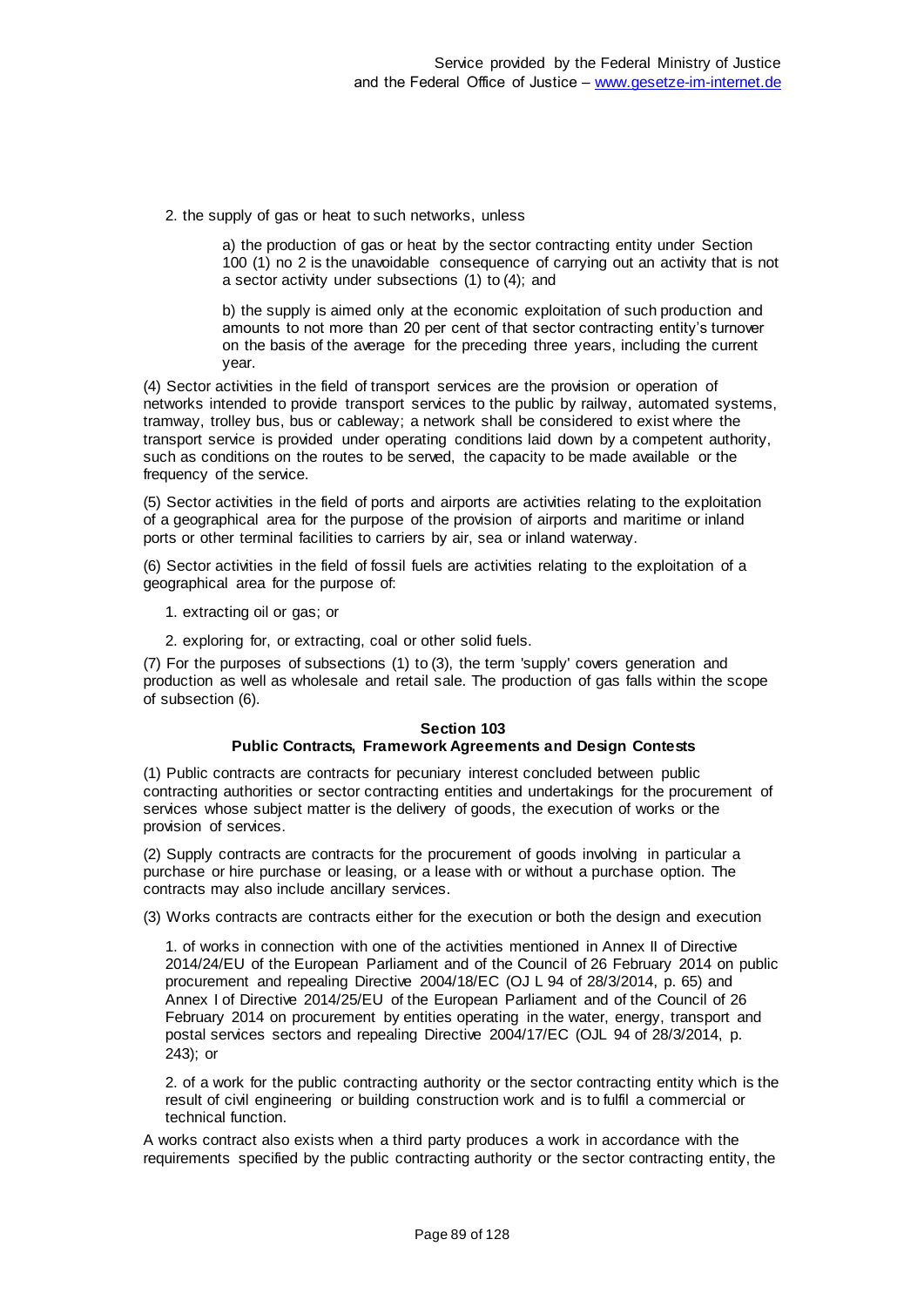work is of direct economic benefit to the contracting authority or entity and the authority or entity has a decisive influence on the type and design of the work.

(4) Service contracts are contracts for the performance of services which are not covered by subsections (2) and (3).

(5) Framework agreements are agreements between one or more public contracting authorities or sector contracting entities and one or more undertakings, the purpose of which is to establish the terms governing public contracts to be awarded during a given period, in particular with regard to price. Unless otherwise specified, the same provisions as for the award of corresponding public contracts apply to the award of framework agreements.

(6) Design contests are award procedures that are intended to enable the contracting authority to acquire a plan or design on the basis of a comparative evaluation by a jury with or without the award of prizes.

#### **Section 104 Public Contracts Relating to Defence or Security**

(1) Public contracts relating to defence or security are public contracts for at least one of the following services:

1. the supply of military equipment, including any related parts, components or assembly kits:

2. the supply of equipment awarded under a classified contract, including any related parts, components or assembly kits;

3. supplies, works and services directly connected with the equipment referred to in nos 1 and 2 in all phases of the equipment's life cycle; or

4. works and services specifically for military purposes or works and services awarded under a classified contract.

(2) Military equipment is any equipment that is designed specifically for military purposes or adjusted to suit military purposes and destined to be used as a weapon, ammunition or war material.

(3) A classified contract within the meaning of this provision is a contract in the special field of non-military security which has similar characteristics and needs just as much protection as a contract on the supply of military equipment within the meaning of subsection (1) no 1 or as works or services that are specifically for military purposes within the meaning of subsection (1) no 4; and

1. in the performance of which classified information under Section 4 of the German Act on the Prerequisites and Procedures for Security Clearance Checks Undertaken by the Federal Government [*Sicherheitsüberprüfungsgesetz*] or corresponding provisions on the level of the *Länder* is used; or

2. which requires or contains classified information within the meaning of no 1.

#### **Section 105 Concessions**

(1) Concessions are contracts for pecuniary interest by means of which one or more concession grantors entrust one or more undertakings

1. with the execution of works ('works concessions'), the consideration for which consists either solely in the right to exploit the work or in that right together with payment; or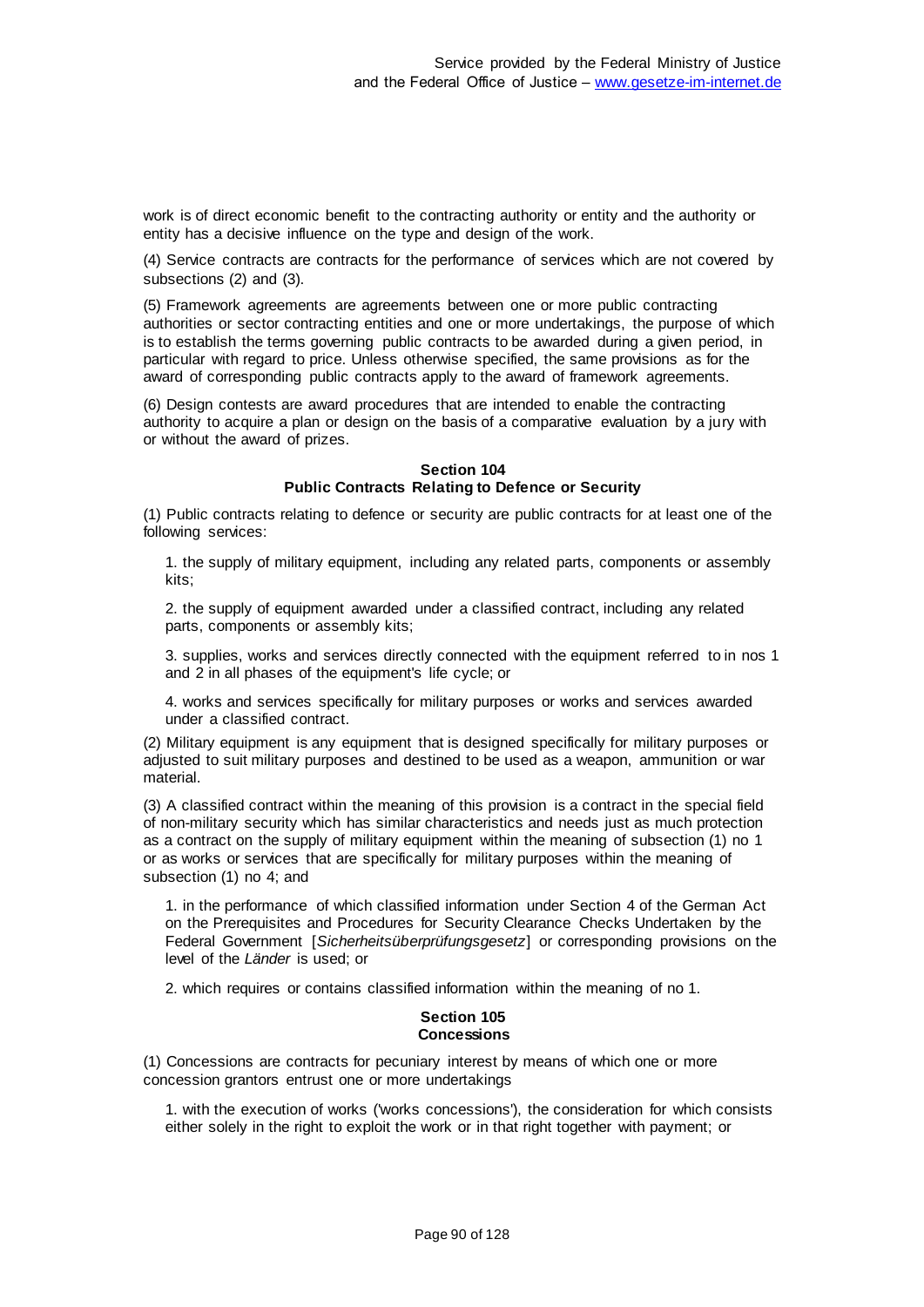2. with the provision and management of services other than the execution of works referred to in no 1 ('services concessions'), the consideration for which consists either solely in the right to exploit the services or in that right together with payment.

(2) In contrast to the award of public contracts, in the process of the award of a works or services concession, the operating risk for the use of the work or for the exploitation of the services passes to the concessionaire. This is the case when

1. it is not guaranteed under normal operating conditions that the investments made or the costs incurred for operating the work or providing the services can be recouped; and

2. the concessionaire is in fact exposed to the vagaries of the market, such that any potential estimated losses incurred by the concessionaire are not negligible.

The operating risk may consist in either a demand risk or a supply risk.

#### **Section 106 Thresholds**

(1) This Part applies to the award of public contracts and concessions as well as the organisation of design contests with an estimated contract value, exclusive of value-added tax, that reaches or exceeds the thresholds established in each case. Section 114(2) shall remain unaffected.

(2) The threshold in each case is derived

1. for public contracts and design contests awarded by public contracting authorities, from Article 4 of Directive 2014/24/EU, as amended; the threshold derived therefrom for central government authorities is to be applied by all supreme federal authorities, all higher federal authorities and comparable federal institutions;

2. for public contracts and design contests awarded by sector contracting entities for the purpose of carrying out a sector activity, from Article 15 of Directive 2014/25/EU, as amended;

3. for public contracts relating to defence or security, from Article 8 of Directive 2009/81/EC of the European Parliament and of the Council of 13 July 2009 on the coordination of procedures for the award of certain works contracts, supply contracts and service contracts by contracting authorities or entities in the fields of defence and security, and amending Directives 2004/17/EC and 2004/18/EC (OJ L 216 of20/8/2009, p. 76), as amended;

4. for concessions from Article 8 of Directive 2014/23/EU of the European Parliament and of the Council of 26 February 2014 on the award of concession contracts (OJ L 94 of 28/3/2014, p. 1), as amended.

(3) The Federal Ministry for Economic Affairs and Energy shall announce the applicable thresholds without delay in the Federal Gazette after they have been published in the Official Journal of the European Union.

#### **Section 107 General Exceptions**

(1) This Part shall not apply to the award of public contracts and concessions for

1. arbitration and conciliation services;

2. the acquisition, rental or leasing, by whatever financial means, of land, existing buildings or other immovable property or rights thereon;

3. employment contracts;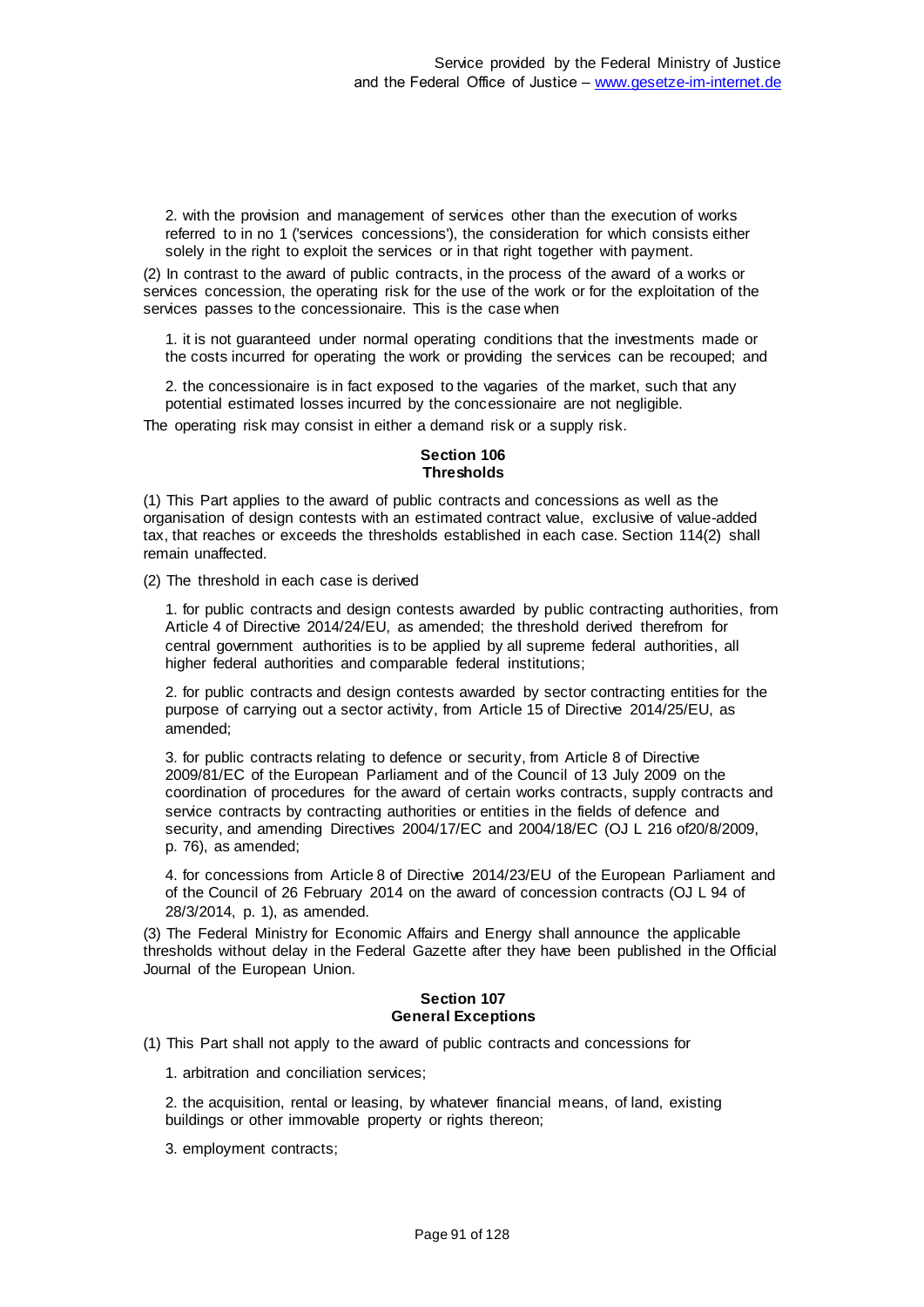4. civil defence, civil protection, and danger prevention services that are provided by nonprofit organisations or associations, and that are covered by Common Procurement Vocabulary (CPV) codes 75250000-3, 75251000-0, 75251100-1, 75251110-4, 75251120- 7, 75252000-7, 75222000-8, 98113100-9 and 85143000-3 except patient transport ambulance services; non-profit organisations or associations within the meaning of this number are the aid agencies recognised as civil and disaster protection organisations under federal or *Land* law.

(2) Nor shall this Part apply to public contracts and concessions

1. where the application of this Part would force the contracting authority to supply information in connection with the procurement procedure or the execution of the contract the disclosure of which it considers contrary to the essential interests of the security of the Federal Republic of Germany within the meaning of Article 346(1)(a) of the Treaty on the Functioning of the European Union; or

2. that fall within the scope of Article 346(1)(b) of the Treaty on the Functioning of the European Union.

Essential interests of security within the meaning of Article 346(1) of the Treaty on the Functioning of the European Union may be affected in particular where the public contract or the concession relates to key defence industry technologies. Furthermore, in the case of sentence 1 no 1, essential interests of security within the meaning of Article 346(1)(a) of the Treaty on the Functioning of the European Union may be affected in particular where the public contract or the concession relates

1. to key security industry technologies or

2. to services that

a) are intended for border protection, for combating terrorism or organised crime or for covert activities of police or security forces or

b) relate to encryption

and to the extent that a particularly high level of confidentiality is required.

#### **Section 108 Exceptions for Cooperation with Other Public Authorities**

(1) This Part shall not apply to the award of public contracts that are awarded by a public contracting authority within the meaning of Section 99 nos 1 to 3 to a legal person under public or private law where

1. the public contracting authority exercises over the legal person a control similar to that exercised by it over its own departments,

2. more than 80 per cent of the activities of the legal person are carried out in the performance of tasks entrusted to it by the public contracting authority or by other legal persons controlled by that public contracting authority; and

3. there is no direct private capital participation in the legal person with the exception of non-controlling and non-blocking forms of private capital participation that are required by national legislative provisions and that do not exert a decisive influence on the controlled legal person.

(2) The exercise of control within the meaning of subsection (1) no 1 is deemed to exist where the public contracting authority exercises a decisive influence over the strategic objectives and significant decisions of the legal person. Control may also be exercised by another legal person which is itself controlled in the same way by the public contracting authority.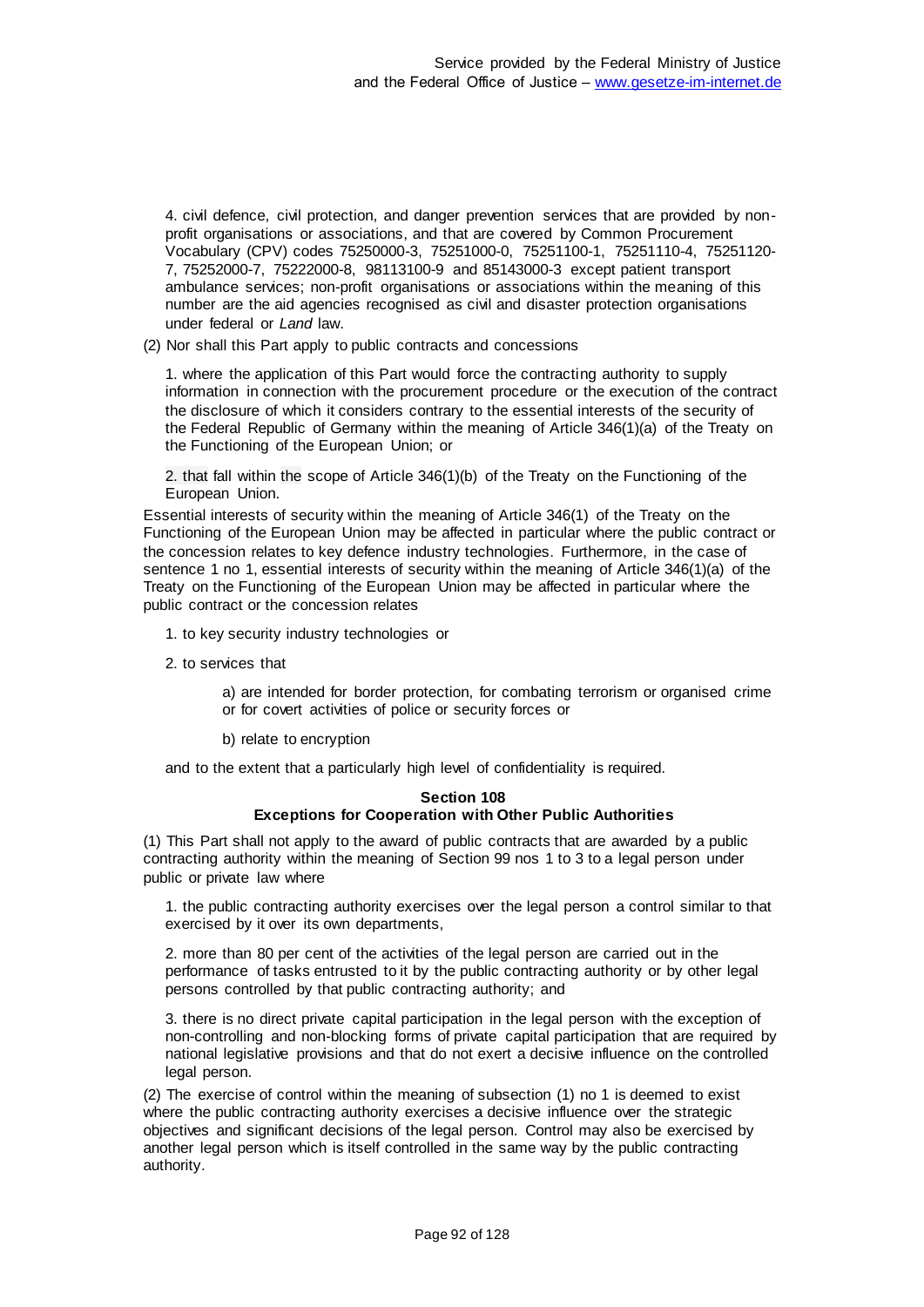(3) Subsection (1) also applies to the award of public contracts by a controlled legal person, which is at the same time a public contracting authority within the meaning of Section 99 nos 1 to 3, to the controlling public contracting authority or to another legal person controlled by that public contracting authority. It is required that there be no direct private capital participation in the legal person being awarded the public contract. Subsection (1) no 3 second half of the sentence shall apply *mutatis mutandis*.

(4) This Part shall not apply to the award of public contracts where, although the public contracting authority within the meaning of Section 99 nos 1 to 3 exercises no control within the meaning of subsection (1) no 1 over a legal person under public or private law,

1. the public contracting authority, jointly with other public contracting authorities, exercises over the legal person a control which is similar to that exercised by each of the public contracting authorities over its own departments;

2. more than 80 per cent of the activities of the legal person are carried out in the performance of tasks entrusted to it by the public contracting authorities or by another legal person controlled by those public contracting authorities; and

3. there is no direct private capital participation in the legal person; subsection (1) no 3 second half of the sentence shall apply *mutatis mutandis*.

(5) Joint control within the meaning of subsection (4) no 1 exists where

1. the decision-making bodies of the controlled legal person are composed of representatives of all participating contracting authorities; an individual representative may represent several or all of the participating public contracting authorities;

2. the contracting authorities are able to jointly exert decisive influence over the strategic objectives and significant decisions of the legal person; and

3. the legal person does not pursue any interests that are contrary to those of the public contracting authorities.

(6) Nor shall this Part apply to contracts concluded between two or more public contracting authorities within the meaning of Section 99 nos 1 to 3 where

1. the contract establishes or implements a cooperation between the participating public contracting authorities to ensure that the public services they have to perform are provided with a view to achieving objectives they have in common;

2. the implementation of the cooperation under no 1 is governed solely by considerations relating to the public interest; and

3. the public contracting authorities perform on the open market less than 20 per cent of the activities concerned by the cooperation under no 1.

(7) For the determination of the percentage under subsection (1) no 2, subsection (4) no 2 and subsection (6) no 3, the average total turnover or an appropriate activity-based measure for the three years preceding the public contract award shall be taken into consideration. An appropriate activity-based measure is, for example, costs incurred by the legal person or the public contracting authority in this period with respect to supplies, works and services. Where turnover, or an appropriate alternative activity-based measure such as costs, is either not available for the preceding three years or no longer meaningful, it shall be sufficient to show, particularly by means of business projections, that the measurement of activity is credible.

(8) Subsections (1) to (7) shall apply *mutatis mutandis* to sector contracting entities within the meaning of Section 100(1) no 1 for the award of public contracts and to concession grantors within the meaning of Section 101(1) nos 1 and 2 for the award of concessions.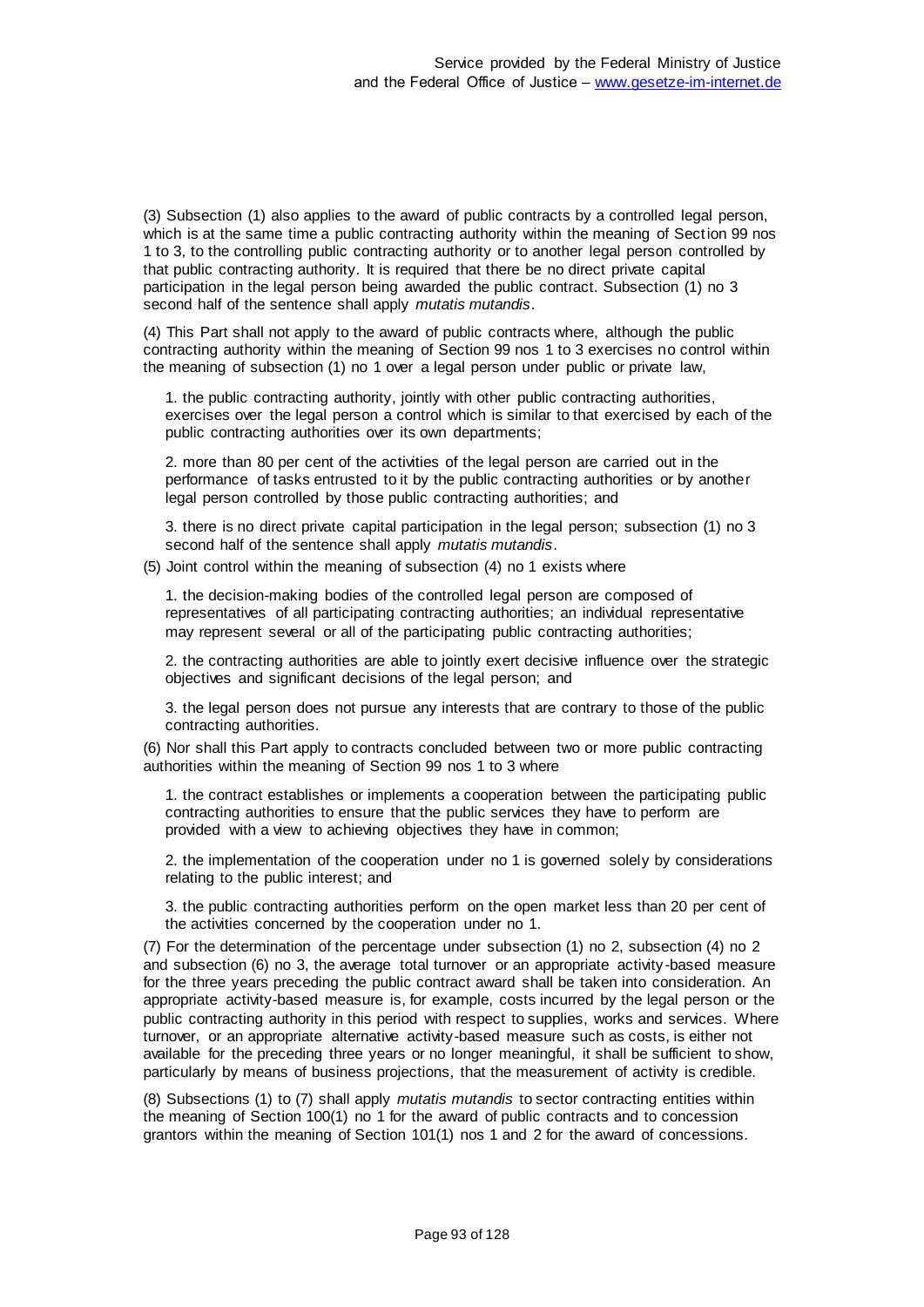## **Section 109 Exceptions for Awards Based on International Procedural Rules**

(1) This Part shall not be applied where public contracts, design contests or concessions

1. are to be awarded or executed according to procurement procedures that are laid down through

a) a legal instrument creating international law obligations, such as an international accord or agreement, concluded in conformity with the EU treaties, between the Federal Republic of Germany and one or more countries that are not Contracting Parties of the Agreement on the European Economic Area or their subdivisions on covering supplies, works or services intended for the joint implementation or exploitation of a project by their signatories; or

b) an international organisation; or

2. are to be awarded in accordance with procurement rules provided by an international organisation or international financing institution, where the public contracts and design contests concerned are to be fully financed by that organisation or institution; in the case of public contracts and design contests co-financed for the most part by an international organisation or international financing institution, the parties shall agree on applicable procurement procedures.

(2) Section 145 no 7 shall apply to public contracts relating to defence or security and Section 150 no 7 to concessions in the fields of defence and security.

#### **Section 110 Award of Public Contracts and Concessions that Have Different Types of Procurement as Their Subject Matter**

(1) Public contracts which have different types of procurement, such as supplies, works or services, as their subject matter shall be awarded in accordance with the provisions with which the principal subject matter of the contract is associated. The same applies to the award of concessions having both works and services as their subject matter.

(2) The principal subject matter of public contracts and concessions which

1. consist in part of services that are subject to the provisions on the award of public contracts for social and other specific services within the meaning of Section 130 or concessions for social and other specific services within the meaning of Section 153, and partially of other services, or

2. consist in part of supplies and in part of services

is determined according to which of the estimated values of the respective supplies or services is the highest.

#### **Section 111**

# **Award of Public Contracts and Concessions Whose Parts Are Covered by Different Legal Regimes**

(1) If the various parts of a public contract are each covered by different legal regimes and are objectively separable, separate contracts may be awarded for each part or a whole contract may be awarded.

(2) If separate contracts are awarded, each individual contract shall be awarded according to the provisions that are applicable to its characteristics.

(3) If a whole contract is awarded,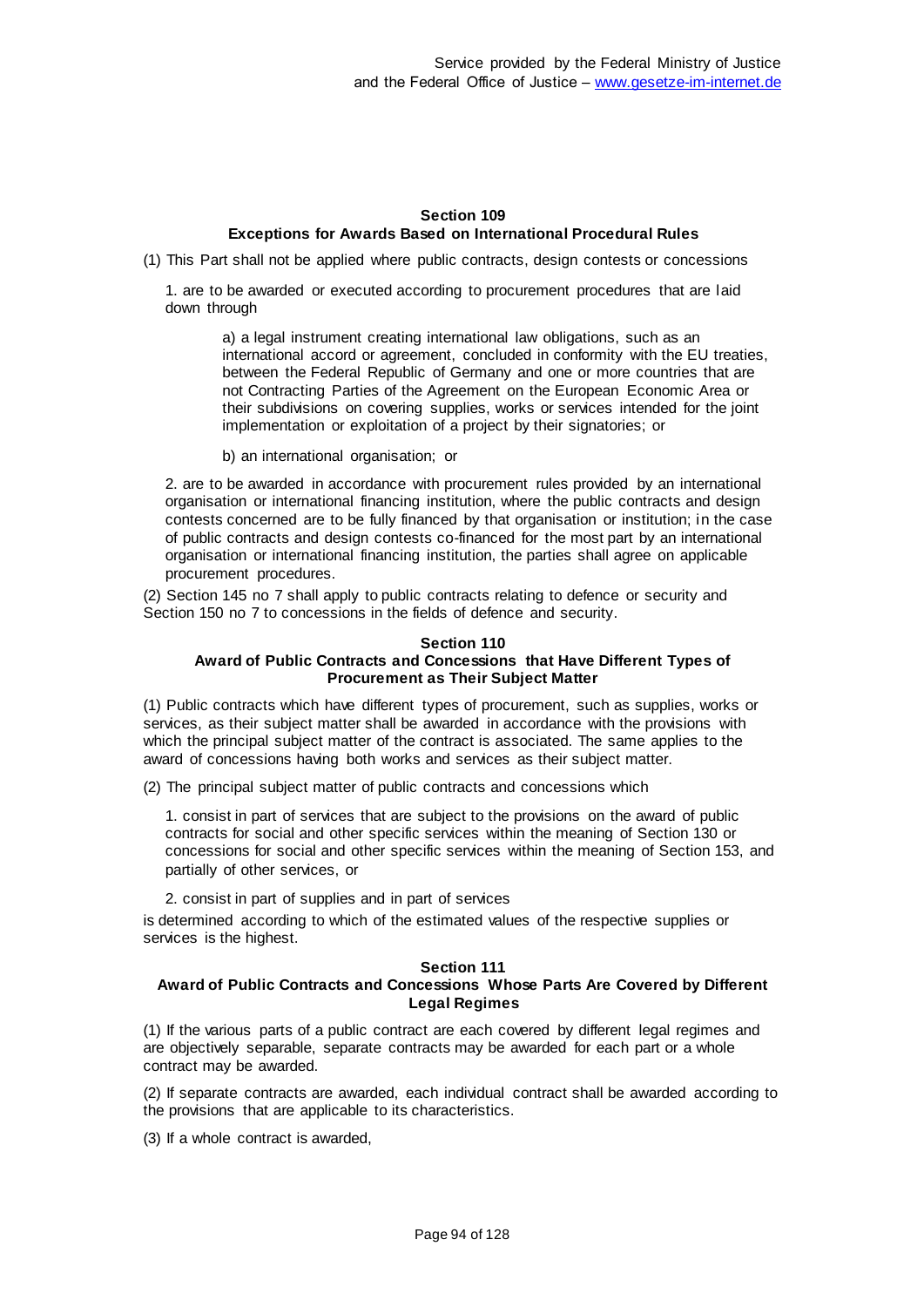1. the contract can be awarded without applying this Part where part of the contract satisfies the requirements of Section 107(2) nos 1 or 2 and the award of a whole contract is justified for objective reasons;

2. the contract can be awarded in accordance with the provisions on the award of contracts relating to defence or security where part of the contract is covered by those provisions and the award of a whole contract is justified for objective reasons;

3. the provisions on the award of public contracts by sector contracting entities are to be applied where part of the contract is covered by those provisions and the value of that part is equal to or exceeds the applicable threshold; this shall also apply where the other part of the contract is covered by the provisions on the award of concessions;

4. the provisions on the award of public contracts by contracting authorities are to be applied where part of the contract is covered by the provisions on the award of concessions and another part of the contract by the provisions on the award of public contracts by public contracting authorities and the value of that part is equal to or exceeds the applicable threshold;

5. the provisions of this Part are to be applied where part of the contract is covered by the provisions of this Part and another part of the contract is covered by provisions outside of this Part; this shall apply irrespective of the value of the part that would be covered by other provisions outside of this Part and irrespective of their legal regime.

(4) If the various parts of a public contract that are each covered by different legal regimes and are objectively not separable,

1. the contract shall be awarded in accordance with the provisions with which the principal subject matter is associated; if the contract contains elements of a services concession and a supply contract, the principal subject matter shall be determined according to which of the estimated values of the respective services or supplies is higher.

2. the contract may be awarded without application of the provisions of this Part or pursuant to the provisions on the award of public contracts relating to defence or security where the contract contains elements to which Section 107(2) nos 1 or 2 apply.

(5) The decision to award a whole contract or separate contracts may not be made for the purpose of excluding the contract award from the provisions on the award of public contracts and concessions.

(6) Subsections (1) and (2), subsection (3) nos 1 and 2 and subsections (4) and (5) shall apply *mutatis mutandis* to the award of concessions.

### **Section 112**

# **Award of Public Contracts and Concessions Covering Several Activities**

(1) If a public contract covers several activities of which one activity constitutes a sector activity within the meaning of Section 102, separate contracts may be awarded for the purposes of each individual activity or a whole contract may be awarded.

(2) If separate contracts are awarded, each individual contract shall be awarded according to the provisions that are applicable to its characteristics.

(3) If a whole contract is awarded, that contract is covered by the provisions that apply to the activity for which the contract is primarily intended. If the contract is intended both for a sector activity within the meaning of Section 102 and an activity that includes defence or security aspects, Section 111(3) nos 1 and 2 shall apply *mutatis mutandis*.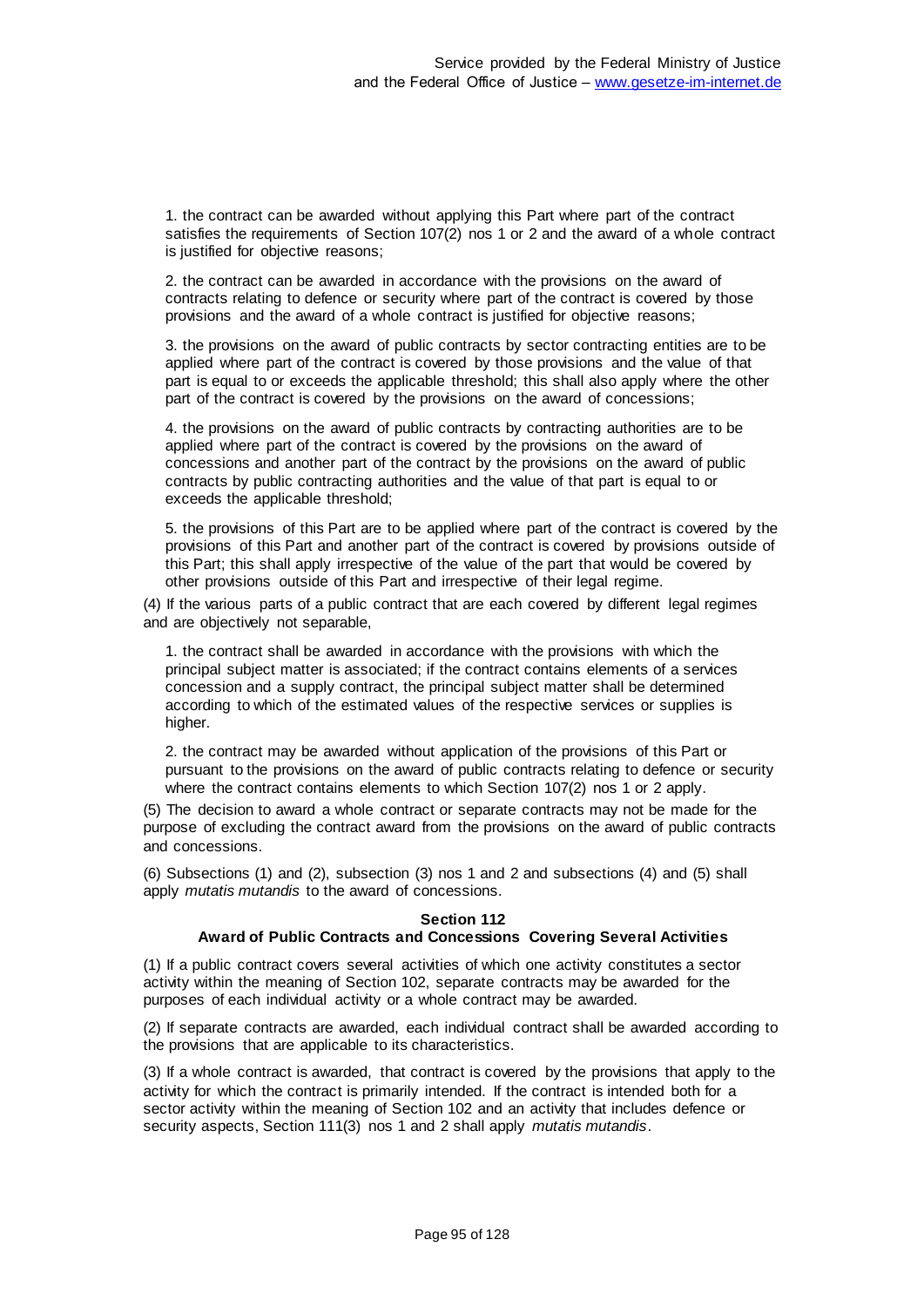(4) The decision to award a whole contract or separate contracts may not be made for the purpose of excluding the contract award from the provisions of this Part.

(5) If it is objectively impossible to determine the activity for which the contract is principally intended, the award is subject to:

1. the provisions on the award of public contracts by public contracting authorities if one of the activities for which the contract is intended falls under those provisions;

2. the provisions on the award of public contracts by sector contracting entities if the contract is intended both for a sector activity within the meaning of Section 102 and for an activity that would fall within the scope of the provisions on the award of concessions;

3. the provisions on the award of public contracts by sector contracting entities if the contract is intended both for a sector activity within the meaning of Section 102 and for an activity that would fall neither within the scope of the provisions on the award of concessions nor within the scope of the provisions on the award of public contracts by public contracting authorities.

(6) If a concession covers several activities of which one activity constitutes a sector activity within the meaning of Section 102, subsections (1) to (4) shall apply *mutatis mutandis*. If it is objectively impossible to determine the activity for which the concession is principally intended, the award is subject to:

1. the provisions on the award of concessions by their grantors within the meaning of Section 101(1) no 1 if one of the activities for which the concession is intended is covered by those provisions and the other activity by the provisions on the award of concessions by their grantors within the meaning of Section 101(1) no 1 or Section 101(1) no 3.

2. the provisions on the award of public contracts by public contracting authorities if one of the activities for which the concession is intended falls under those provisions;

3. the provisions on the award of concessions if one of the activities for which the concession is intended is covered by those provisions and the other activity is covered neither by the provisions on the award of public contracts by sector contracting entities nor by the provisions on the award of public contracts by public contracting authorities.

#### **Section 113 Power to Issue a Statutory Instrument**

The Federal Government shall be authorised to regulate, by way of statutory instruments with the consent of the Bundesrat, the particulars on the award of public contracts and concessions and the organisation of design contests. This authorisation includes the power to regulate requirements for the subject matter of the contract and for the procurement procedure, particularly to regulate

1. the estimate of the order or contract value;

2. the tender specifications, the tender notice, the procurement procedures and the course of the procurement procedure, the variant tenders, the award of subcontracts as well as the award of public contracts and concessions that pertain to social and other specific services;

3. the special techniques and instruments in procurement procedures and for aggregated procurement, including central procurement;

4. the sending, receiving, forwarding and storing of data, including rules on the entry into force of the corresponding obligations;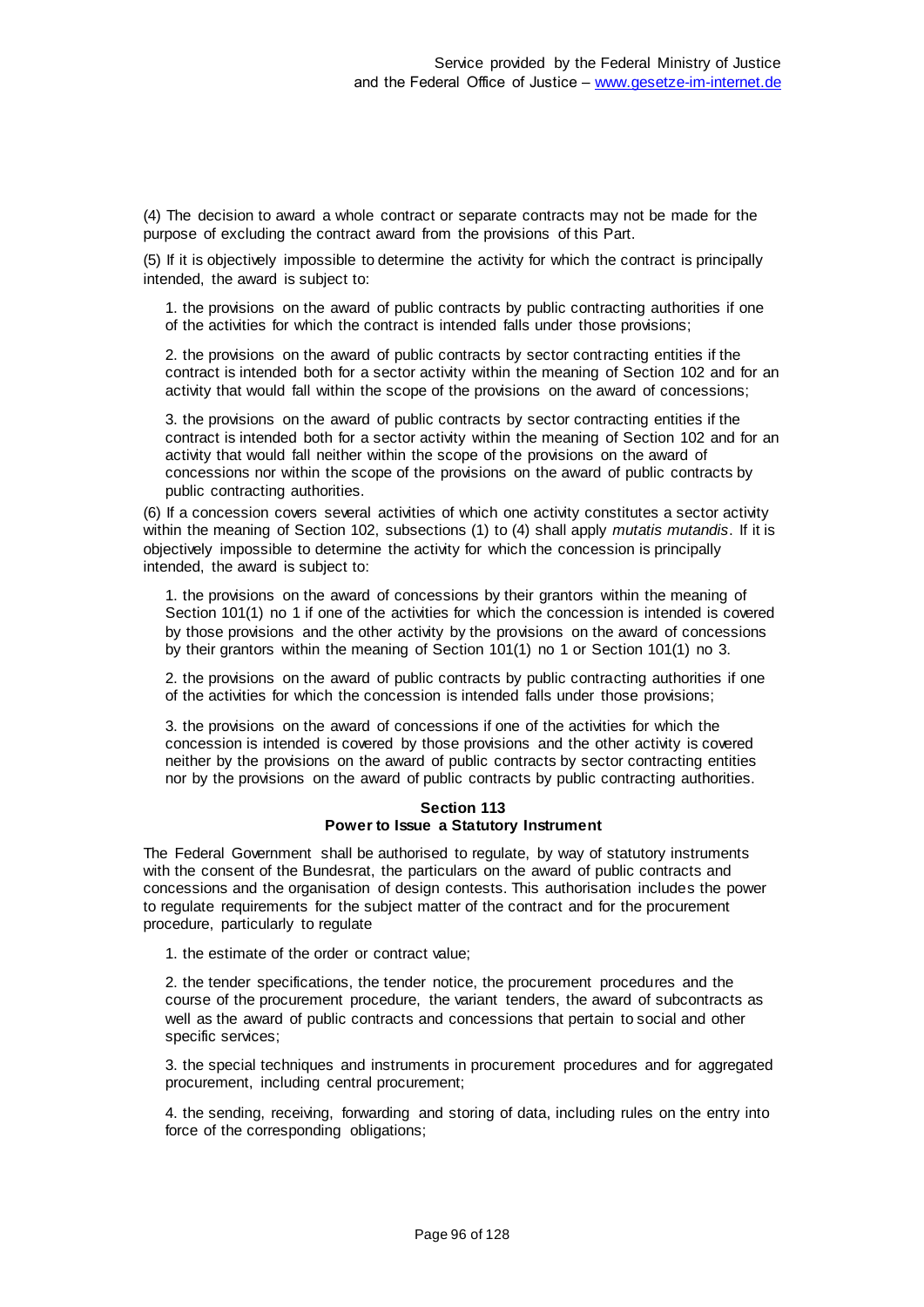5. the selection and review of undertakings and tenders as well as the conclusion of the contract;

6. the cancellation of the procurement procedure;

7. the defence or security-specific requirements relating to secrecy, general rules on the protection of confidentiality, the security of supply as well as specific rules on the award of subcontracts;

8. the conditions under which sector contracting entities, concession grantors or contracting authorities under the Federal Mining Act [*Bundesberggesetz*] may be exempted from the obligation to apply the provisions of this Part, and to define the procedure to be followed in this respect, including the necessary investigatory powers of the Bundeskartellamt and the particulars of the costs to be charged; measures of clemency may be provided for.

The statutory instruments must be forwarded to the Bundestag. The forwarding shall occur before the forwarding to the Bundesrat. The statutory instruments may be amended or refused by resolution of the Bundestag. The resolution of the Bundestag shall be forwarded to the Federal Government. If the Bundestag has not dealt with the statutory instrument within three sitting weeks of receipt thereof, the unchanged statutory instruments shall be forwarded to the Bundesrat.

### **Section 114 Monitoring and Procurement Statistics**

(1) By 15 February 2017 and thereafter upon request, the supreme federal authorities and the *Länder* shall make a written report in their respective area of responsibility to the Federal Ministry for Economic Affairs and Energy concerning the application of the provisions of this Part and the statutory instruments issued based on Section 113.

(2) The Federal Statistical Office shall prepare procurement statistics on behalf of the Federal Ministry for Economic Affairs and Energy. For this purpose, contracting authorities within the meaning of Section 98 shall transmit to the Federal Statistical Office data on public contracts within the meaning of Section 103(1) irrespective of their estimated contract value and on concessions within the meaning of Section 105. The Federal Ministry for Economic Affairs and Energy is authorised to define by way of a statutory instrument, in agreement with the Federal Ministry of the Interior, Building and Community and with the consent of the Bundesrat, the specifics regarding the procurement statistics and the data transmission by the reporting authority, including the technical procedure, the extent of the data to be transmitted, the thresholds for the collection and the date of entry into force, and the application of the corresponding obligations.

### **Division 2 Award of Public Contracts by Public Contracting Authorities**

**Subdivision 1 Scope**

### **Section 115 Scope**

This division shall be applied to the award of public contracts and the organisation of design contests by public contracting authorities.

### **Section 116 Special Exceptions**

(1) This Part shall not apply to the award of public contracts by public contracting authorities if these contracts have the following subject matter: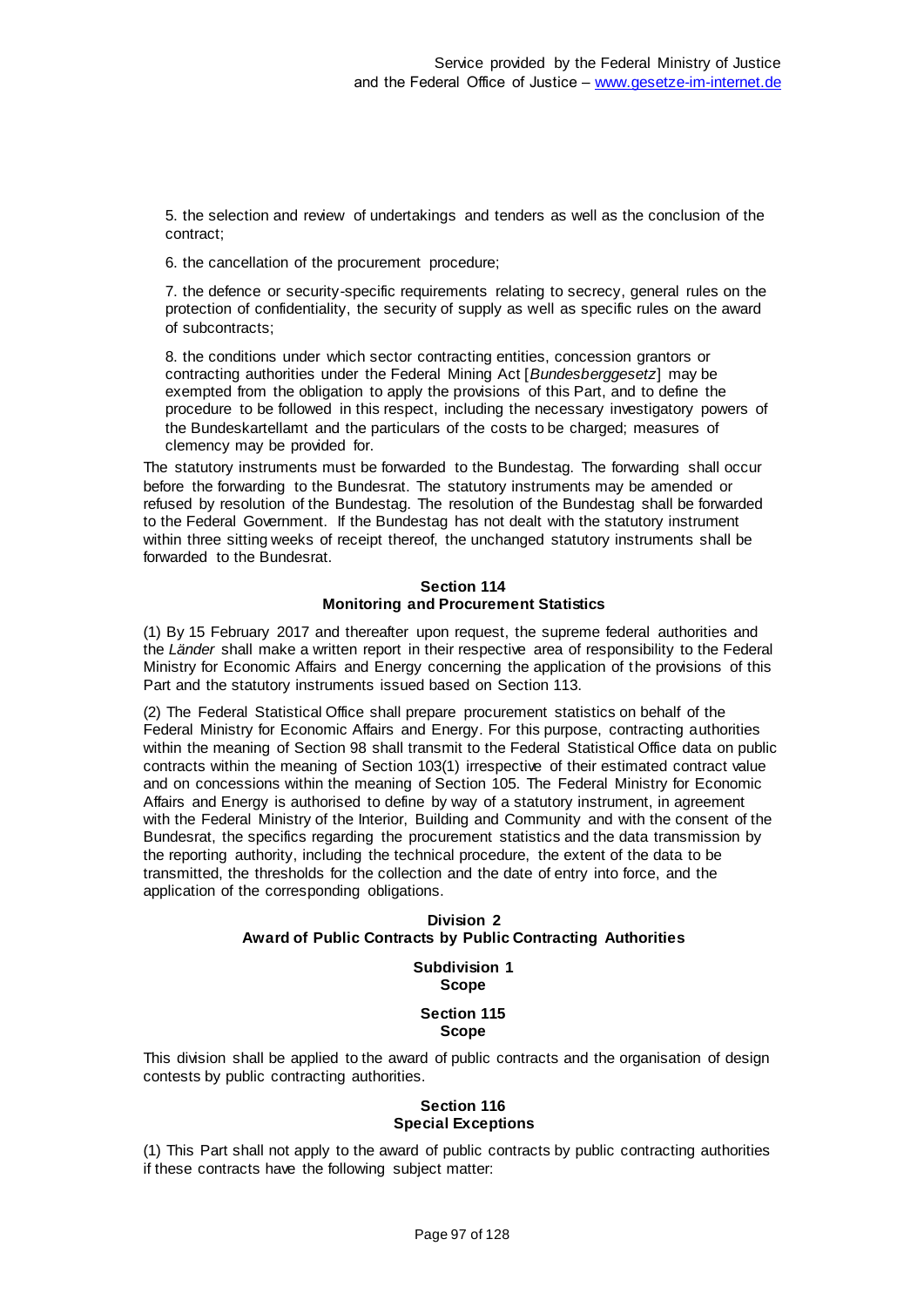1. legal services that concern one of the following activities:

a) representation of a client by a lawyer in

aa) judicial or administrative proceedings before national or international courts, public authorities or institutions;

bb) national or international arbitration or conciliation proceedings;

b) legal advice given by a lawyer in preparation for a proceeding within the meaning of a) or where there are specific indications and a high probability that the matter to which the legal representation relates will become the subject of such a proceeding;

c) document certification and authentication services that must be provided by notaries;

d) activities of court-appointed conservators, guardians, caregivers, guardians ad litem, expert witnesses, administrators or other legal services, the providers of which are appointed by a court or are designated by law to carry out specific tasks under the supervision of such courts; or

e) activities that are at least in part concerned with the exercise of official authority;

2. research and development services, unless they involve research and development services which are covered by CPV codes 73000000-2 to 73120000-9, 73300000-5, 73420000-2 and 73430000-5 and for which

a) the benefits accrue exclusively to the contracting authority for its use in the conduct of its own affairs, and

b) the service is fully remunerated by the contracting authority.

3. the acquisition, development, production or co-production of programme material for audiovisual media services or radio media services if those contracts are awarded by audiovisual or radio media service providers or contracts for broadcasting time or programme provision if those contracts are awarded to audiovisual or radio media service providers;

4. financial services in connection with the issue, sale, purchase or transfer of securities or other financial instruments, central bank services and transactions conducted with the European Financial Stability Facility and the European Stability Mechanism;

5. loans, whether or not in connection with the issue, sale, purchase or transfer of securities or other financial instruments; or

6. services awarded to a public contracting authority under Section 99 nos 1 to 3 that has an exclusive statutory or regulatory right to render the services.

(2) Nor shall this Part apply to public contracts and design contests for the principal purpose of permitting the public contracting authority to provide or operate public communications networks or to provide to the public one or more electronic communications services.

### **Section 117 Special Exceptions for Awards that Include Defence or Security Aspects**

This Part shall not apply to public contracts and design contests with defence or security aspects that are not public contracts relating to defence or security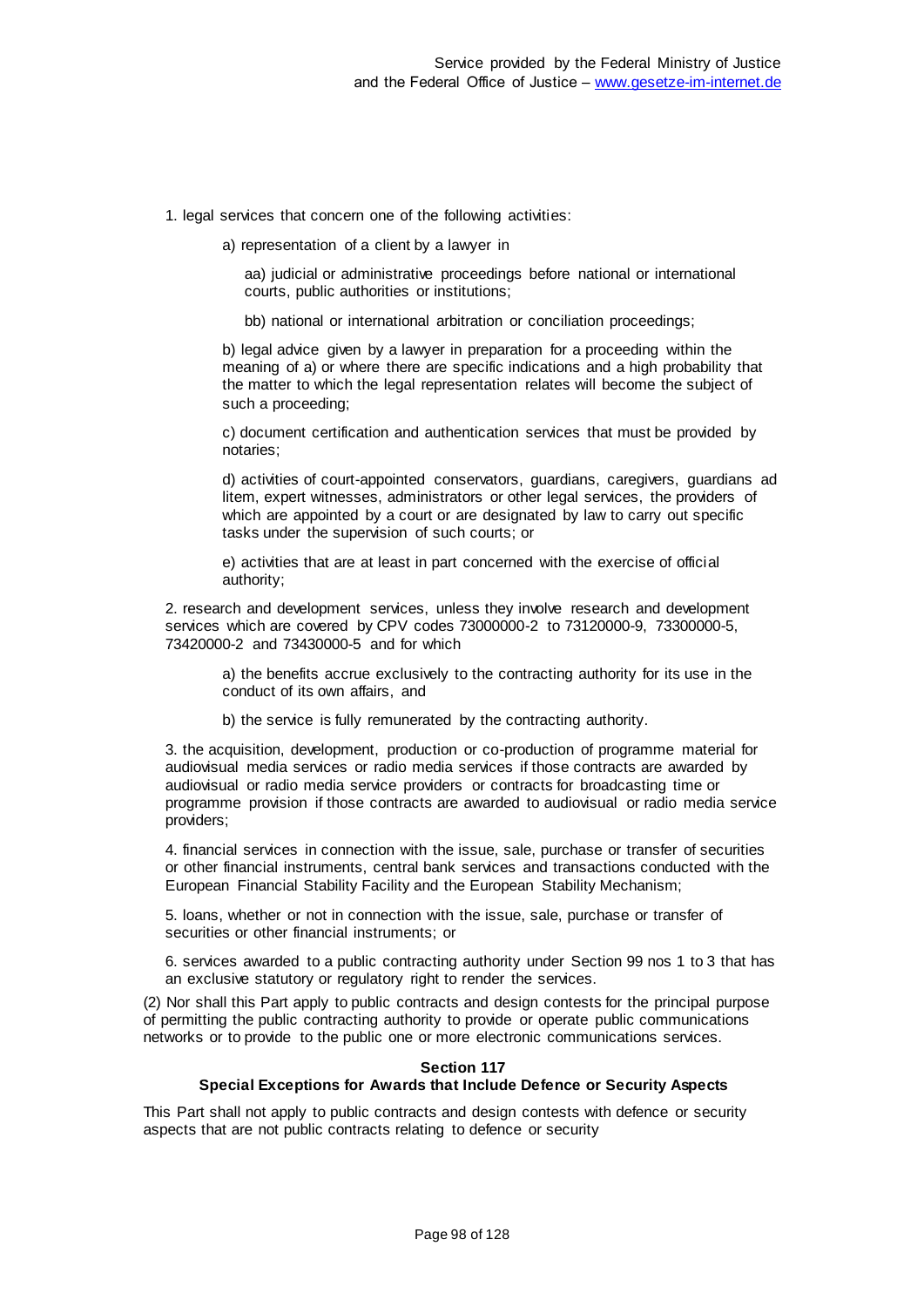1. to the extent that the protection of the essential interests of security of the Federal Republic of Germany cannot be guaranteed by less intrusive measures, for instance by imposing requirements aimed at protecting the confidential nature of information made available by the contracting authority in a procurement procedure;

2. to the extent that the requirements of Article 346(1)(a) of the Treaty on the Functioning of the European Union are satisfied;

3. where the award and performance of the contract are declared to be secret or must be accompanied by special security measures in accordance with laws, regulations or administrative provisions; the prerequisite for this is a determination that the essential interests concerned cannot be guaranteed by less intrusive measures, such as by imposing requirements aimed at protecting the confidential nature of the information;

4. where the public contracting authority is obliged to carry out the award or performance in accordance with other procurement procedures that are laid down through

a) an international accord or agreement, concluded in conformity with the EU treaties, between the Federal Republic of Germany and one or more countries that are not Contracting Parties of the Agreement on the European Economic Area or their subdivisions and covering supplies, works or services intended for the joint implementation or exploitation of a project by their signatories;

b) an international accord or agreement relating to the stationing of troops, which pertains to undertakings with their registered office in the Federal Republic of Germany or in a country that is not a Contracting Party of the Agreement on the European Economic Area; or

c) an international organisation; or

5. where the public contracting authority awards a public contract or organises a design contest in accordance with procurement rules provided by an international organisation or international financing institution and that public contract or design contest is fully financed through that organisation or institution. In the case of co-financing for the most part by an international organisation or international financing institution, the parties shall agree on applicable procurement procedures.

#### **Section 118 Public Contracts Reserved for Certain Contractors**

(1) Public contracting authorities may reserve the right to participate in public procurement procedures to workshops for persons with disabilities and undertakings whose main aim is the social and professional integration of disabled or disadvantaged persons or may provide for such public contracts to be performed in the context of sheltered employment programmes.

(2) It is required that at least 30 per cent of the employees of those workshops or undertakings are disabled or disadvantaged workers.

## **Subdivision 2 Procurement Procedure and Contract Performance**

## **Section 119 Types of Procedures**

(1) Public contracts shall be awarded in open procedures, restricted procedures, negotiated procedures, competitive dialogue or innovation partnerships.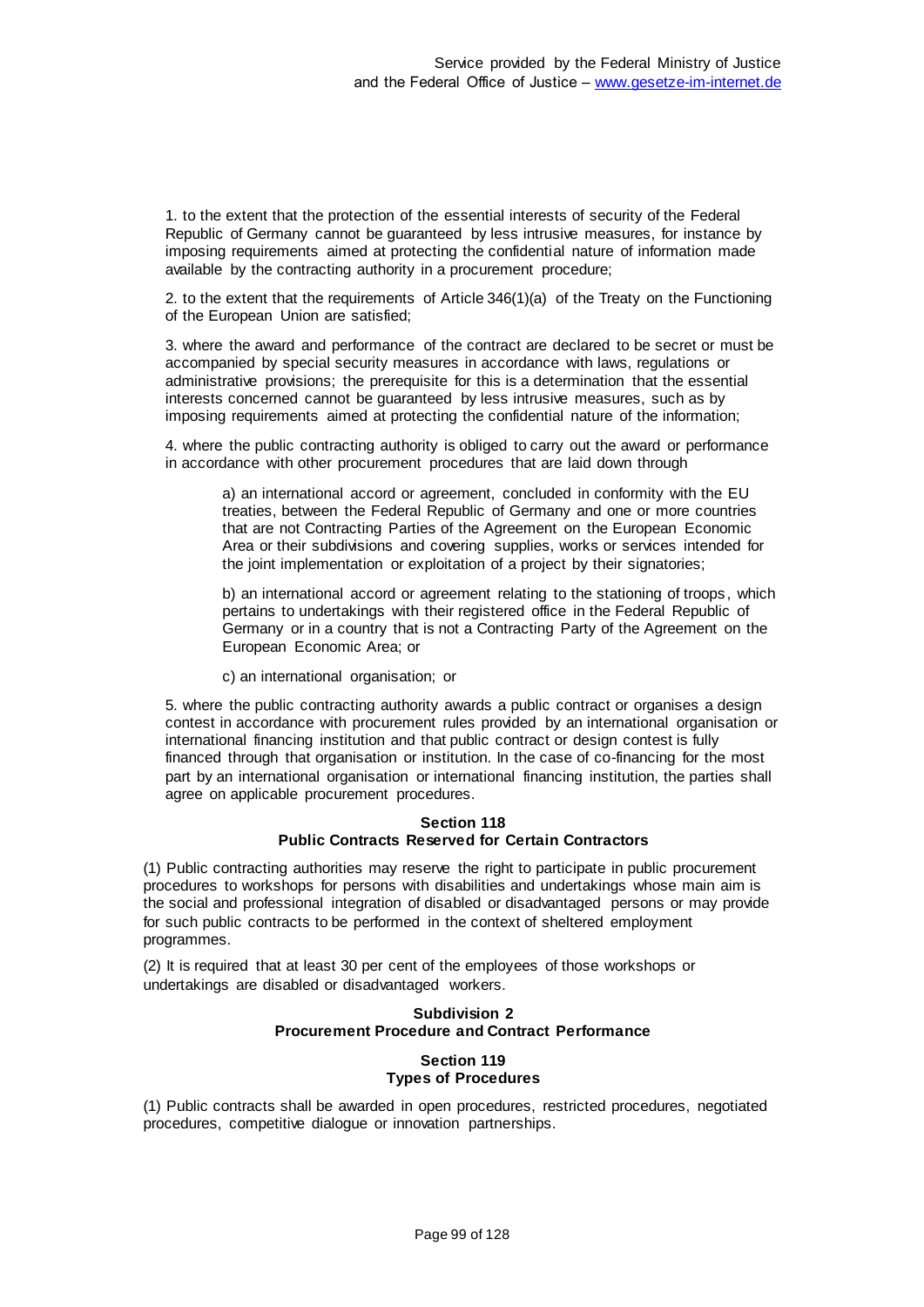(2) Contracting authorities may freely choose between the open procedure and the restricted procedure which always requires a prior publication of a call for competition. The other types of procedures are only available to the extent permitted by this Act.

(3) The open procedure is a procedure in which the contracting authority publicly invites an unlimited number of undertakings to submit tenders.

(4) The restricted procedure is a procedure in which the public contracting authority, after a previous public invitation to participate, selects a limited number of undertakings in accordance with objective, transparent and non-discriminatory criteria (procedure with prior publication) and invites these to submit tenders.

(5) The negotiated procedure is a procedure in which the public contracting authority, with or without prior publication, approaches selected undertakings in order to negotiate on the tenders with one or more of those undertakings.

(6) The competitive dialogue is a procedure for awarding public contracts with the objective of identifying and determining the means that best satisfy the needs of the public contracting authority. After prior publication, the public contracting authority shall open a dialogue with the selected undertakings to discuss all aspects of the contract award.

(7) The innovation partnership is a procedure for developing innovative supplies, works or services which are not yet available on the market and for acquisition of the services that result from this. After prior publication, the public contracting authority negotiates in several phases with the selected undertakings on the initial and subsequent tenders.

## **Section 120 Special Techniques and Instruments in Procurement Procedures**

(1) A dynamic purchasing system is a short-term, exclusively electronic procedure for the procurement of performances that are generally available on the market, for which the characteristics that are generally available on the market satisfy the requirements of the public contracting authority.

(2) An electronic auction is a repetitive electronic procedure for determining the most economically advantageous tender. Each electronic auction is preceded by a complete initial evaluation of all tenders.

(3) An electronic catalogue is a list of the supplies, works and services to be procured, which is prepared in an electronic format based on the tender specifications. It can be utilised particularly for concluding framework agreements and can include illustrations, price information and product descriptions.

(4) A central purchasing body is a public contracting authority that, on an ongoing basis, purchases supplies and services, awards public contracts or concludes framework agreements on behalf of other public contracting authorities (centralised purchasing activity). Public contracting authorities may procure supplies and services from central purchasing bodies or award contracts for supplies, works and services through central purchasing bodies. Public contracts for carrying out central purchasing activities may be awarded to a central purchasing body without conducting a procurement procedure in accordance with the provisions of this Part. Services contracts of this type can also include consulting and support services for the preparation or execution of procurement procedures. Parts 1 to 3 shall remain unaffected.

## **Section 121 Tender Specifications**

(1) The subject matter of the contract shall be described as clearly and comprehensively as possible in the tender specifications so that the description is understandable in the same way for all undertakings and so that the tenders can be compared with each other. The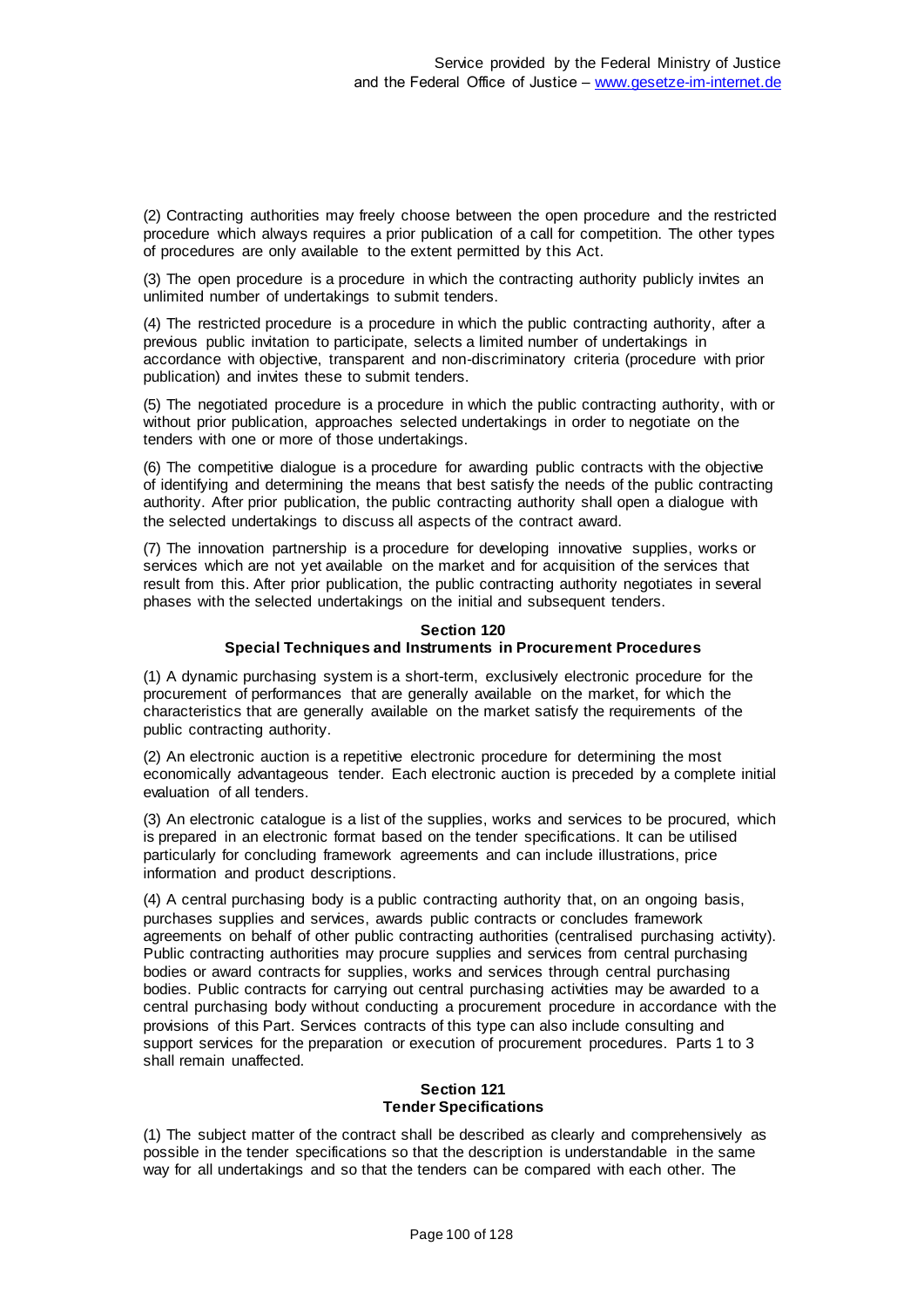tender specifications shall include the functional and performance requirements or a description of the task to be addressed, knowledge of which is required to prepare the tender, as well as the circumstances and conditions for provision of the performance.

(2) For all procurement which is intended for use by natural persons, the accessibility criteria for persons with disabilities or the design for all users shall be taken into account when preparing the tender specifications, except in properly justified cases.

(3) The tender specifications shall be enclosed with the procurement documents.

### **Section 122 Eligibility**

(1) Public contracts shall be awarded to skilled and efficient (eligible) undertakings that have not been excluded under Section 123 or Section 124.

(2) An undertaking is eligible if it meets the criteria (selection criteria) defined in detail by the public contracting authority for the proper execution of the public contract. The selection criteria may exclusively relate to:

- 1. Qualification and authorisation to pursue the professional activity;
- 2. Economic and financial standing;
- 3. Technical and professional ability.

(3) Proof of eligibility and the absence of grounds for exclusion under Sections 123 and 124 may be provided, entirely or in part, through participation in prequalification systems.

(4) Selection criteria must be related and proportionate to the subject matter of the contract. They shall appear in the contract notice, the prior information notice or the invitation to confirm interest.

#### **Section 123 Compulsory Grounds for Exclusion**

(1) Public contracting authorities shall exclude an undertaking from participation at any point in the procurement procedure when they are aware that a person whose conduct is imputable to the undertaking in accordance with subsection (3) has been convicted by final judgement or a final administrative fine has been issued against the undertaking under Section 30 of the German Administrative Offences Act [*Gesetz über Ordnungswidrigkeiten*] for a criminal offence under:

1. Section 129 of the German Criminal Code [*Strafgesetzbuch*] (forming criminal organisations), Section 129a of the German Criminal Code (forming terrorist organisations) or Section 129b of the German Criminal Code (foreign criminal and terrorist organisations);

2. Section 89c of the German Criminal Code (financing of terrorism) or for participation in such a crime or for the provision or collection of financial resources with the knowledge that such financial resources will be used or are intended to be used, wholly or in part, to commit a crime under Section 89a(2) no 2 of the German Criminal Code;

3. Section 261 of the German Criminal Code (money laundering);

4. Section 263 of the German Criminal Code (fraud), provided that the criminal offence is directed against the budget of the European Union or against budgets administered by the European Union or on its behalf;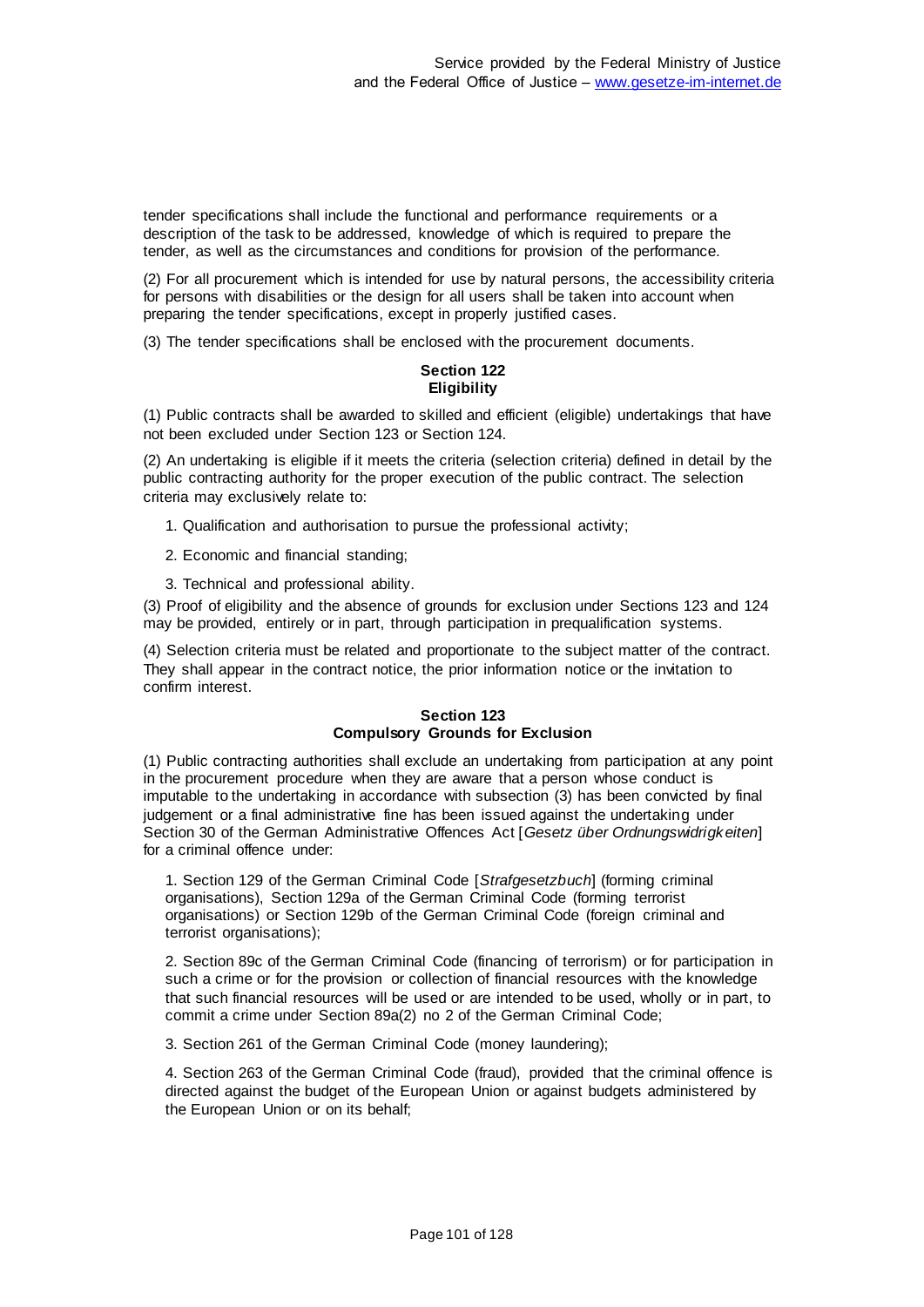5. Section 264 of the German Criminal Code (subsidy fraud), provided that the criminal offence is directed against the budget of the European Union or against budgets administered by the European Union or on its behalf;

6. Section 299 of the German Criminal Code (taking and giving bribes in commercial practice), Sections 299a and 299b of the German Criminal Code (taking and giving bribes in the health sector);

7. Section 108e of the German Criminal Code (taking of bribes by and giving of bribes to elected officials);

8. Sections 333 and 334 of the German Criminal Code (granting benefits and giving bribes), each also in conjunction with Section 335a of the German Criminal Code (foreign and international officials);

9. Article 2 Section 2 of the German Act on Combating International Bribery [*Gesetz zur Bekämpfung internationaler Bestechung*] (Bribery of Foreign Public Officials in International Business Transactions) or

10. Sections 232, 232a (1) to (5), Sections 232b to 233a of the German Criminal Core (human trafficking, forced prostitution, forced labour, exploitation of labour, exploitation involving deprivation of liberty).

(2) A conviction or the issuance of an administrative fine under the comparable provisions of other countries are the equivalent of a conviction or the issuance of an administrative fine within the meaning of subsection (1).

(3) The conduct of a person convicted by final judgement shall be imputable to an undertaking if that person has acted as the person responsible for the management of the undertaking; this also includes supervision of management or the exercise of control in another manner in a managerial position.

(4) Public contracting authorities shall at any point in the procurement procedure exclude an undertaking from participating in the procurement procedure if

1. the undertaking has not fulfilled its obligations relating to the payment of taxes, charges or social security contributions and this has been established by a judicial or administrative decision having final and binding effect or

2. the public contracting authorities can prove the breach of an obligation under no 1 in another suitable manner.

Sentence 1 shall not apply if the undertaking has fulfilled its obligations by making the payment or committing to pay the taxes, charges and social security contributions, including interest, fines for late payment and penalties.

(5) An exclusion under subsection (1) may be disregarded if this is imperative for compelling reasons of public interest. An exclusion under subsection (4) sentence 1 may be disregarded if this is imperative for compelling reasons of public interest or if an exclusion would be obviously disproportionate. Section 125 shall remain unaffected.

## **Section 124 Facultative Grounds for Exclusion**

(1) Taking the principle of proportionality into account, public contracting authorities may at any point in the procurement procedure exclude an undertaking from participating in the procurement procedure if

1. the undertaking has demonstrably breached applicable environmental, social or labour obligations in carrying out public contracts;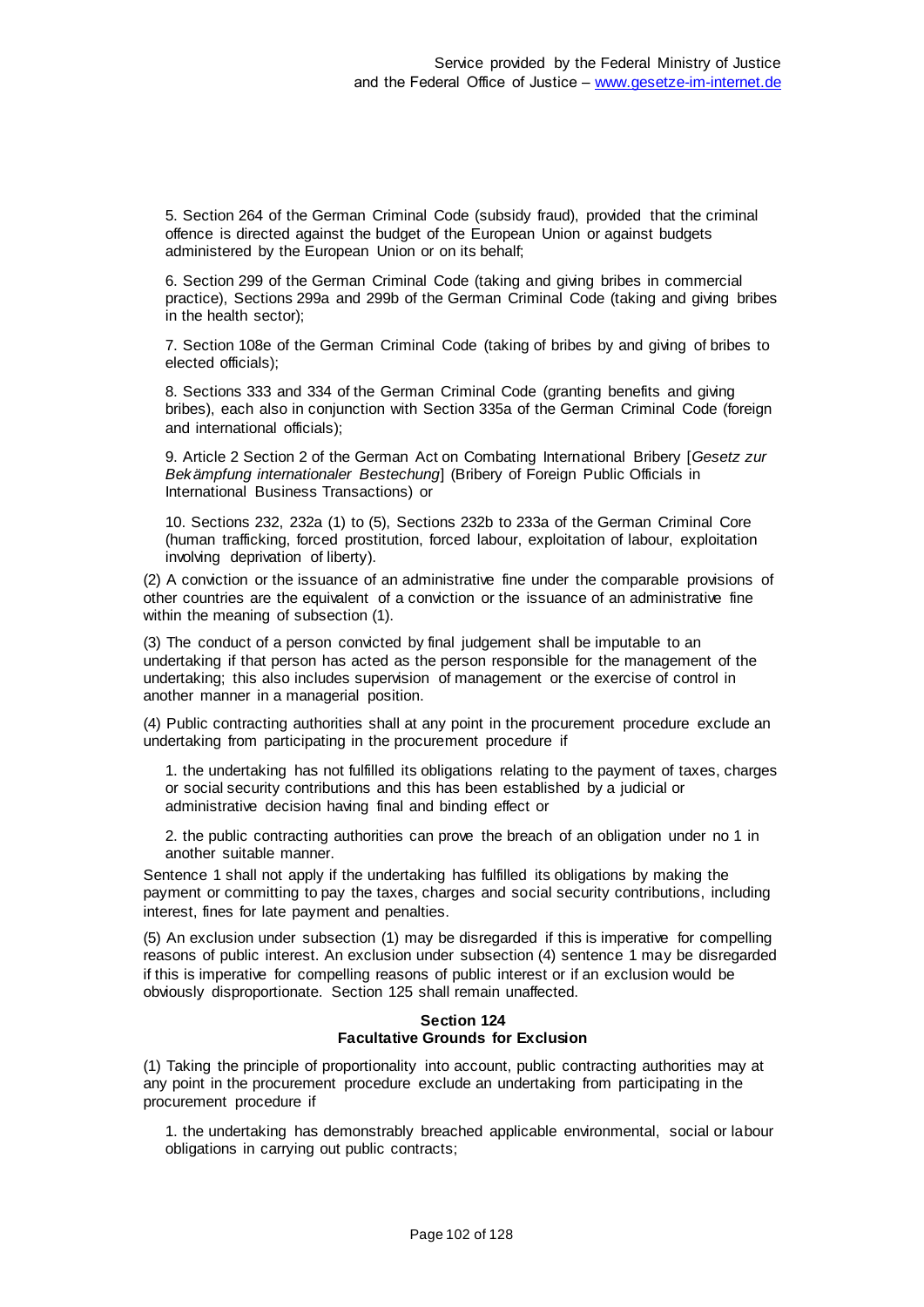2. the undertaking is insolvent, an insolvency proceeding or a comparable proceeding over the assets of the undertaking has been filed or opened, the opening of such a proceeding has been denied for lack of assets, the undertaking is in liquidation proceedings or has ceased to do business;

3. the undertaking has demonstrably committed grave professional misconduct which renders its integrity questionable; Section 123(3) shall apply *mutatis mutandis*;

4. the public contracting authority has sufficient indications that the undertaking has concluded agreements with other undertakings or engaged in concerted practices which have as their object or effect, the prevention, restriction or distortion of competition;

5. a conflict of interest exists in the execution of the procurement procedure which could compromise the impartiality and independence of a person working for the public contracting authority in the executing of the procurement procedure and which cannot be effectively remedied by other, less intrusive measures;

6. a distortion of competition results from the prior involvement of the undertaking in the preparation of the procurement procedure, and such distortion of competition cannot be remedied by other, less intrusive measures;

7. the undertaking has produced significant or persistent deficiencies in the performance of a substantive requirement under a prior public contract or concession contract which led to an early termination, damages or other comparable sanctions;

8. the undertaking has committed a serious misrepresentation or withheld information or is not able to submit the required evidence with respect to the grounds for exclusion or the selection criteria; or

9. the undertaking

a) has attempted to unduly influence the decision-making process of the public contracting authority;

b) has attempted to obtain confidential information that may confer upon it undue advantages in the procurement procedure; or

c) has negligently or intentionally provided misleading information that may have a material influence on the decision of the public contracting authority concerning the award decision, or has attempted to provide such information.

(2) Section 21 of the Posted Workers Act [*Arbeitnehmer-Entsendegesetz*], Section 98c of the Residence Act [*Aufenthaltsgesetz*], Section 19 of the Minimum Wage Act [*Mindestlohngesetz*] and Section 21 of the Act to Combat Undeclared Work and Unlawful Employment [*Schwarzarbeitsbekämpfungsgesetz*] shall remain unaffected.

## **Section 125 Self-cleaning**

(1) Public contracting authorities shall not exclude an undertaking for which a ground for exclusion exists under Section 123 or Section 124 from participation in the procurement procedure where the undertaking has proven that it

1. has paid or undertaken to pay compensation for any damage caused by the criminal offence or misconduct;

2. has comprehensively clarified the facts and circumstances associated with the criminal offence or misconduct and the damage caused thereby by actively collaborating with the investigating authorities and the public contracting authority; and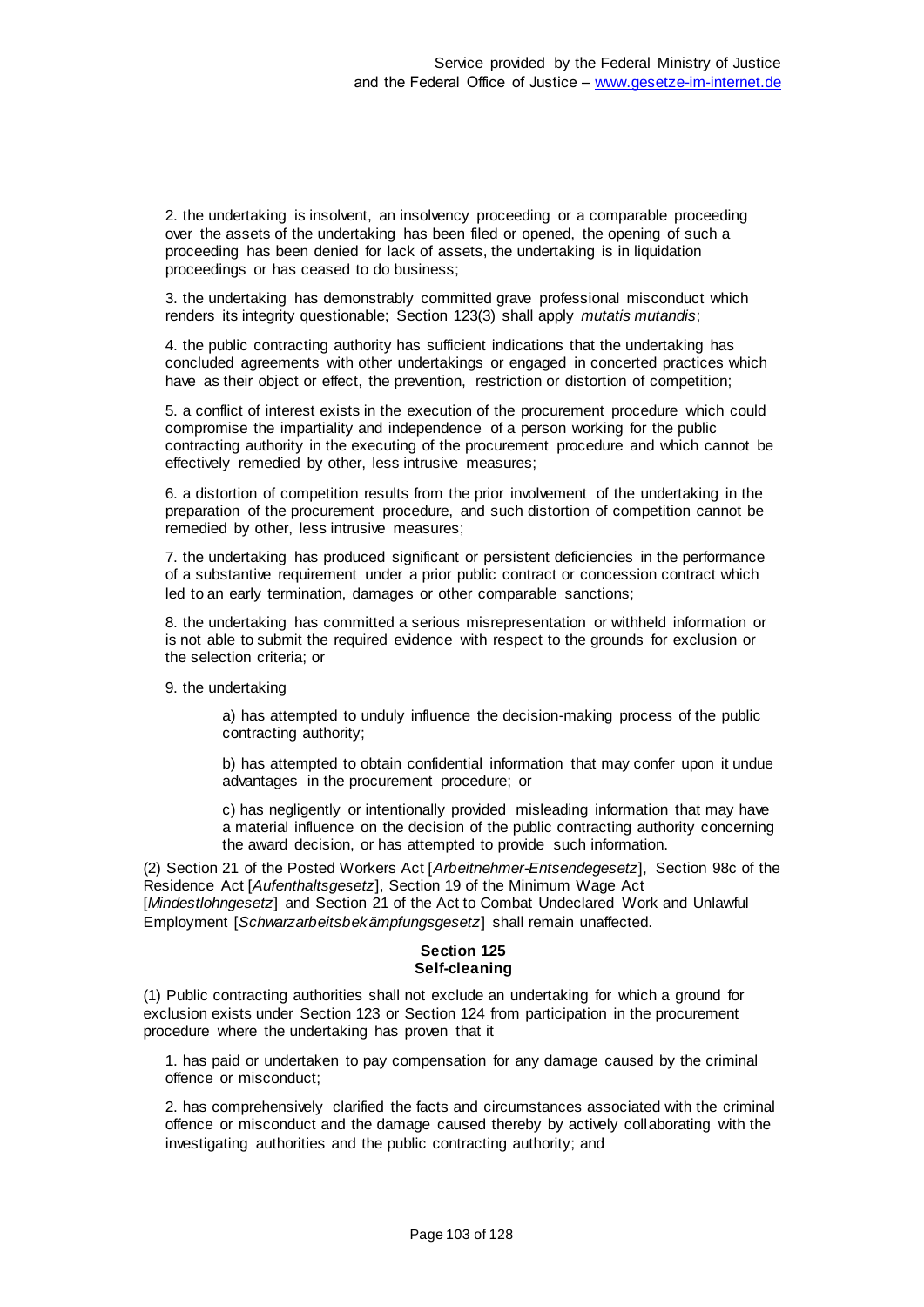3. has taken concrete technical, organisational and personnel measures that are appropriate to prevent further criminal offences or misconduct.

Section 123(4) sentence 2 shall remain unaffected.

(2) The self-cleaning measures taken by the undertakings shall be evaluated by the public contracting authorities, taking into account the gravity and particular circumstances of the criminal offence or misconduct. If the public contracting authorities consider the self-cleaning measures by the undertaking to be insufficient, they shall provide the undertaking with justification for the decision.

#### **Section 126 Allowable Period for Exclusion**

Where an undertaking for which a ground for exclusion exists has taken no or insufficient self-cleaning measures under Section 125,

1. if a ground for exclusion exists under Section 123, it may be excluded from participation in procurement procedures for up to five years from the day of the final conviction;

2. if a ground for exclusion exists under Section 124, it may be excluded from participation in procurement procedures for up to three years following the event at issue.

#### **Section 127 Contract Award**

(1) The most economically advantageous tender shall be accepted. The basis for this is an evaluation by the public contracting authority concerning whether and to what extent the tender meets the specified award criteria. The most economically advantageous tender is determined according to the best price-quality ratio. Apart from the price or costs, to determine this, qualitative, environmental or social aspects may also be taken into account.

(2) Binding rules on pricing shall be observed in determining the most economically advantageous tender.

(3) The award criteria must be related to the subject matter of the contract. This relationship shall also be assumed when an award criterion refers to processes relating to the production, provision or disposal of the performance, to trading with the performance or to another stage in the life cycle of the performance, even when such factors do not affect material qualities of the subject matter of the contract.

(4) The award criteria must be specified and defined in a manner that ensures the possibility of effective competition, that the contract cannot be awarded arbitrarily and that it is possible to conduct an effective review on whether and to what extent the tenders meet the award criteria. If public contracting authorities allow variants, they shall define the award criteria in such a way as to apply both to main tenders and variants.

(5) The award criteria and their weighting must be specified in the contract notice or the procurement documents.

### **Section 128 Contract Performance**

(1) In performing the public contract, undertakings must comply with all legal obligations applicable to them, in particular the obligation to pay taxes, charges and social security contributions, to comply with occupational health and safety rules and to grant employees at least those minimum working conditions, including the minimum wage, mandated for the respective performance under the Minimum Wage Act [*Mindestlohngesetz*], under a collective agreement declared to be universally applicable under the Collective Agreements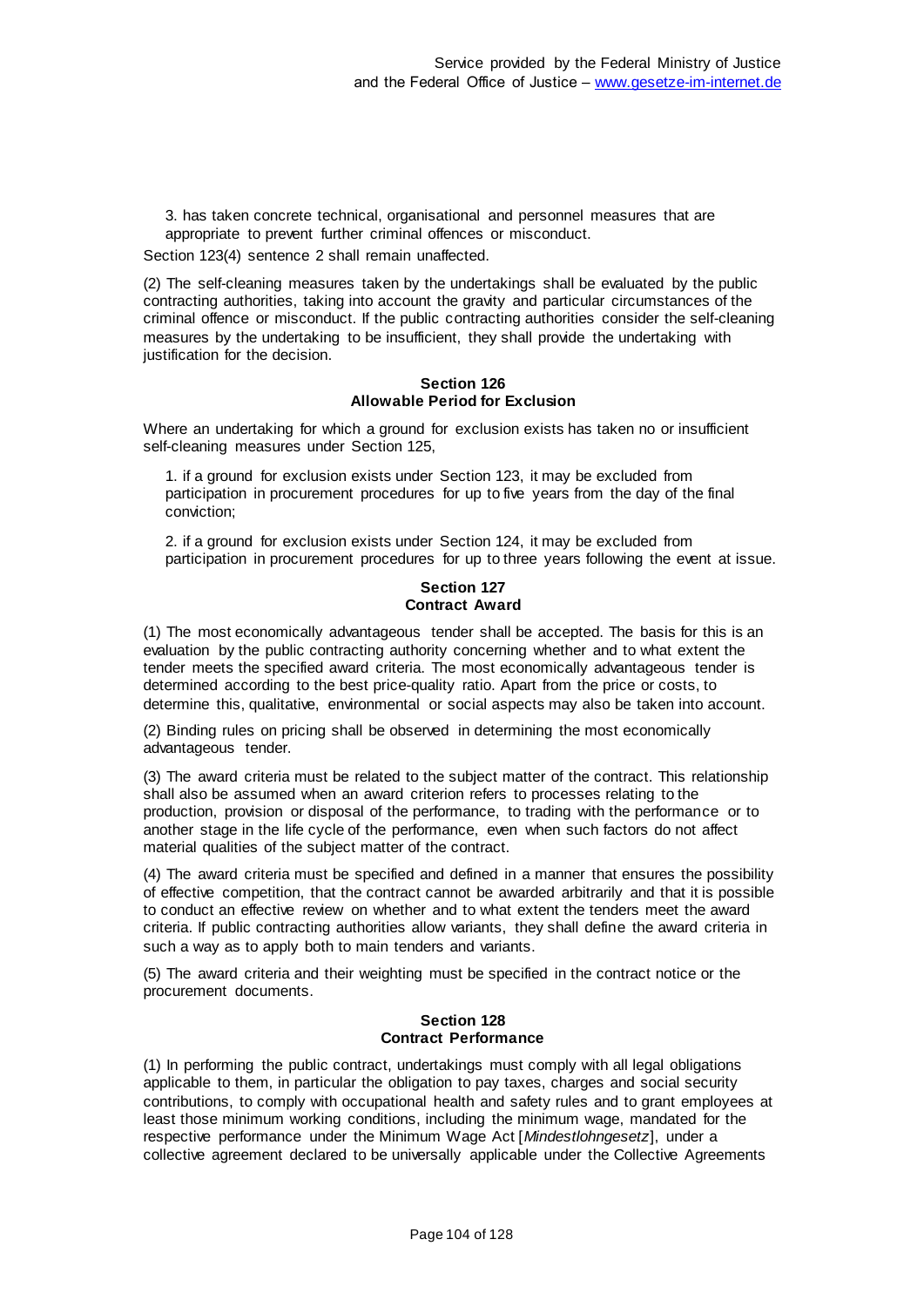Act [*Tarifvertragsgesetz*] with the effects of the Posted Workers Act, or under a statutory instrument issued under Section 7, Section 7a or Section 11 of the Posted Workers Act or under Section 3a of the German Temporary Employment Act [*Arbeitnehmerüberlassungsgesetz*].

(2) Public contracting authorities may, in addition, set special conditions for the performance of a contract (contract performance conditions), provided that they are related to the subject matter of the contract in accordance with Section 127(3). The contract performance conditions must arise from the contract notice or the procurement documents. They may in particular include economic, innovation-related, environmental, social or employment-related considerations or the protection of information confidentiality.

#### **Section 129 Mandatory Contract Performance Conditions**

Contract performance conditions which the public contracting authority is mandated to prescribe for the commissioned undertaking may only be specified based on a federal or *Land* statute.

#### **Section 130 Award of Public Contracts for Social and Other Specific Services**

(1) When awarding public contracts for social and other specific services within the meaning of Annex XIV of Directive 2014/24/EU, public contracting authorities may freely choose between the open procedure, the restricted procedure, the negotiated procedure with prior publication, the competitive dialogue and the innovation partnership. A negotiated procedure without prior publication is only available to the extent permitted by this Act.

(2) In deviation from Section 132(3), it is permissible to modify a public contract for social and other specific services within the meaning of Annex XIV of Directive 2014/24/EU without conducting a new procurement procedure when the value of the modification amounts to no more than 20 per cent of the original contract value.

# **Section 131**

# **Award of Public Contracts for Passenger Transport Services by Rail**

(1) When awarding public contracts for passenger transport services by rail, public contracting authorities may freely choose between the open and the restricted procedure, the negotiated procedure with prior publication, the competitive dialogue and the innovation partnership. A negotiated procedure without prior publication is only available to the extent permitted by this Act.

(2) Article 5(2) of Regulation (EC) No 1370/2007 of the European Parliament and of the Council dated 23 October 2007 on public passenger transport services by rail and by road and repealing Council Regulations (EEC) Nos 1191/69 and 1107/70 of the Council (OJ L 315 of 3/12/2007, p. 1) shall be applied in place of Section 108(1). Article 5(5) and Article 7(2) of Regulation (EC) No. 1370/2007 shall remain unaffected.

(3) Public contracting authorities that award public contracts within the meaning of subsection (1) shall require pursuant to Article 4(5) of Regulation (EC) No 1370/2007 that where there is a change of operator of passenger transport services, the selected operator shall take on the employees who were employed by the previous operator to provide those transport services and grant them the rights to which they would have been entitled if there had been a transfer pursuant to Section 613a of the German Civil Code [*Bürgerliches Gesetzbuch*]. In the event that a public contracting authority should demand that employees be taken on within the meaning of sentence 1, such demand shall be limited to those employees who are actually required for provision of the transport services being transferred. The public contracting authority shall provide provisions to exclude an improper adaptation of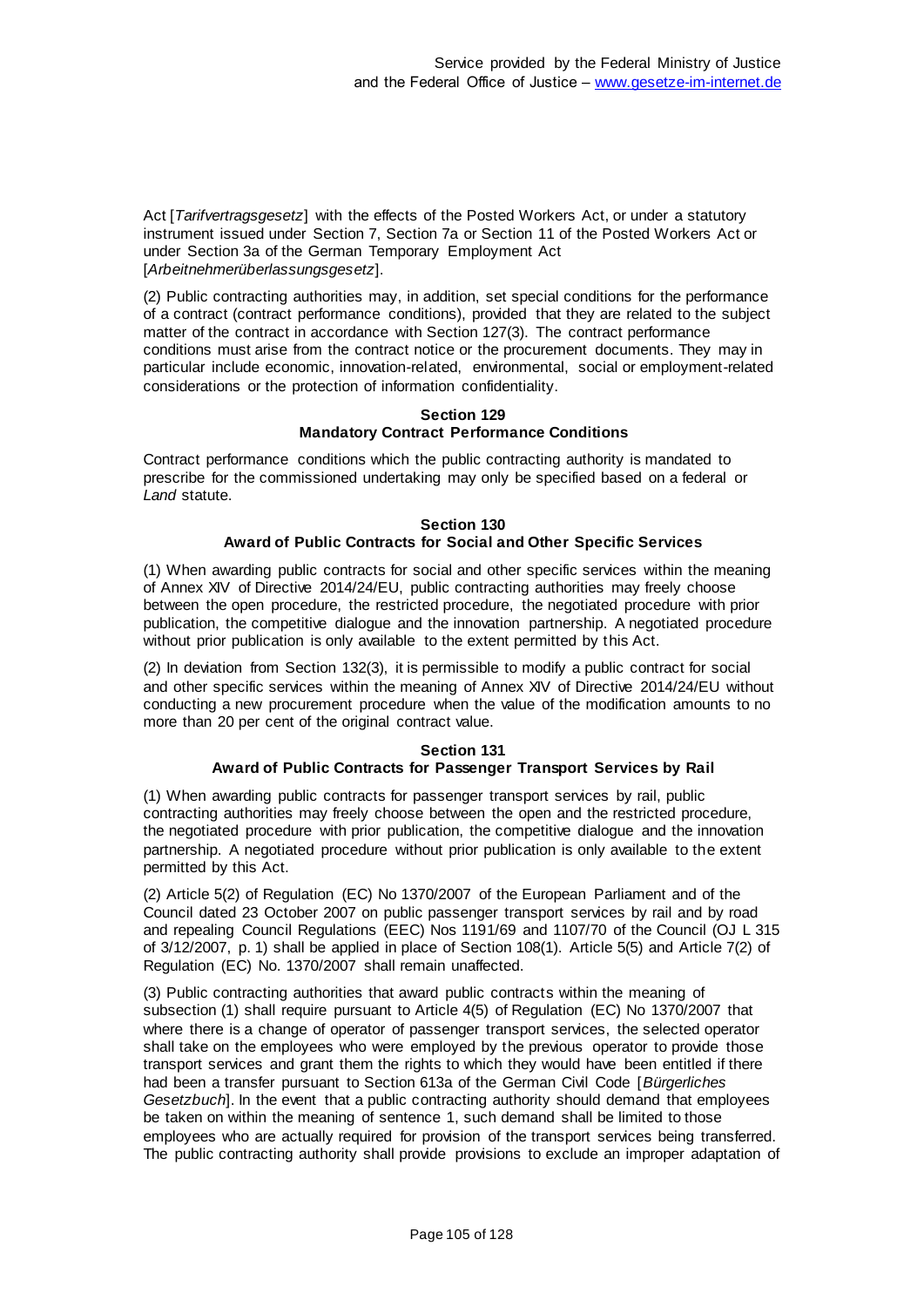provisions under the collective agreement to the detriment of the new operator between the publication of the contract notice and the takeover of the operation. If requested by the public contracting authority, the previous operator is obliged to provide all information required for this.

## **Section 132 Modification of Contracts During Their Term**

(1) Significant modifications to a public contract during its term require a new procurement procedure. Modifications are significant if they result in the public contract differing substantially from the public contract originally awarded. A significant modification exists in particular where

1. the modification introduces conditions which, if they had applied to the original procurement procedure,

a) would have made it possible to admit other candidates or tenderers;

b) would have made it possible to accept a different tender; or

c) would have drawn the interest of further participants in the procurement procedure;

2. the modification shifts the economic balance of the public contract in favour of the contractor in a manner that was not provided for in the initial contract;

3. the modification significantly extends the scope of the public contract; or

4. a new contractor replaces the contractor in cases other than those provided for in subsection (2) no 4.

(2) Notwithstanding subsection (1), it is permissible to modify a public contract without conducting a new procurement procedure where

1. the initial procurement documents provide clear, precise and unequivocal review clauses or options which contain statements on the scope and nature of and requirements for possible contract modifications, and the overall nature of the contract is not altered by the modification;

2. additional supplies, works or services become necessary which were not provided for in the initial procurement documents and a change in the contractor

a) cannot be made for economic or technical reasons and

b) would cause significant inconvenience or substantial duplication of costs for the public contracting authority;

3. the need for modification has been brought about by circumstances that a diligent public contracting authority could not have foreseen, and the overall nature of the contract is not altered by the modification; or

4. a new contractor replaces the previous contractor

a) based on a review clause within the meaning of no 1;

b) based on the fact that a different undertaking that meets the requirements originally set for eligibility replaces the original contractor, wholly or in part, following corporate restructuring through, for example, takeover, merger, acquisition or insolvency, provided that this does not entail further material modifications within the meaning of subsection (1); or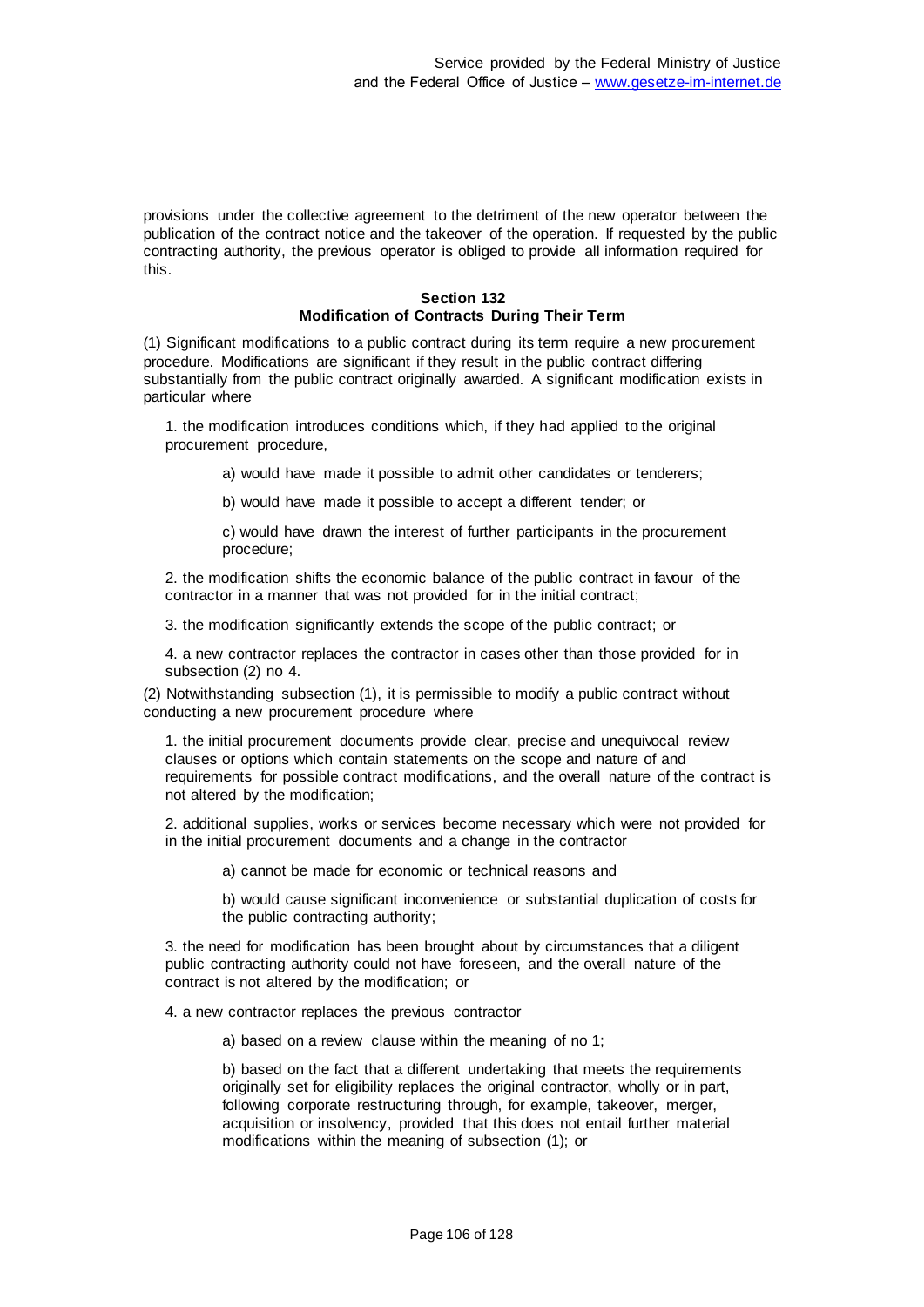c) based on the fact that the public contracting authority itself assumes the main contractor's obligations towards its subcontractors.

In the cases referred to in sentence 1 nos 2 and 3, the price may not be increased by more than 50 per cent of the value of the original contract. Where there are several successive modifications of the contract, this limitation applies to the value of each individual modification, provided that the modifications were not made with the aim to circumvent the provisions of this Part.

(3) It is also permissible to modify a public contract without conducting a new procurement procedure if the overall nature of the contract is not altered and the value of the modification

1. does not exceed the respective thresholds under Section 106 and

2. does not amount to more than 10 per cent of the original contract value in the case of contracts for supplies and services and not more than 15 per cent in the case of works contracts.

Where there are several successive modifications, the total value of the modifications is applicable.

(4) Where the contract includes an indexation clause, the higher price shall be the reference value for calculating the value under subsection (2) sentences 2 and 3 and subsection (3).

(5) Modifications under subsection (2) nos 2 and 3 shall be published in the Official Journal of the European Union.

#### **Section 133 Termination of Public Contracts in Special Cases**

(1) Notwithstanding Section 135, public contracting authorities may terminate a public contract during its term where

1. a significant modification was made, which would have required a new procurement procedure under Section 132;

2. at the time the contract is awarded, a mandatory ground for exclusion existed under Section 123(1) to (4) or

3. the public contract should not have been awarded to the contractor in view of a serious infringement of the obligations under the Treaty on the Functioning of the European Union or under the provisions of this Part that has been established by the Court of Justice of the European Union in a procedure pursuant to Article 258 of the Treaty on the Functioning of the European Union.

(2) If a public contract is terminated pursuant to subsection (1), the contractor may demand a corresponding part of the remuneration for its previous efforts. In the case of subsection (1) no 2, the contractor is not entitled to remuneration to the extent that its previous efforts are of no interest to the public contracting authority as a result of the termination.

(3) The right to demand damages is not excluded by the termination.

### **Section 134 Information and Standstill Obligation**

(1) Public contracting authorities shall inform the unsuccessful tenderers in text form and without delay of the name of the successful undertaking, the reasons for the rejection of their tenders and of the earliest date of the conclusion of the contract. This shall also apply to candidates who were not informed of the rejection of their tenders before notification of the decision on the award was sent to the successful tenderers.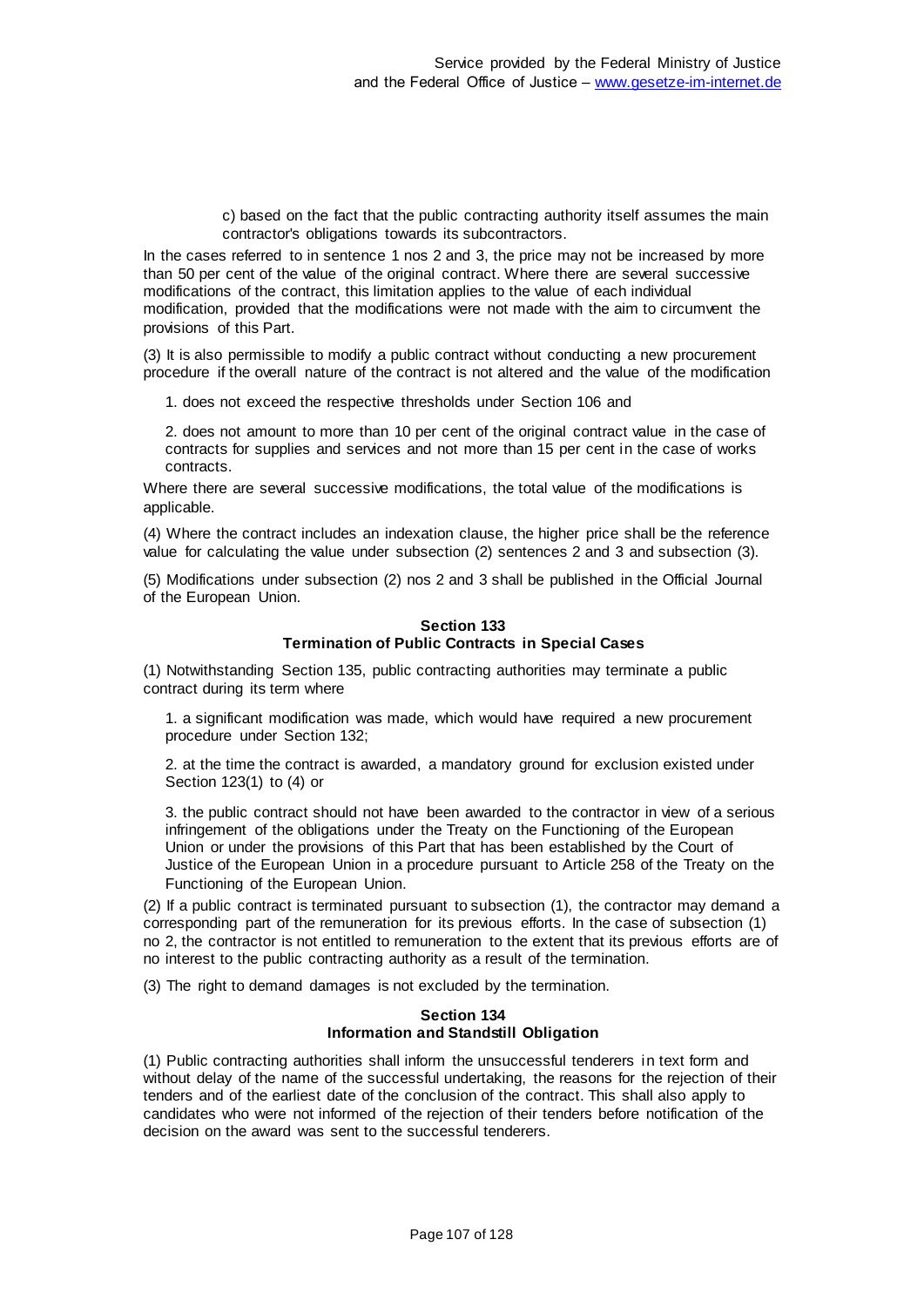(2) A contract may be concluded at the earliest 15 calendar days after the information pursuant to subsection (1) has been sent. If the information is sent electronically or by fax, the standstill period shall be reduced to 10 calendar days. The standstill period shall begin on the day after which the contracting authority despatches the information; the date of receipt by the tenderer and candidate in question shall be irrelevant.

(3) The obligation to inform the tendering parties shall not apply in cases in which negotiated procedures without prior publication are justified on grounds of extreme urgency. In the case of contracts relating to defence or security, public contracting authorities may decide to refrain from disclosing certain information on the contract award or the conclusion of a framework agreement if the disclosure impedes law enforcement, is contrary to the public interest, particularly defence or security interests, harms legitimate commercial interests of undertakings or might prejudice fair competition between them.

### **Section 135 Ineffectiveness**

(1) A public contract shall be deemed ineffective from the outset if the public contracting authority

1. has violated Section 134 or

2. has awarded the contract without prior publication or announcement in the Official Journal of the European Union without this being expressly permissible in accordance with the law and this violation has been ascertained in review proceedings.

(2) Ineffectiveness pursuant to subsection (1) can be established only if this is claimed in review proceedings within 30 calendar days after the public contracting authority informs the affected candidates and tenderers concerning the conclusion of the contract, but at the latest six months after conclusion of the contract. If the contracting authority has published the award of the contract in the Official Journal of the European Union, the time limit for claiming ineffectiveness shall end 30 calendar days after publication of the notice of the award in the Official Journal of the European Union.

(3) Ineffectiveness under subsection (1) no 2 shall not arise where

1. the public contracting authority holds the view that it is permissible to award the contract without prior publication of an announcement in the Official Journal of the European Union;

2. the public contracting authority has published an announcement in the Official Journal of the European Union, in which it expresses its intention to conclude the contract; and

3. the contract was not concluded before the expiry of a period of at least 10 calendar days from the day of publication of that announcement.

The announcement according to sentence 1 no 2 must include the name and contact data of the public contracting authority, the description of the contract subject matter, the justification for the decision of the contracting authority to award the contract without prior publication of an announcement in the Official Journal of the European Union, and the name and contact data of the undertaking that is to be awarded the contract.

## **Subdivision 1 Award of Public Contracts by Sector Contracting Entities**

#### **Section 136 Scope**

This subdivision shall apply to the award of public contracts and the organisation of design contests by sector contracting entities for the purpose of conducting a sector activity: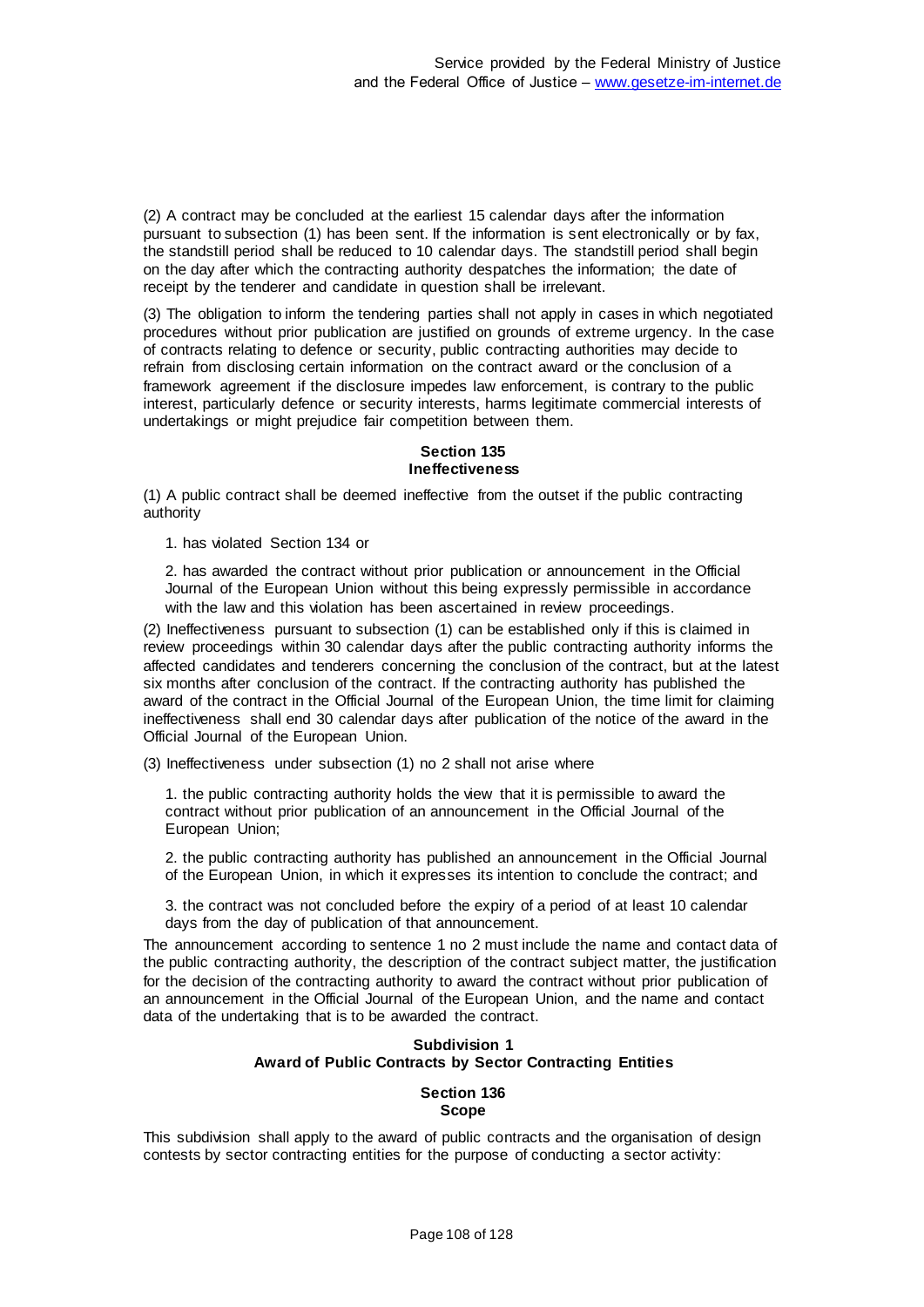#### **Section 137 Special Exceptions**

(1) This Part shall not apply to the award of public contracts by sector contracting entities for the purpose of conducting a sector activity if these contracts have the following subject matter:

1. legal services within the meaning of Section 116(1) no 1,

2. research and development services within the meaning of Section 116(1) no 2,

3. broadcasting time or programme provision if these contracts are awarded to audiovisual or radio media service providers;

4. financial services within the meaning of Section 116(1) no 4,

5. loans within the meaning of Section 116(1) no 5,

6. services within the meaning of Section 116(1) no 6, if these contracts are awarded on the basis of an exclusive right,

7. the procurement of water in relation to the supply of drinking water,

8. the procurement of energy or fuels for the production of energy in relation to the supply of energy or

9. the resale or lease to third parties, provided that

a) the sector contracting entity has no special or exclusive right to sell or lease the subject of such contracts and

b) other undertakings are free to sell or lease the subject matter of the contract under the same conditions as the relevant sector contracting entity.

(2) Nor shall this Part apply to the award of public contracts and the organisation of design contests that have the following subject matter:

1. supplies, works and services as well as the organisation of design contests by sector contracting entities under Section 100(1) no 2, if they serve purposes other than for a sector activity, or

2. the carrying out of sector activities outside the territory of the European Union, where the contract is awarded in a way that does not involve the actual use of a network or facility within the European Union.

#### **Section 138 Special Exception for Awards to Affiliated Undertakings**

(1) This Part shall not apply to the award of public contracts

1. that are granted by a sector contracting entity to an affiliated undertaking or

2. that are granted by a joint venture, formed exclusively by several sector contracting entities to carry out a sector activity, to an undertaking that is associated with one of these sector contracting entities.

(2) Within the meaning of subsection (1), an affiliated undertaking is

1. an undertaking the annual accounts of which are to be included with those of the contracting entity in a consolidated financial statement of a parent undertaking in accordance with Section 271(2) of the German Commercial Code [*Handelsgesetzbuch*] in line with the provisions on full consolidation, or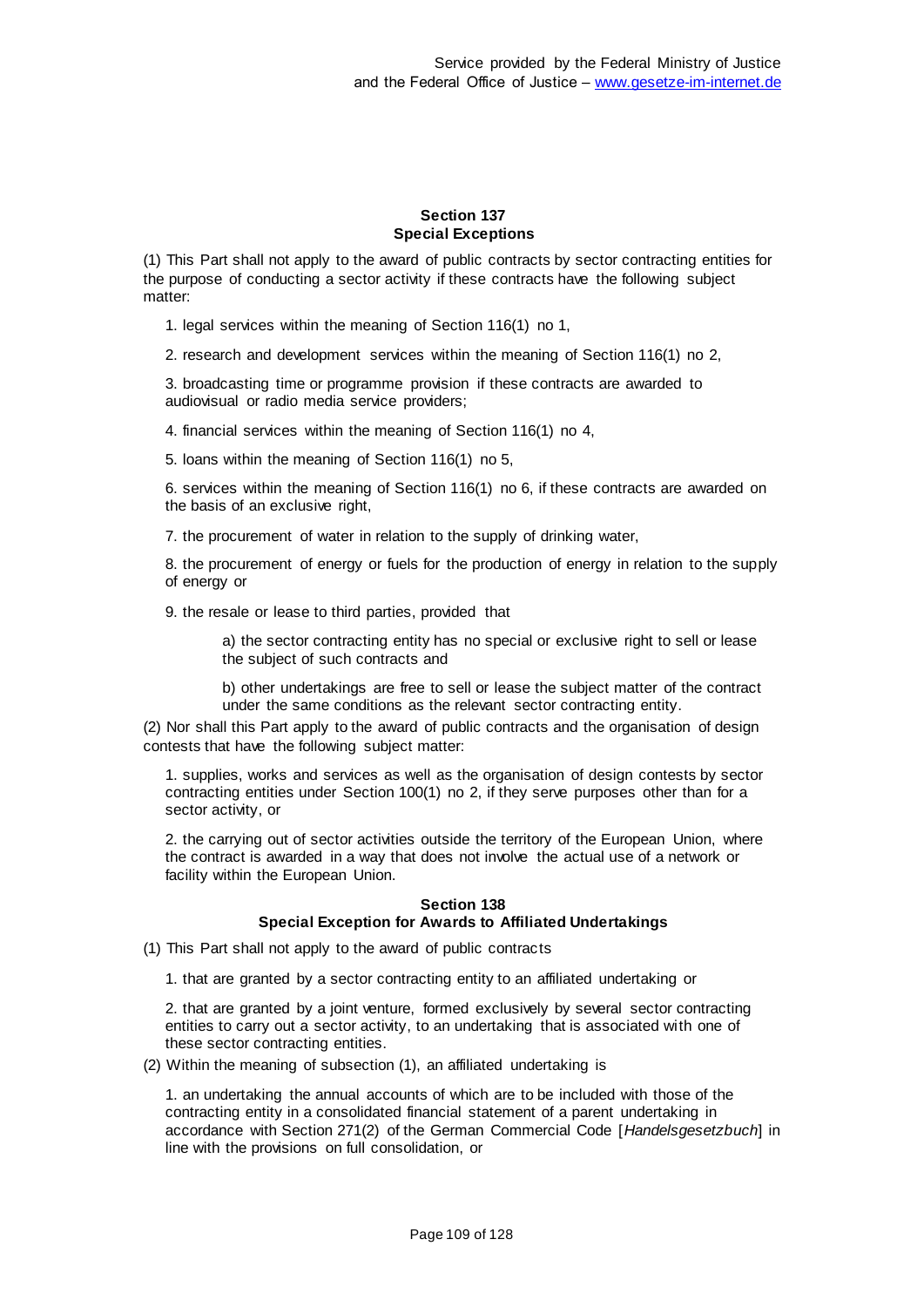2. an undertaking that

a) can be subject to a direct or indirect controlling influence under Section 100(3) of the sector contracting entity,

b) can exercise a controlling influence under Section 100(3) on the sector contracting entity or

c) in conjunction with the contracting entity is, by virtue of the ownership structures, financial participation or rules governing said undertaking, subject to the controlling influence under Section 100(3) of another undertaking.

(3) Subsection (1) shall apply to contracts relating to supplies, works or services, if, taking into account all supplies, works or services provided by the affiliated undertaking in the preceding three years in the European Union, at least 80 per cent of the overall average turnover achieved by said undertaking in the particular sector derives from the provision of supplies, works or services for the sector contracting entity or other undertakings with which it is affiliated.

(4) If the same or similar supplies, works or services are provided by more than one undertaking affiliated and economically aligned with the sector contracting entity, the percentage figures shall be calculated in accordance with subsection (3), taking into account the total turnover achieved by these affiliated undertakings from the provision of the relevant supplies, works or services.

(5) If no turnover figures are available for the three preceding years, it shall be sufficient for the undertaking to show, by means of business activity projections for example, that the turnover target required under subsection (3) can be credibly achieved.

## **Section 139 Special Exception for Awards by or to a Joint Venture**

(1) This Part shall not apply to the award of public contracts

1. that are granted by a joint venture, formed exclusively by several sector contracting entities to carry out sector activities, to one of these sector contracting entities or

2. that are granted by a sector contracting entity that is part of a joint venture within the meaning of no 1 to said joint venture.

(2) It is required that

1. the joint venture within the meaning of subsection (1) no 1 has been formed to carry out the relevant sector activity over a period of at least three years, and

2. the instrument setting up the joint venture stipulates that the sector contracting entities forming the joint venture will be part of the joint venture for at least the same period.

#### **Section 140**

## **Special Exception for Activities that are Directly Exposed to Competition**

(1) This Part shall not apply to public contracts awarded for the purpose of conducting a sector activity if the sector activity is directly exposed to competition on unrestricted markets. The same applies to design contests organised in connection with the sector activity.

(2) The Bundeskartellamt charges costs (fees and disbursements) to cover the administrative expenses involved in the preparation of expert opinions and observations made based on the statutory instrument issued under Section 113 sentence 2 no 8. Section 62(1) sentence 3 and Section 61(2) sentence 1, sentence 2 no 1, sentences 3 and 4, Section 61(5) sentence 1 and Section 61(6) sentence 1 no 2, sentences 2 and 3 shall apply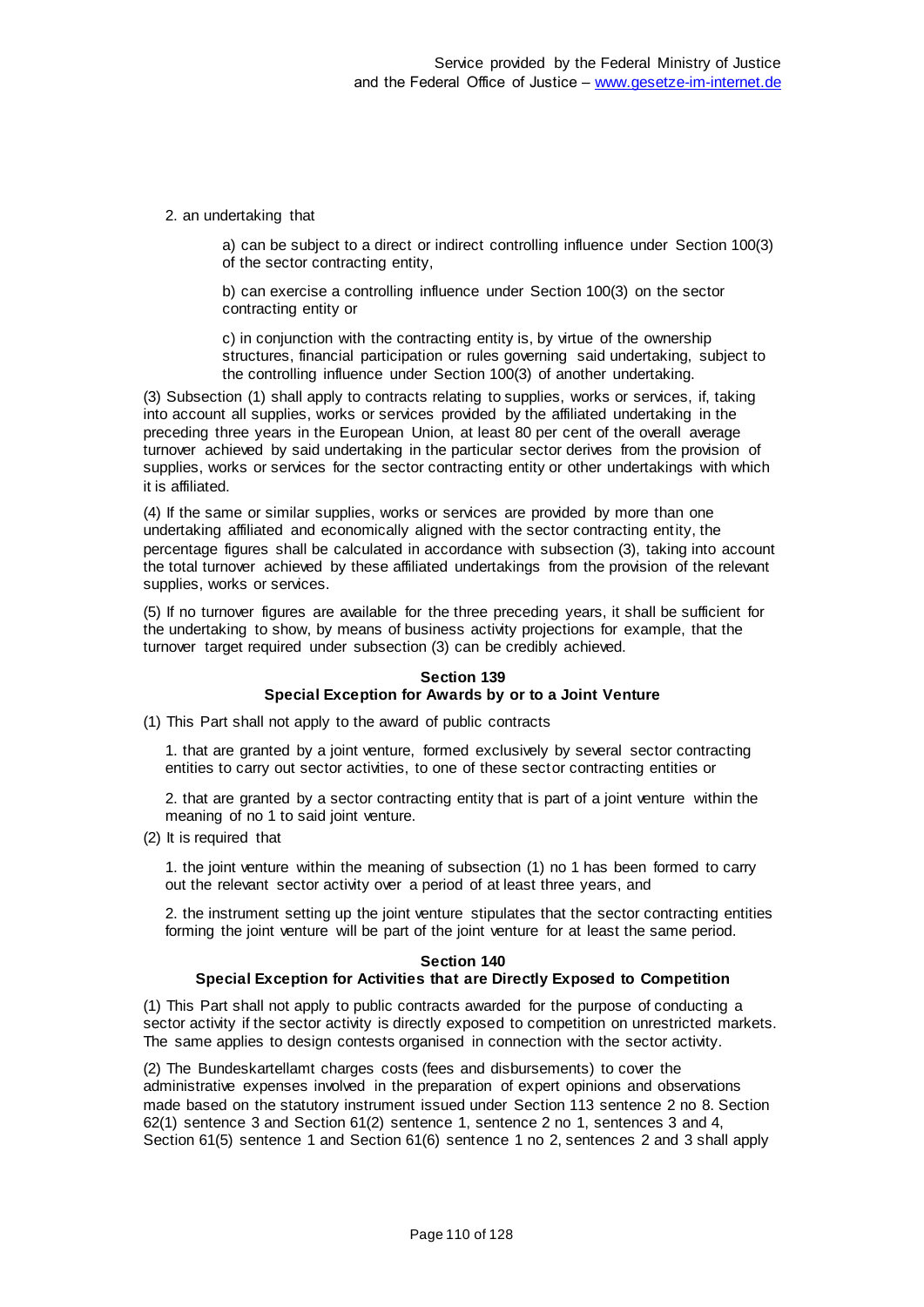*mutatis mutandis*. Section 73(1) and (4) shall apply *mutatis mutandis* to the possibility of filing an appeal against the cost decision.

#### **Section 141 Types of Procedures**

(1) Sector contracting entities may freely choose between the open procedure, the restricted procedure, the negotiated procedure with prior publication and the competitive dialogue.

(2) The negotiated procedure without prior publication and the innovation partnership are only available to the extent permitted by this Act.

#### **Section 142 Other Applicable Provisions**

As other matters, for the award of public contracts by sector contracting entities for the purpose of carrying out sector activities, Section 118 and Section 119 shall apply, unless otherwise specified in Section 141, as well as Sections 120 to 129, Section 130 in conjunction with Annex XVII of Directive 2014/25/EU and Sections 131 to 135 subject to the proviso that

1. sector contracting entities in deviation from Section 122(1) and (2) shall select the undertakings on the basis of objective criteria that can be accessed by all interested undertakings,

2. sector contracting entities under Section 100(1) no 2 can exclude an undertaking under Section 123, but are not obliged to do so,

3. Section 132(2) sentences 2 and 3 shall not apply.

#### **Section 143 Provision for Contracting Entities under the Federal Mining Act**

(1) In the award of contracts relating to supplies, works or services exceeding the contract thresholds under Section 106(2) no 2, sector contracting entities that are entitled under the German Federal Mining Act to explore for or extract oil, gas, coal or other solid fuels, must observe the principles of non-discrimination and competitive procurement in the award of contracts for the exploration for or extraction of oil, gas, coal or other solid fuels. In particular, they must provide adequate information to undertakings that could be interested in such a contract and apply objective criteria in the award of the contract. Sentences 1 and 2 shall not apply to the award of contracts for the purchase of energy or fuels for the production of energy.

(2) The contracting entities under subsection (1) shall inform the European Commission via the Federal Ministry for Economic Affairs and Energy of the award of the contracts covered by this provision in accordance with Commission Decision 93/327/EEC of 13 May 1993 defining the conditions under which contracting entities exploiting geographical areas for the purpose of exploring for or extracting oil, gas, coal or other solid fuels must communicate to the Commission information relating to the contracts they award (OJ EU no. L 129, p. 25). They may be exempted from the obligation to apply this provision under the procedure stipulated by the statutory instrument issued in accordance with Section 113 sentence 2 no 8.

# **Subdivision 2 Award of Public Contracts Relating to Defence or Security**

**Section 144 Scope**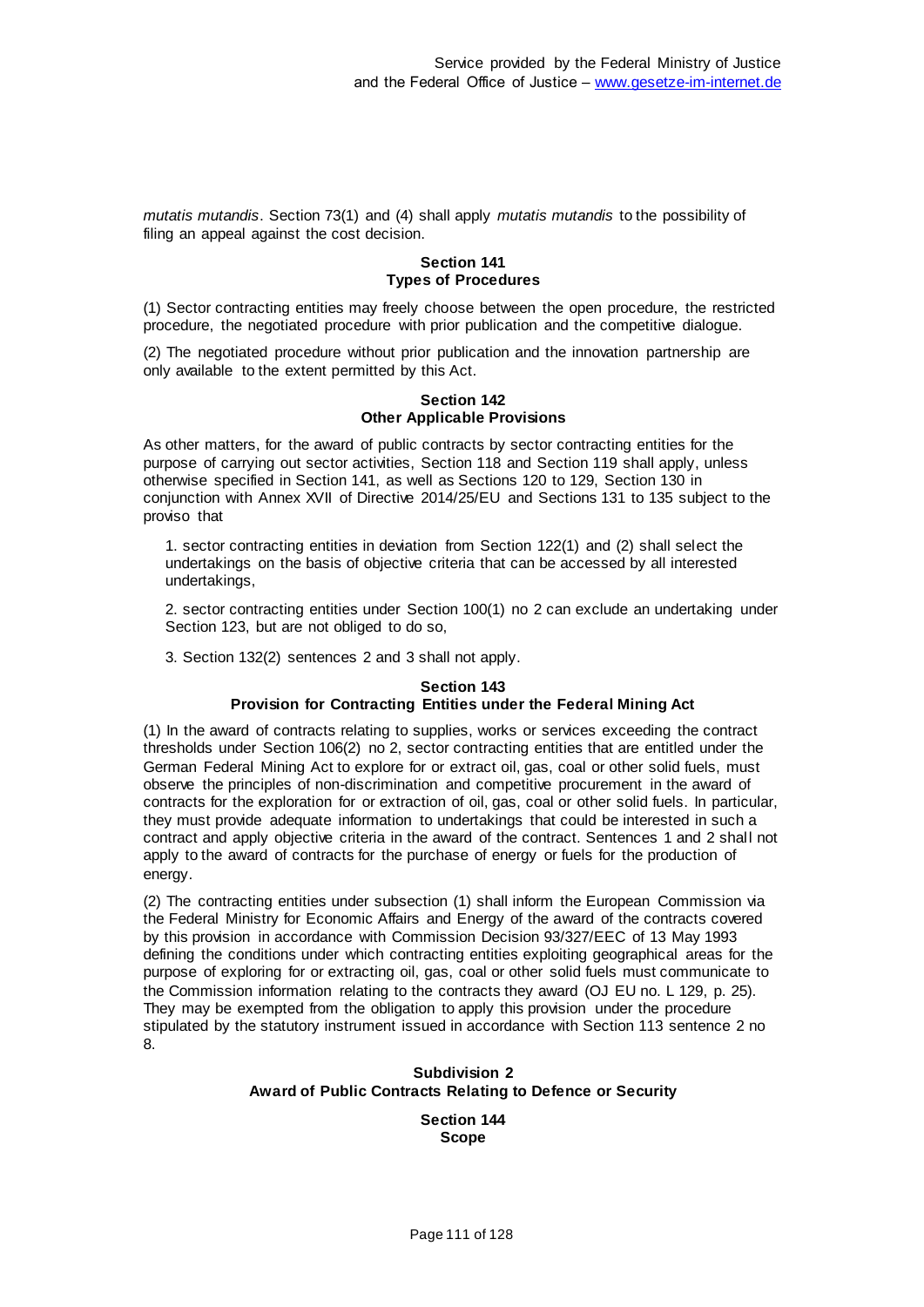This subdivision shall be applied to the award of public contracts relating to defence or security by public contracting authorities and sector contracting entities.

#### **Section 145**

# **Special Exceptions for the Award of Public Contracts Relating to Defence or Security**

This Part shall not apply to the award of public contracts relating to defence or security that

- 1. are used for the purpose of intelligence operations,
- 2. are awarded as part of a cooperation programme that
	- a) is based on research and development and

b) is conducted together with at least one other EU Member State for the development of a new product and, where applicable, the later phases of the entire or part of that product's life cycle;

upon the conclusion of such an agreement, the European Commission shall indicate the share of research and development expenditure relative to the overall costs of the programme, the cost-sharing arrangement and, if applicable, the planned share of purchases per Member State,

3. are awarded in a country outside the European Union; these contracts also include procurements for civilian purposes as part of a deployment of armed forces or of federal police or police forces of the *Länder* outside the territory of the European Union if the operation requires the relevant contract to be concluded with undertakings that are domiciled in the area of operation; procurements for civilian purposes means the procurement of non-military products, works or services for logistical purposes,

4. are awarded by the Federal government, the government of a *Land* or a local authority to another government or to a local authority of another state, and cover any of the following subject matters:

a) the supply of military equipment within the meaning of Section 104(2) or the supply of equipment awarded under a classified contract within the meaning of Section 104(3),

b) construction works and services directly connected to such equipment,

c) construction works and services specifically for military purposes, or

d) construction works and services awarded under a classified contract within the meaning of Section 104(3),

5. have financial services as their subject matter, excluding insurance services,

6. have research and development services as their subject matter, unless the results of such services become the sole property of the contracting authority for its use in the conduct of its own activities and the service is fully remunerated by the contracting authority, or

7. are subject to special procedural rules

a) arising under an international convention or international agreement concluded between one or more Member States on the one hand and one or more States that are not party to the Agreement on the European Economic Area on the other hand,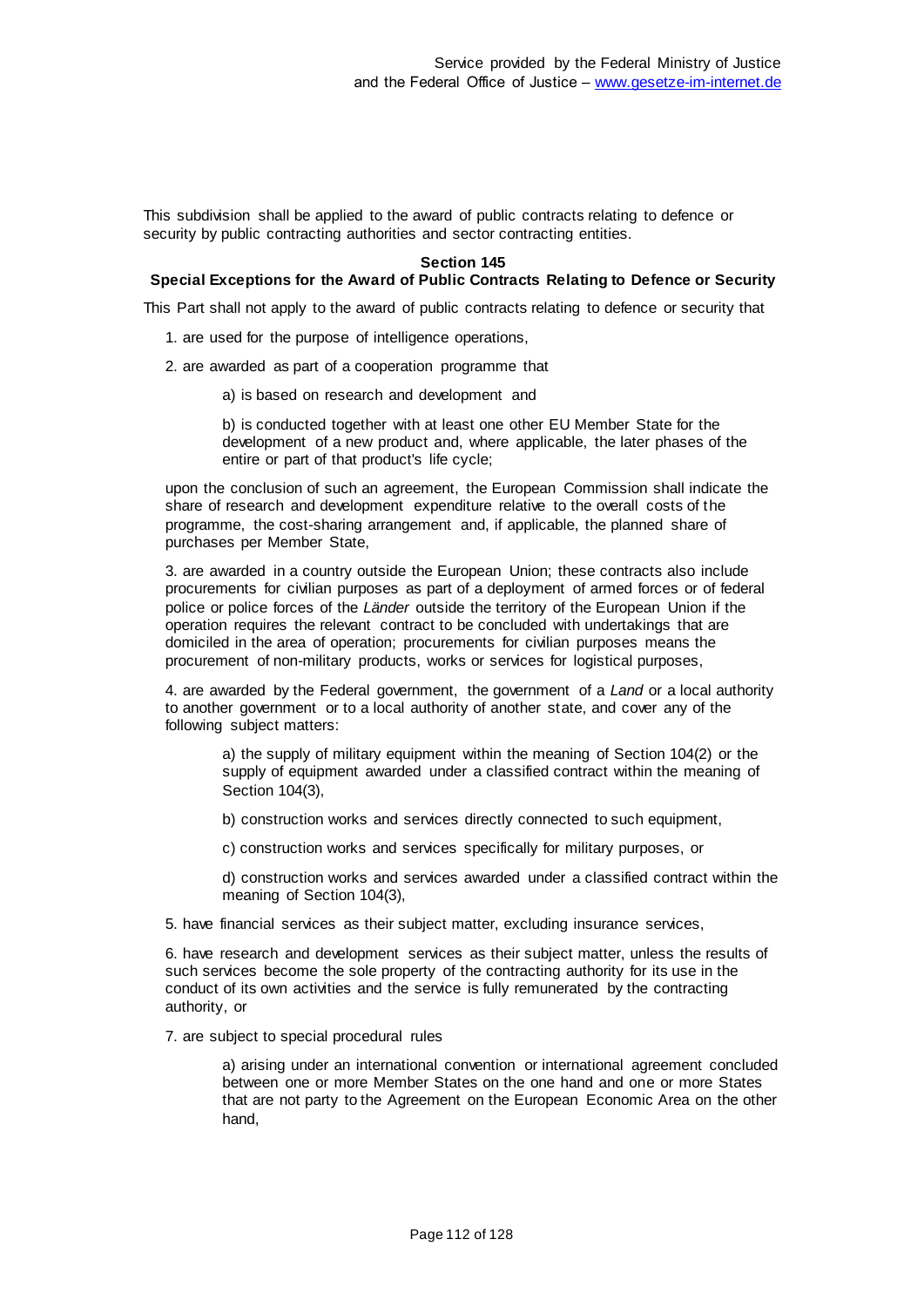b) arising under an international convention or an international agreement in connection with a stationing of troops affecting undertakings of a Member State or a non-Member State, or

c) applicable to an international organisation if such organisation effects procurements for its own purposes or if a Member State must award public contracts based on such rules.

#### **Section 146 Types of Procedure**

When awarding public contracts relating to defence or security, public contracting authorities and sector contracting entities may freely choose between the restricted procedure and the negotiated procedure with prior publication. The negotiated procedure without prior publication and the competitive dialogue are only available to the extent permitted by this Act.

## **Section 147 Other Applicable Provisions**

As for other matters, Sections 119, 120, 121(1) and (3) as well as Sections 122 to 135 shall apply to the award of public contracts relating to defence or security subject to the proviso that an undertaking under Section 124(1) can also be excluded from participating in a procurement procedure if said undertaking does not possess the required trustworthiness to exclude risks to national security. Protected data sources may be used as proof that risks to national security cannot be excluded.

# **Subdivision 3 Award of Concessions**

#### **Section 148 Scope**

This subdivision shall be applied to the award of concessions by their grantors.

# **Section 149 Special Exceptions**

This Part shall not apply to the award of:

1. concessions for legal services within the meaning of Section 116(1) no 1,

2. concessions for research and development services within the meaning of Section 116(1) no 2,

3. concessions for audiovisual or radio media services within the meaning of Section 116(1) no 3,

4. concessions for financial services within the meaning of Section 116(1) no 4

5. concessions for loans within the meaning of Section 116(1) no 5,

6. services concessions awarded to a concession grantor under Section 101(1) no 1 or Section 101(1) no 2 on the basis of an exclusive right established by an Act or ordinance,

7. services concessions that are awarded to an undertaking on the basis of an exclusive right granted to said undertaking in accordance with national and European Union law regulating market access for activities under Section 102(2) to (6); this excludes services concessions for activities for which European Union provisions impose no sector-specific transparency obligations; contracting authorities that grant an exclusive right to an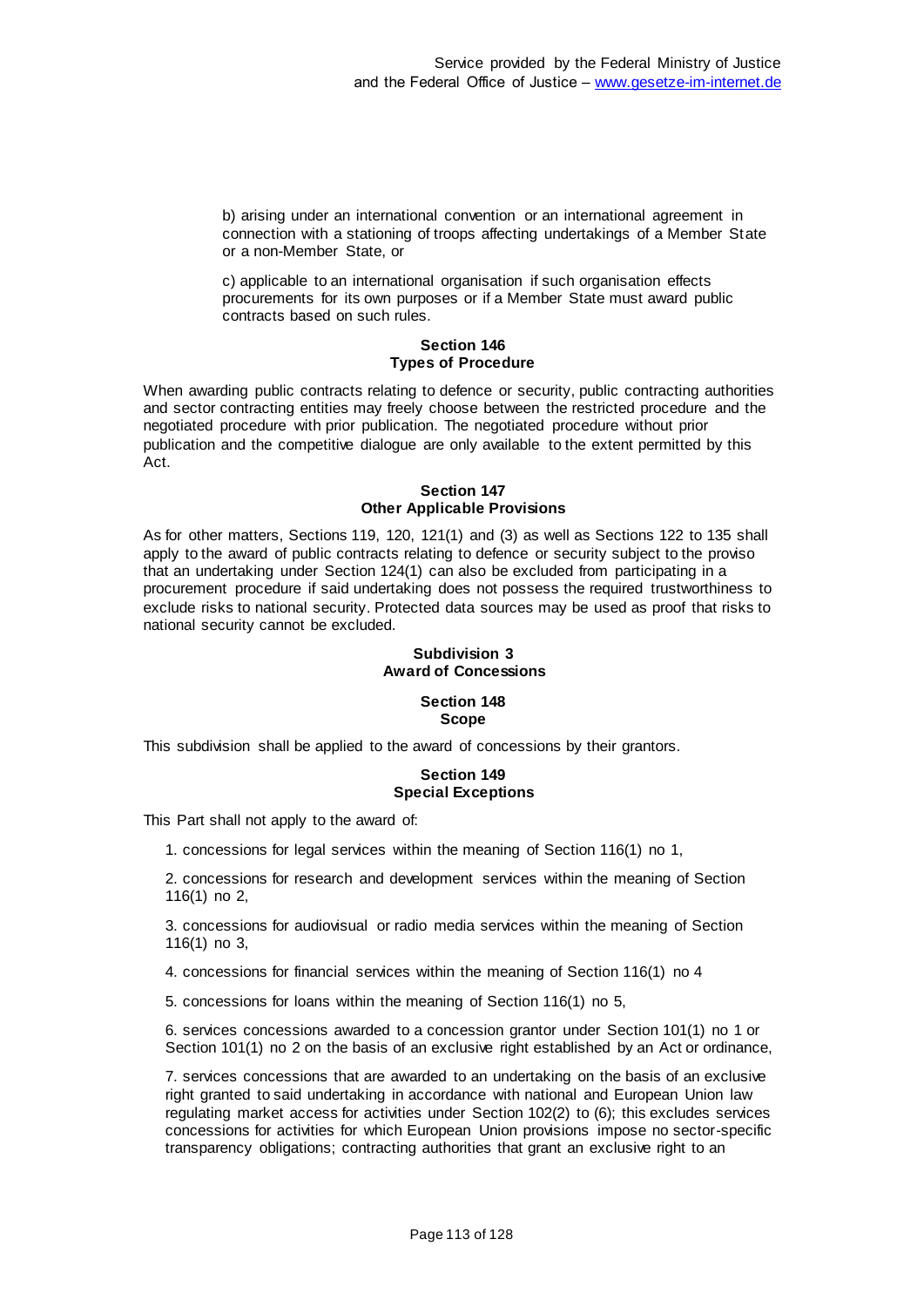undertaking within the meaning of this provision shall inform the European Commission of this within one month of granting this right,

8. concessions with the main purpose of allowing the concession grantor under Section 101(1) no 1 to provide or operate public communications networks or to provide to the public one or more electronic communications services.

9. concessions in the field of water that

a) relate to the provision or operation of fixed networks intended to provide a service to the public in connection with the collection, transport or distribution of drinking water or the supply of drinking water to such networks or

b) are related to an activity under a) and have as their subject matter one of the following:

aa) hydraulic engineering, irrigation and land drainage projects, provided that the volume of water to be used for the supply of drinking water represents more than 20 per cent of the total volume of water made available by such projects or irrigation or drainage installations, or

bb) the disposal or treatment of sewage,

10. services concessions for lottery services that are covered by the Common Procurement Vocabulary reference number 92351100-7 and that are granted to an undertaking on the basis of an exclusive right,

11. concessions awarded by grantors within the meaning of Section 101(1) no 2 and no 3 to carry out their activities in a country outside the European Union in a way that does not involve the physical use of a network or geographical territory within the European Union, or

12. concessions awarded in the field of air services on the basis of an operating licence issued within the meaning of Regulation (EC) No 1008/2008 of the European Parliament and of the Council of 24 September 2008 on common rules for the operation of air services in the Community (OJ L 293 of 31 October 2008, p. 3), or concessions relating to the transport of persons within the meaning of Section 1 of the Passenger Transport Act [*Personenbeförderungsgesetz*].

## **Section 150 Special Exceptions for the Award of Concessions in the Fields of Defence and Security**

This Part shall not apply to the award of concessions in the fields of defence and security

1. where the application of the provisions of this Part would oblige the concession grantor to supply information, the disclosure of which it considers contrary to the essential interests of the security of the Federal Republic of Germany, or where the award and performance of the concession are to be declared secret or must be accompanied by special security measures in accordance with the applicable laws, regulations or administrative provisions, provided that the grantor of the concession has determined that the essential interests concerned cannot be guaranteed by less intrusive measures, such as by imposing requirements aimed at protecting the confidential nature of the information made available by the concession grantors in a concession award procedure,

2. that are awarded as part of a cooperation programme that

a) is based on research and development and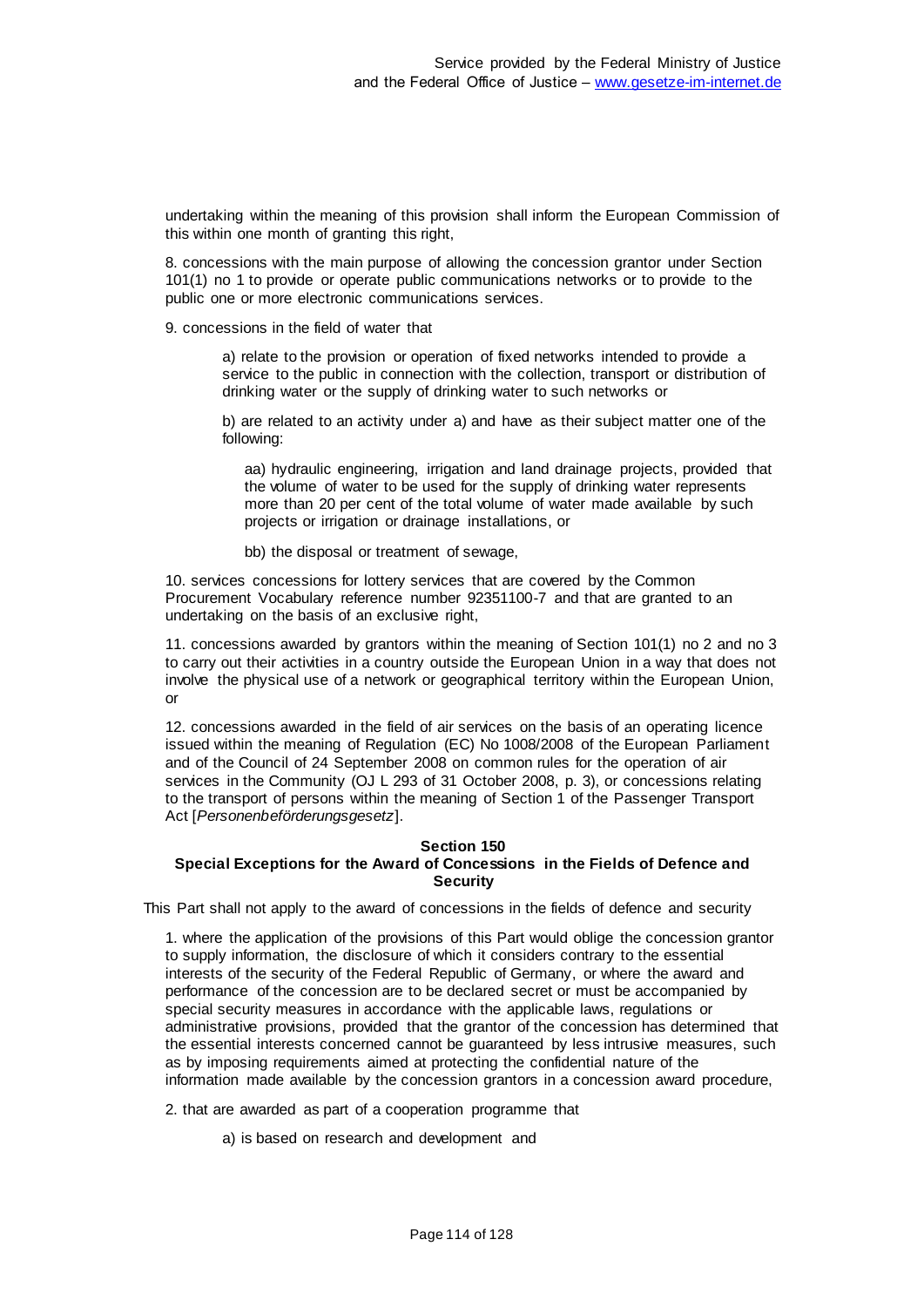b) is conducted together with at least one other EU Member State for the development of a new product and, where applicable, the later phases of the entire or part of that product's life cycle,

3. that are awarded by the Federal Government to another government for construction works and services directly connected to military or sensitive equipment or for construction works and services specifically for military purposes or for sensitive construction works and services,

4. that are awarded in a country that is not a Contracting Party of the Agreement on the European Economic Area as part of the deployment of troops outside the territory of the European Union, if the deployment requires these concessions to be awarded to undertakings domiciled in the area of operation,

5. that are covered by other exception provisions in this Part,

6. that are not already excluded in accordance with nos 1 to 5, when the protection of essential interests of security of the Federal Republic of Germany cannot be guaranteed by less intrusive measures, for instance by imposing requirements aimed at protecting the confidential nature of information made available by the concession grantors in a concession award procedure or

7. that are subject to special procedural rules

a) arising under an international convention or international agreement concluded between one or more EU Member States on the one hand and one or more States that are not party to the Agreement on the European Economic Area on the other hand,

b) arising under an international convention or an international agreement in connection with a stationing of troops affecting undertakings of a Member State or a non-Member State, or

c) applicable to an international organisation if such organisation effects procurements for its own purposes or if a Member State of the European Union must award contracts based on such rules.

# **Section 151 Procedure**

Concession grantors shall declare their intention to award a concession. The obligation to publish notice of the intention to award a concession may only be waived to the extent permitted by this Act. As for other matters, concession grantors may freely decide on how to organise the procedure for awarding concessions subject to the statutory instrument, issued in connection with this Act, on the details of the procurement procedure.

## **Section 152 Requirements of the Concession Award Procedure**

(1) For the tender specifications, Section 121(1) and (3) shall be applied *mutatis mutandis*.

(2) Concessions shall be awarded to eligible undertakings within the meaning of Section 122.

(3) The award shall be made on the basis of objective criteria used to ensure that the tenders are assessed under conditions of effective competition in order to identify an overall economic advantage for the concession grantor. The award criteria must be related to the subject matter of the concession and must not allow the grantor unrestricted freedom of choice. They may comprise qualitative, environmental or social concerns. The award criteria must be accompanied by a description that allows the information submitted by the tenderers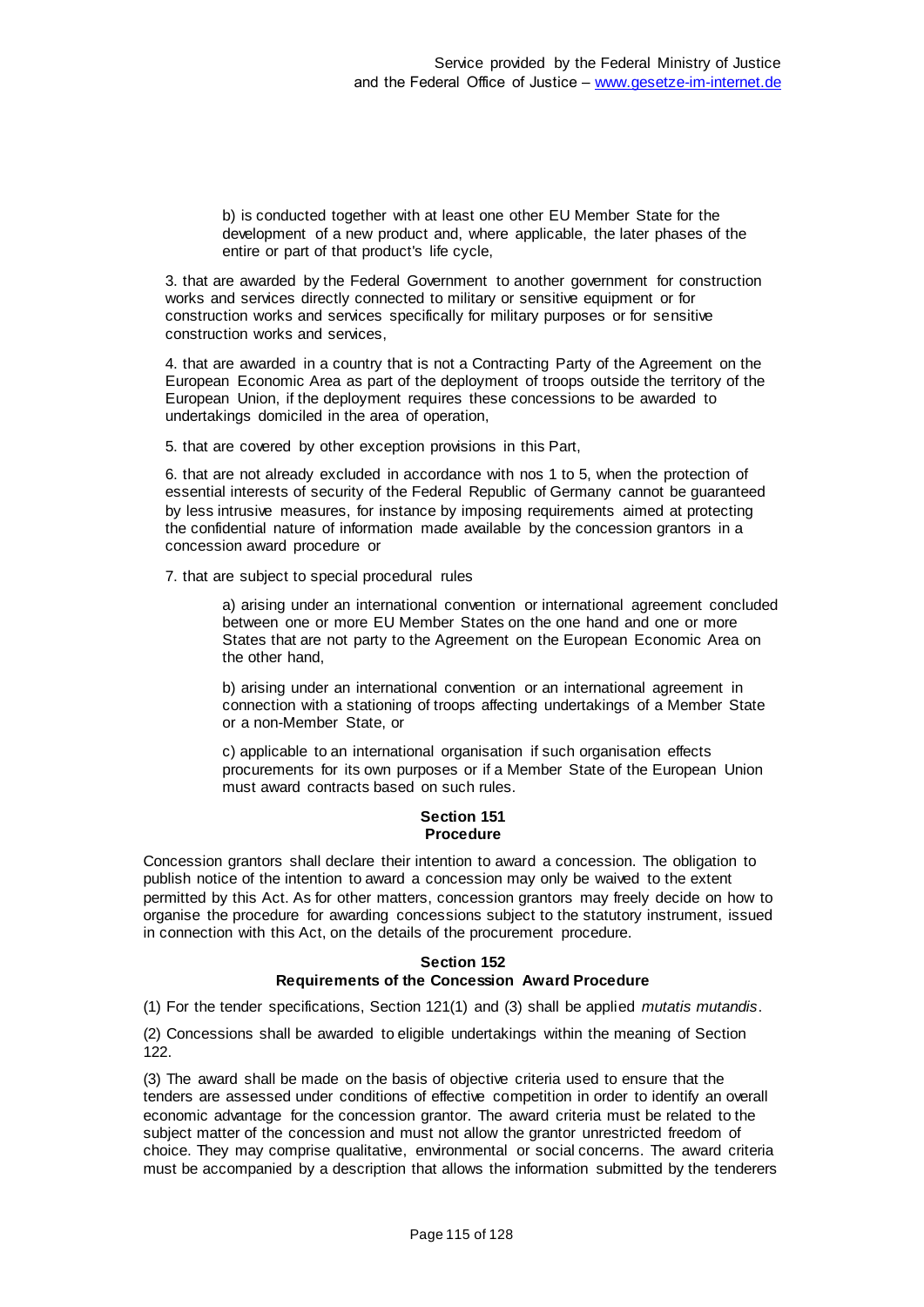to be reviewed effectively and an evaluation to be carried out as to whether and the extent to which the tenders meet the award criteria.

(4) The provisions on contract performance under Section 128 and on the mandatory contract performance conditions under Section 129 shall apply *mutatis mutandis*.

#### **Section 153 Award of Concessions for Social and Other Specific Services**

For the procedure for awarding concessions relating to social and other specific services within the meaning of Annex IV of Directive 2014/23/EU, Sections 151 and 152 shall apply.

#### **Section 154 Other Applicable Provisions**

As for other matters, the following provisions shall apply to the award of concessions, including the concessions under Section 153:

- 1. Section 118 relating to reserved concessions,
- 2. Sections 123 to 126, provided that

a) concession grantors under Section 101(1) no 3 can exclude an undertaking under the requirements of Section 123, but are not obliged to do so,

b) In the case of a concession in the fields of defence and security, concession grantors can exclude an undertaking from participating in a procurement procedure if said undertaking does not possess the required trustworthiness to exclude risks to national security; protected data sources maybe used as proof,

3. Section 131(2) and (3) and Section 132 provided that

a) Section 132(2) sentences 2 and 3 for the award of concessions relating to activities under Section 102(2) to (6) does not apply and

b) the upper limit in Section 132(3) no 2 for works and services concessions uniformly amounts to 10 per cent of the value of the original concession,

4. Sections 133 to 135,

5. Section 138 relating to the award of concessions by grantors within the meaning of Section 101(1) nos 2 and 3 to affiliated undertakings,

6. Section 139 relating to the award of concessions by grantors within the meaning of Section 101(1) nos 2 and 3 to a joint venture or by joint ventures to a grantor of concessions within the meaning of Section 101(1) nos 2 and 3 and

7. Section 140 relating to the award of concessions by grantors within the meaning of Section 101(1) no 2 and 3 for activities that are directly exposed to competition.

# **Division 1 Reviewing Authorities**

# **Section 155 Principle**

Without prejudice to review by the supervisory authorities, any award of public contracts or concessions shall be subject to review by the public procurement tribunals.

#### **Section 156 Public Procurement Tribunals**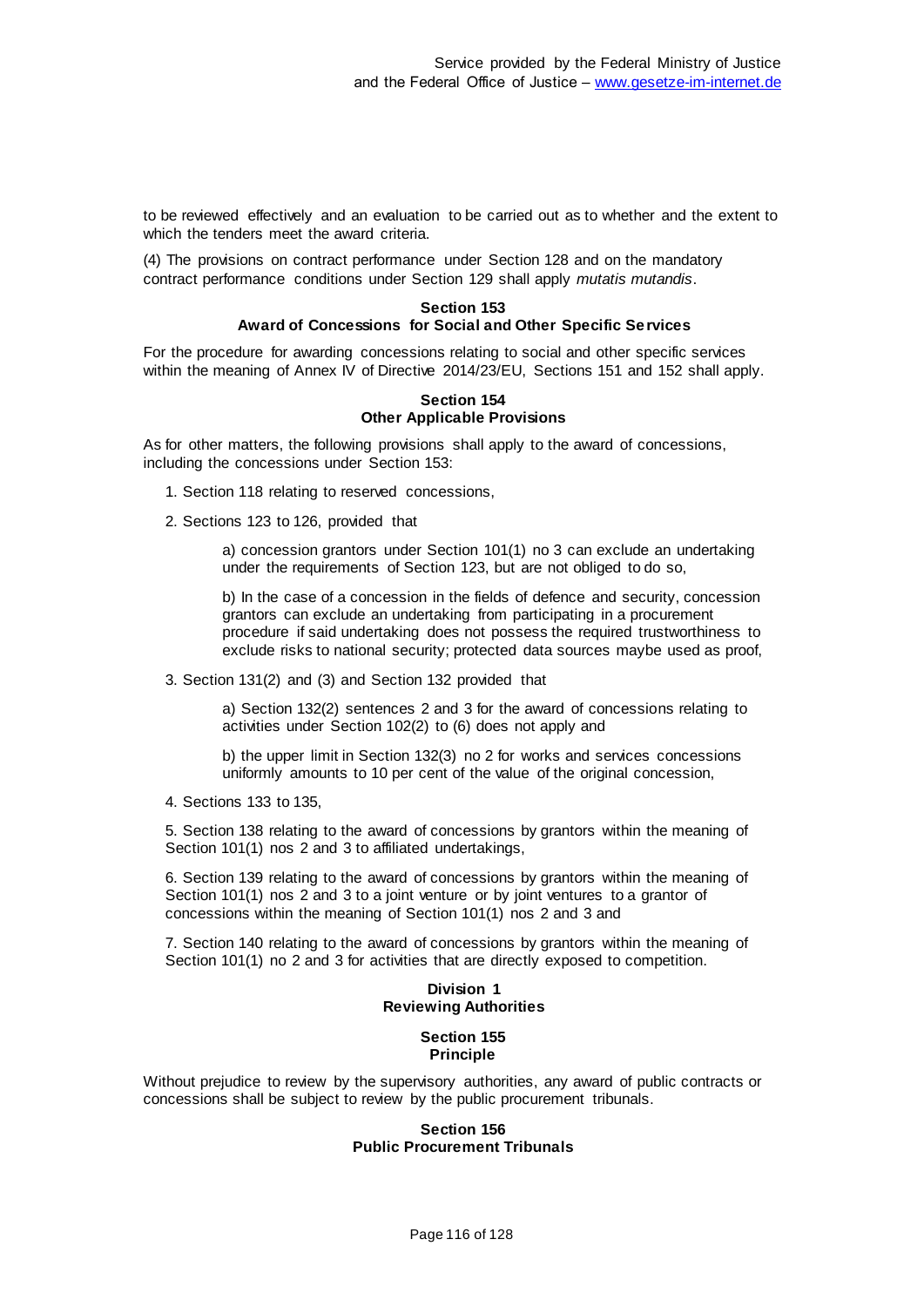(1) The federal public procurement tribunals shall review the award of public contracts and concessions for public contracts and concessions attributable to the Federation, while the Land public procurement tribunals shall review public contracts and concessions attributable to the *Länder*.

(2) Rights under Section 97(6) as well as other claims against public contracting authorities for the performance or omission of an act in procurement procedures may only be asserted before the public procurement tribunals and the appellate court.

(3) The jurisdiction of the civil courts over damage claims and the powers of the competition authorities to prosecute infringements, especially of Sections 19 and 20, remains unaffected.

# **Section 157 Composition, Independence**

(1) The public procurement tribunals shall exercise their functions independently and under their own responsibility within the limits of the law.

(2) The public procurement tribunals shall take their decisions through a chairperson and two associate members of which one shall serve in an honorary capacity (honorary associate member). The chairperson and the regular associate member must be civil servants appointed for life with the qualification to serve in the senior civil service, or comparable expert employees. Either the chairperson or the regular associate member must be qualified to serve as a judge; this should generally be the chairperson. The associate members should have in-depth knowledge of public procurement, the honorary associate members should additionally have several years of practical experience in the field of public procurement. Where the awarding of contracts relevant under defence or security aspects within the meaning of Section 104 is reviewed, the public procurement tribunals may, in deviation from sentence 1, also take their decisions through a chairperson and two regular associate members.

(3) The tribunal may assign the case to the chairperson or to the regular associate member without a hearing by unappealable decision, for him/her to decide alone. Such an assignment shall be possible only if the case involves no major factual or legal difficulties, and the decision will not be of fundamental importance.

(4) The members of the tribunal shall be appointed for a term of office of five years. They take their decisions independently and are bound only by the law.

# **Section 158 Establishment, Organisation**

(1) The Federation shall establish the necessary number of public procurement tribunals at the Bundeskartellamt. The establishment and composition of the public procurement tribunals as well as the allocation of duties shall be determined by the President of the Bundeskartellamt. Honorary associate members and their substitute members shall be appointed by the President upon a proposal by the central organisations of the chambers under public law. Having obtained approval from the Federal Ministry for Economic Affairs and Energy, the President of the Bundeskartellamt shall issue rules of procedure and publish these in the Federal Gazette.

(2) The establishment, organisation and composition of the entities (reviewing authorities) of the *Länder* mentioned in this Division shall be determined by the authorities competent under the laws of the *Länder* or, in the absence of any such determination, by the *Land* government, which may delegate this power. The *Länder* may establish joint reviewing authorities.

# **Section 159 Delimitation of Competence of the Public Procurement Tribunals**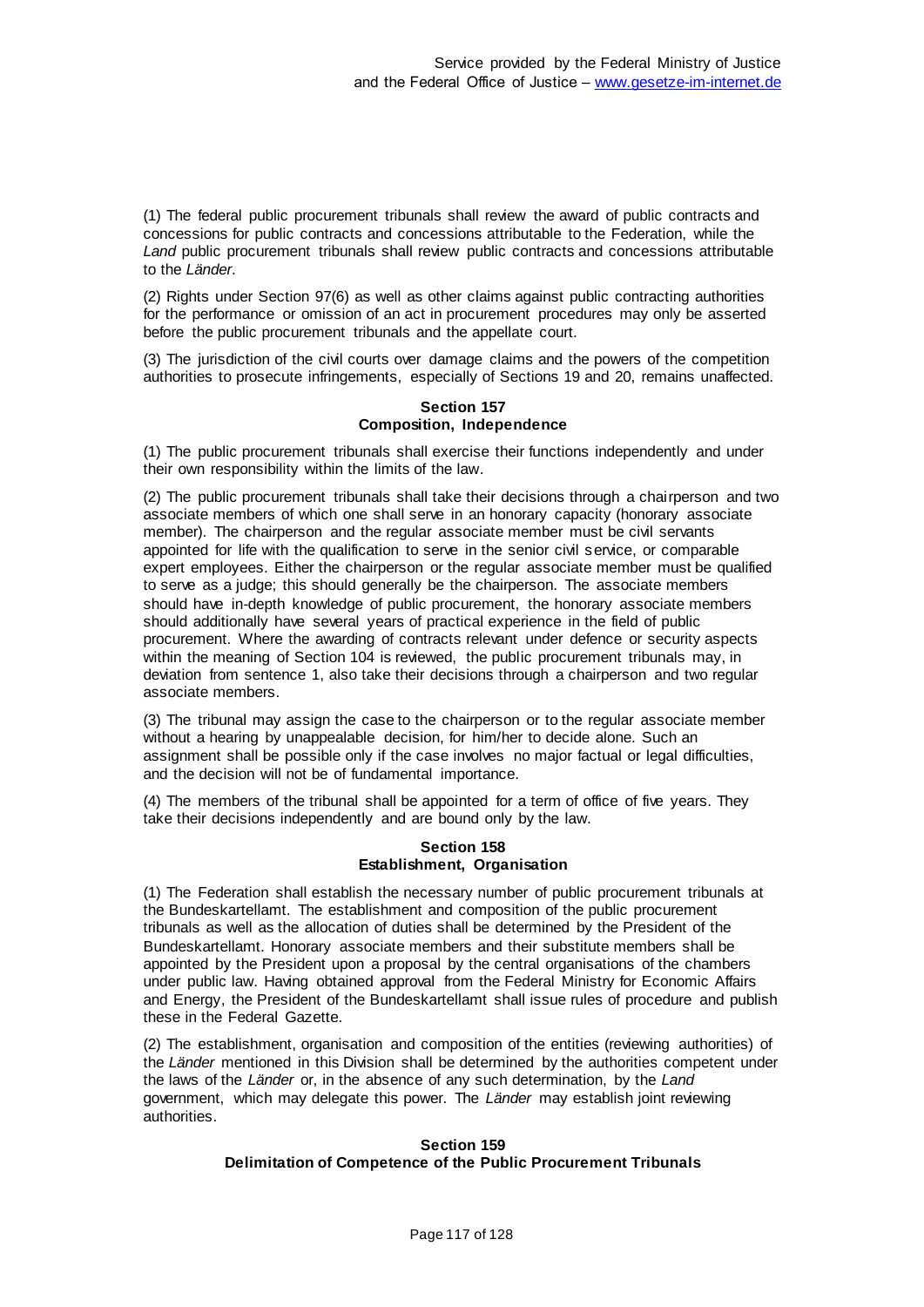(1) The federal public procurement tribunal shall be responsible for reviewing the procurement procedures

1. of the Federation;

2. of contracting authorities within the meaning of Section 99 no 2, of sector contracting entities within the meaning of Section 100(1) no 1 in conjunction with Section 99 no 2 and concession grantors within the meaning of Section 101(1) no 1 in conjunction with Section 99 no 2, so far as the Federation for the most part manages the participation, or has otherwise predominantly provided means of financing or predominantly supervises the management or has appointed the majority of the members of the management or supervisory board, unless the undertakings that are part of the contracting authority have agreed that another public procurement tribunal shall be competent;

3. of sector contracting entities within the meaning of Section 100(1) no 2 and of concession grantors within the meaning of Section 101(1) no 3, so far as the Federation exercises a controlling influence over them; a controlling influence exists if the Federation directly or indirectly owns the majority of the subscribed capital of the contracting authority or holds the majority of the voting rights attached to the shares of the contracting authority or can appoint more than half of the members of the administrative, management or supervisory board of the contracting authority;

4. of contracting authorities within the meaning of Section 99 no 4, so far as funding has been granted for the most part by the Federation;

5. that are performed for the Federation by way of an official delegation of powers;

6. in cases where both the federal public procurement tribunals and one or more *Land* public procurement tribunals are the competent authorities.

(2) If the procurement procedure is carried out for the Federation by a *Land* acting on federal commission, the public procurement tribunal of the *Land* shall be the competent authority. If, in application of subsection (1) nos 2 to 5, a contracting authority is attributable to a *Land*, the public procurement tribunal of the respective *Land* shall be the competent authority

(3) In all other cases the competence of the public procurement tribunals shall be determined according to the seat of the contracting authority. In the case of procurements involving more than one *Land*, the contracting authorities shall name only one competent public procurement tribunal in the contract notice.

## **Division 2 Proceedings before the Public Procurement Tribunal**

#### **Section 160 Initiation of the Proceedings, Application**

(1) The public procurement tribunal shall initiate review proceedings only upon application.

(2) Every undertaking that has an interest in the public contract or the concession and claims that its rights under Section 97(6) have been violated by non-compliance with the provisions governing the awarding of public contracts has the right to file an application. In doing so, the undertaking must show that it has been or risks being harmed by the alleged violation of public procurement provisions.

(3) The application is inadmissible if

1. the applicant became aware of the claimed violation of public procurement provisions before filing the application for review, but did not complain to the contracting authority within a time limit of 10 calendar days; the expiry of the time limit under Section 134(2) remains unaffected,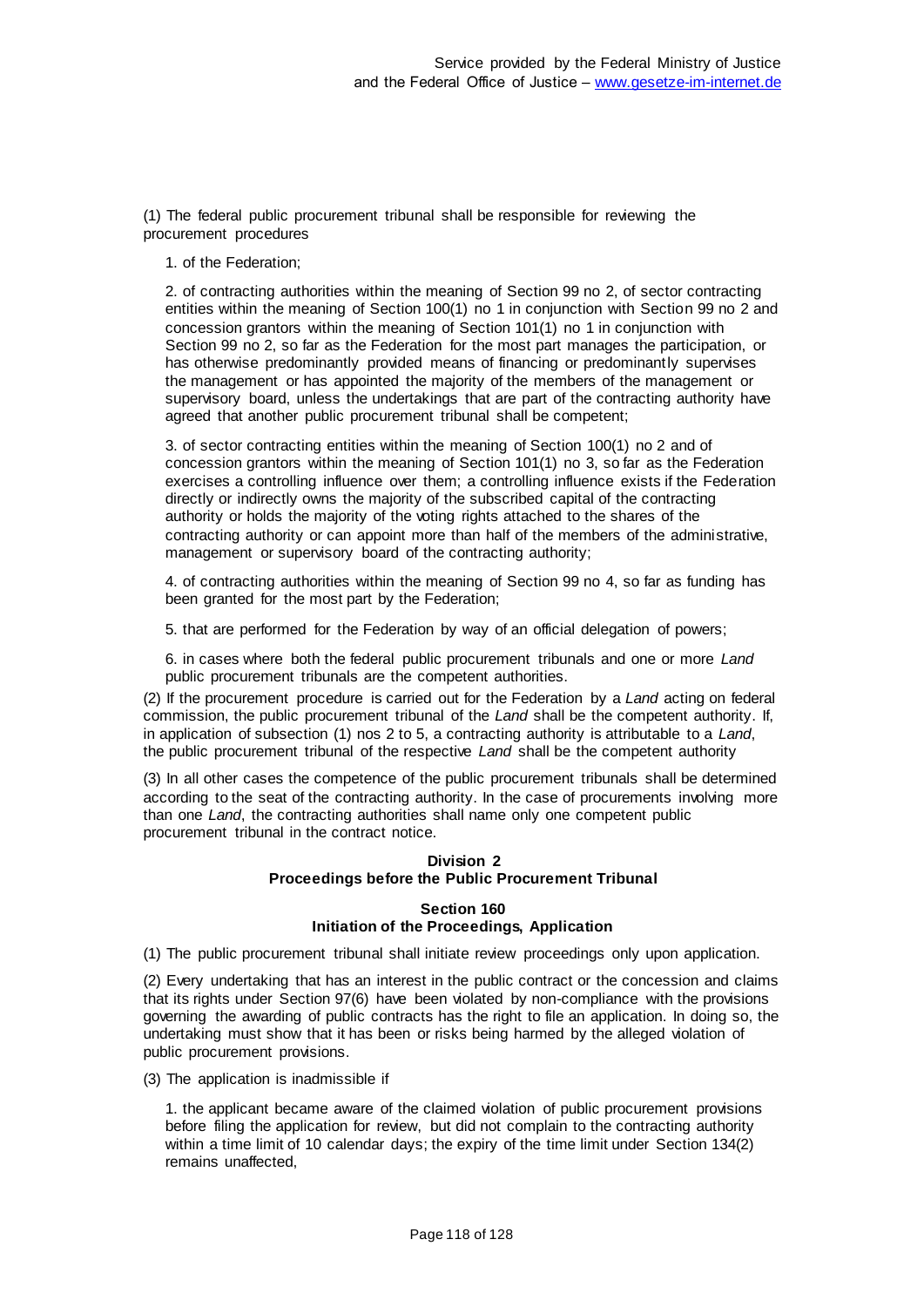2. violations of public procurement provisions which become apparent from the tender notice are not notified to the contracting authority by the end of the time limit for the application or the submission of a tender specified in the notice,

3. violations of public procurement provisions which only become apparent from the procurement documents are not notified to the contracting authority by the end of the time limit for the application or the submission of a tender specified in the notice,

4. more than 15 calendar days have expired since receipt of notification from the contracting entity that it is unwilling to redress the objection.

Sentence 1 shall not apply to an application under Section 135(1) no 2 to have the contract declared ineffective. Section 134(1) sentence 2 shall remain unaffected.

#### **Section 161 Form, Content**

(1) The application shall be submitted in writing to the public procurement tribunal and substantiated without delay. It should state a specific request. An applicant without a domicile or habitual residence, seat or headquarters within the scope of application of this Act shall appoint an authorised receiving agent within the scope of application of this Act.

(2) The substantiation must designate the respondent, contain a description of the alleged violation of rights with a description of the facts, as well as a list of the available evidence, and show that an objection was made to the contracting authority; it should name the other parties, if known.

#### **Section 162 Parties to the Proceedings, Admission to the Proceedings**

The parties to the proceedings are the applicant, the contracting authority and the undertakings the interests of which are severely affected by the decision and which are therefore admitted to the proceedings by the public procurement tribunal. The decision to admit a party to the proceedings shall be incontestable.

# **Section 163 Principle of Investigation**

(1) The public procurement tribunal shall investigate the facts *ex officio*. In doing so, it may limit itself to the facts presented by the parties or those of which it can be reasonably expected to be aware. The public procurement tribunal shall not be obliged to review extensively the lawfulness of the procurement procedure. In its entire activities, it shall take care to not unduly impede the course of the procurement procedure.

(2) The public procurement tribunal shall review the application for manifest inadmissibility or unfoundedness. In doing so, it shall also consider a written statement lodged by the contracting authority as a precautionary measure (protective writ). Unless the application is clearly inadmissible or unfounded, the public procurement tribunal shall serve a copy thereof upon the contracting authority and request from the contracting authority the files documenting the procurement procedure (award files). The contracting authority shall immediately make the award files available to the tribunal. Sections 57 to 59(1) to (5) and Section 61 shall apply *mutatis mutandis*.

## **Section 164 Storing of Confidential Documents**

(1) The public procurement tribunal ensures the confidentiality of classified information and other confidential information contained in the documents transmitted by the parties.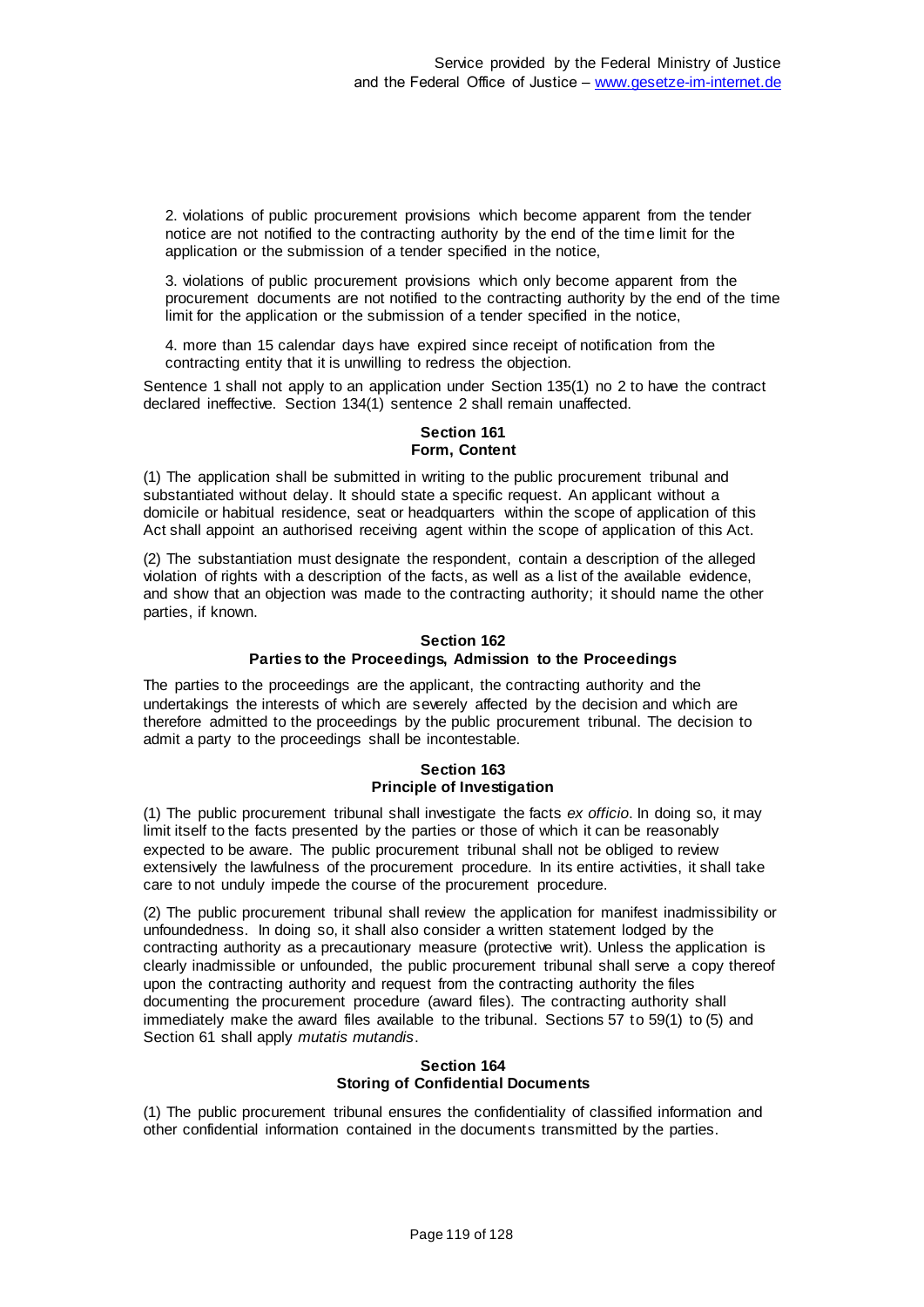(2) The members of the public procurement tribunal are subject to a duty of confidentiality; the type and content of the deeds, files, electronic documents and information kept confidential must not be recognisable from the reasons given for the decision.

## **Section 165 Access to Files**

(1) The parties may access the files at the public procurement tribunal and may obtain executed copies, excerpts or transcripts from the clerk's office at their own expense.

(2) The public procurement tribunal shall refuse access to documents where this is necessary for important reasons, in particular for the protection of secrets or to protect business or trade secrets.

(3) Every party shall indicate the secrets named in subsection (2) when sending its files or representations and shall mark them accordingly in the documents. If this is not done, the public procurement tribunal may assume that the party consents to access being granted.

(4) Refusal to grant access to the files may be challenged only in connection with an immediate appeal on the merits of the case.

# **Section 166 Hearing**

(1) The public procurement tribunal shall decide on the basis of a hearing, which should be limited to one date. All parties shall have an opportunity to state their case. With the consent of the parties or in the case of the inadmissibility or manifest unfoundedness of the application, a decision may be taken on the basis of the files.

(2) The case may be discussed and decided also if the parties do not appear or are not duly represented at the hearing.

# **Section 167 Expedition**

(1) The public procurement tribunal shall take its decision and give reasons in writing within a period of five weeks of receipt of the application. In the case of particular factual or legal difficulties, the chairperson may in exceptional cases by notice to the parties extend this period by the required time. The extended period shall not exceed two weeks. The chairperson shall give reasons in writing for this order.

(2) The parties shall co-operate in clarifying the facts in a manner appropriate to a course of action designed to further and speedily conclude the proceedings. Time limits may be set for the parties, after the expiry of which further submissions may be disregarded.

# **Section 168 Decision of the Public Procurement Tribunal**

(1) The public procurement tribunal shall decide whether the applicant's rights have been violated, and shall take suitable measures to remedy a violation of rights, and to prevent any impairment of the interests affected. It shall not be bound by the applications and may also independently intervene to ensure the lawfulness of the procurement procedure.

(2) Once an award has been made, it cannot be revoked. If the review procedure becomes obsolete by the granting of the award, cancellation, discontinuance of the procurement procedure or in any other way, the public procurement tribunal shall determine, upon the application of a party, whether there has been a violation of rights. Section 167(1) shall be inapplicable in this case.

(3) The public procurement tribunal shall decide by way of an administrative act. Decisions shall be enforced, also against public authorities, in accordance with the administrative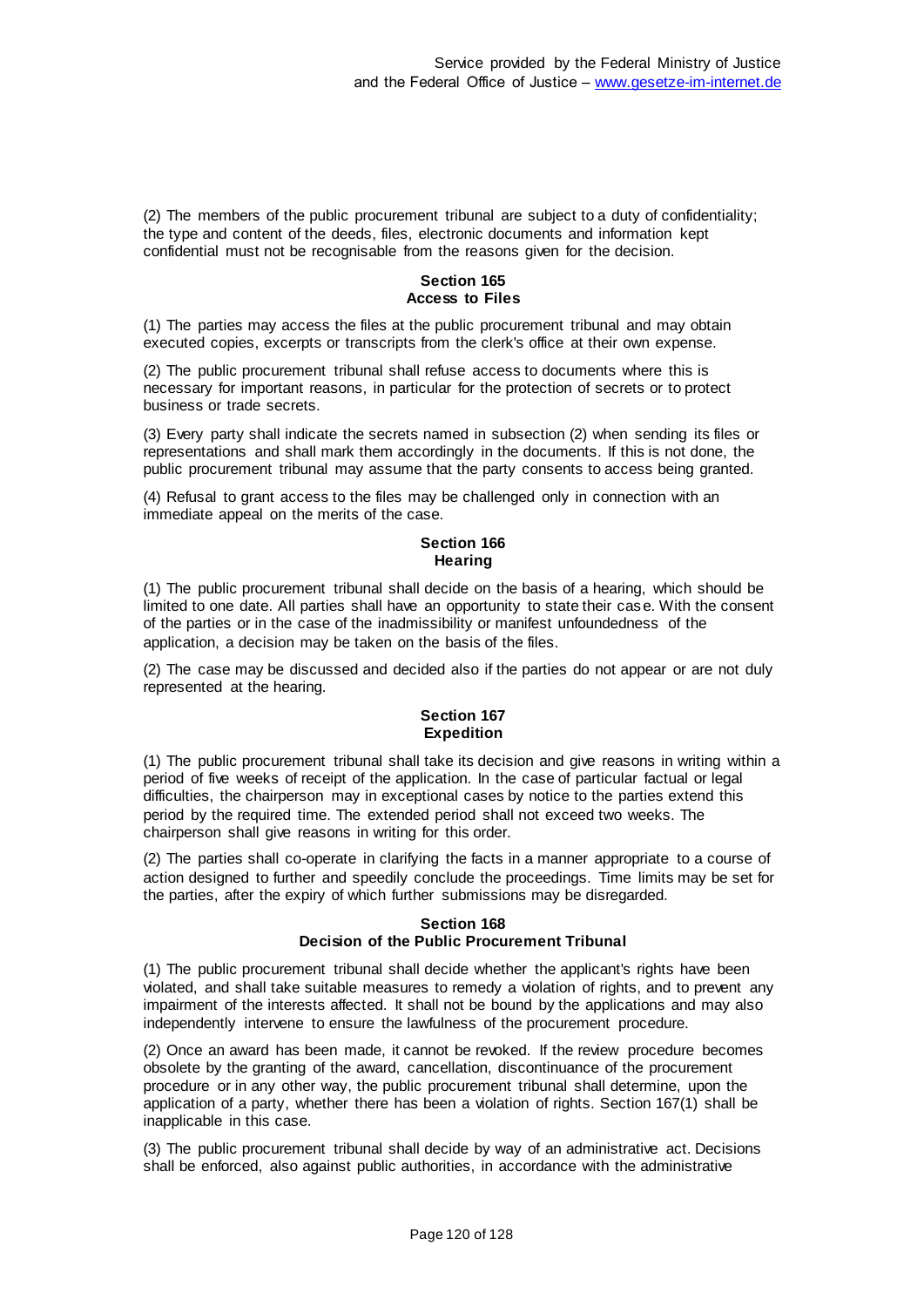enforcement acts of the Federation and the *Länder*. The amount of the penalty payment shall be at least EUR 1,000 and shall not exceed EUR 10 million. Section 61(1) and (2) shall apply *mutatis mutandis*.

#### **Section 169 Suspension of the Procurement Procedure**

(1) If the public procurement tribunal informs the contracting authority in writing about the application for review, the latter must not make the award prior to the decision of the public procurement tribunal and before the expiry of the time limit for a complaint pursuant to Section 172(1).

(2) The public procurement tribunal may allow the contracting authority, upon its application or upon application by the undertaking named by the contracting authority pursuant to Section 134 as the undertaking to be awarded the contract, to award the contract after the expiry of two weeks after the announcement of this decision if, taking into account all interests that may be impaired as well as the interest of the general public in the quick conclusion of the award procedure, the negative consequences of delaying the award until the end of the review outweigh the advantages involved. In its assessment, the public procurement tribunal shall take account of the interest of the general public in the contracting authority carrying out its tasks efficiently; where contracts relevant to defence or security within the meaning of Section 104 are concerned, special defence and security interests must additionally be taken into account. The special defence and security interests prevail as a rule where the public contract or the concession is directly associated with

- 1. a crisis,
- 2. a mandated deployment of the German Federal Armed Forces,
- 3. an obligation of the German Federal Armed Forces equivalent to a deployment or
- 4. an alliance commitment.

The public procurement tribunal shall also consider the overall prospects of the applicant of winning the award in the procurement procedure. The prospects of success of the application for review need not be taken into account in every case. The appellate court may, upon application, reinstate the prohibition of the award pursuant to subsection (1); Section 168(2) sentence 1 remains unaffected. If the public procurement tribunal does not allow the award, the appellate court may, upon application by the contracting authority, allow the immediate award subject to the conditions in sentences 1 to 4. Section 176(2) sentences 1 and 2 and Section 176(3) shall apply *mutatis mutandis* to the proceedings before the appellate court. An immediate appeal pursuant to Section 171(1) shall not be admissible against decisions taken by the public procurement tribunal under this subsection.

(3) If during the procurement procedure any rights of the applicant under Section 97(6) are jeopardised in another way than by the imminent award, the tribunal may, upon specific application, intervene in the procurement procedure through further preliminary measures. In doing so, it shall apply the evaluation criterion under subsection 2 sentence 1. This decision shall not be separately challengeable. The public procurement tribunal may enforce the additional preliminary measures under the administrative enforcement acts of the Federation and the *Länder*; the measures shall be immediately enforceable. Section 86a sentence 2 shall apply *mutatis mutandis*.

(4) If the contracting authority claims that the requirements of Section 117 nos 1 to 3 or Section 150 no 1 or 6 are fulfilled, the prohibition of the award pursuant to subsection (1) shall lapse five business days after service of a corresponding brief to the applicant; the public procurement tribunal shall serve the brief without delay after its receipt. The appellate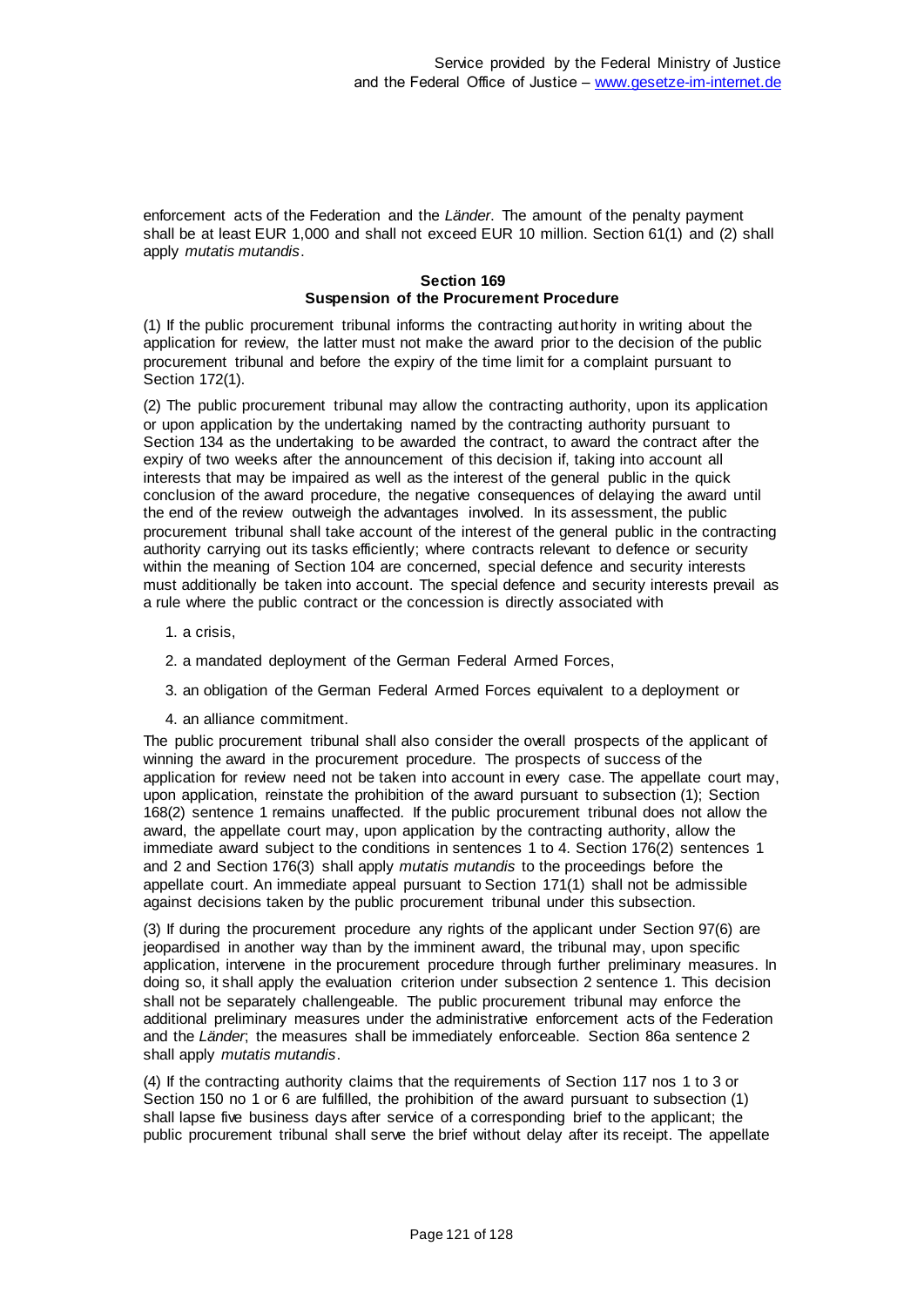court may, upon application, reinstate the prohibition of the award. Section 176(1) sentence 1, Section 176(2) sentence 1 and Section 176(3) and (4) shall apply *mutatis mutandis*.

## **Section 170 Exclusion of Divergent** *Land* **Law**

Any deviation under *Land* law from the provisions on the administrative procedure contained in this subdivision shall not be admissible.

## **Division 3 Immediate Appeal**

#### **Section 171 Admissibility, Jurisdiction**

(1) Immediate appeals shall be admissible against decisions of a public procurement tribunal. An immediate appeal may be filed by the parties to the proceedings before the public procurement tribunal.

(2) An immediate appeal shall also be admissible if the public procurement tribunal does not decide upon an application for review within the period set out in Section 167(1); in this case the application shall be deemed to have been rejected.

(3) The immediate appeal shall be decided exclusively by the higher regional court having jurisdiction at the seat of the public procurement tribunal. An award division shall be established at the higher regional courts.

(4) Legal matters pursuant to subsections (1) and (2) may be assigned to other higher regional courts or the supreme court of a *Land* by way of a statutory instrument issued by the *Land* governments. The *Land* governments may delegate this authority to their judicial administrations.

## **Section 172 The Limit, Formal Requirements, Content**

(1) An immediate appeal shall be filed in writing with the appellate court within a nonextendable period of two weeks beginning upon service of the decision or, in the case of Section 171(2), upon the expiry of the time period.

(2) Reasons for the immediate appeal shall be given when it is filed. The statement of reasons for the appeal shall contain:

1. a statement as to the extent to which the decision of the public procurement tribunal is challenged and a deviating decision is applied for,

2. details of the facts and evidence on which the appeal is based.

(3) The notice of appeal must be signed by a lawyer admitted to practise before a German court. This shall not apply to appeals lodged by legal persons under public law.

(4) When the appeal is filed, the other parties to the proceedings before the public procurement tribunal shall be informed by the appellant by way of transmission of a copy of the appeal.

## **Section 173 Effect**

(1) The immediate appeal shall have a suspensive effect upon the decision of the public procurement tribunal. The suspensive effect shall lapse two weeks after the expiry of the time limit for the appeal. If the public procurement tribunal rejects the application to review the award, the appellate court may, upon application by the appellant, extend the suspensive effect up to the time of the decision on the appeal.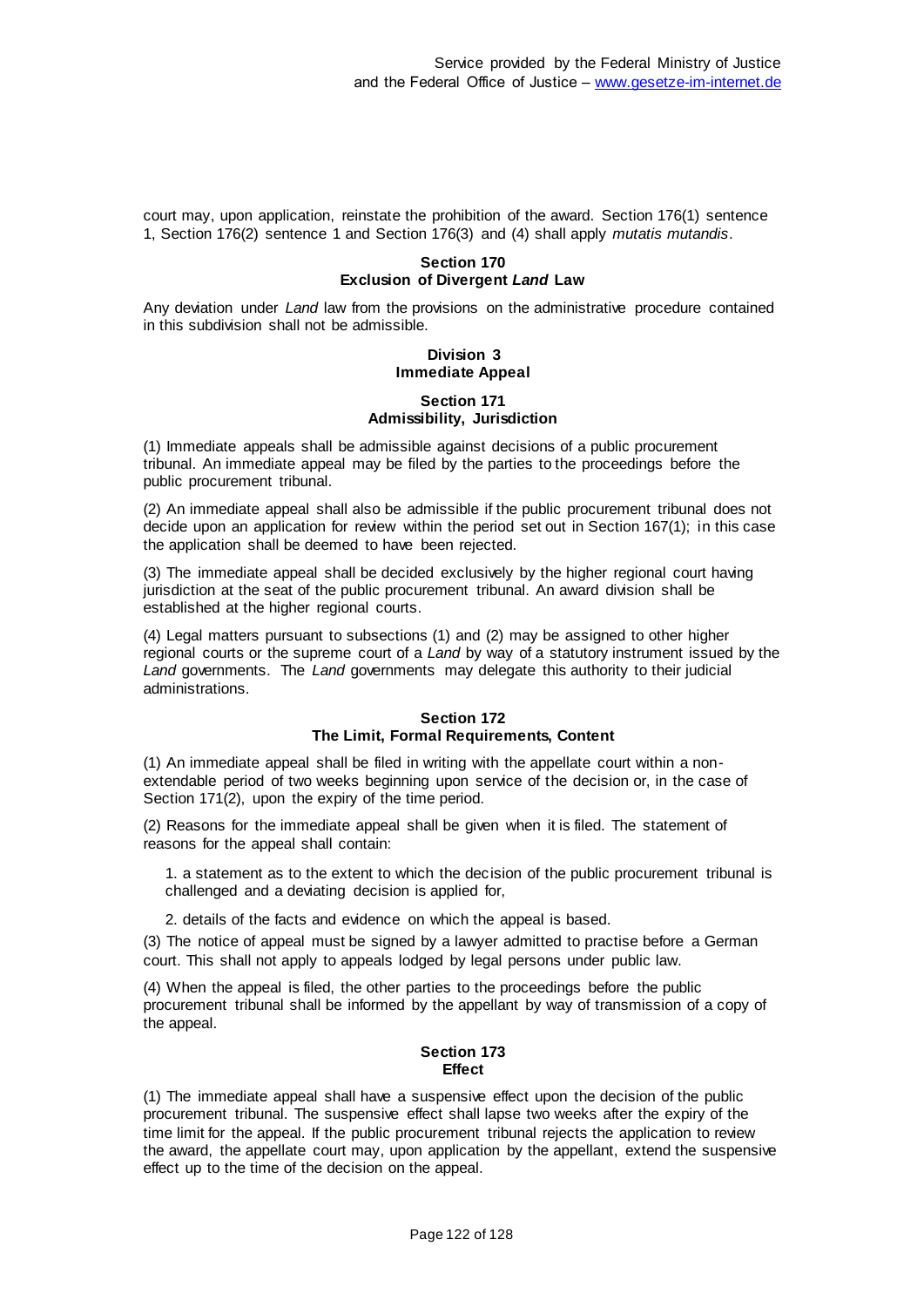(2) The court shall reject the application pursuant to subsection (1) sentence 3 if, taking into account all interests that may be impaired, the negative consequences of delaying the award up to the time of the decision on the appeal outweigh the advantages involved. In its assessment, the public procurement tribunal shall take account of the interests of the general public in the contracting entity carrying out its tasks efficiently; where contracts relevant under defence or security aspects within the meaning of Section 104 are concerned, special defence and security interests must additionally be taken into account. The special defence and security interests prevail as a rule where the public contract or the concession is directly associated with

1. a crisis,

2. a mandated deployment of the German Federal Armed Forces,

3. an obligation of the German Federal Armed Forces equivalent to a deployment or

4. an alliance commitment.

In its decision, the court shall also consider the appeal's prospects of success, the applicant's overall prospects of winning the public contract or concession in the procurement procedure and the interests of the general public in the quick conclusion of the procurement procedure.

(3) If the public procurement tribunal grants the application for review by prohibiting the award, the award shall not be made unless the appellate court annuls the decision of the public procurement tribunal pursuant to Section 176 or Section 178.

# **Section 174 Parties to the Appeal Proceedings**

The parties to the proceedings before the public procurement tribunal are the parties to the proceedings before the appellate court.

#### **Section 175 Procedural Provisions**

(1) The parties shall be represented before the appellate court by a lawyer admitted to practise before a German court who acts as their authorised representative. Legal persons under public law may be represented by civil servants or by employees qualified to serve as a judge.

(2) Sections 65, 69 to 72 with the exception of the reference to Section 227(3) of the German Code of Civil Procedure [*Zivilprozessordnung*], Sections 75(1) to (3) 76(1) and (6), Sections 165 and 167(2) sentence 1 shall apply *mutatis mutandis*.

#### **Section 176 Preliminary Decision on the Award**

(1) Upon application by the contracting authority or upon application by the undertaking named in accordance with Section 134 by the contracting authority as the undertaking to be awarded the contract, the court may allow the continuation of the procurement procedure and the award if, taking into account all interests that may be impaired, the negative consequences of delaying the award up to the time of the decision on the appeal outweigh the advantages involved. In its assessment, the public procurement tribunal shall take account of the interest of the general public in the contracting authority carrying out its tasks efficiently; where contracts relevant under defence or security aspects within the meaning of Section 104 are concerned, special defence and security interests must additionally be taken into account. The special defence and security interests prevail as a rule where the public contract or the concession is directly associated with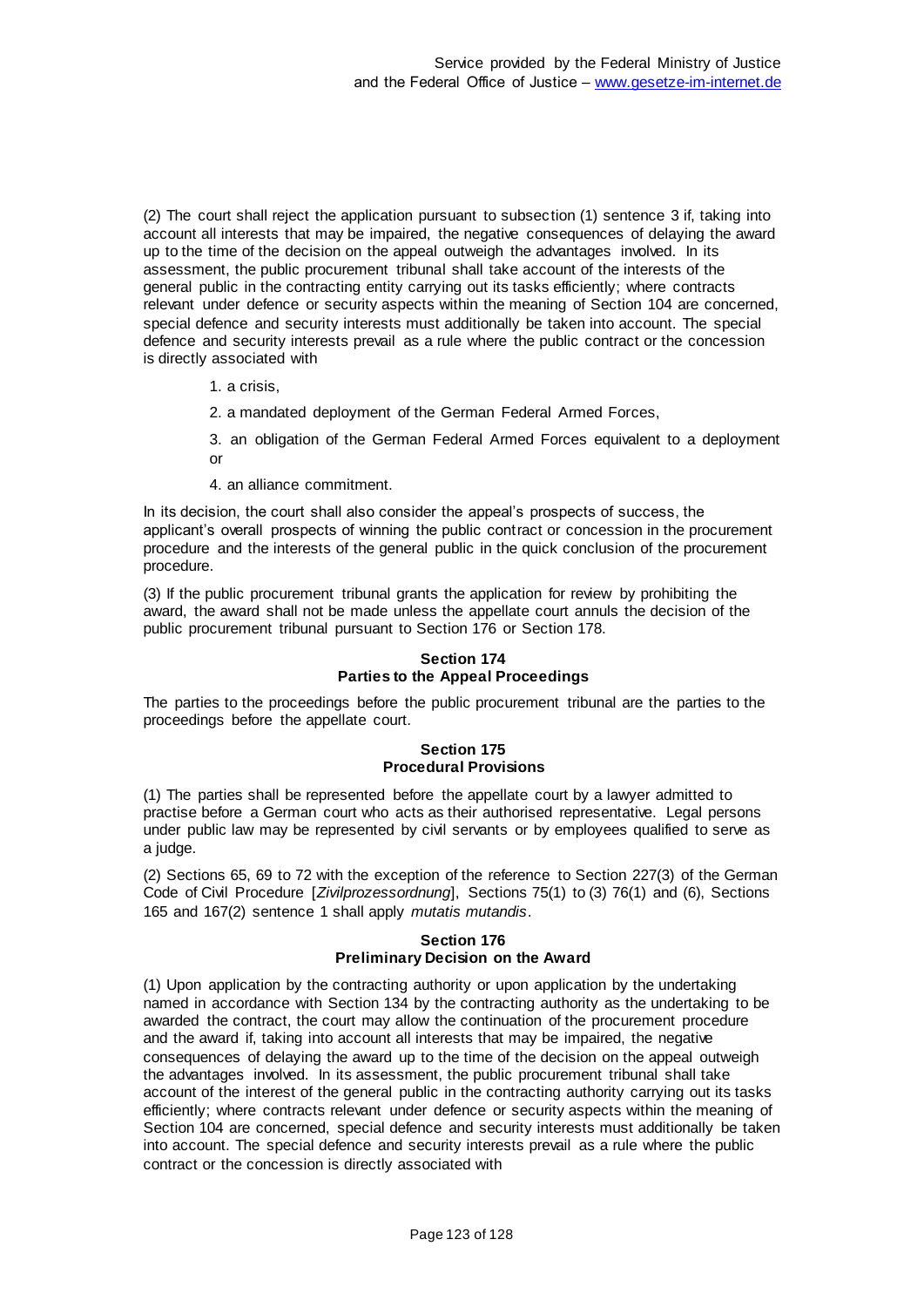## 1. a crisis,

- 2. a mandated deployment of the German Federal Armed Forces,
- 3. an obligation of the German Federal Armed Forces equivalent to a deployment or
- 4. an alliance commitment

In its decision, the court shall also consider the immediate appeal's prospects of success, the applicant's overall prospects of winning the public contract or concession in the procurement procedure and the interests of the general public in the quick conclusion of the procurement procedure.

(2) The application shall be made in writing, stating the reasons. The facts to be put forward as reasons for the application as well as the reason for the urgency of the matter shall be substantiated. The appeal proceedings may be suspended until a decision is made on the application.

(3) The decision shall be made and reasons shall be given without delay and in no event later than five weeks after receipt of the application; in the event of particular factual or legal difficulties, the chairperson may, in exceptional cases, extend the period by the required amount of time by declaration to the parties stating the reasons for the extension. The decision may be made without a hearing. The reasons shall explain the lawfulness or unlawfulness of the award procedure. Section 175 shall apply.

(4) No appeal is admissible against a decision made pursuant to this provision.

#### **Section 177 End of the Procurement Procedure after the Decision of the Appellate Court**

If an application of the contracting authority pursuant to Section 176 is rejected by the appellate court, the procurement procedure shall be deemed to have ended upon the expiry of ten days after service of the decision unless the contracting authority takes the measures following from the decision in order to restore the lawfulness of the procedure; the procedure must not be continued.

## **Section 178 Decision on the Appeal**

If the court considers the appeal to be well founded, it shall reverse the decision of the public procurement tribunal. In this case, the court shall decide on the matter itself or oblige the public procurement tribunal to decide again on the matter with due consideration of the legal opinion of the court. Upon application, it shall state whether the rights of the undertaking having applied for the review were have been violated by the contracting authority. Section 168(2) shall apply *mutatis mutandis*.

## **Section 179 Binding Effect and Duty to Refer the Matter**

(1) If damages are claimed because of a violation of the provisions governing the award of public contracts, and proceedings were conducted before the public procurement tribunal, the court of general jurisdiction shall be bound by the final decision of the public procurement tribunal and the decision of the higher regional court, as well as, where applicable, by the decision of the Federal Court of Justice on the appeal in the case of a referral pursuant to subsection (2).

(2) If a higher regional court wishes to deviate from a decision taken by another higher regional court or the Federal Court of Justice, it shall refer the matter to the Federal Court of Justice. The Federal Court of Justice shall decide in lieu of the higher regional court. The Federal Court of Justice may confine itself to deciding only on the matter of divergence and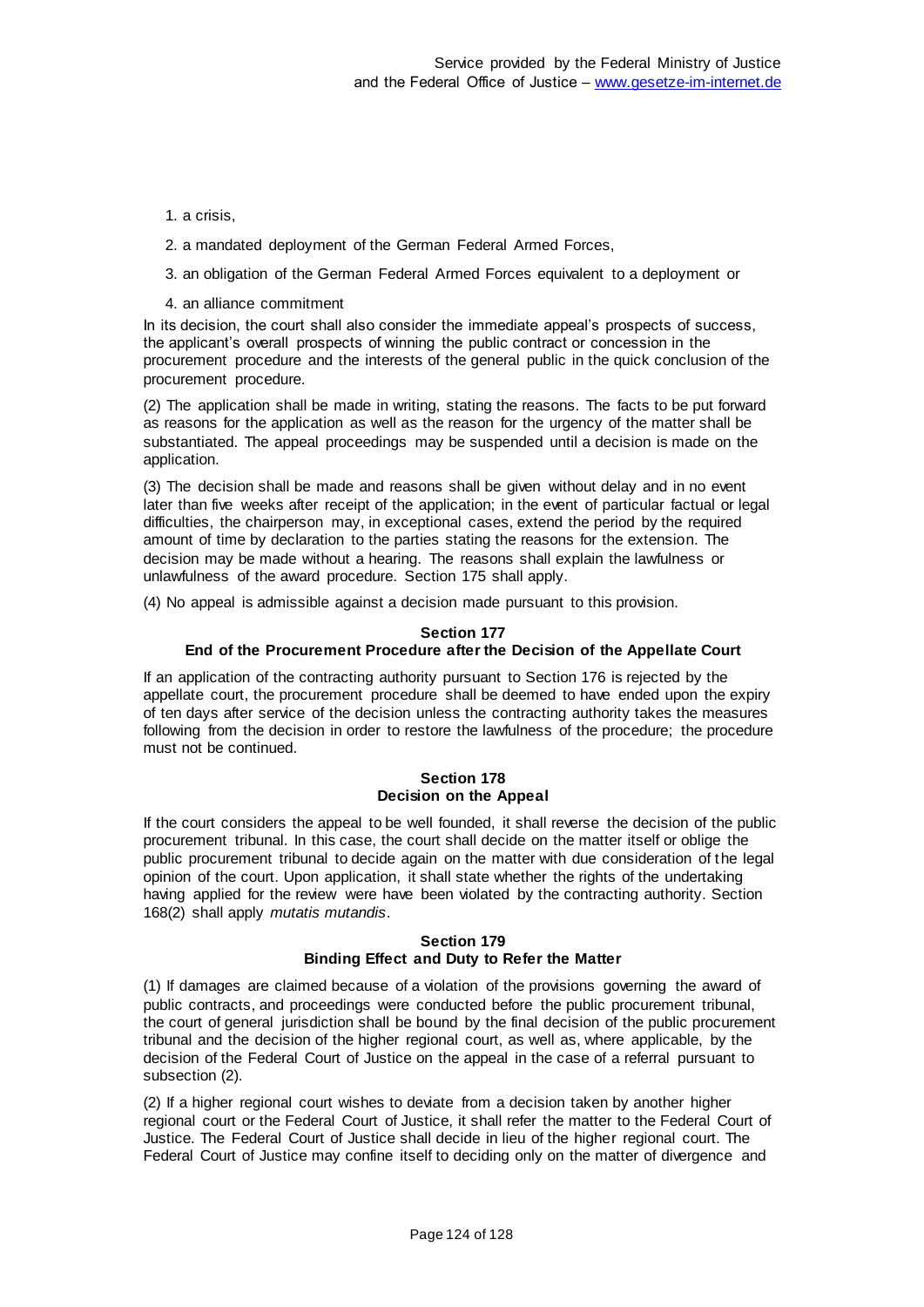assign the decision on the merits of the case to the court of appeal if this seems appropriate based on the factual and legal context of the appeal proceedings. The duty to refer the matter shall not apply to proceedings pursuant to Section 173(1) sentence 3 and Section 176.

# **Section 180 Damages in the Event of an Abuse of Rights**

(1) If an application pursuant to Section 160 or the immediate appeal pursuant to Section 171 proves to have been unjustified from the outset, the applicant or the appellant shall be obliged to compensate the opponent and the parties for the damage incurred by them due to the abuse of the right to file an application or an appeal.

(2) An abuse of the right to file an application or an appeal shall exist in particular

1. if a suspension or further suspension of the procurement procedure is achieved through incorrect statements made intentionally or with gross negligence;

2. if the review is applied for with the intention of obstructing the procurement procedure or harming competitors;

3. if an application is made with the intention of subsequently withdrawing it in return for payment of money or other benefits.

(3) If the preliminary measures taken by the public procurement tribunal in accordance with a specific application pursuant to Section 169(3) prove to have been unjustified from the outset, the applicant shall compensate the contracting authority for the damage arising from the enforcement of the measures that were ordered.

## **Section 181 Claim for Damages Arising from Reliance**

If the contracting authority has violated a provision intended to protect undertakings, the undertaking may claim damages for the costs incurred in connection with the preparation of the tender or the participation in a procurement procedure if, without such violation, the undertaking would have had a real chance of being awarded the contract after assessment of the tenders, and provided that such chance was impaired as a consequence of the violation. Further claims for damages shall remain unaffected.

## **Section 182 Costs of Proceedings before the Public Procurement Tribunal**

(1) Costs (fees and expenses) to cover the administrative expense shall be charged for official acts of the public procurement tribunals. The German Administrative Costs Act [*Verwaltungskostengesetz*] of 23 June 1970 (Federal Law Gazette I p. 821) as amended on 14 August 2013 shall apply.

(2) The fee shall amount to at least EUR 2,500; this amount may, for reasons of equity, be reduced to a minimum of one tenth. The fee should not exceed the amount of EUR 50,000, but may be increased up to an amount of EUR 100,000 in individual cases if the expense involved or the economic significance is unusually high.

(3) If a party to the proceedings is unsuccessful, said party shall bear the costs. Several debtors shall be jointly and severally liable. Costs caused by the fault of a party may be imposed upon said party. If the application becomes obsolete by withdrawal or otherwise before the decision of the public procurement tribunal is rendered, half of the fee shall be payable. The decision as to which party has to bear the costs shall be based on reasonable discretion. For reasons of equity, payment of the fee may be waived entirely or partially.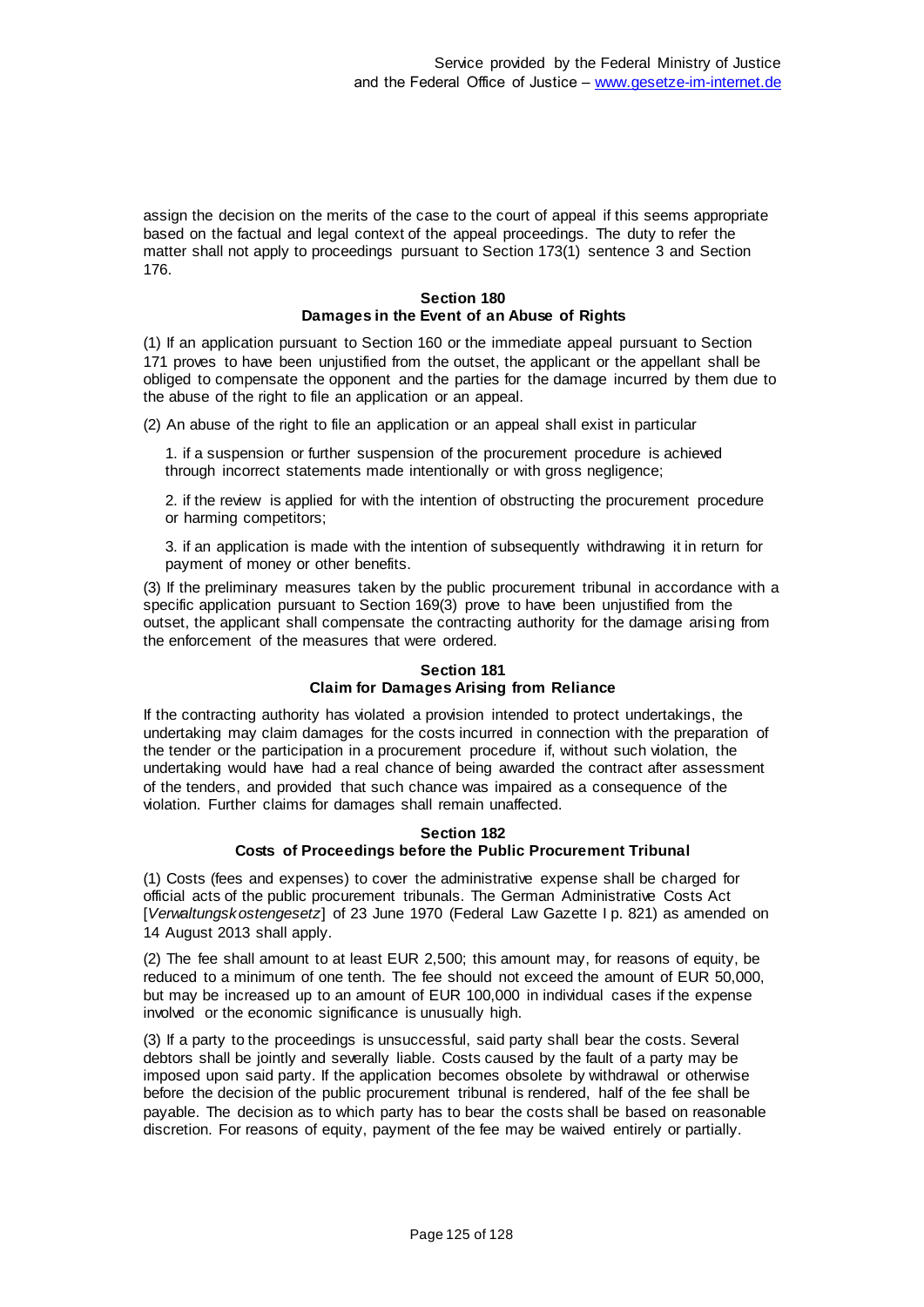(4) If a party to the review proceedings is unsuccessful, said party shall bear the respondent's expenses necessary for appropriately pursuing the matter or legally defending itself. Any expenses of third parties admitted to the proceedings shall only be reimbursable if the public procurement tribunal imposes them on the unsuccessful party for reasons of equity. If the application is withdrawn or otherwise becomes obsolete, the decision as to which party will bear another party's expenses necessary for appropriately pursuing the matter or securing legal defence shall be based on reasonable discretion; sentence 2 shall otherwise apply *mutatis mutandis* in relation to reimbursing expenses of third parties. Section 80(1), (2) and (3) sentence 2 of the German Administrative Procedure Act [*Verwaltungsverfahrensgesetz*] and the corresponding provisions of the administrative procedure acts of the *Länder* shall apply *mutatis mutandis*. No separate proceedings for the taxation of costs shall take place.

#### **Section 183 Corrective Mechanism of the Commission**

(1) If, in the course of a procurement procedure before the conclusion of a contract, the Federal Government receives a notice from the European Commission informing it of a severe violation of EU law in the area of awarding public contracts or concessions which must be remedied, the Federal Ministry for Economic Affairs and Energy shall inform the contracting authority accordingly.

(2) Within 14 calendar days from receipt of this notice, the contracting authority is obliged to submit to the Federal Ministry for Economic Affairs and Energy a detailed description of the facts of the case and state whether the alleged violation has been remedied or provide reasons why it has not been remedied, and whether the procurement procedure is subject to review proceedings or has been suspended for other reasons.

(3) If the procurement procedure is subject to review proceedings or has been suspended, the contracting authority shall inform the Federal Ministry for Economic Affairs and Energy without delay of the outcome of said proceedings.

#### **Section 184 Information Duties of the Review Bodies**

The public procurement tribunals and the higher regional courts shall inform the Federal Ministry for Eco-nomic Affairs and Energy by 31 January of each year of the number of review proceedings conducted in the previous year and their results.

## **Part 5 Scope of Application of Parts 1 to 3**

# **Section 185 Public Undertakings, Scope of Application**

(1) The provisions of Parts 1 to 3 of this Act shall apply also to undertakings which are entirely or partly in public ownership or are managed or operated by public authorities. Sections 19, 20 and 31b(5) shall not be applicable to public fees or charges. The provisions of Parts 1 to 3 of this Act shall not apply to Deutsche Bundesbank and Kreditanstalt für Wiederaufbau (KfW).

(2) The provisions of Parts 1 to 3 of this Act shall be applied to all restraints of competition having an effect within the area of application of this Act, even if they were caused outside the area of application of this Act.

(3) The provisions of the German Energy Industry Act shall not preclude the application of Sections 19, 20 and 29 provided that Section 111 of the German Energy Industry Act does not state otherwise.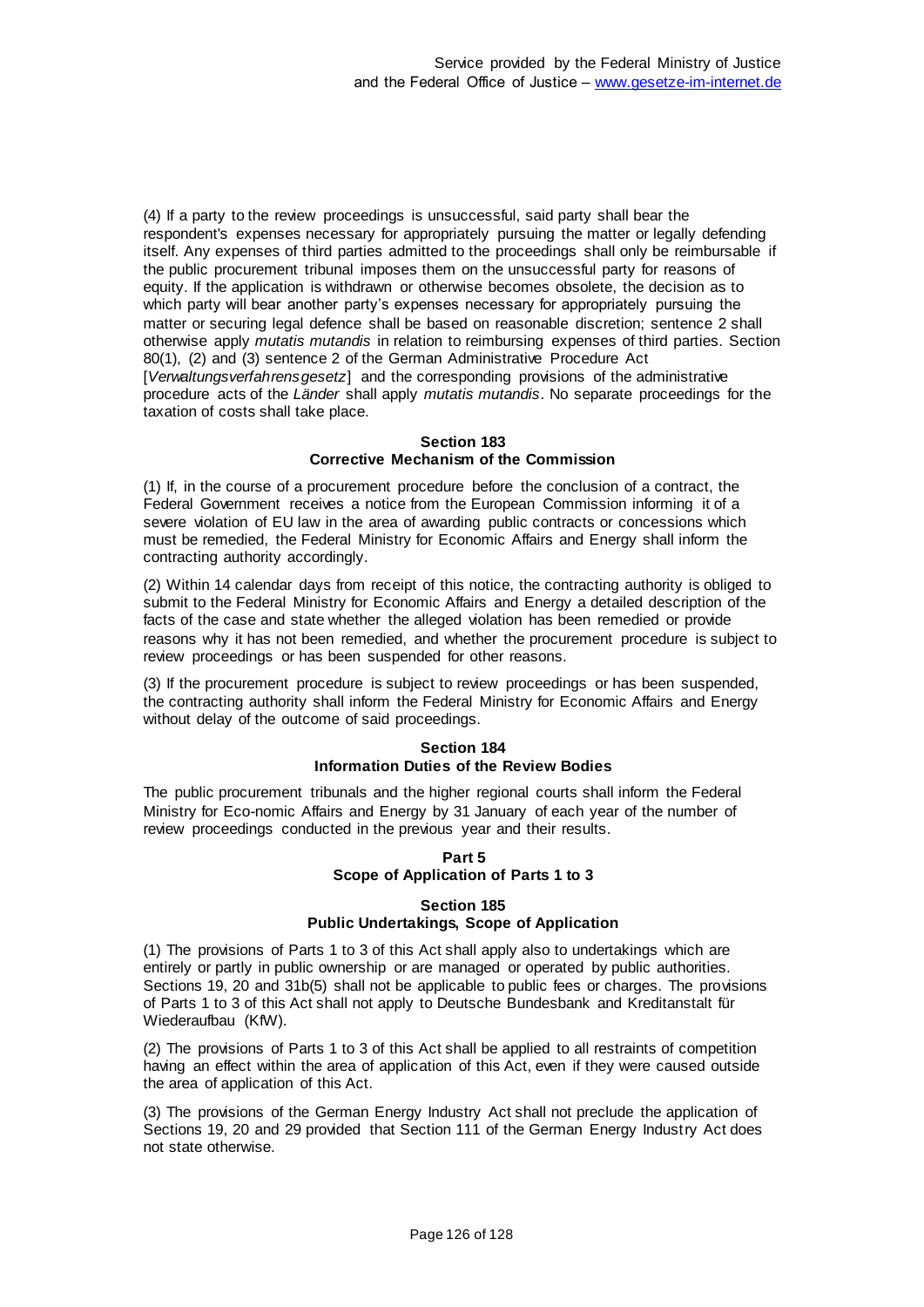# **Part 6 Transitional and Final Provisions**

## **Section 186 Transitional Provisions**

(1) Section 29 shall no longer be applied after 31 December 2022.

(2) Award proceedings which were initiated before 18 April 2016, including ensuing review proceedings, and review proceedings pending on 18 April 2016 shall be terminated in accordance with the rules applicable at the time the proceedings were initiated.

(3) With the exception of Section 33c(5), Sections 33a to 33f shall be applicable solely to claims for damages that have arisen after 26 December 2016. Section 33h shall be applicable to claims pursuant to Section 33a(1) or Section 33a(1) which have arisen after 26 December 2016 as well as to claims for injunction, removal and damages which have arisen before 27 December 2016 on account of a violation of a provision within the meaning of Section 33(1) or a decision of the competition authority and which were not statute-barred on 9 June 2017. For the period until 8 June 2017, the start, suspension, suspension of expiry and recommencement of the limitation period of claims that have arisen before 27 December 2016 shall, however, be determined by the respective provisions on limitation previously applicable to such claims.

(4) Section 33c(5) and Sections 33g and 89b to 89e shall be applicable only in legal actions filed after 26 December 2016 irrespective of the time at which such claims for damages arose.

(5) Section 81a shall be applicable where the legal person or association of persons liable pursuant to Section 30 of the German Administrative Offences Act ceases to exist or assets are transferred after 9 June 2017. If the offence was not terminated on this date, the provisions of Section 81(3a) to (3e) shall take precedence.

(6) Section 30(2b) shall apply only to agreements which have taken effect after 9 June 2017 and before 31 December 2027.

(7) For a concentration that was notified to the Bundeskartellamt pursuant to Section 39 between 1 March 2020 and the end of the day on 31 May 2020 the time limit pursuant to Section 40(1) sentence 1 shall be two months and the time limit pursuant to Section 40(2) sentence 2 shall be six months. Sentence 1 shall also apply in the case under Section 40(5). Sentences 1 and 2 shall not apply if on 29 May 2020

1. the time limit pursuant to Section 40(1) sentence 1 had elapsed without the Bundeskartellamt having informed the notifying undertakings that it initiated an examination of the concentration (second phase proceedings),

2. the time limit pursuant to Section 40(2) sentence 2 had elapsed, or

3. the concentration had been cleared by the Bundeskartellamt.

(8) Section 81f sentence 1 shall not be applicable until the end of the day on 30 June 2021 to the extent that easier means of payment pursuant to Section 18 or Section 93 of the German Administrative Offences Act have been granted for the payment of a fine.

(9) Sections 35 to 41 shall not be applicable to any concentration in the hospital sector to the extent that

1. the concentration concerns the merger of several hospitals or individual specialised areas of several hospitals across locations,

2. the concentration does not conflict with other provisions of competition law and the *Land* has confirmed this at the time the application is filed pursuant to Section 14(2) no